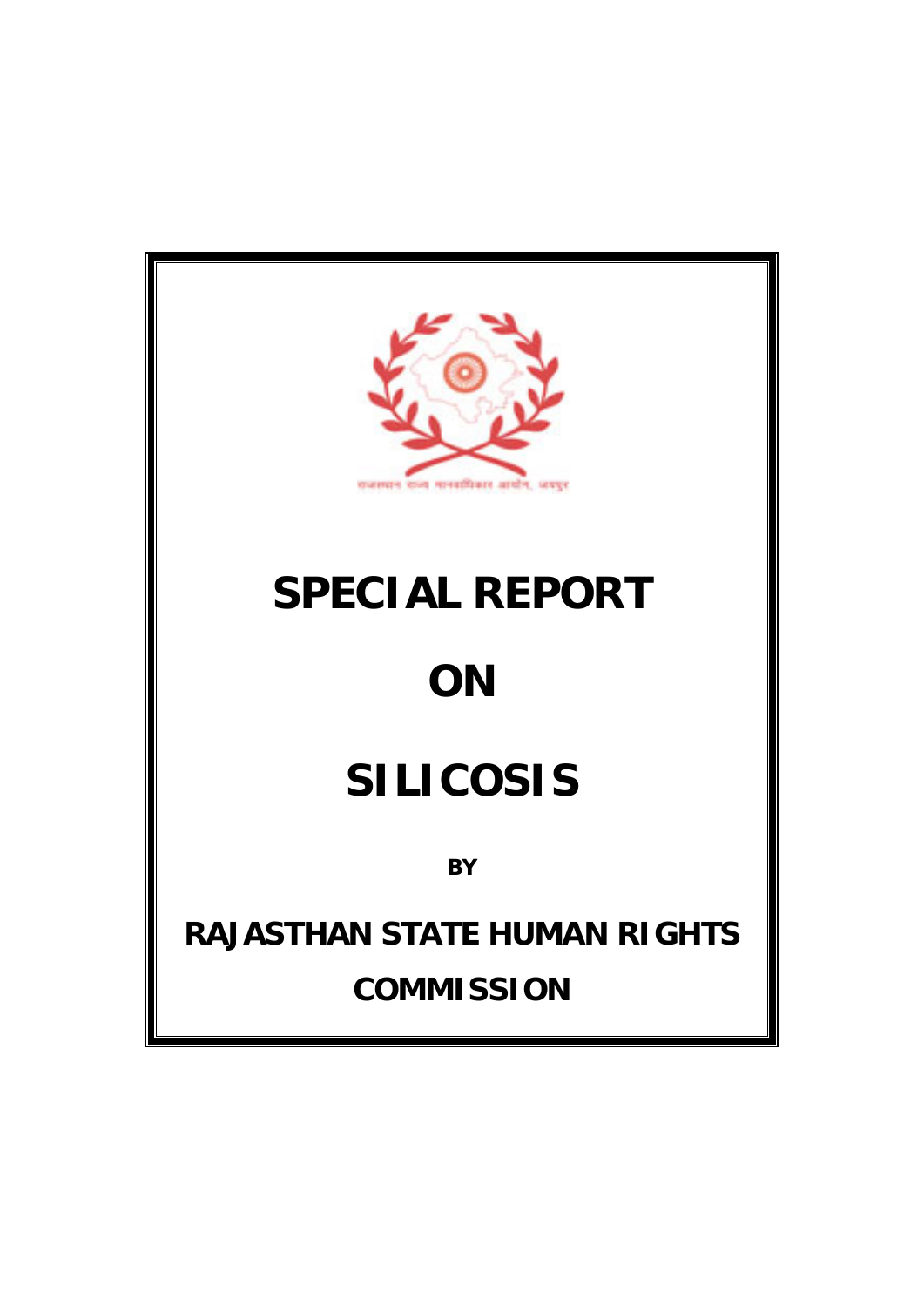## **Rajasthan State Human Rights Commission Forward**

This is a Special Report on Silicosis being submitted under section 20 of the Protection of Human Rights Act, 1993. Since Rajasthan is a state having large number of sandstone mines and during the mining operations the legal provisions relating to the safety, security and health of the workers are being ignored totally, an occupational disease – silicosis – is very prevalent among the mineworkers. Though the disease is incurable, it can easily be prevented if the mine owners comply with the legal provisions and the central and state government departments concerned have the will to enforce them. Unfortunately, this is not happening and consequently thousands and thousands of mineworkers contract silicosis and die of it. The Medical and Health Department of Rajasthan has not been taking satisfactory steps to detect cases of silicosis which has become an endemic problem in the state. Since it is a serious violation of human rights of the mineworkers and the state and central government departments concerned have failed to protect human lives – a duty cast on them by Article 21 of the Constitution – the Rajasthan State Human Rights Commission has deemed it necessary to submit this Special Report to the State Government with the request to initiate action on the various problems highlighted in the report and place the Special Report and the action taken report before Rajasthan Vidhan Sabha.

Dated Dec. 03, 2014 Member.

Jaipur, **(Dr. M. K. Devarajan),**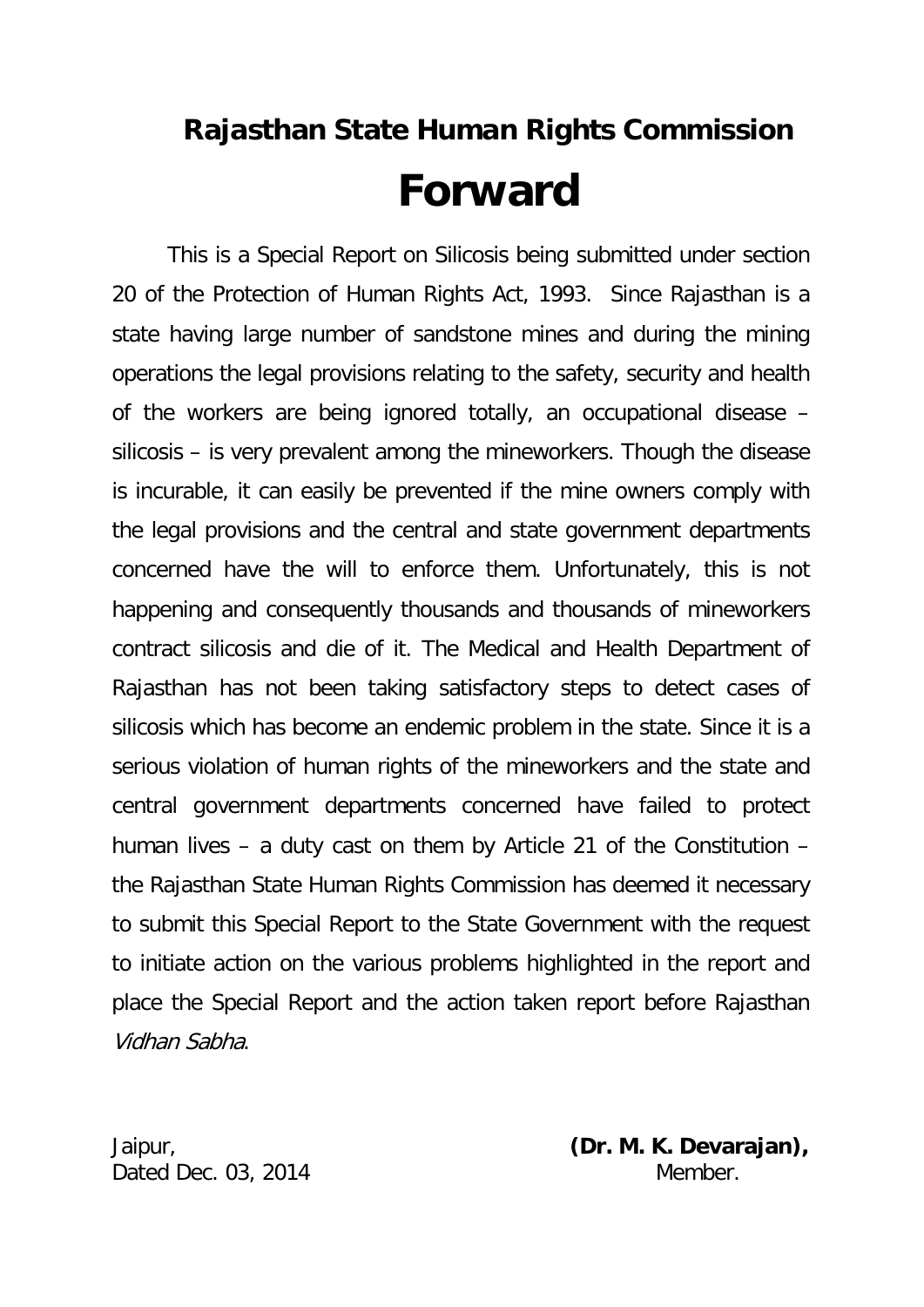## **Abstract**

Silicosis is the oldest known occupational disease. It is caused by inhalation of silica dust for a long time. It is an incurable disease and can increase the susceptibility of the patient to other complications like tuberculosis, cancer, ischemic heart disease, bronchitis, bacterial and fungal infections etc. Prevention of silicosis is easy in case the mine owners and government agencies have the will to do so. Mineworkers in Rajasthan have been suffering from it and dying of it  $-$  in fact the disease has become endemic in the state. It is not possible that the authorities concerned were totally unaware of this serious problem. However, there has been no effort on their part to prevent this malady, lay down procedures for its detection and to provide any relief to the affected person. Though cases of silicosis had been detected occasionally from the mines earlier, a systematic enquiry was conducted in the state in 2009-10 by a team of the National Human Rights Commission (NHRC) that was deputed to enquire into a complaint made by an NGO. They were able to detect 22 cases of persons who died of silicosis and another 52 who were affected by it. On the recommendation of the NHRC, Government of Rajasthan (GoR) gave ex gratia payment of Rs. 3 lakhs each to the dependents of the deceased. The state authorities concerned were given several directions for the prevention of the disease by the NHRC. Unfortunately, they did not take the issue seriously, and failed to implement the assurances given to NHRC and thereby lost the opportunity to prevent the further spread of this disease and save precious human lives.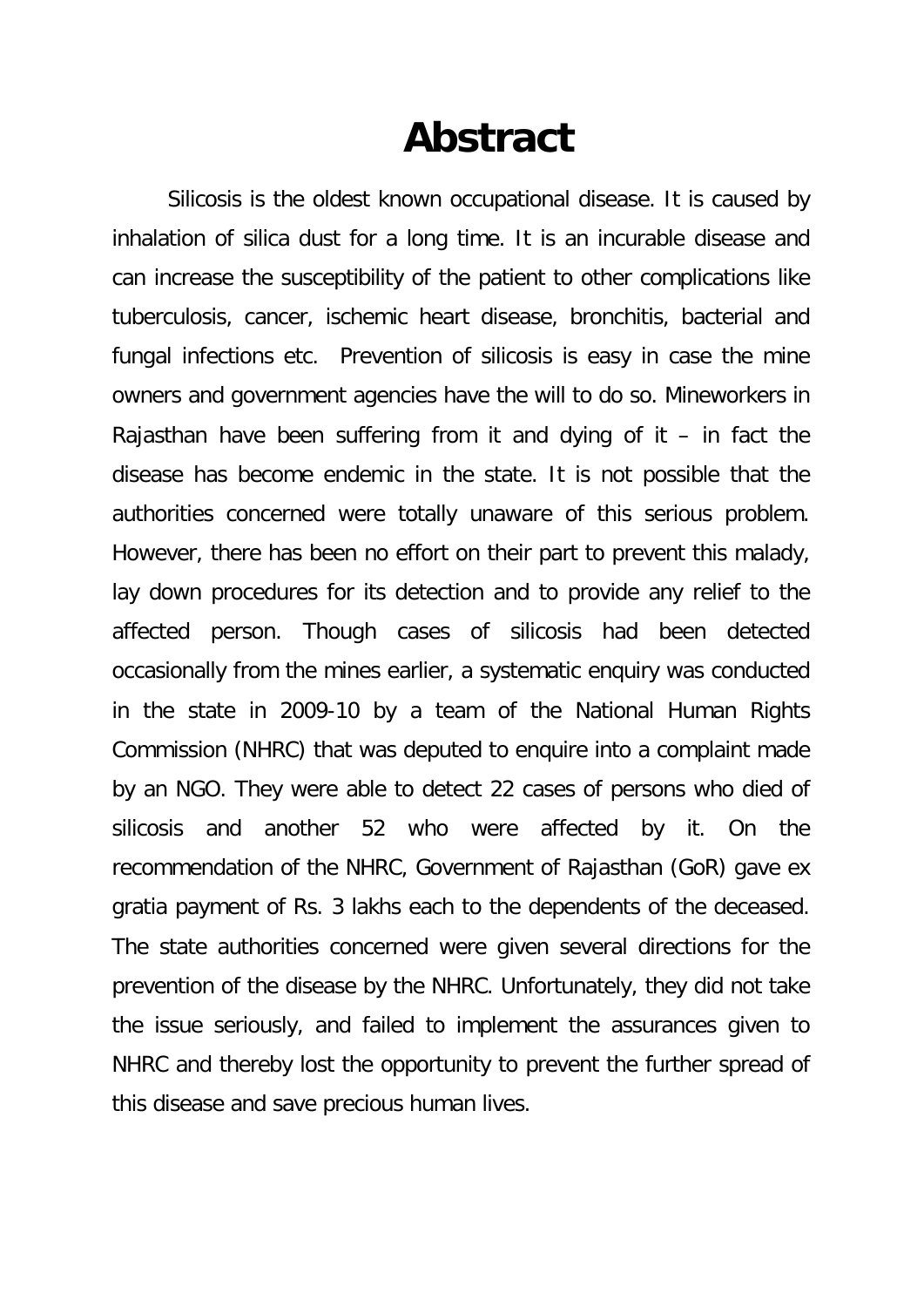2 The Rajasthan State Human Rights Commission (RSHRC), with the assistance of a group of experts on the subject, has been working on the problem of silicosis among the mineworkers for the last two years. Its efforts have resulted in the government agencies concerned starting to give attention to the problem. Systems are being evolved for the prevention and detection of the disease and the rehabilitation of the affected persons and the families of the deceased. The Commission's efforts have resulted in the detection of 891 cases of silicosis, including 57 cases of death. These detections have taken place primarily due to the efforts of two NGOs that were able to work effectively due to the support extended by RSHRC and the National Institute of Miners' Health (NIMH), Nagpur. On the Commission's recommendation, the state government has decided to give ex gratia payment of Rs. 1 lakh to silicosis/asbestosis patients and Rs. 3 lakhs to the dependents of the deceased from the Rajasthan Environmental Health Cess Fund managed by the Rajasthan Environment & Health Administrative Board (REHAB). REHAB has already made a provision of Rs. 500 lakhs for this purpose out of which Rs. 386 lakhs have been sent to District Collectors for distribution. It has also sanctioned Rs. 3165.63 lakhs for the upgradation of facilities for the prevention and detection of these diseases. Apart from this several other decisions for the prevention of occupational diseases and other problems of mineworkers were taken at the level of Chief Secretary, Rajasthan and the REHAB.

3 This Special Report has been necessitated due to slow pace of implementation of the decisions already taken and the need to have a holistic approach on the part of the state government to deal with this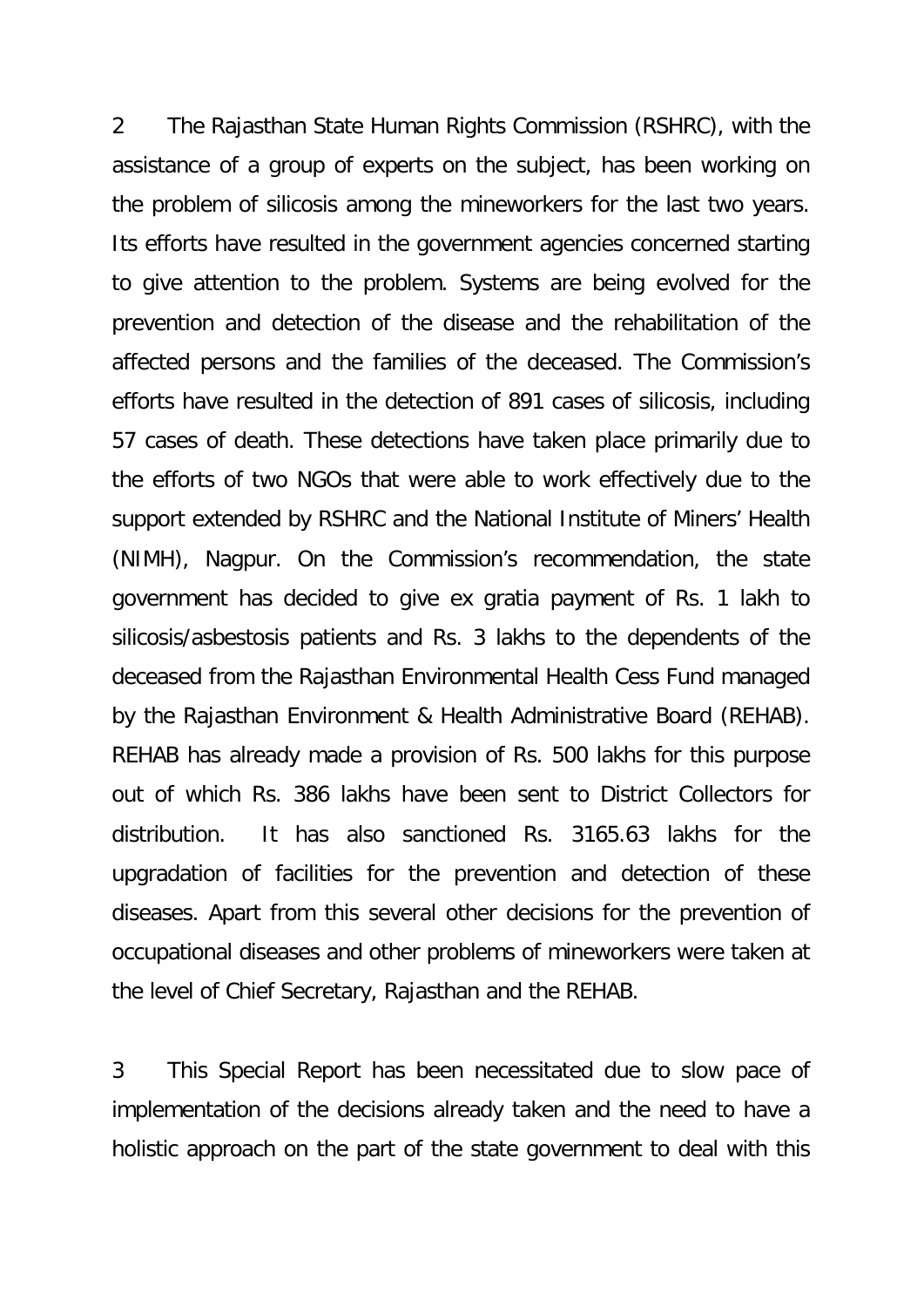serious problem. The report has made an effort to flag several issues like total violation of legal provisions for the safety, security and health of mineworkers by the mine owners; the inability and the lack of will on the part of government authorities concerned to reign in the mine owners; failure of the regulatory agencies concerned; the lack of awareness about occupational diseases among the government doctors; lack of preparedness on the part of the Medical and Health Department to deal with the problem; absence of any program to rehabilitate the affected mineworkers etc.

4 The Commission has, based on the insight gained by it during its work on the issue and based on inputs from experts, given its suggestions to deal with the problem. The most important suggestion is to enforce the mandatory requirement of **'wet drilling'** during mining operations which can prevent silicosis among mineworkers to a considerable extent. Other suggestions include the enforcement of other legal provisions for the safety and health of workers; strengthening of the enforcement mechanism; the need for the Mines Department of Rajasthan to play a more proactive role by suspending/cancelling the leases of erring mine owners; the necessity of having an integrated silicosis control program; effective ICE activities among the mine workers and owners; monitoring committees at the state and district level, a well thought out program for the rehabilitation of the affected workers etc.

5 The work of RSHRC so far has been confined to the prevalence of silicosis among mineworkers only. However, it has taken up the issue of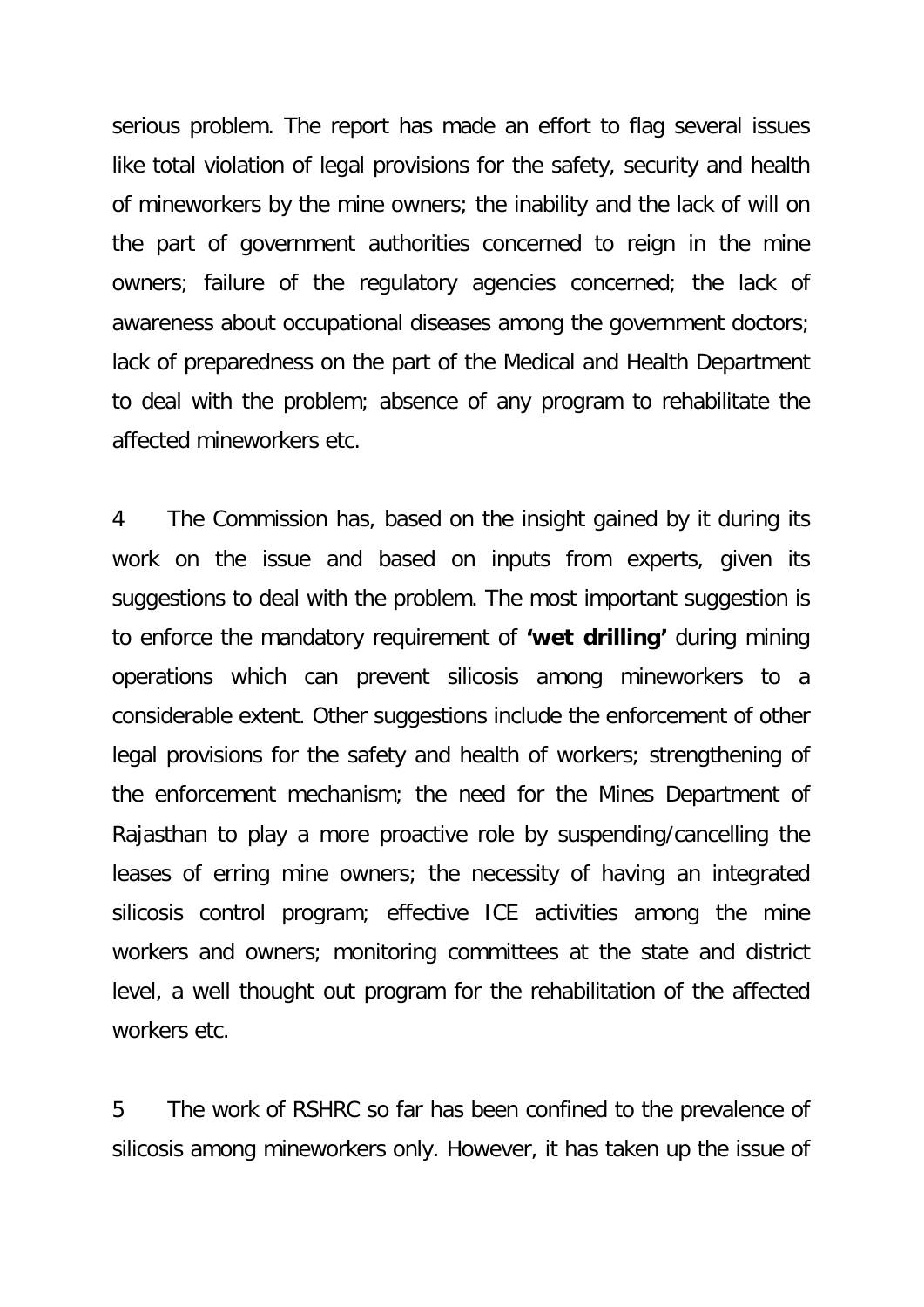silicosis among workers engaged in sculpting and carving of stones in Sikandra area of dist. Dausa. The work done by an NGO and the Commission has already resulted in the detection of 67 cases of silicosis in Sikandra. The problem of silicosis among these workers is more acute than among mineworkers and in a meeting organized by the Commission at Dausa on 15-07-2014, the owners of the units intimated that 8-10 workers have already died of the problem. The problem of silicosis is likely to be prevalent among workers engaged in several other occupations like stone crushers, quartz mining and processing, foundries, sand blasting, ceramic industries, gem cutting and polishing, slate and pencil industries, glass manufacturing, construction workers etc. During preliminary discussions, the Chief Inspector, Factories and Boilers Inspection Department, Rajasthan and his medical officer informed the Commission that no case of silicosis or other occupational disease has been detected in any unit coming under the department's jurisdiction. This looks quite unlikely, in view of the prevailing conditions and the matter needs to be probed into thoroughly.

6 In view of the likelihood of the widespread problem of the prevalence of silicosis and other occupational diseases that has come to light during the short period of Commission's intervention, the government had accepted our suggestion to have a state wide study. However, not even the terms of reference for the study have been framed even after 15 months. The departments concerned also have not displayed any urgency or sensitivity to implement the other important decisions taken. In view of this, the Commission has also suggested the need for an independent agency with adequate powers to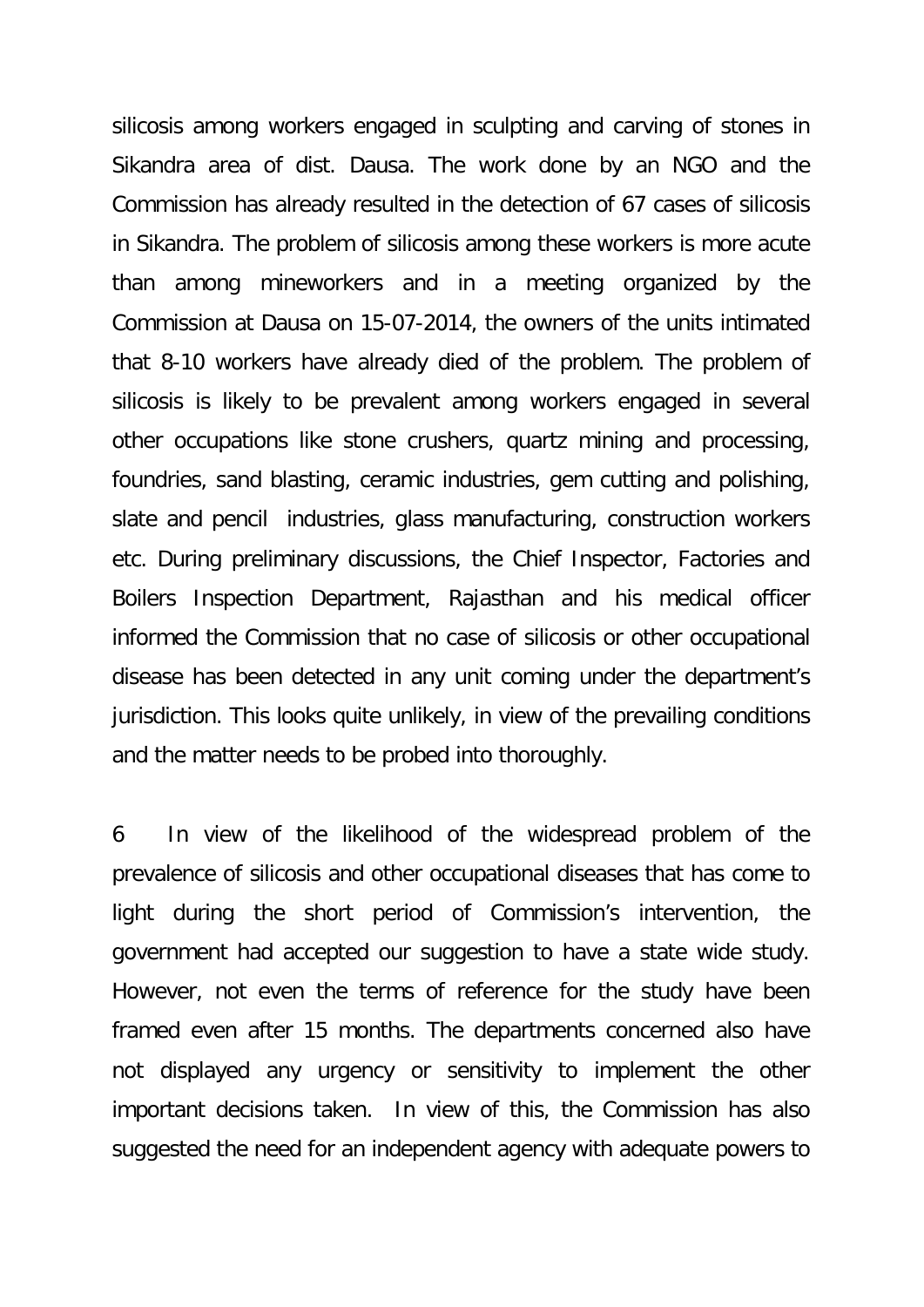deal with all the issues relating to occupational diseases and an institue to conduct studies and research into the problem.

7 This Special Report is being submitted to the state government with the request to table before the Rajasthan Vidahan Sabha.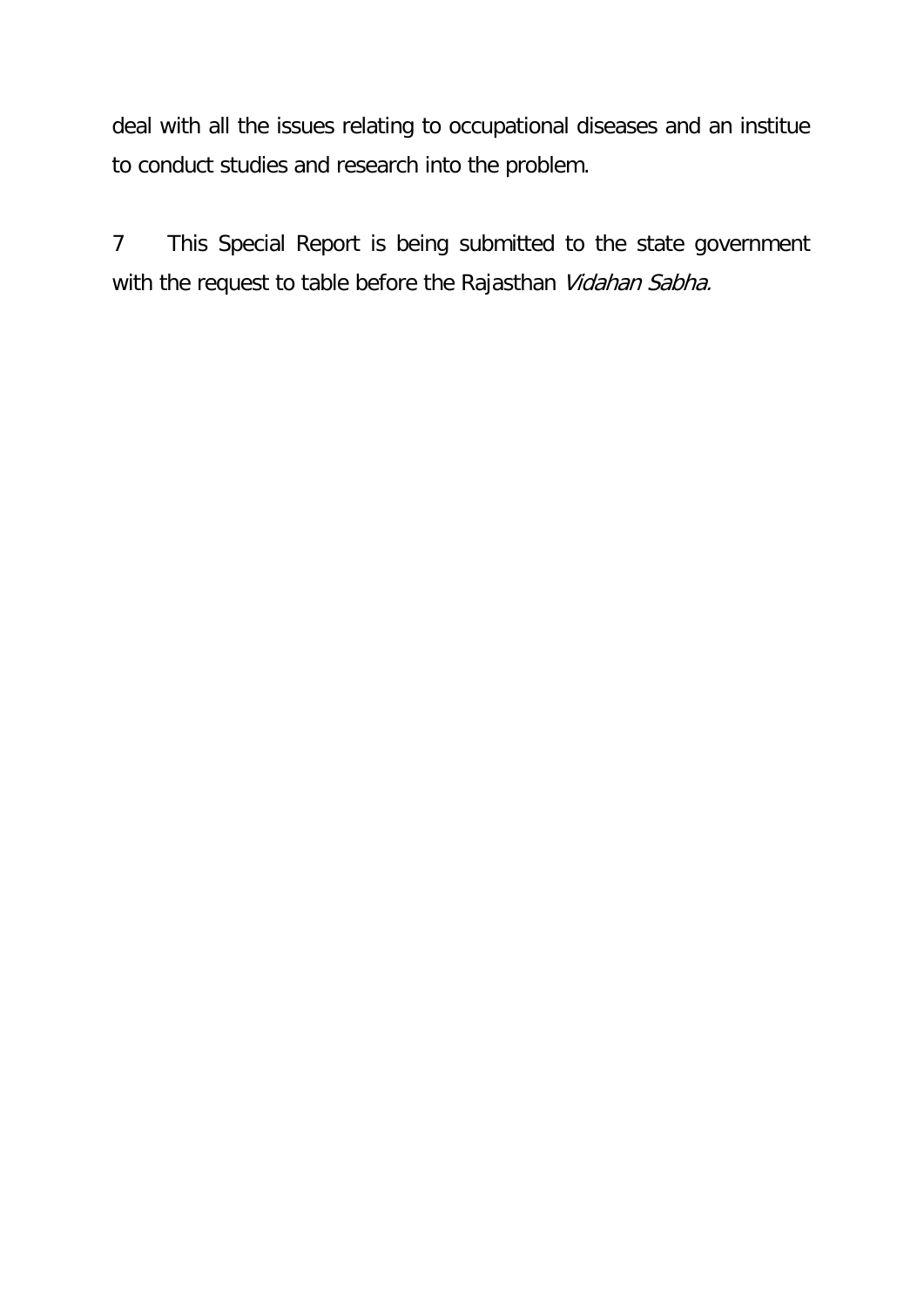### **List of Abbreviations**

- **ARAVALI :** Association for Rural Advancement through Voluntary Action & Local Involvement
- **CS :** Chief Secretary, GoR
- **DGMS** : Director General Mine Safety, Gol
- **DMG :** Director, Mining & Geology, GoR
- **DMS :** Director Mine Safety (under DGMS)
- **DVS :** Dang Vikas Sansthan, Karauli
- **GoI :** Government of India
- **GoR :** Government of Rajasthan
- **GRAVIS :** Grameen Vikas Sansthan, Jodhpur
- **MLPC :** Mine Labour Protection Campaign Trust, Jodhpur
- **NGO :** Non Government Organization
- **NIMH :** National Institute of Miners' Health, Nagpur
- **NIOH :** National Institute of Occupational Health, Ahemedabad
- **PSF :** Principal Secretary, Finance, GoR
- **PSM** : Principal Secretary, Mines & Petroleum, GoR
- **PSME :** Principal Secretary, Medical Education, GoR
- **PSM&H :** Principal Secretary, Medical & Health, GoR
- **REHAB :** Rajasthan Environment, Health Administrative Board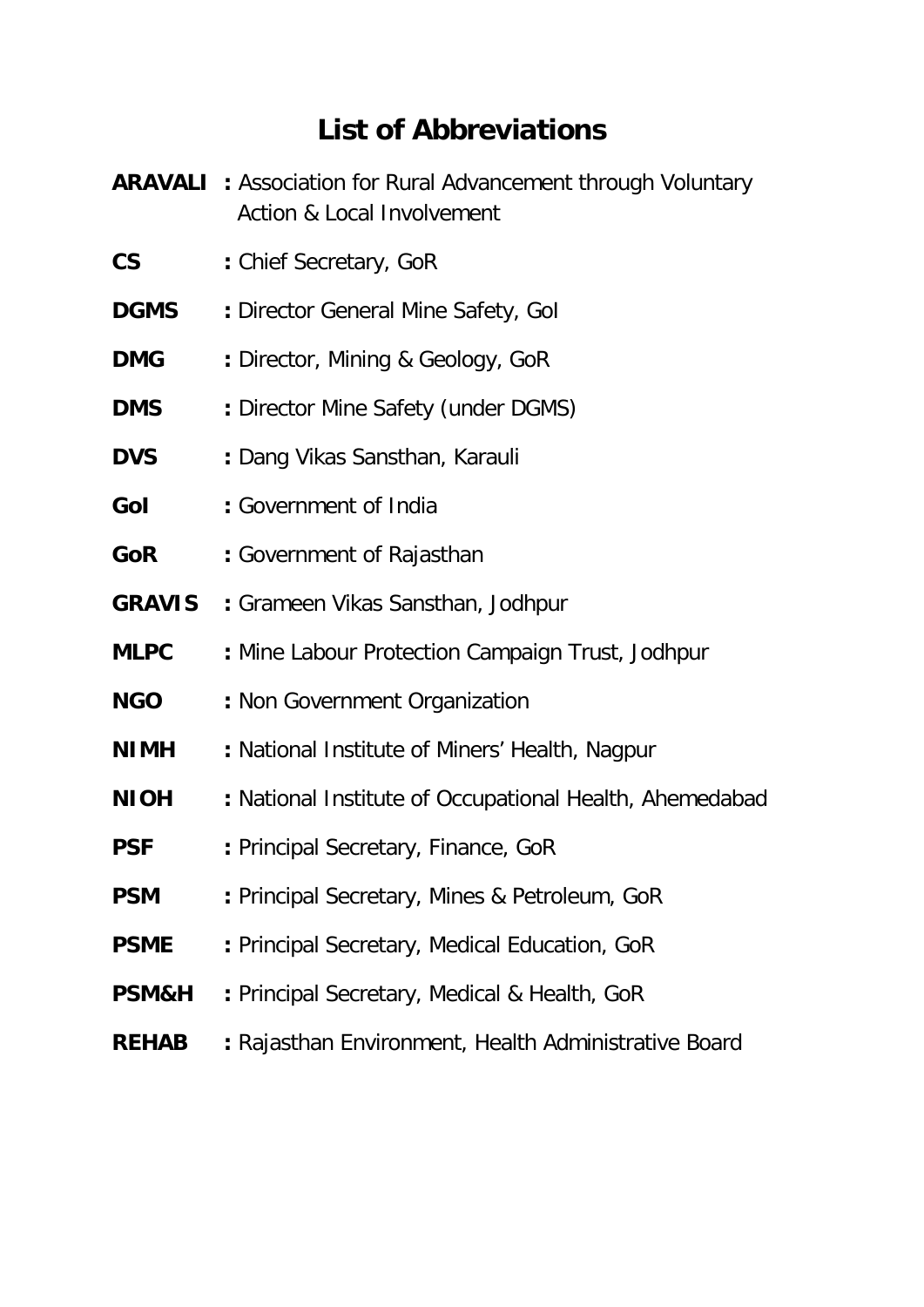### **Table of Contents**

| SI.<br>No.       | <b>Title</b>                                                                    | Page      |  |  |
|------------------|---------------------------------------------------------------------------------|-----------|--|--|
| 1.               | Chapter 1 Introduction                                                          | $1 - 5$   |  |  |
| 2.               | Chapter 2 About the Disease                                                     | $6 - 17$  |  |  |
| 3.               | Chapter 3 Role of RSHRC                                                         | $18 - 22$ |  |  |
| 4.               | Chapter 4 Initiatives of Govt. of Rajasthan                                     | 23-39     |  |  |
| 5.               | Chapter 5 The Current Scenario, Problems<br>& Recommendations                   | 40-96     |  |  |
| 6.               | Chapter 6 Summary of Recommendations                                            | 97-115    |  |  |
| 7 <sub>1</sub>   | Chapter 7 Conclusion                                                            | 116-17    |  |  |
| <b>Annexures</b> |                                                                                 |           |  |  |
| 1 <sub>1</sub>   | List of Members of Advisory Group of RSHRC                                      | 118-20    |  |  |
| 2.               | 121<br>Details of Ex Gratia Payments made by GoR                                |           |  |  |
| 3.               | 122<br>List of Regional Directors of DGMS in Rajasthan                          |           |  |  |
| 4.               | Concept note on 'Rajasthan State Institute of<br>123-26<br>Occupational Health' |           |  |  |
| 5.               | WHO Calculation of Compensation for Silicosis<br><b>Victims</b>                 | 127-29    |  |  |
| 6.               | <b>Guidelines for Disability Evaluation</b><br>130-42                           |           |  |  |
| 7.               | Note on State Level Forums of ARAVLI<br>143-44                                  |           |  |  |
| 8.               | MLPC's Proposal for Mine Workers' Welfare Board<br>145-51                       |           |  |  |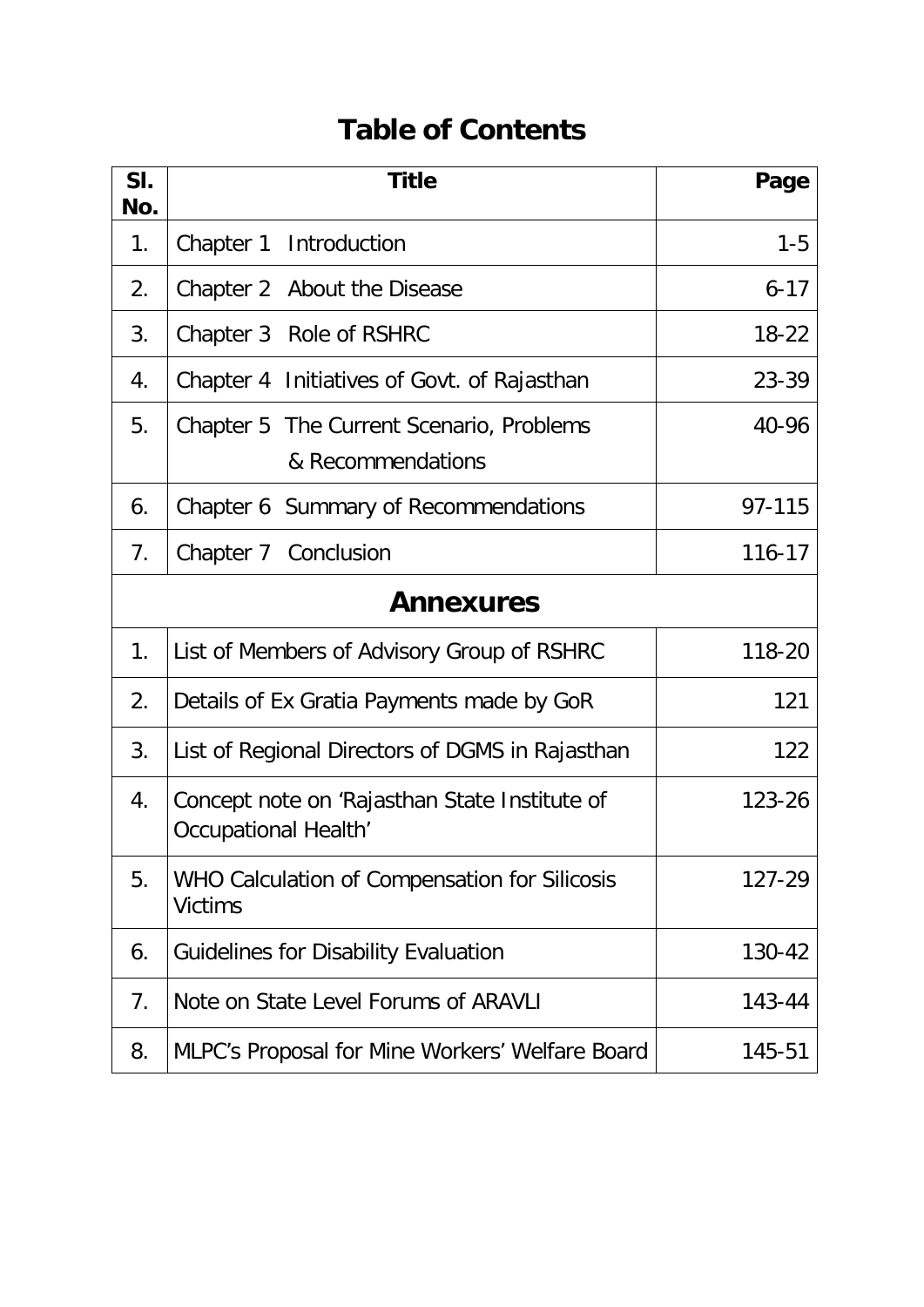# **Chapter I**

### **Introduction**

1.1 This is a Special Report of the Rajasthan State Human Rights Commission (RSHRC) about the prevalence in Rajasthan of silicosis, a dreaded occupational disease which is not curable, but completely preventable. The report is being submitted to the authorities concerned under the provisions of Section 20 of the Protection of Human Rights Act, 1993. The objective of this Special Report is to draw immediate attention of Government of Rajasthan (GoR) and Government of India (GoI) to -

- the alarming prevalence of this silicosis among the workers engaged in mining and quarrying activities in Rajasthan;
- to the possibility of prevalence of this disease among the workers engaged in other occupations;
- the lack of concern and/or awareness about this problem among the officers of the Central and State Government departments concerned;
- the widespread violation of the safety measures provided under the different laws by the mine owners;
- the total failure of the departments concerned to reign in the mine owners and force them to take safety and security measures they are required to take under the law;
- the inability of the government departments to prevent and detect the cases of silicosis;
- the lack of awareness and preparedness of the state's Medical & Health Department to deal with the problem;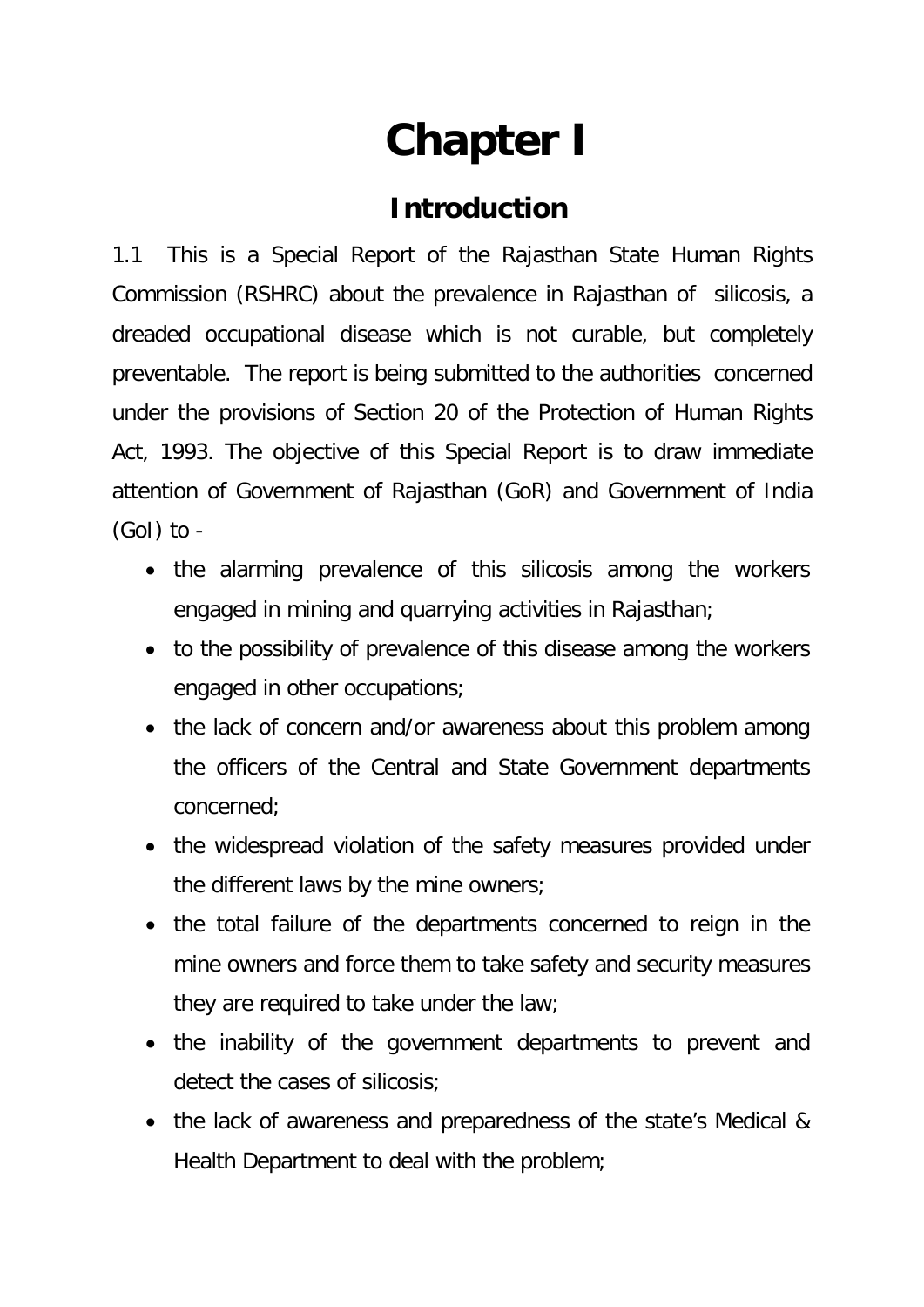- the impact of this deadly disease on the lives of affected workers and their families;
- the commendable work done by the National Institute of Miners' Health (NIMH), Nagpur and some Non-Government Organizations (NGOs) like the Mine Labour Protection Campaign Trust (MLPC), Jodhpur and the Dang Vikas Sansthan (DVS), Karauli for the detection of silicosis;
- to highlight various problems and place before the authorities concerned the suggestions of the RSHRC about the measures they should take regarding various aspects of the problem; and
- to impress upon the State Government the need for a comprehensive 'Pneumoconiosis Prevention and Control Program' for Rajasthan.

1.2 Silicosis is caused by inhalation of fine silica dust. It is the most ancient and commonest of all pneumoconioses. It continues to be the most serious occupational lung disease and claims more lives than any other occupational disease. A major source of exposure to silica dust in Rajasthan is sandstone mining activities. Sandstone is available in abundance in several districts. The major mining areas are located in Jodhpur, Bundi, Alwar, Bhartpur, Karauli, Dholpur and Bhilwara districts. The sandstone mineral, a sedimentary rock formation, contains large amounts of free silica  $(SiO<sub>2</sub>)$ . Extraction of sandstone slabs requires drilling in sandstone formations leading to the generation of dust that contains substantial amounts of crystalline silica. Prolonged exposure to such dust causes silicosis in the workers engaged in these mines.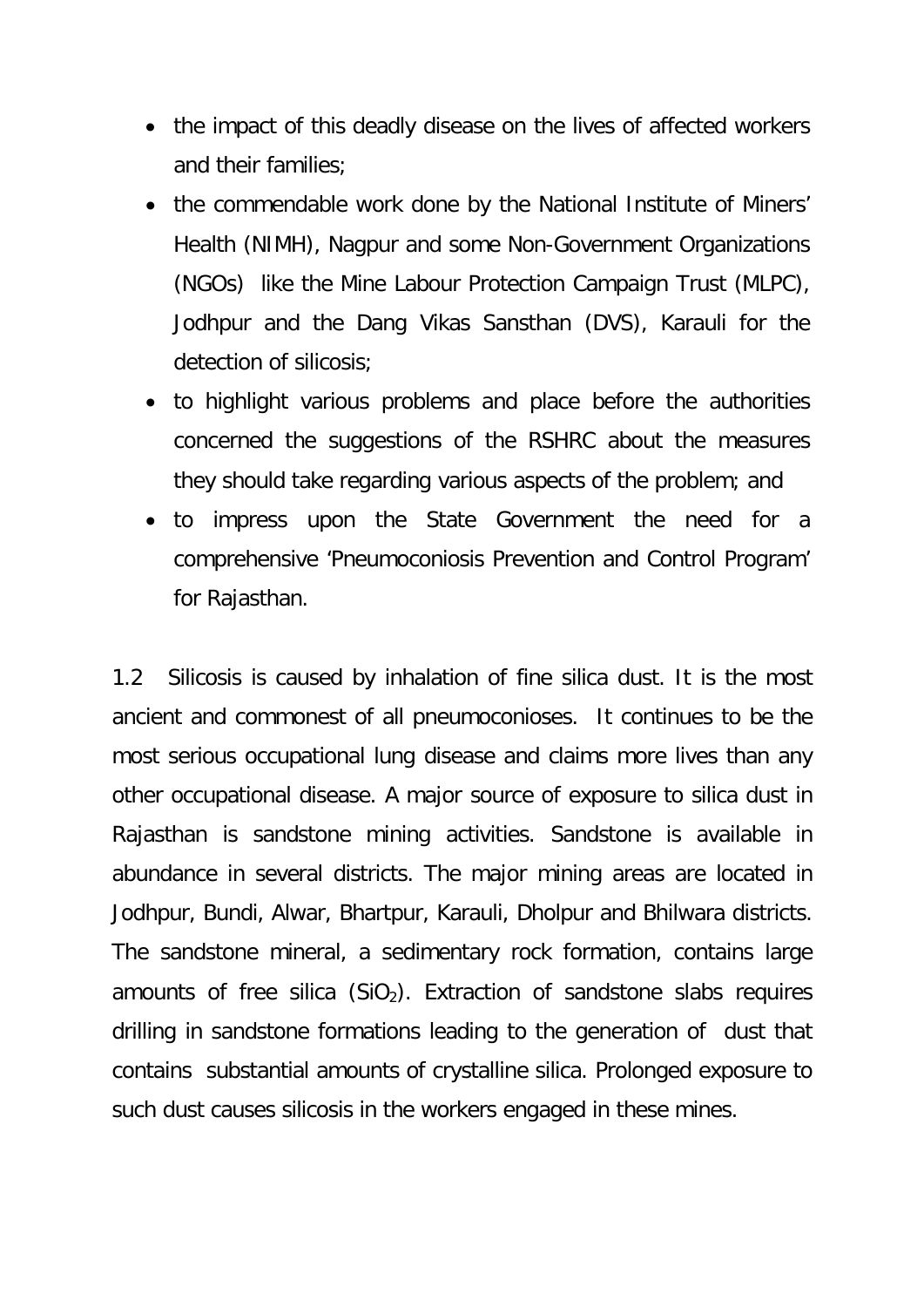1.3 The information available with the Commission indicates that large number of persons working in sandstone mines in Rajasthan have been dying of silicosis. Though this has been happening for decades, and the government functionaries concerned had knowledge about this, the problem was brushed under the carpet by all concerned. Consequently, the measures which could have been taken to prevent this malady assuming endemic proportions were not taken, resulting in more and more mine workers and those working in other vulnerable professions getting afflicted by silicosis.

1.4 Though cases of silicosis had been reported occasionally from the mines in Rajasthan earlier also, the problem was first brought on record after Mine Labour Protection Campaign Trust (MLPC), a Jodhpur-based NGO working for the welfare of mineworkers in Rajasthan, made a complaint to the National Human Rights Commission (NHRC) on 06-11- 2009. NHRC deputed a team to enquire into the matter. The team detected 74 cases of silicosis including 22 mine workers who died of silicosis and 52 who were suffering from it. On the recommendation of the NHRC, Government of Rajasthan gave ex gratia payment of Rs. 3 lakhs each to the dependents of 21 deceased from the Chief Minister's Relief Fund. One case could not be traced due to incomplete address. No ex gratia payment was given to the 52 patients of silicosis detected by the NHRC team.

1.5 RSHRC started working on this problem since Dec 2012. Thanks to the support provided by the RSHRC and NIMH, DVS and MLPC were able to facilitate the detection of large number of silicosis patients in the State during this period. Details are as follows: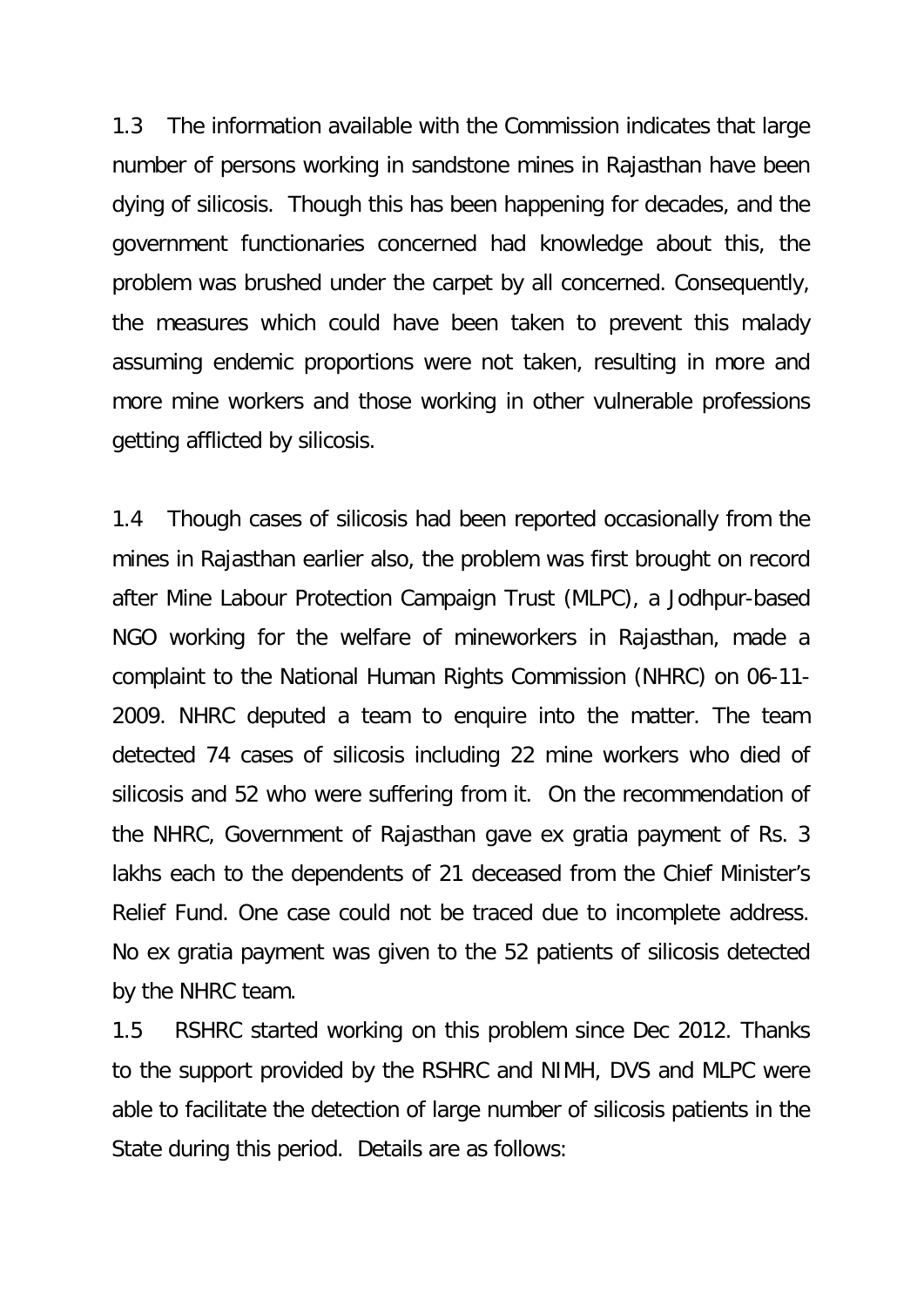| SI.            | Name of         | No.<br>0f        | No.<br>0f        |
|----------------|-----------------|------------------|------------------|
| No.            | <b>District</b> | <b>Silicosis</b> | <b>Silicosis</b> |
|                |                 | Cases*           | <b>Patients</b>  |
|                |                 | Detected         | who Died         |
| 1              | Karauli         | 623              | 27               |
| $\overline{2}$ | <b>Dholpur</b>  | 53               | 5                |
| 3              | Jodhpur         | 92               | 16               |
| $\overline{4}$ | Nagaur          | 10               | $\overline{2}$   |
| 5              | <b>Bundi</b>    | 14               | $\overline{2}$   |
| 6              | Dausa           | 67               | 4                |
| 7              | Bharatpur       | 31               |                  |
| 8              | <b>Barmer</b>   | 1                |                  |
|                | Total           | 891              | 56               |

\*Includes the number of persons who died of silicosis

1.6 Apart from this Association for Rural Advancement through Voluntary Action or Local Involvement (ARAVALI), Jaipur, an organisation established by GoR, and Grameen Vikas Sansthan (GRAVIS), a Jodhpur-based NGO have also been active in capacity building and livelihood matters of mineworkers.

1.7 Government of Rajasthan had set up a Pneumoconiosis Board, in SMS Medical College, Jaipur in 1965 to detect and certify cases of pneumoconioses (occupational diseases) in the State. However, this Board did not become functional until the intervention of the RSHRC in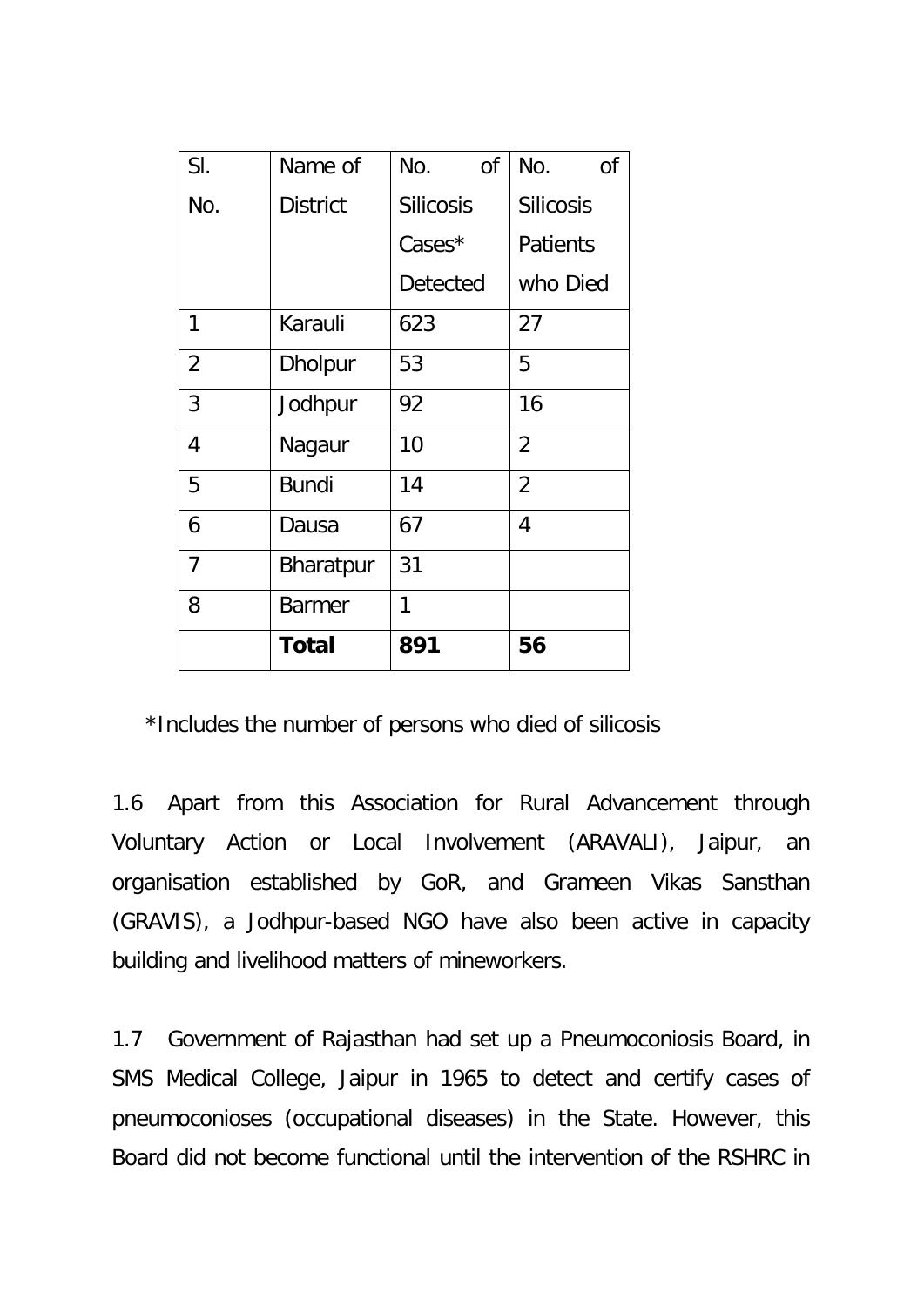2013. After the Commission's intervention, five more Boards were set up – one each in Government Medical Colleges at Jodhpur, Udaipur, Ajmer, Kota and Bikaner. These Boards have become functional only recently and there are several problems plaguing their work. These Boards so far have been examining mostly the suspected silicosis workers brought to them by DVS and MLPC. These are only mineworkers. So far, there has been no significant effort by any government agency to detect these cases. Considering the fact that detection of silicosis has just started gaining momentum and prevalence of this disease is common among workers engaged in several other occupations also, the number of silicosis patients in the state will run into several thousands. This would give an indication to the authorities concerned the enormity of the problem and the challenges they face in addressing various issues relating to the problem.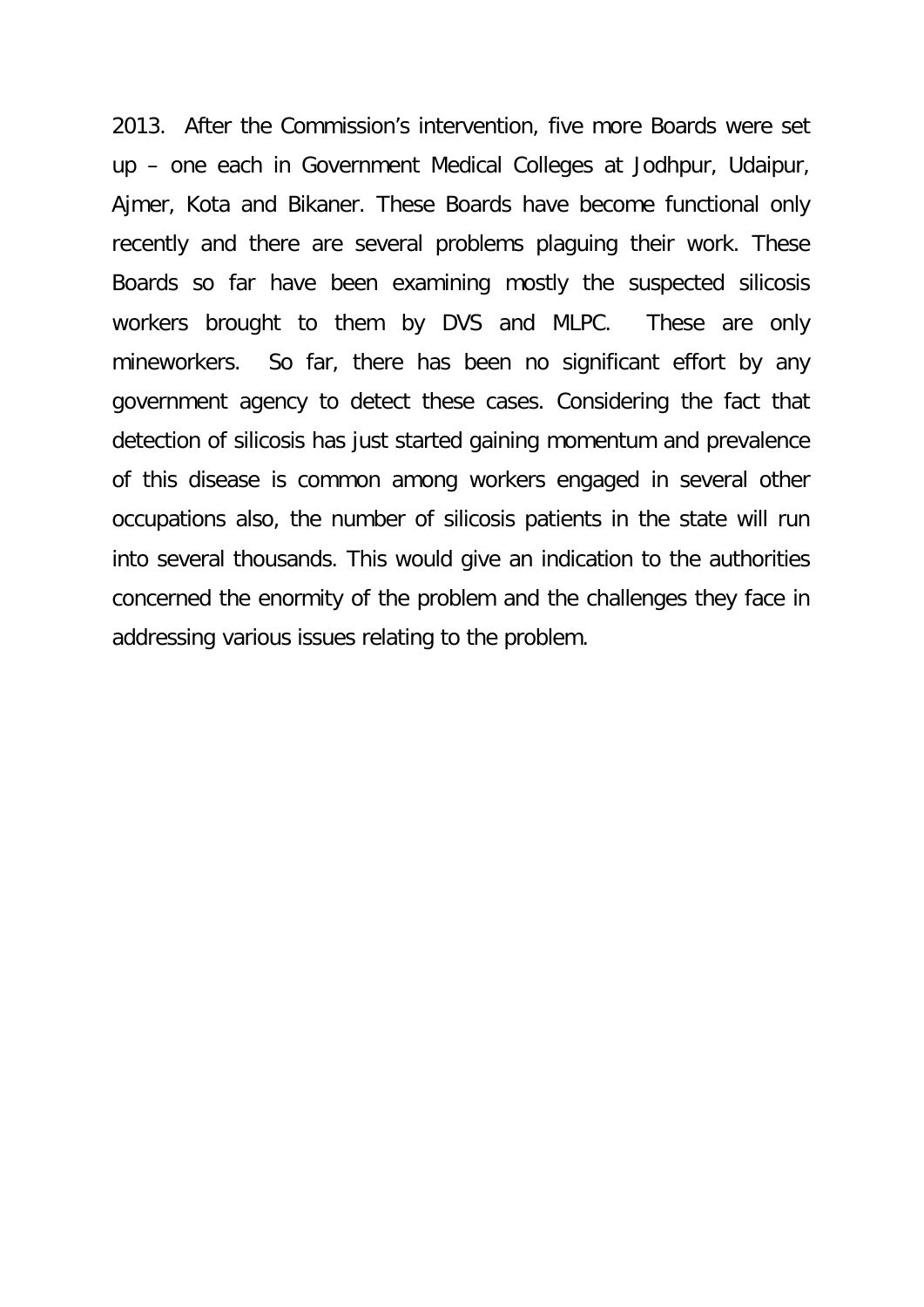# **Chapter 2**

### **About the Disease**

2.1 **The National Human Rights Commission (NHRC),** which has been working on the problem of silicosis for quite some time, has submitted its Special Report dated 23-08-2011 to the Parliament through the GoI. The following extracts from the above report will give an authentic idea about silicosis:

2.2 "Silicosis is an incurable lung disease caused by inhalation of dust containing free crystalline silica. Crystalline silica or silicon dioxide (SiO2) is found in quartz, sandstone, flint, slate, a number of mineral ores and many common building materials including clay bricks, concrete, mortar and tiles. Occupations with exposure to silica dust include mining, tunnelling, stone work and sand blasting. In all these occupations, workers breathe in tiny silica particles released into the air with the dust created by cutting, crushing, chipping, grinding, drilling, blasting or mining, and in the process become victims of silicosis. All those engaged in the manufacture of ceramics, glass and abrasive powders are also susceptible to silica dust."

2.3 "Workers involved in dry sweeping of areas where sandstones and rocks are broken or crushed or those engaged in loading, unloading and dumping sand or concrete or cleaning of building materials with pressurized air are all susceptible to silicosis as these processes generate large quantity of dust clouds. Hence, any activity in which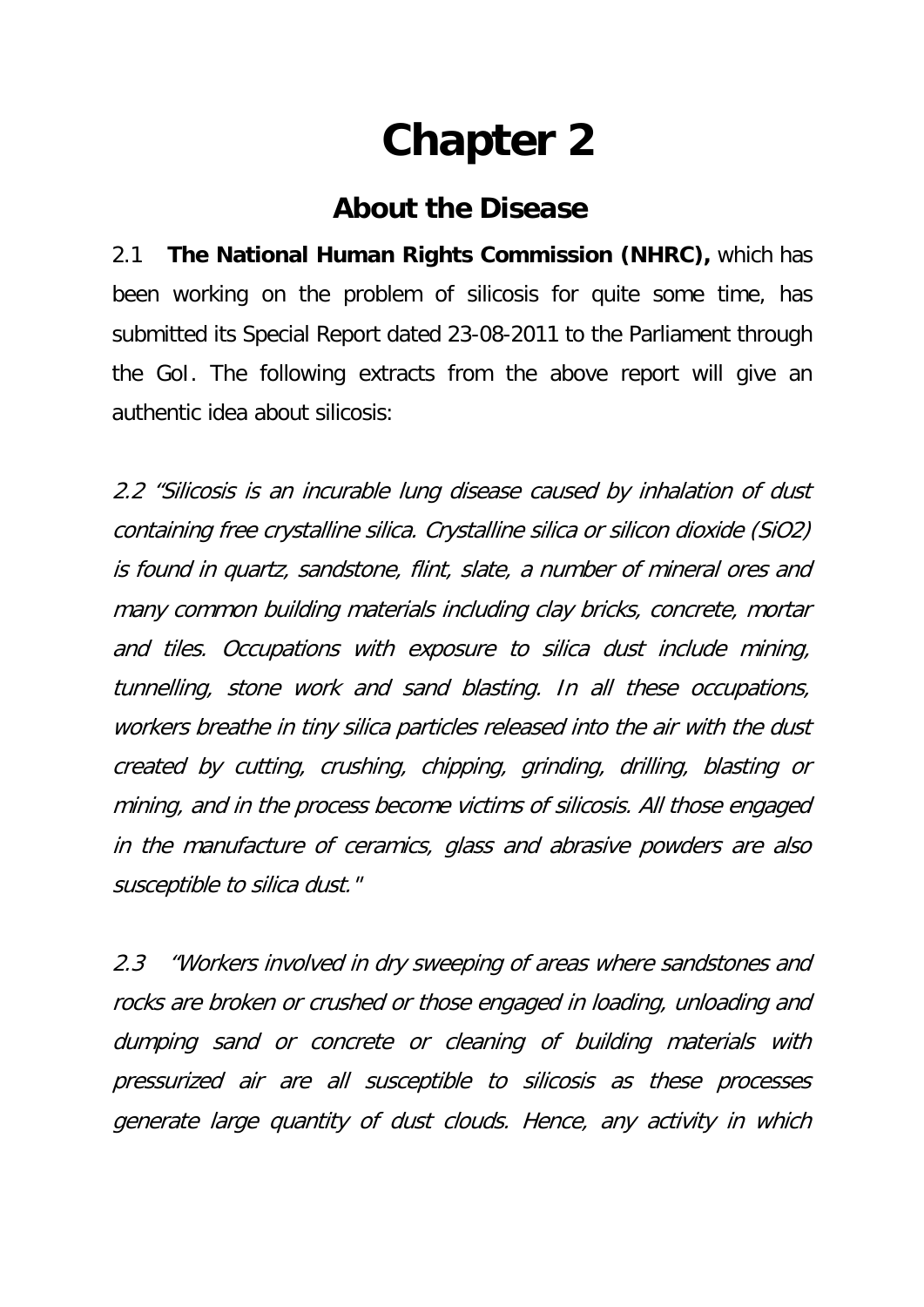crystalline silica dust exists, even if it is carried out in open air, can be perilous."

2.4 "The silica particles inhaled are so small that they can only be seen with a microscope. At the same time, they are so light that they can remain airborne for a long time. As a result, silica can travel long distances in the air and affect populations not otherwise considered to be at risk. Research studies conducted by the World Health Organization, India Council of Medical Research and the National Institute of Occupational Health have time and again brought forth the fact that silicosis is not only a serious threat to the health of those who are engaged in occupations that are potentially exposed to crystalline silica dust but is a constant health hazard for people living in the vicinity where these occupations are carried out."

2.5 "These studies have further shown that exposure to crystalline silica dust, even for a short period of time can cause silicosis and lead to gradual impairment of lungs in few years along with other temporary or permanent disabilities and finally death. Unlike other diseases, there are no symptoms whatsoever whereby one can come to know about the onslaught of the disease in its early stages. A frequent cause of death in people with silicosis is silico-tuberculosis or lung cancer. Respiratory insufficiencies due to massive fibrosis and heart failure are other causes of death. However, due to lack of awareness, even among the doctors, silicosis is often confused with other diseases. The number of persons who die from silicosis in India is vast but there are no statistics available concerning these deaths. It has also been established that there is no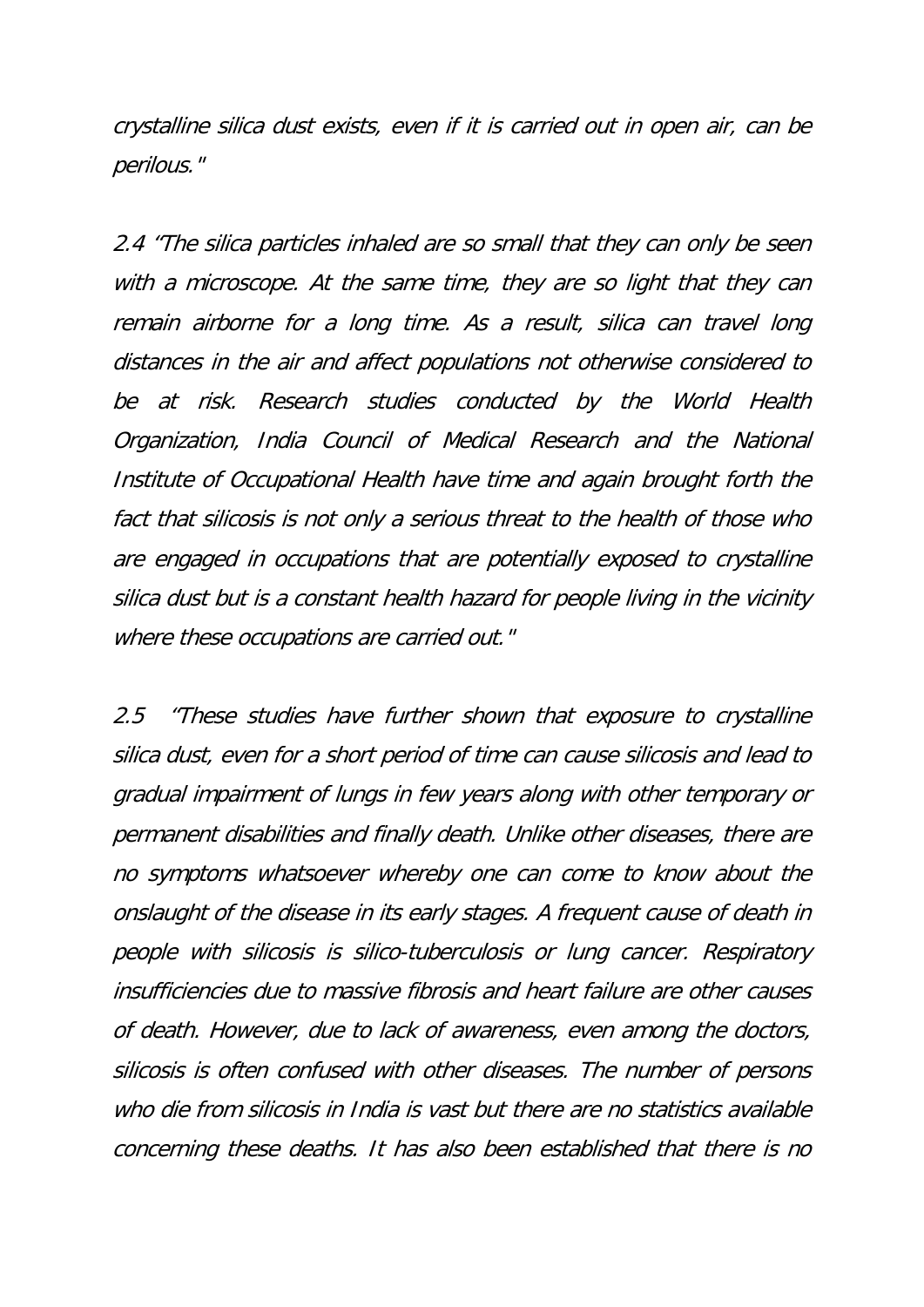medical treatment for silicosis. Silicosis is thus a disabling, irreversible, fatal disease and continues to progress even when contact with silica stops. It is, therefore, ironic that in comparison to other deadly diseases like HIV/AIDS and cancer, silicosis has not received the required attention which it deserves. As a result, a large number of workers affected by it receive negligible support and their families are left in miserable conditions".

#### Silicosis : A Human Rights Issue

2.6 "Silicosis is both a health issue and a human rights issue. It has an impact not only on the right to life but also on the right to live with dignity of all those affected and their families. The Government agencies and employers under whose jurisdiction any such occupation is carried out in the absence of preventive measures and which causes silicosis, are responsible for serious violation of human rights of the affected workers and their families. Furthermore, there is an important issue of social security in terms of taking care of not only the medical expenses but also the basic day-to-day needs for survival of these workers and their immediate family members. These obligations on the part of Government agencies and employers become especially vital when the affected person has died. Most of the affected persons belong to the unorganized sector of labour and are not covered by the Employees' State Insurance Corporation (ESIC) Scheme of Ministry of Labour, Government of India. Being casual and contract workers they are deprived of various social security benefits available to organized labourers under the existing labour laws from their employers".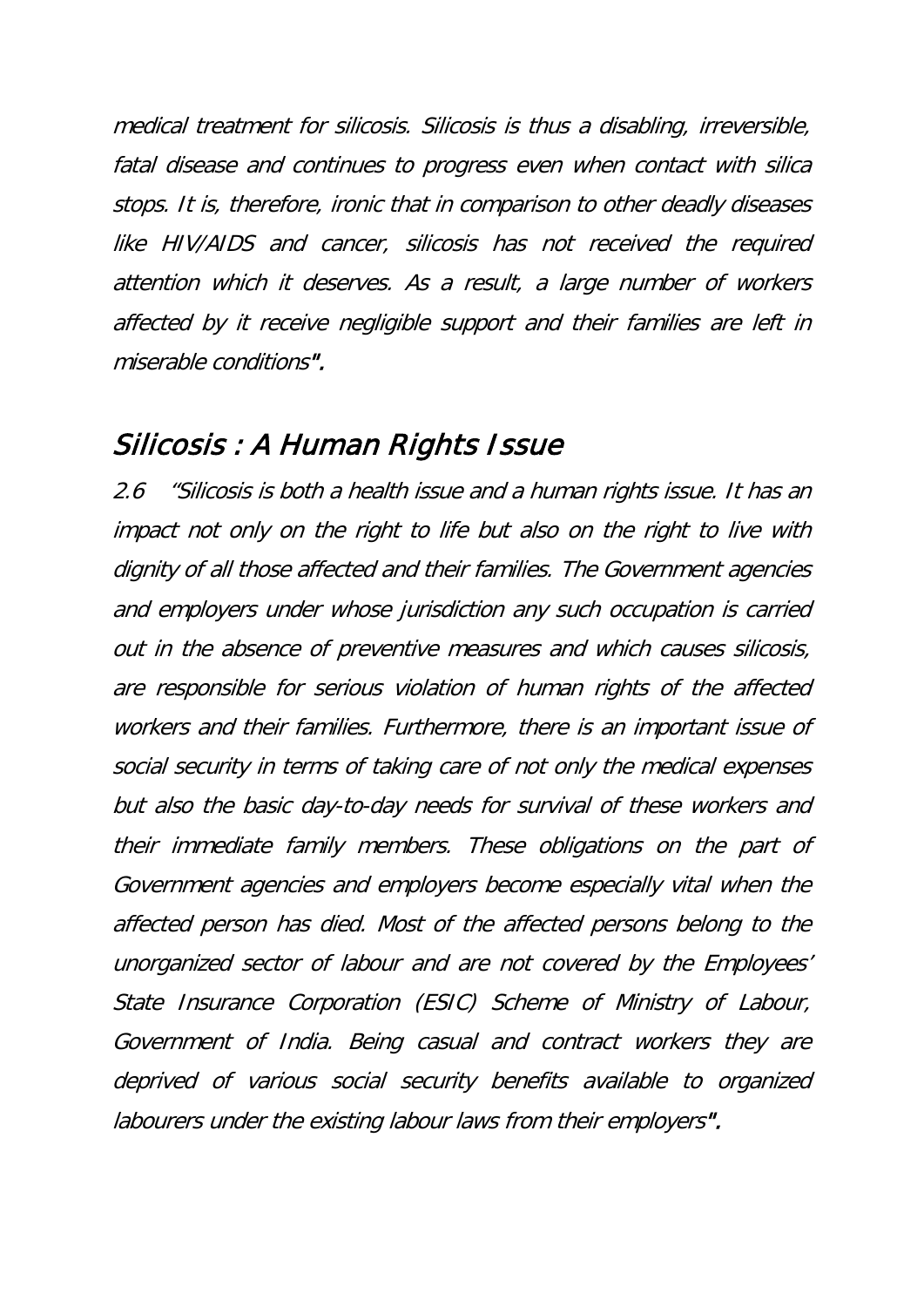2.7 *"The officials of the Union/State Labour Departments across the* country are not taking adequate steps to ensure the compliance of statutory requirements. It is the primary responsibility of the concerned officials of these Departments to ensure enforcement of the labour laws and make the employers accountable for their legal obligation towards workers. They also need to make all out efforts to prevent silicosis by ensuring all necessary precautionary measures through the employers. Timely diagnosis followed by appropriate medical care of affected workers too needs to be ensured...."

2.8 "The most disturbing feature of this problem is that in all cases, it is the poor labourer working in the unorganized sector who is the victim. The authorities have been evading the issue to provide assistance to the affected persons. This is a highly erroneous view as it contradicts the very spirit of human rights and also militates against the spirit of Article 21 which imposes an obligation on the state to safeguard life of every person. In Delhi Jal Board Vs. National Campaign for Dignity, the Supreme Court has observed thus: "Preservation of human life is thus of paramount importance".

2.9 "Silicosis is a health hazard which exists in almost all the States where activities such as construction, building, mining, gem cutting etc. are going on. The State apparatus is insensitive to the safety and well being of those who are, on account of sheer poverty, compelled to work under most unfavourable conditions and regularly face the threat of being deprived of their life. The fact that all the affected persons are poor who can hardly afford to seek redressal or have recourse to the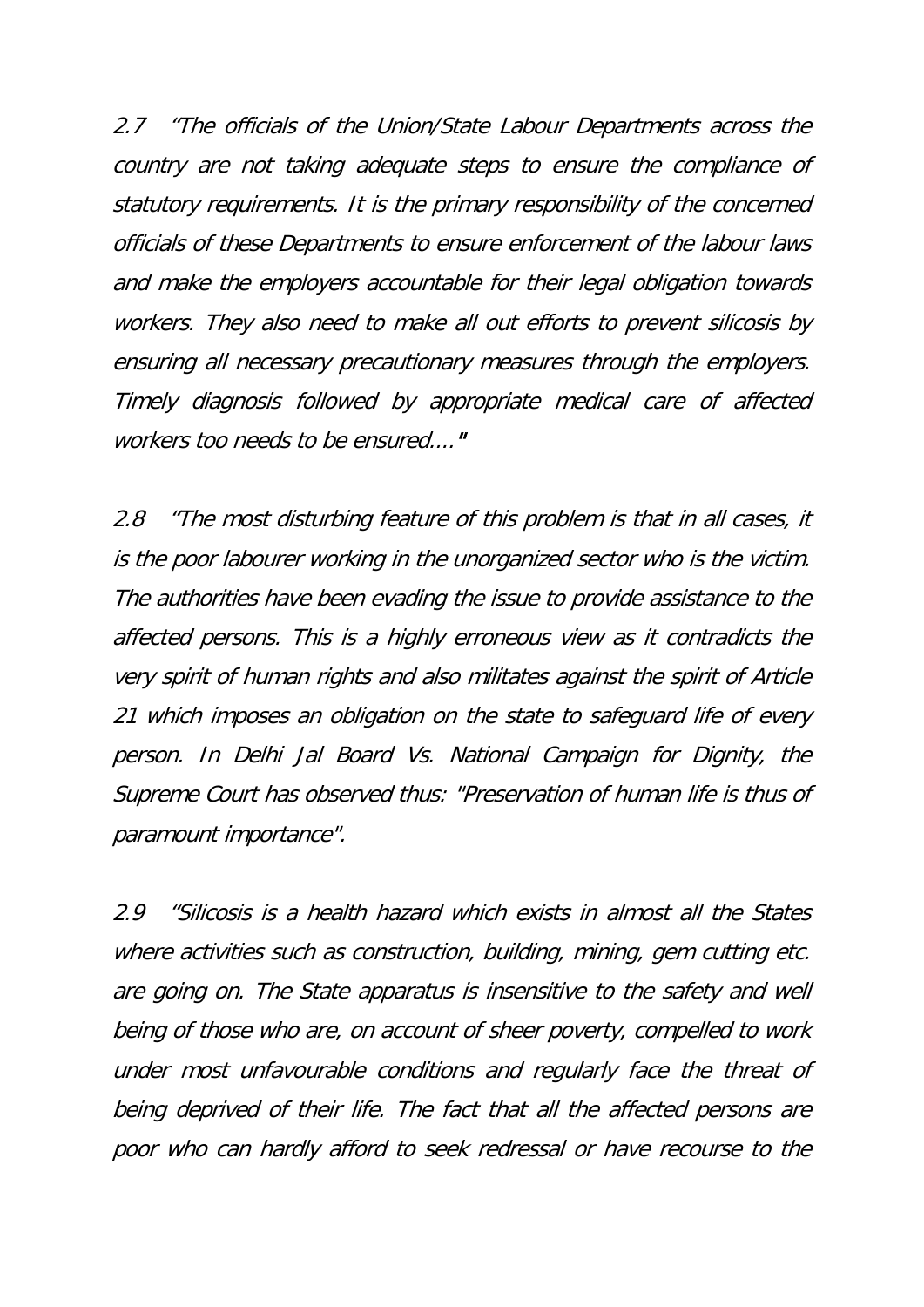authorities for any assistance, it becomes imperative on the part of the Commission to impress upon the Government of India."

2.10 The three reports on the prevalence of Silicosis in Karauli and Dholpur districts of Rajasthan prepared by **the National Institute of Miners' Health (NIMH),** Nagpur, have been eye-openers for everybody concerned about the serious violations of human rights of mineworkers and the serious health problems they face. According to these reports, "Silicosis is caused by inhalation of airborne dust of Silicon Dioxide or Silica in the crystalline form also known as quartz. In metal mines, workers are exposed to high concentration of silica dust almost at every stage of mining operation. However, drilling, blasting, loading – unloading of ore, crushing, etc. are some of the dustiest operations and thus, workers in metal mines are at a high risk of developing silicosis. Occurrence of silicosis is directly related to the degree of exposure to silica dust and higher and longer the exposure more is the risk of developing silicosis. Silicosis is generally seen in subacute and chronic form after exposure to silica dust for many years. However, very heavy exposure to silica dust is known to cause acute silicosis."

2.11 "Pathogenesis: The precise pathogenesis of silicosis is not completely understood. The studies suggest that interactions between pulmonary alveolar macrophages and silica particles play a major role in the pathogenesis of silicosis. Surface properties of the silica particles appear to promote macrophage activation. These cells then release chemotactic factors and inflammatory mediators that elicit cellular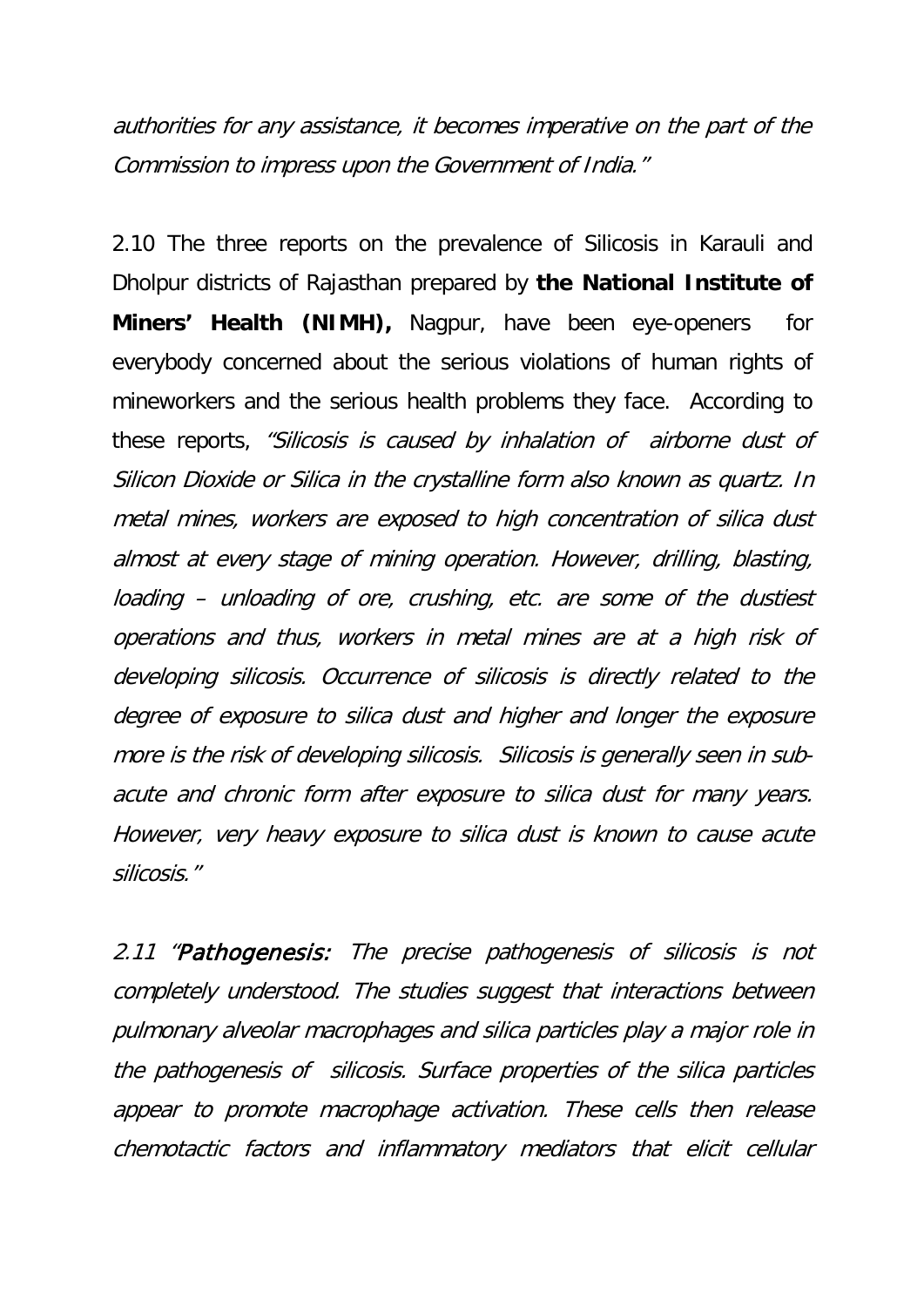responses by polymorphonuclear leukocytes, lymphocytes, and additional macrophages. Fibroblast-stimulating factors are also released which promote hyalinization and collagen deposition. The resulting pathologic lesion is the hyaline nodule which contains a central acellular zone with free silica surrounded by whorls of collagen and fibroblasts and an active peripheral zone composed of macrophages, fibroblasts, plasma cells and additional free silica."

2.12 "The precise properties of the silica particles that evoke pulmonary response are not known. The nature and extent of biologic response is related to the intensity of exposure to silica dust but the surface characteristics of the dust also appear to be important. There is growing evidence that freshly fractured silica may be more toxic than aged silica-containing dusts perhaps because of reactive radical groups on the cleavage planes of the freshly fractured moiety. This may offer a pathogenic explanation for the more frequent observation of cases of advanced disease in sandblasters and rock drillers, in whom exposure to recently fractured silica is particularly intense."

2.13 "Clinical Features: Silicosis is a largely asymptomatic disease till the onset of Progressive Massive Fibrosis (PMF). There may be no symptoms even though the radiographic appearances may suggest fairly advanced silicosis. Dyspnoea on exertion is the most frequent and directly related symptom, although it is rarely complained of in the absence of complicating diseases such as tuberculosis or bronchitis. The severity of dyspnoea increases with the progress of disease. Slight unproductive cough may be present at initial stages, however, the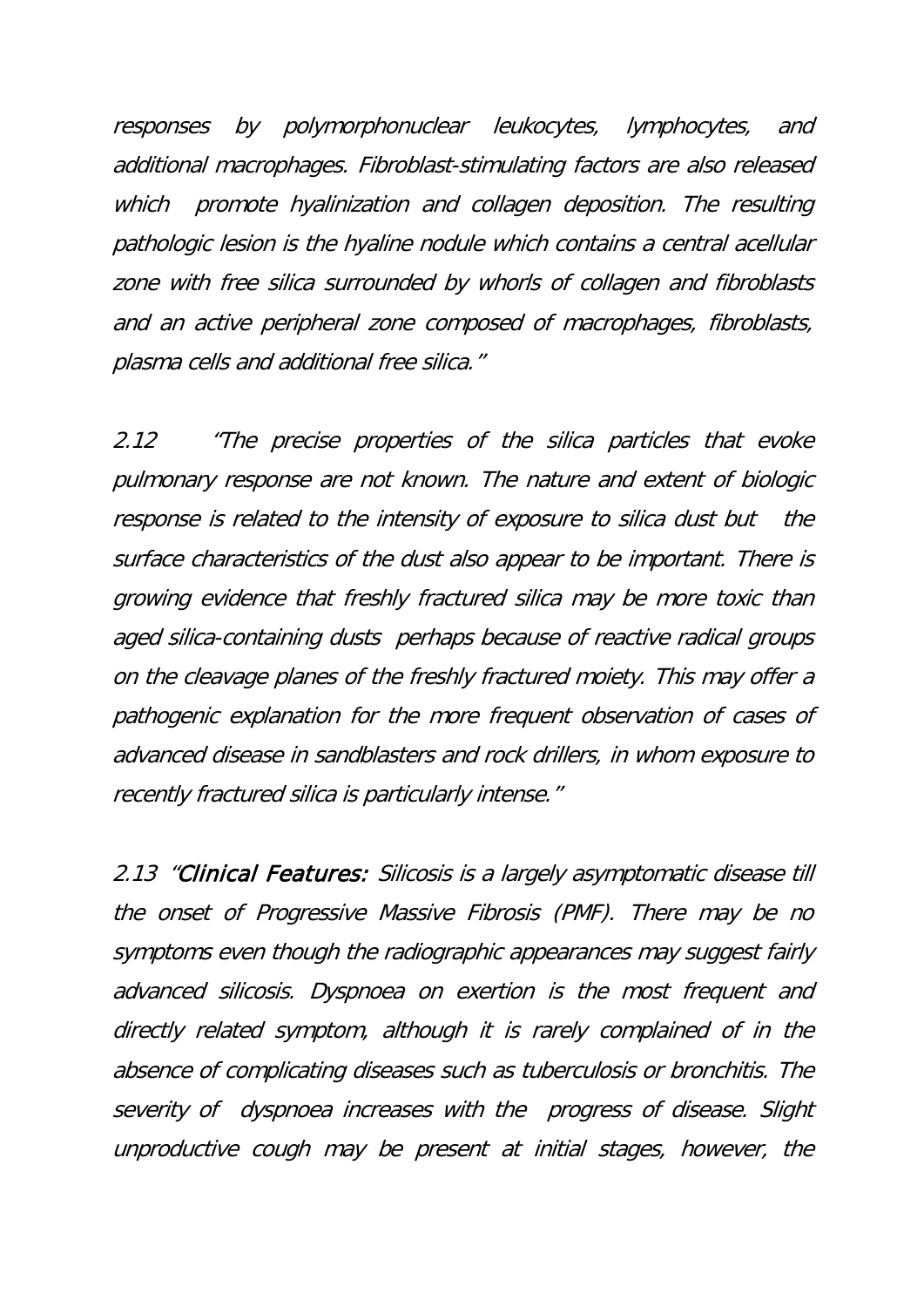quantity of sputum increases later on. The symptoms usually resemble chronic bronchitis. Excessive sputum production is due to bronchial catarrh due to chronic dust exposure and sometimes due to secondary bacterial infection. Chest pain and haemoptysis are invariably due to tuberculosis."

2.14 "Silicosis can also occur in acute form with heavy exposure to quartz dust over a short period. Acute silicosis develops within few months after inhalation of massive quantities of fresh silica dust. It generally presents as diffuse progressive irregular fibrosis of lower zones with few typical nodular shadows of silicosis. The radiological appearance is almost similar to pulmonary oedema. There may also be acute enlargement of hilar lymph nodes. The histological findings are similar to pulmonary alveolar proteinosis. Acute silicosis presents as severe dyspnea and associated weight loss. The disease is rapidly progressive and death is invariably due to severe hypoxemic ventilatory failure".

2.15 "Chest Radiography: Chest radiography is the most important tool for the diagnosis of silicosis. There is direct relationship between degree of exposure to dust and severity of radiographic changes. In the initial stage, there is 'reticulation' of lung fields due to thickening of perivascular and inter-communicating lymphatics. However, the radiographic diagnosis of silicosis can only be made after appearance of nodules particularly in upper and middle zones of lungs. The silicotic nodules initially are 2-5 mm in diameter, homogenous in density and usually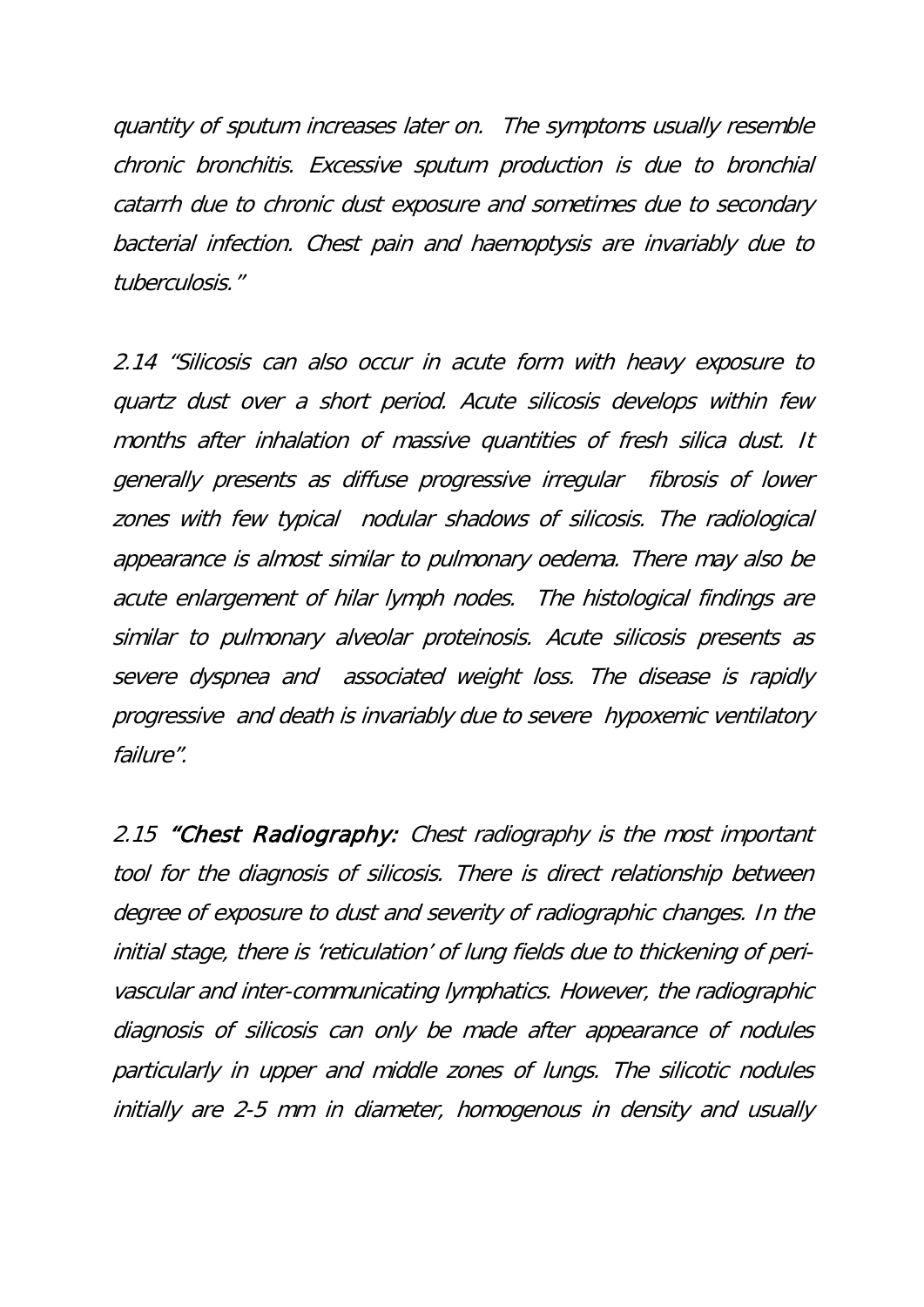bilaterally symmetrical. The nodules increase in number and size to "r" type and eventually cover most parts of the lungs."

2.16 "Silicotic opacities tend to increase even after cessation of exposure to silica dust and sometimes calcification is seen in small nodules. There may also be Kerley B Lines at bases and thickening of inter-lobar fissure and pleura. Eggshell calcification of hilar lymph nodes when present is almost pathognomonic of silicosis. At later stage, the silicotic nodules frequently unite and conglomerate to form large shadows of Progressive Massive Fibrosis (PMF). These shadows initially have a multi-nodular appearance but later on consolidate into contracted dense fibrotic masses often surrounded by bullae. The cavitation of shadows may occur with or without tuberculosis infection. There is invariably extensive pulmonary fibrosis close to the PMF lesions."

2.17 "Lung Function Tests: Simple silicosis is rarely associated with lung function abnormalities except at the advance stage. However, there may be mixed type of lung function abnormalities due to exposure to dust. In cases of acute silicosis, restrictive type of lung function abnormalities may be seen. In late stages of progressive massive fibrosis there will always be severe mixed type of lung function abnormalities".

2.18 "Complications of Silicosis: Pulmonary tuberculosis is the most frequent and an important complication of silicosis, presumably due to reactivation of previously existing quiescent lesions. There may also be infection due to atypical mycobacteria. The other complications of silicosis include pneumothorax associated with combination of fibrosis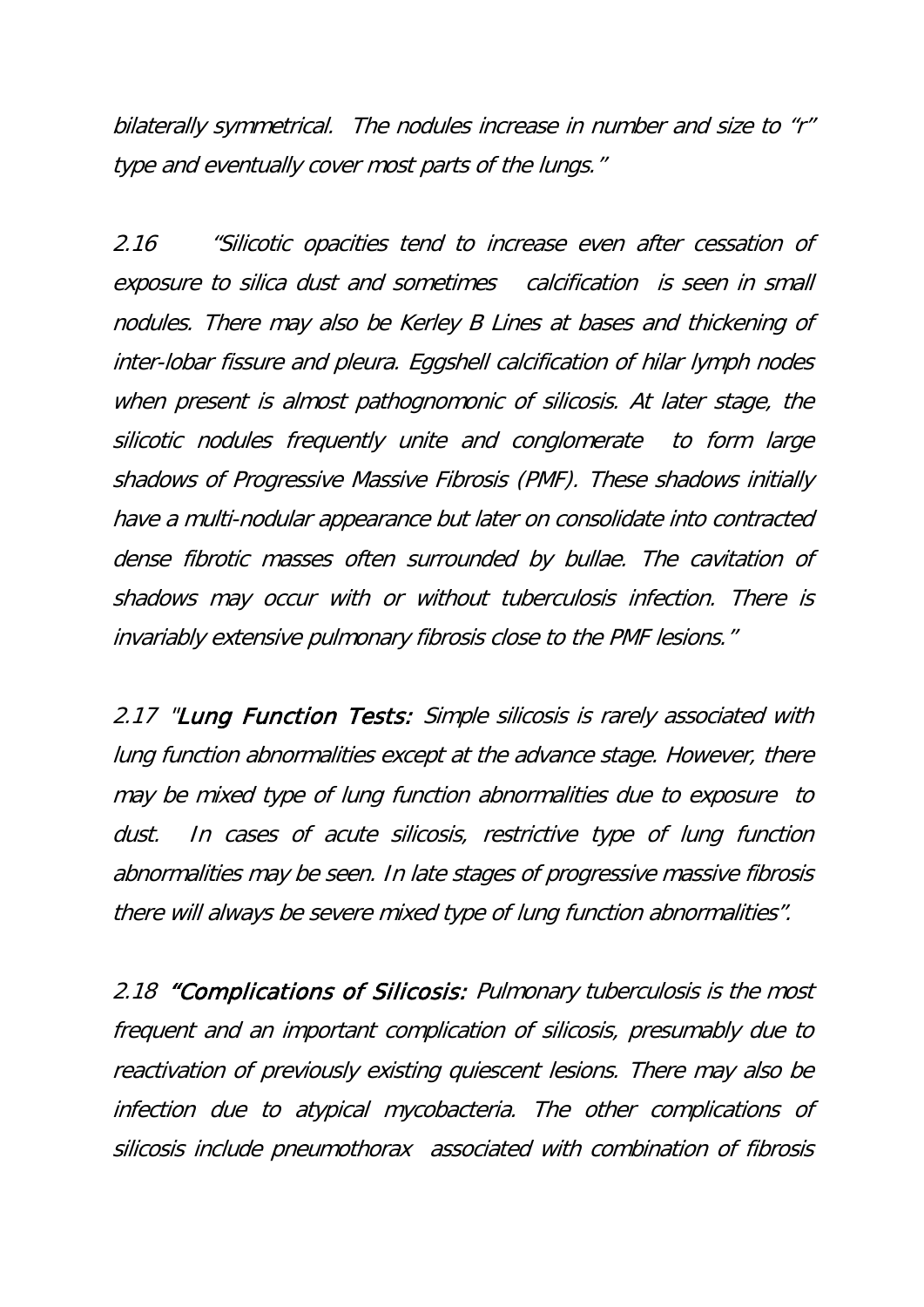and bullae, increased frequency of scleroderma and tendency for renal failure. Recent studies have suggested that the silica dust may be carcinogenic and there may be increased incidence of lung cancer among silicotics. There is also some evidence to suggest that silica dust exposure may increase the incidence of ischemic heart diseases."

2.19 **"Prognosis**: The prognosis in silicosis depends on the degree of exposure and the rate of development of silicosis. Acute silicosis invariably carries very poor prognosis and majority of the patients die within few months. Silicosis occurring at late stage is less debilitating till the onset of progressive massive fibrosis. Development of progressive massive fibrosis at any stage invariably carries poor prognosis. "

#### **Types of Silicosis**

2.20 Silicosis is commonly described in three forms – chronic, accelerated and acute. These clinical and pathologic expressions of the disease reflect differing exposure intensities, latency periods and natural histories. The chronic or classic form usually follows one or more decades of exposure to respirable dust containing quartz, and this may progress to progressive massive fibrosis (PMF). The accelerated form follows shorter and heavier exposures and progresses more rapidly. The acute form may occur after short-term, intense exposures to high levels of respirable dust with high silica content for periods that may be measured in months rather than years.

2.21 *Chronic (or Classic) Silicosis* may be asymptomatic or result in insidiously progressive exertional dyspnoea or cough (often mistakenly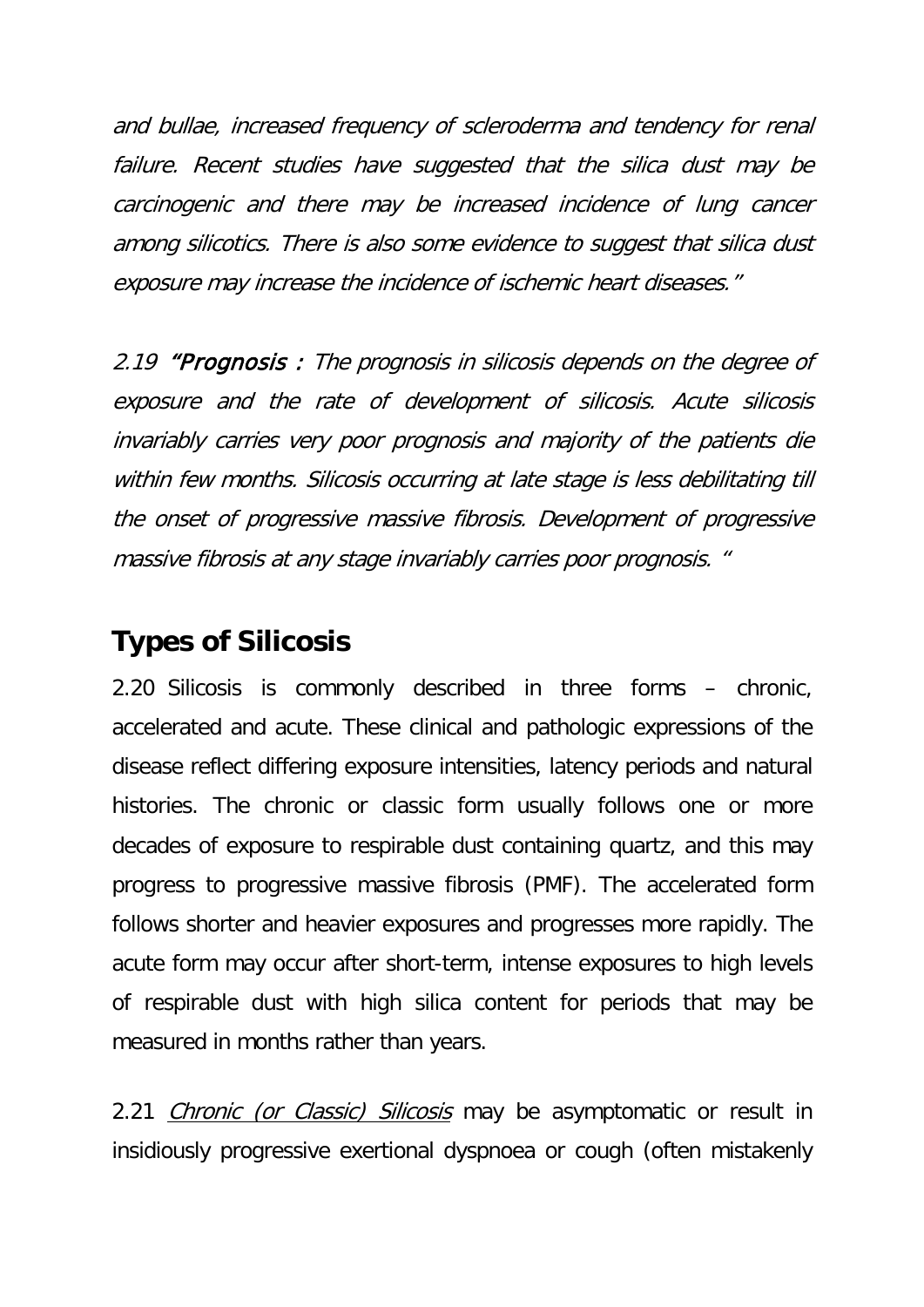attributed to the ageing process). It presents as a radiographic abnormality with small (<10 mm), rounded opacities predominantly in the upper lobes. A history of 15 years or more since onset of exposure is common. The pathologic hallmark of the chronic form is the silicotic nodule. The lesion is characterized by a cell-free central area of concentrically arranged, whorled hyalinized collagen fibers, surrounded by cellular connective tissue with reticulin fibers. Chronic silicosis may progress to PMF (sometimes referred to as complicated silicosis), even after exposure to silica-containing dust has ceased.

2.22 *Progressive Massive Fibrosis (PMF)* is more likely to present with exertional dyspnoea. This form of disease is characterized by nodular opacities greater than 1 cm on chest radiograph and commonly will involve reduced carbon monoxide diffusing capacity, reduced arterial oxygen tension at rest or with exercise, and marked restriction on spirometry or lung volume measurement. Distortion of the bronchial tree may also lead to airway obstruction and productive cough. Recurrent bacterial infection not unlike that seen in bronchiectasis may occur. Weight loss and cavitation of the large opacities should prompt concern for tuberculosis or other mycobacterial infection. Pneumothorax may be a life-threatening complication, since the fibrotic lung may be difficult to re-expand. Hypoxaemic respiratory failure with cor pulmonale is a common terminal event.

2.23 Accelerated Silicosis may appear after more intense exposures of shorter (5 to 10 years) duration. Symptoms, radiographic findings and physiological measurements are similar to those seen in the chronic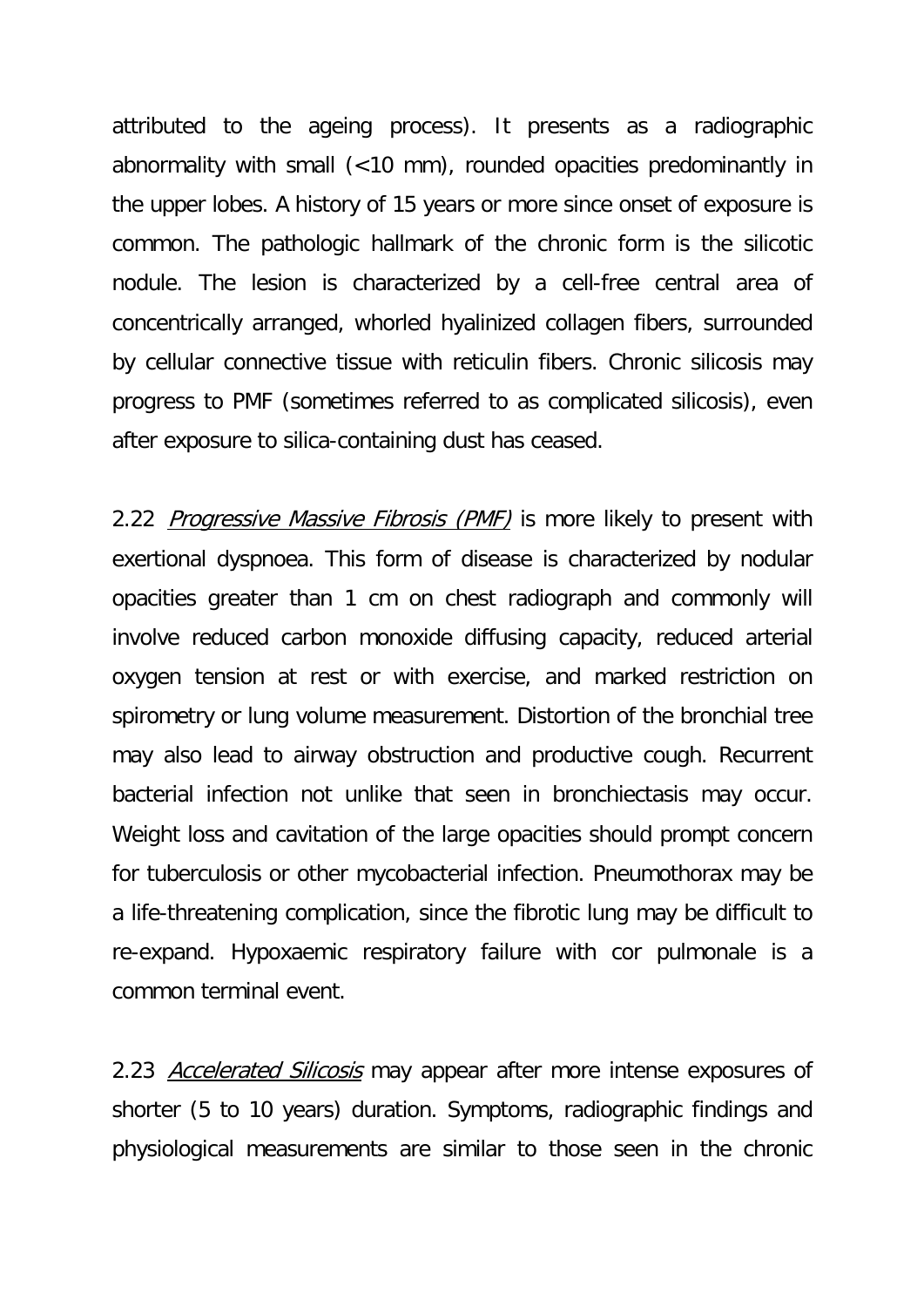form. Deterioration in lung function is more rapid, and many workers with accelerated disease may develop mycobacterial infection. Autoimmune disease, including scleroderma or systemic sclerosis, is seen with silicosis, often of the accelerated type. The progression of radiographic abnormalities and functional impairment can be very rapid when auto-immune disease is associated with silicosis.

2.24 Acute Silicosis may develop within a few months to 2 years of massive silica exposure. Dramatic dyspnoea, weakness, and weight loss are often presenting symptoms. The radiographic findings of diffuse alveolar filling differ from those in the more chronic forms of silicosis. Histologic findings similar to pulmonary alveolar proteinosis have been described, and extrapulmonary (renal and hepatic) abnormalities are occasionally reported. Rapid progression to severe hypoxaemic ventilatory failure is the usual course.

2.25 Tuberculosis may complicate all forms of silicosis, but people with acute and accelerated disease may be at highest risk. Silica exposure alone, even without silicosis may also predispose to this infection. M. tuberculosis is the usual organism, but atypical mycobacteria are also seen.

2.26 Even in the absence of radiographic silicosis, silica-exposed workers may also have other diseases associated with occupational dust exposure, such as chronic bronchitis and the associated emphysema. These abnormalities are associated with many occupational mineral dust exposures, including dusts containing silica.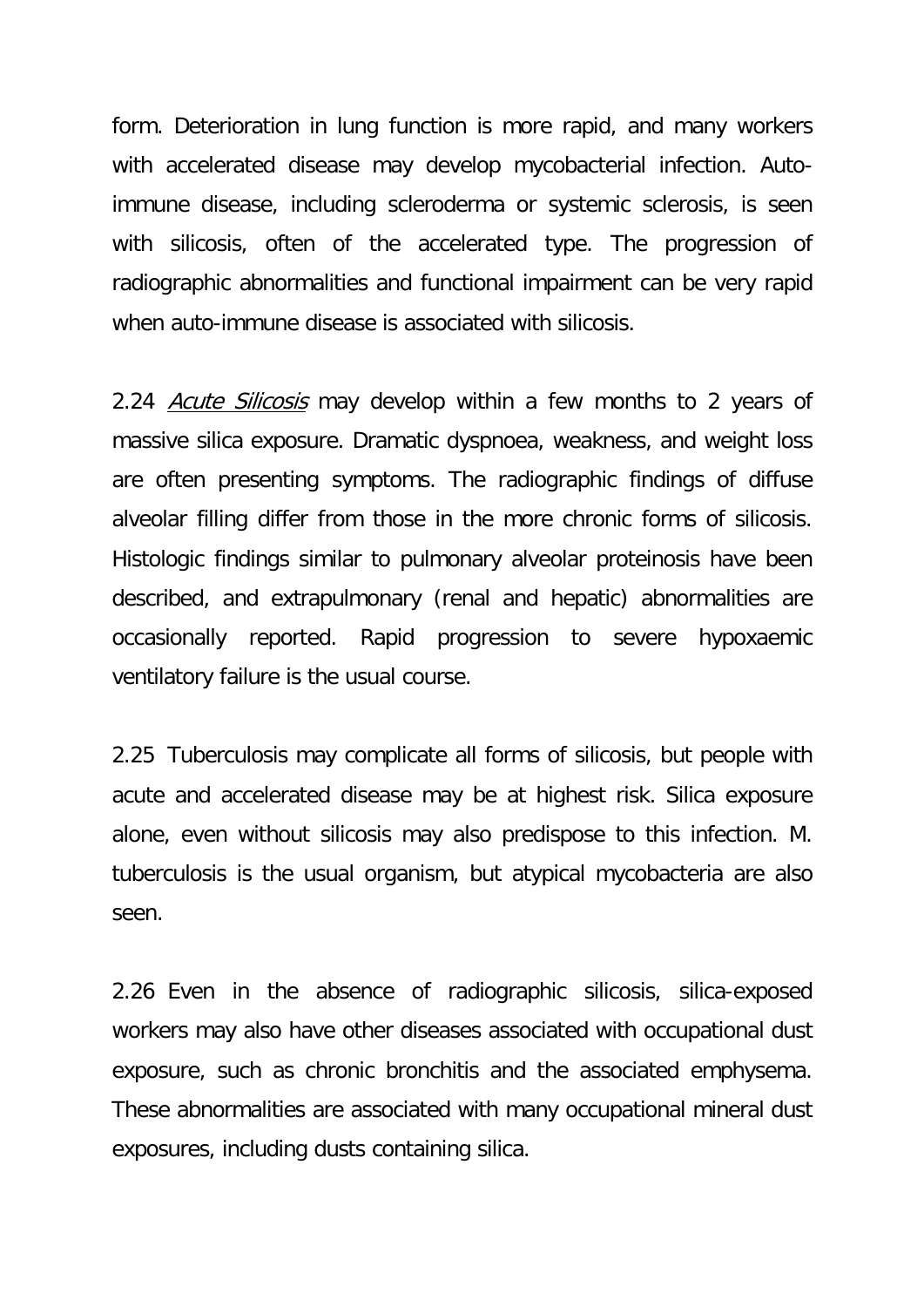#### **Silica as carcinogen**

2.27 International Agency for Research on Cancer, Lyon (France), a WHO outfit, has classified crystalline silica among group 1 carcinogens to humans based on epidemiological evidence from human and animal studies. The National Institute for Occupational Safety & Health, Washington, a US Federal Agency, has also listed crystalline silica as one of the potential carcinogens.

2.28 The evaluation of epidemiological studies has demonstrated the risk of lung and other cancers in the exposed population. In some studies, increasing risk gradients have been observed in relation to cumulative exposure, duration of exposure and the presence of radiographically defined silicosis and, in one instance, to peak intensity exposure. The epidemiological findings support increased lung cancer risks from inhaled crystalline silica (quartz and cristobalite) resulting from occupational exposure. Carcinogenicity may be dependent on inherent characteristics of the crystalline silica or on external factors affecting its biological activity or distribution of its polymorphs.

2.29 Apart from lung cancer, silicosis can increase the risk of other diseases like tuberculosis, atypical mycobacteria, fungal infections, bronchitis/emphysema, pneumothorax etc. The increase in risk is highly variable and depends on several factors like immune system and exposure history (for TB), and amount of lung scarring, age and smoking history (for cancer).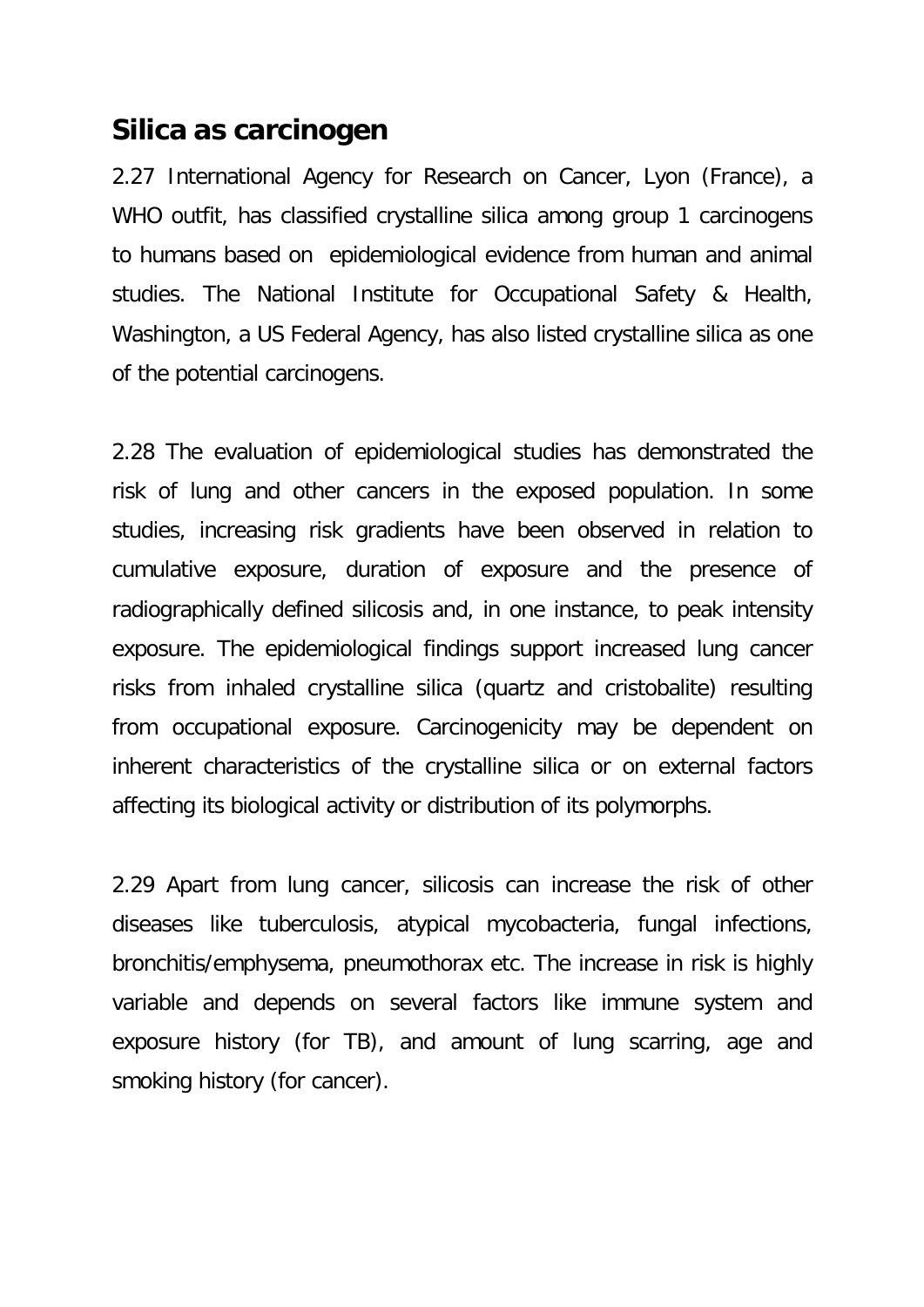## **Chapter 3**

#### **Role of the RSHRC**

3.1 The RSHRC took suo moto cognizance of the problem of silicosis after it was reported in the media. Since the Commission did not have any expertise in the field, it organized workshop on silicosis in the state secretariat on 3<sup>rd</sup> Dec, 2012 in which various stakeholder groups and the officers concerned of the Central and State government placed their valuable inputs before the Commission. Based on these, the Commission sent its first set of recommendations to Chief Secretary, Rajasthan (CS) on 24-01-2013. The Commission would like to place on record the sensitivity shown by the CS to this humanitarian problem and the prompt and positive response from him. He organized two meetings on 28-01-2013 and 10-09-2013 to discuss the issues relating to this problem in which the Member of the Commission also participated. The decisions having financial implications were formalised in three meetings of the Rajasthan Environment, Health Administrative Board (REHAB) held on 30-05-2013, 07-04-2014 and 05-09-2014. In these meetings, very important decisions were taken that resulted in systematic efforts to detect the disease, some efforts to prevent it and for the provision for a relief package to the affected persons and the families of the deceased.

3.2 The Commission has been following up these commendable initiatives through various complaints registered by it, discussions with the officers and experts concerned and the functionaries of NGOs working for the welfare of mine workers. The Commission has also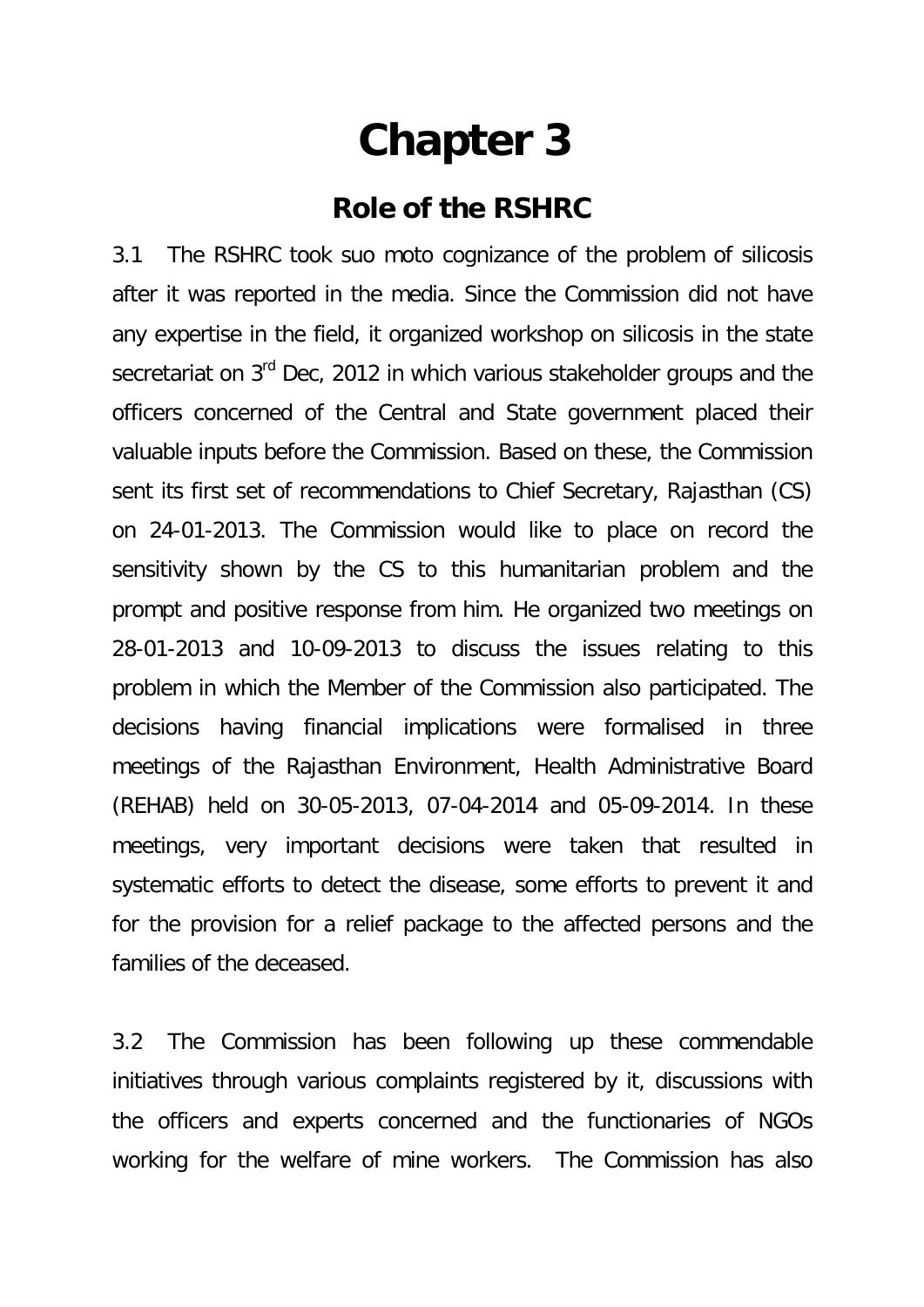constituted an Advisory Group on Mine Workers Problems (annexure 1) to advise and assist it. The first meeting of the Advisory Group was held in the Secretariat on 30-01-2014. The Commission has so far held the following meetings in various districts, apart from those mentioned above, to sensitize the field officers about these problems, to sort out co-ordination problems and problems coming up during the implementation of the decisions already taken as well as to work out solutions at the local level:

- (i) 21-08-2013 at Karauli
- (ii) 22-08-2013 at Amarpura (dist. Karauli)
- (iii) 01-02-2014 at Balesar (dist. Jodhpur)
- (iv) 15-05-2014 of the Advisory Group at Jaipur
- (v) 20-05-2014 at Jodhpur
- (vi) 15-07-2014 at Dausa
- (vii) 06-08-2014 at Nagaur
- (viii) 10-9-2014 at Dausa
- (ix) 01-10-2014 Meeting of the Advisory Group at Jaipur

3.3 Apart from this, Dr. M.K. Devarajan, Member, RSHRC attended the following important events –

- (a) International Conference on "The Unorganized Sector in India: Extending the Debate to Mining and Quarrying." organized jointly by the MLPC, Australian National University and Oxfam India at Jaipur on 27-28 July, 2013;
- (b) Workshop on "Empowering Mineworkers Action Taken and the Road Ahead" organized by the Grameen Vikas Sansthan (GRAVIS), Jodhpur on 28-12-2013 at Jaipur,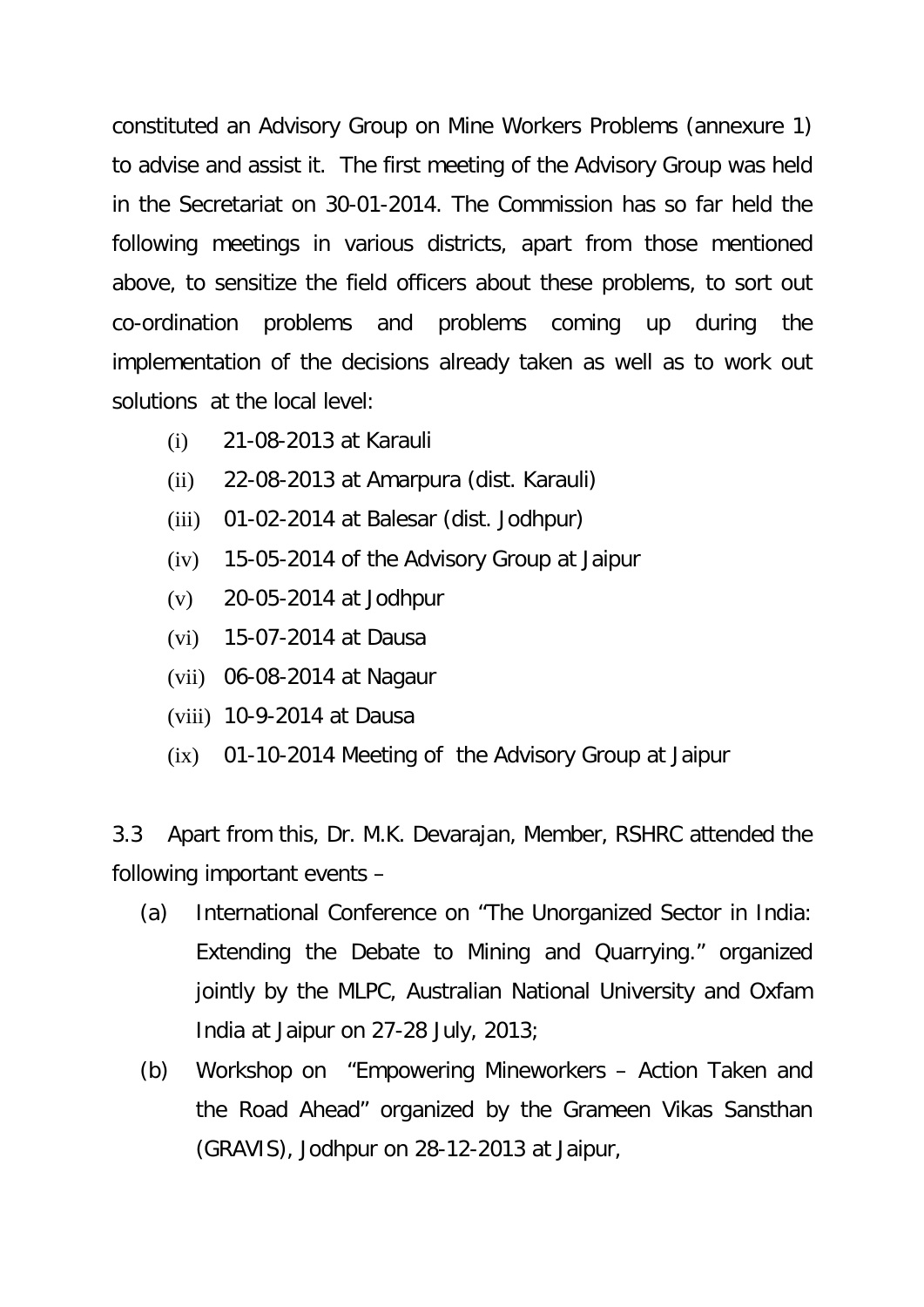- (c) "ETI Multiple Stakeholder International Round Table" organized by Ethical Trading Initiative at Jaipur on 26-03-2014;
- (d) National Consultation on "Mine Workers and the State Imbibing Good Practices for a Nationwide Change" organized by the MLPC at Jaipur on 25-05-2014 (Shri S.C. Sinha, Hon'ble Member, NHRC also attended); and
- (e) National Conference on Silicosis organized by the NHRC on 25- 07-2014.

3.4 In additional to this, the Member of RSHRC has been regularly interacting with the District Collectors, officers of the departments of Mining, Finance, Medical, Directorate General of Mines Safety (DGMS), GoI, representatives of NGOs working for the welfare of mine workers and some other experts on silicosis.

3.5 These efforts made by the Commission has resulted in –

- (i) the Commission gaining an in-depth knowledge about of the issues relating to the mineworkers;
- (ii) the government agencies concerned gradually getting sensitized about the problems and taking at least some steps to address the problems;
- (iii) amendment of Rajasthan Workmen's Compensation (Occupational Diseases) Rules, 1965, to establish Pneumoconiosis Boards in 5 more government medical colleges, apart from the one established in SMS Medical College, Jaipur in 1965;
- (iv) Making the Pneumoconiosis Boards functional;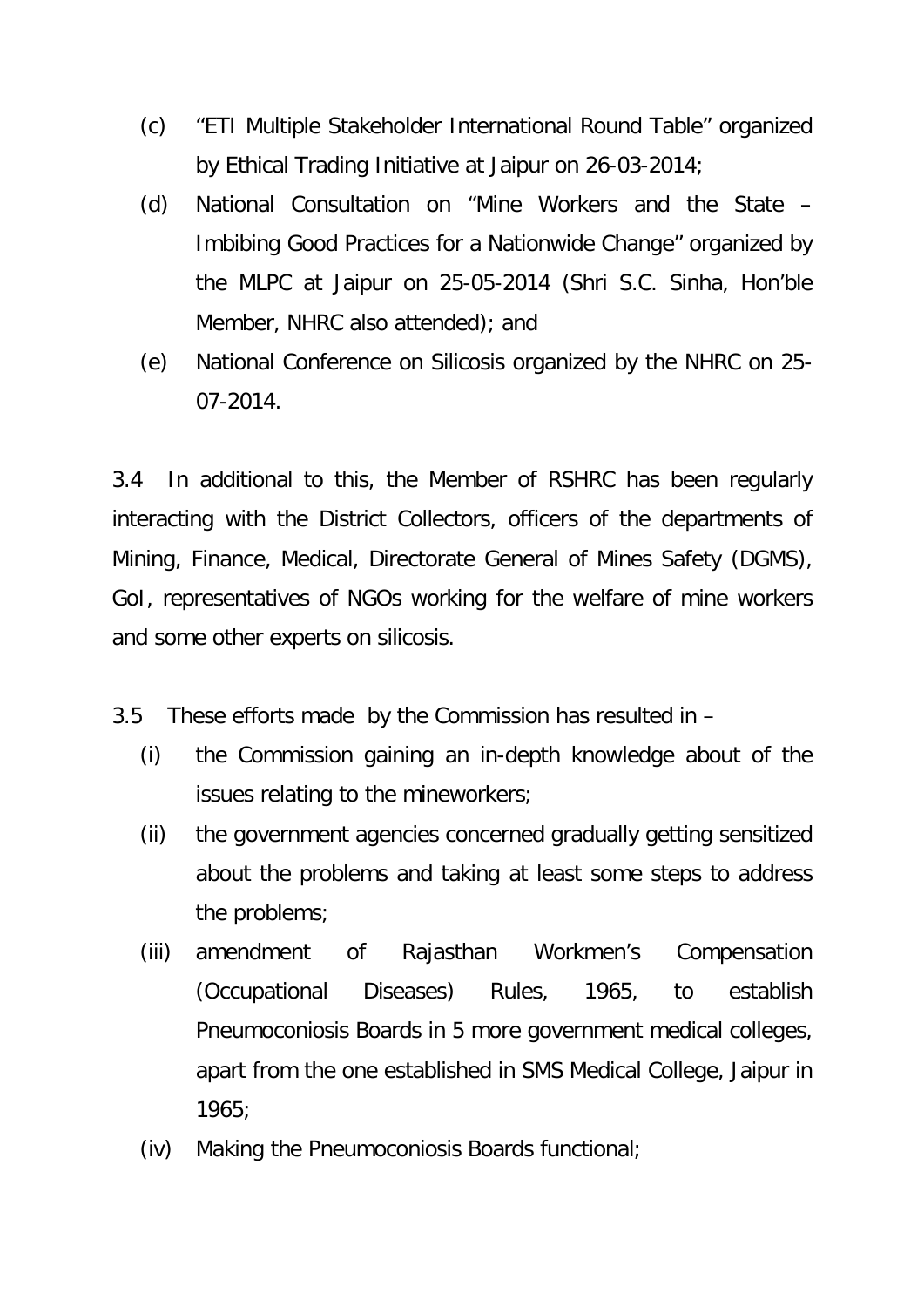- (v) motivating and rendering assistance to the NGOs to bring persons suspected of silicosis to the Pneumoconiosis Boards for examination, extend the field of their activities and to encourage them to launch programmes for awareness building among mine workers and work towards their rehabilitation;
- (vi) an unprecedented number of detection of silicosis cases 891 (including 57 deaths due to silicosis) in 2013 and 2014 – significantly larger than the number of such cases detected elsewhere in India;
- (vii) spreading awareness among the officers of various departments, particularly the District Collectors and functionaries of the Medical Department and mineworkers and mine owners, about silicosis, the decisions taken by the government, and the steps they can take to prevent it and detect it;
- (viii) sorting out various problems, particularly at the local level; and
- (ix) setting up of an institutional mechanism to give ex gratia payment to the silicosis-affected and to the dependents of those who died of silicosis.

3.6 Thus, the intervention of RSHRC has already resulted in accelerating the pace of detections of silicosis cases as well as putting in place institutional arrangements for the detection and grant of ex gratia payment. The Commission has been instrumental in getting several important decisions taken which, if implemented properly, can address the problems of mine workers, to a significant extent.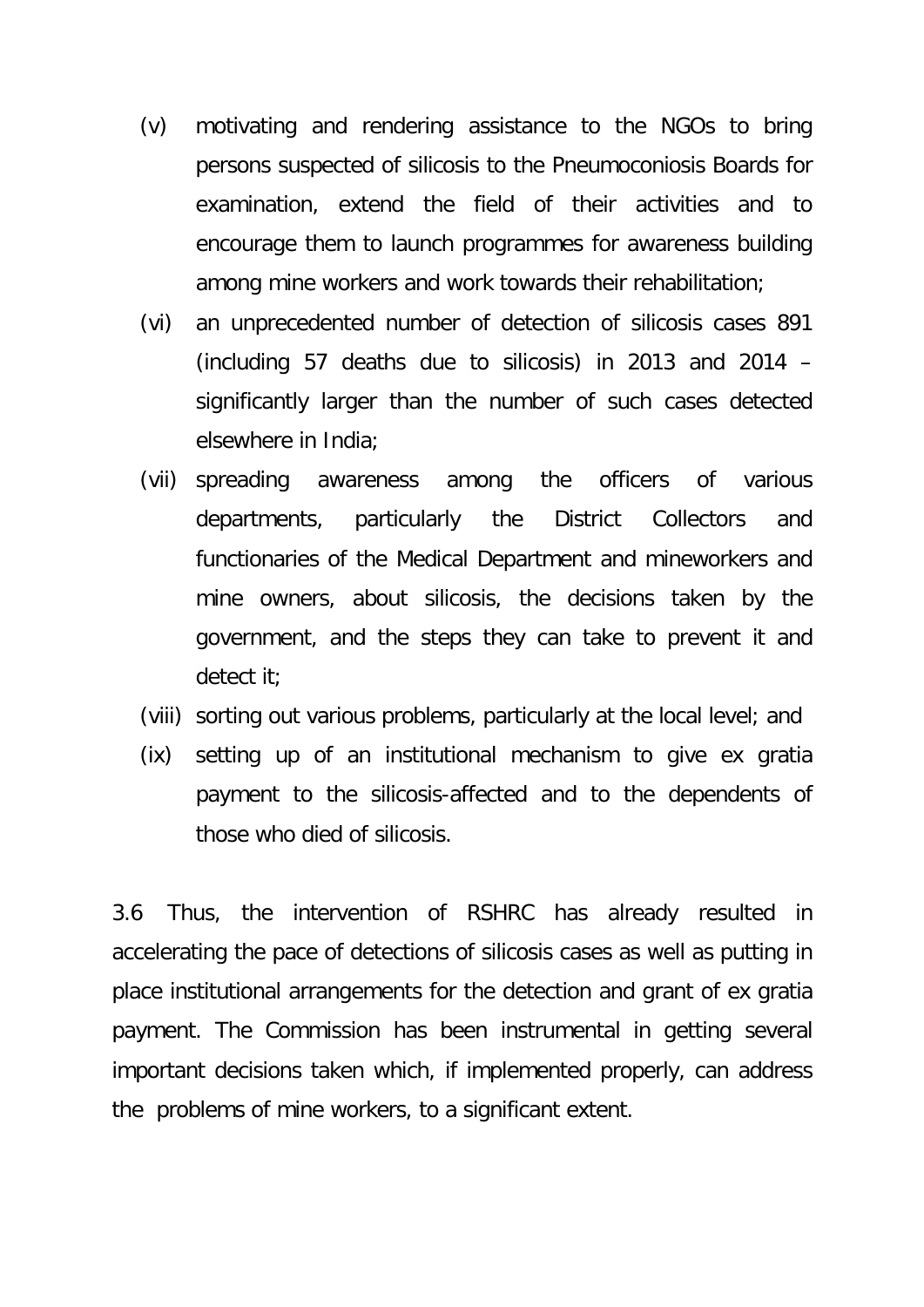3.7 This report has been prepared based on the insight gained by the Commission during the last two years while working on the problems of mineworkers in the state, particularly silicosis. The Commission had the benefit of regular inputs from a core group from among its advisors who have extensive experience in dealing with various aspects of these problems. The Commission sincerely hopes that this Special Report will result in flagging the issues that need action and prompt the authorities concerned to take adequate and effective steps to resolve various issues. The suggestions made under each issue listed in chapter 5 will enable the authorities to take informed decisions. The Commission will be available for any consultation or assistance the authorities concerned require from it.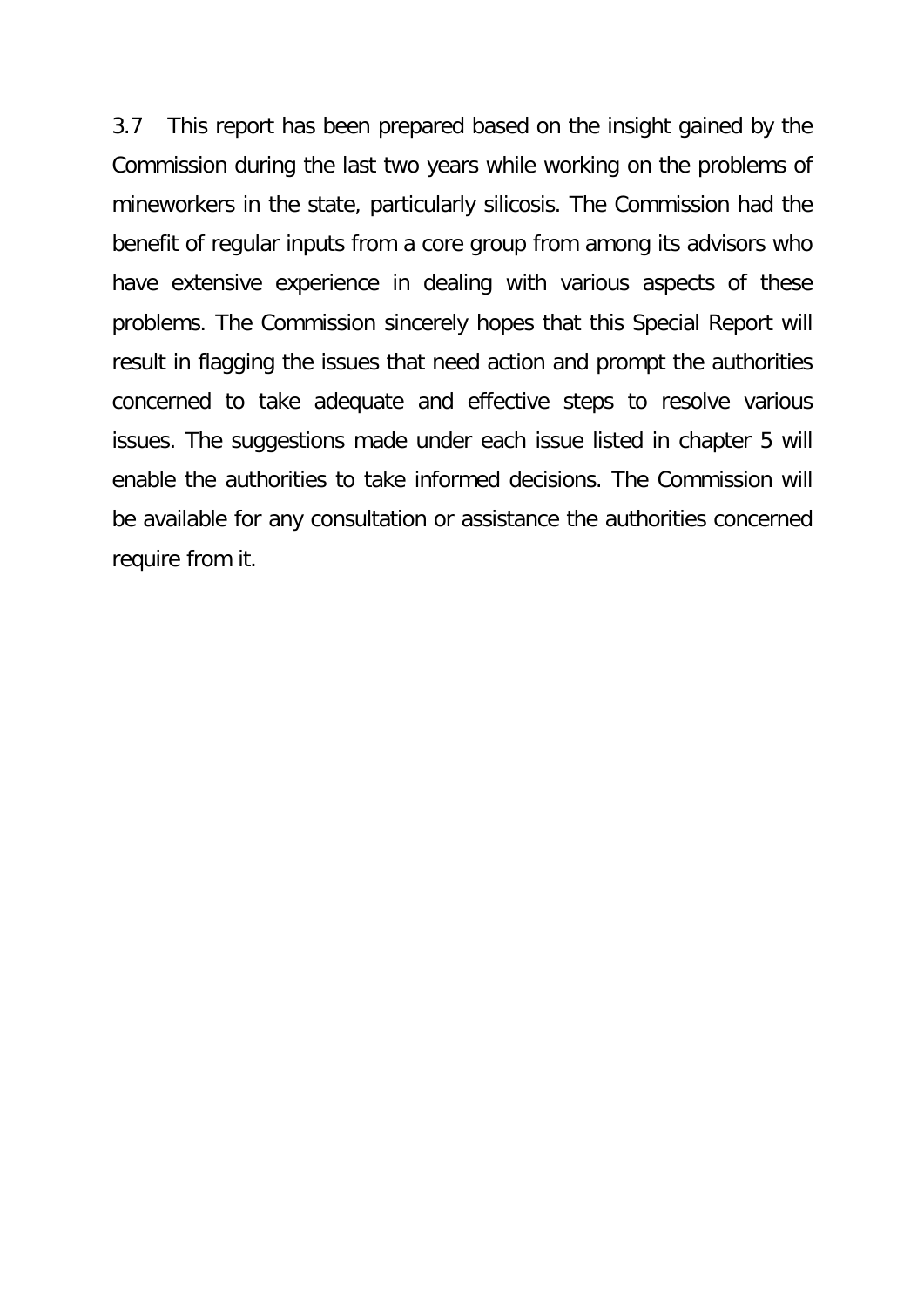# **Chapter 4**

### **Initiatives of**

### **Government of Rajasthan**

Government of Rajasthan has already taken very important decisions to find solutions to various problems faced by mineworkers, particularly for dealing with the problem of silicosis.

### **4.2 Decisions taken in the Chief Secretary's Meeting on 28-01-2013 and progress in their implementation:**

(a) Director General, Mines Safety (DGMS), Govt. of India will, based on the details of mine owners/lease holders available on the website of the state's Mines Department, issue notices in a phased manner to all those who have not yet got their mines registered with the office of the Director General of Mines Safety (DGMS), Govt. of India . In the first phase, notices will be issued to the owners of unregistered mines of districts of Jodhpur, Bundi, Karauli, Nagaur, Bhilwara, Alwar and other districts where the number of silicosis cases are high. State Mines Department will provide them with the required details and render other assistance needed. After registration of the mines by the DGMS, it shall be ensured that mine owners maintain registers containing the details of all the mineworkers employed by them, as per the provisions of Mines Act, 1952. **(Progress:** Director of Mines Safety (DMS), Ajmer, has started issuing notices.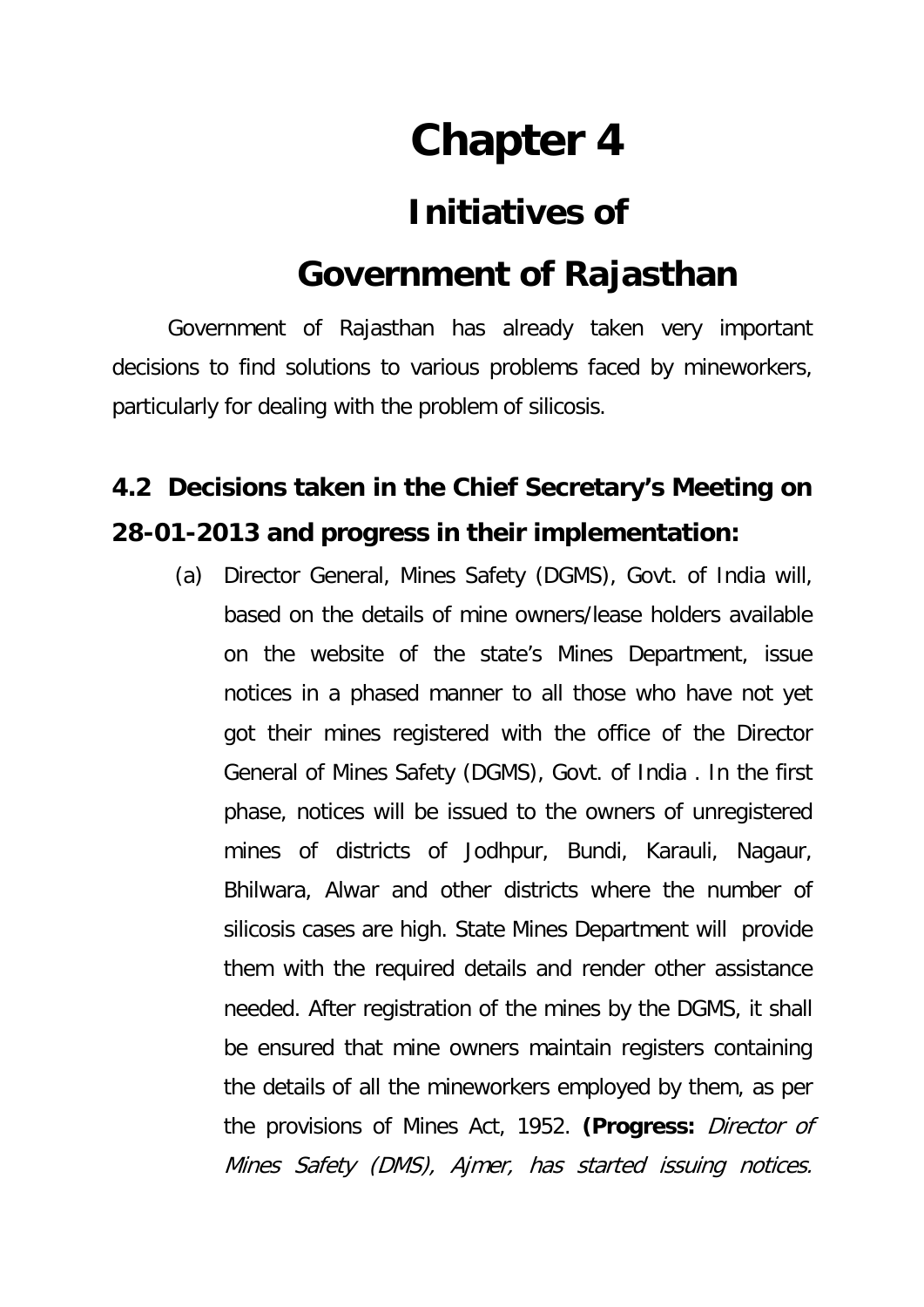However, the progress is quite slow due to inadequate staff and the large number of mines in the state. So far, neither the DGMS nor the Director, Mines & Geology (DMG), GoR, has been successful in enforcing the requirement to maintain employment records and attendance register.)

- (b) In the case of persons who have died of silicosis, the District Collector shall go through available medicals records, treatment reports and the report of the CM&HO, and after satisfying himself that they were suffering from silicosis, refer the cases to Secretary, Mines Department for giving relief. **(Progress:** Provision of Rs. 500 lakhs has been made so far by REHAB for ex gratia payments to the patients of silicosis/asbestosis and dependents those who died of these diseases. Out of this Rs. 386 lakhs have been disbursed to District Collectors. Details of ex gratia payments made so far to the victims from the CM's Relief Fund and by the REHAB are at annexure 2.))
- (c) The issue of giving ex gratia payment to silicosis patients and those who die of silicosis out of the Environment Safety Cess being collected in the state, the amount of assistance and the procedure for disbursal of this should be kept before the next board meeting of the REHAB. The Board will also consider the welfare measures for mineworkers on the lines of those undertaken by the Welfare Board constituted under the Building and other Construction Workers Act, 1996. The Board shall also consider extending the National Health Insurance Scheme to mineworkers in the unorganized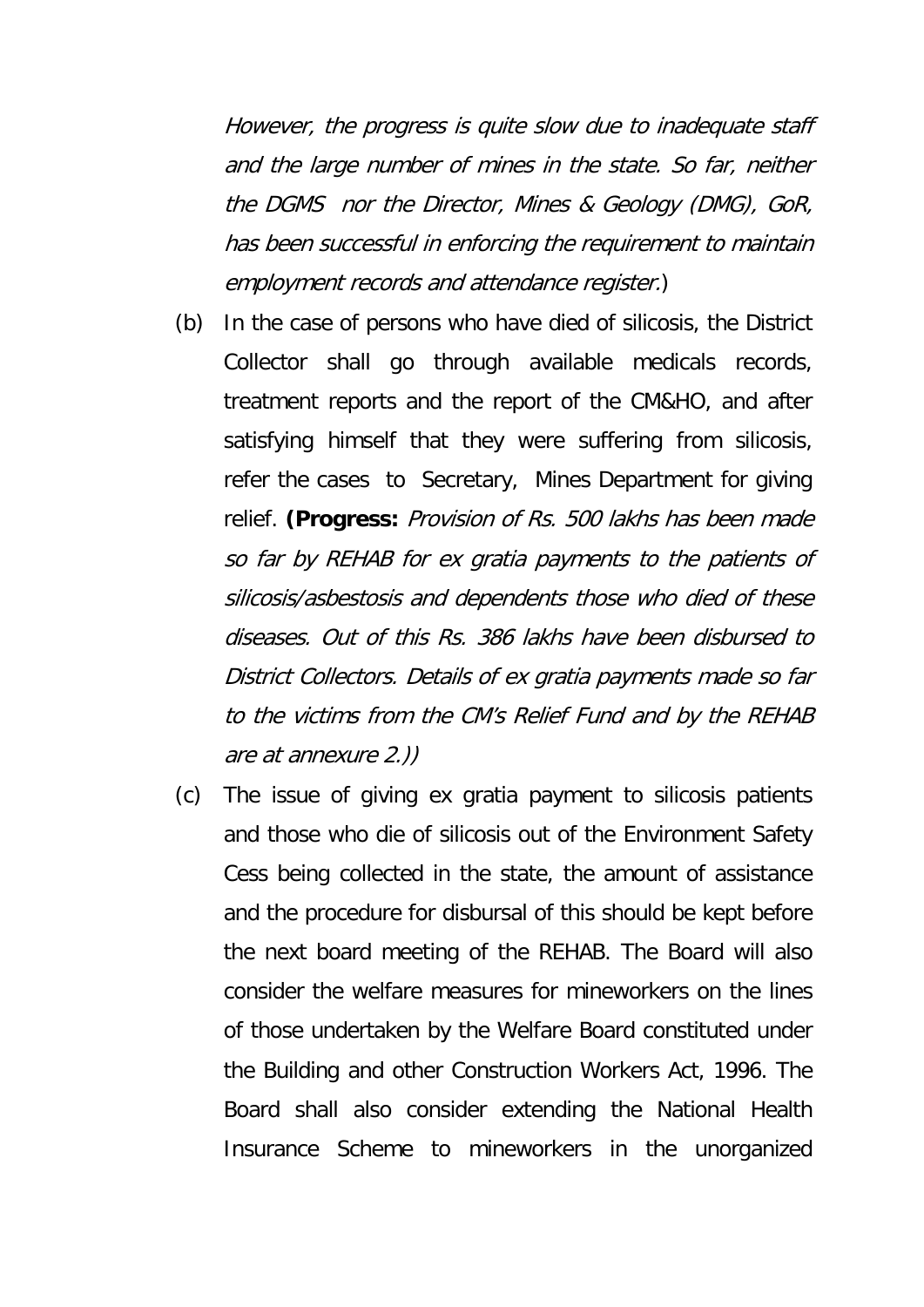sector. **(Progress:** REHAB has laid down the procedure for disbursal of ex gratia payment and decided that Rs. 1 lakh will be given to mineworkers who have silicosis/asbestosis and Rs. 3 lakhs to the dependents of the deceased. There has been no progress on either welfare measures or insurance.)

(d) Mobile vans provided to Medical and Health Department from the Environmental Safety Cess should not be used for purposes other than medical examination of mineworkers. Regular camps in the mining areas should be organized for medical examination through mobile vans as per a time bound schedule. The doctors will be trained by the Medical and Health Department to detect silicosis as per the ILO guide lines. **(Progress:** A budget of Rs. 2264.63 lakhs was made available to the Medical & Health Dept. out of the REHAB funds on 21-10-2013 for equipping the hospitals in mining areas to deal with the problem of silicosis. This included, inter alia, budget for purchase of 19 Mobile Medical Units. Regrettably not even a single MMU has been procured so far. No doctor has been given any training in occupational diseases so far. The REHAB has sanctioned another Rs. 25 lakhs on 05-09-2014 for Community Health Centres (CHCs) and Primary Health Centres (PHCs) in 5 most affected districts. Medical and Health Department has used considerable sums out of the Environment Safety Cess Fund for purchase of medical equipments that have no use in the detection of silicosis.)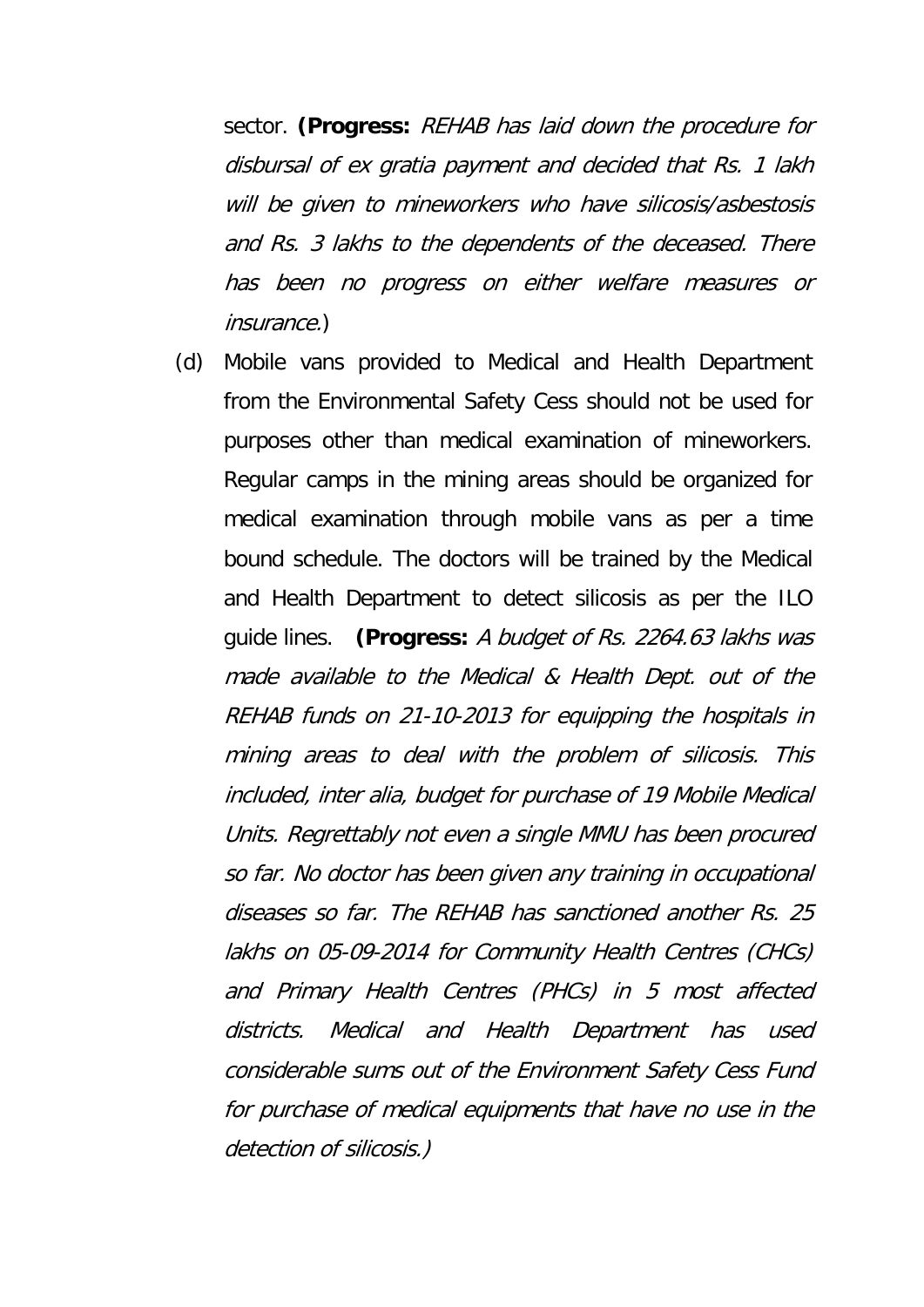- (e) State Tuberculosis Officer and District Tuberculosis Officers of the Medical and Health Department will start a programme to detect prevalence of tuberculosis in the 19 mining districts. Those who are found to be having tuberculosis should also be examined for silicosis. **(Progress:** The department has been organizing regular camps for the detection of TB; however, except in a few districts where NGOs are active in getting camps organised specially for the detection of silicosis, the camps organized by the department has not been successful in the detection of silicosis. The Commission is yet to be informed about the detection of silicosis cases in any mining area where NGOs are not active in such detection.)
- (f) In the 19 major mining districts, the Collectors will take necessary steps for the prevention of silicosis and providing relief to the victims of silicosis. They will organize quarterly meetings with the representatives of Medical and Health Department, Central Labour Department and Director General, Mines Safety for the same. For this purpose an officer from mine department will be the nodal officer. (**Progress:** Except for a few quarterly meetings held by Collector, Karauli and one meeting held by Collector, Jodhpur, the Commission is not aware of any such meeting held by any other Collector.)
- (g) District Collector, Karauli shall through Medical and Health Department get the medical examination of suspected silicosis victims. He shall take steps to sanction ex gratia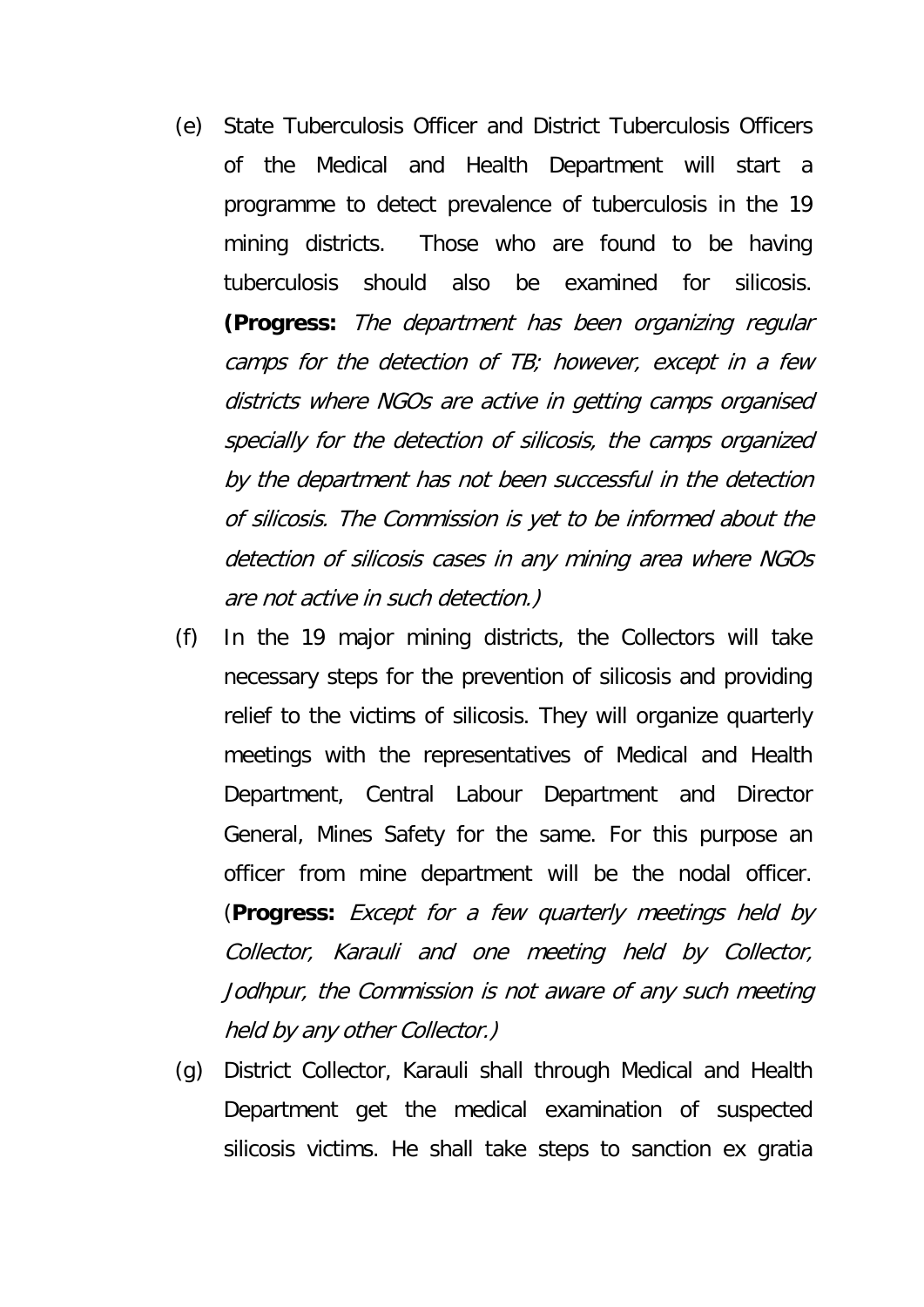payment to confirmed silicosis victims as per the government decision. For this purpose Medical Department will provide mobile vans to Collector, Karauli. **(Progress:** Detection of silicosis cases is maximum from Karauli due to the efforts of DVS which is getting adequate support from the district administration.)

- (h) Labour Department shall take urgent steps to amend the Rajasthan Workmen's Compensation (Occupational Diseases) Rules, 1965, made under the Workmen Compensation Act, 1923, to enable the government to set up one or more Pneumoconiosis Boards. After amendment, notification may be issued to establish Pneumoconiosis Boards in all the Government Medical Colleges of the State. **(Progress:** Decision complied with fully. Boards established in 6 govt. medical colleges.)
- (i) From time to time, review meetings of will be held to assess the action taken on the above decisions. **(Progress:** Only one review meeting held by the CS on 10-09-2013.)

### **4.3 Decisions taken in the Chief Secretary's Meeting on 10-09-2013 and progress in their implementation:**

(a) Director of Mine Safety (DMS), Aimer Region informed that in compliance of the directions given in the previous meeting, 250 notices were issued to the lease holders, but most of them were returned undelivered. Hence, due to limited staff, the progress in the registration of mines in various districts was slow. Chief Secretary directed that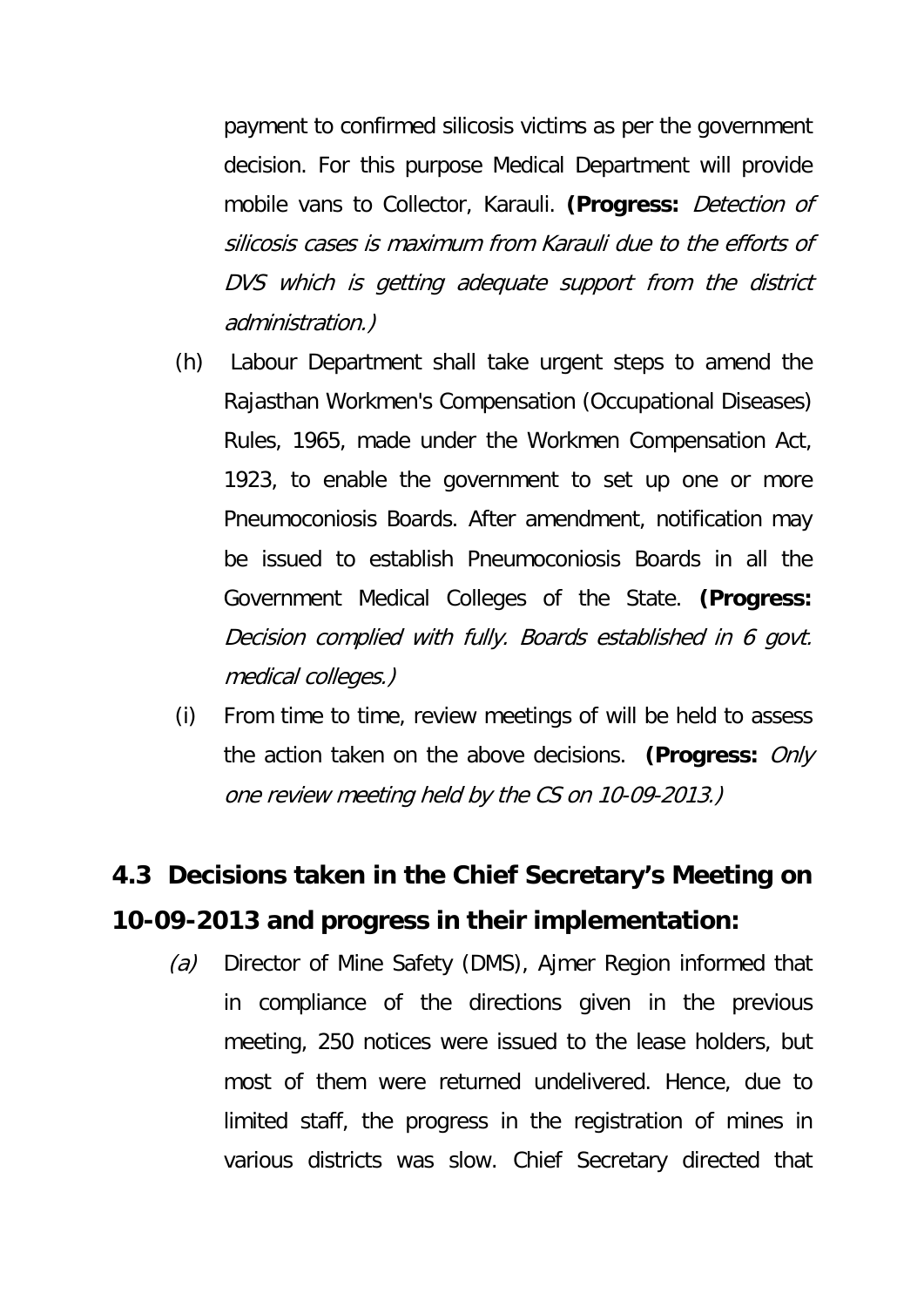Mining Department and Director General of Mines Safety should start a campaign to update the information regarding mines and their lease holders in Rajasthan. It was also decided that in the districts Ajmer, Alwar, Bhilwara, Bundi, Jodhpur, Karauli and Nagaur, where the possibility of mineworkers having silicosis is much higher, Mines Department and Director of Mines Safety should jointly organize workshops under the chairmanship of District Collectors to make mine owners aware of their responsibilities and the need to register their mines and also to create awareness about need to prevent silicosis. In these workshops, lease holders and representatives of mineworkers and NGO's working for the prevention of silicosis should be invited. **(Progress:** No campaign so far to update the information regarding mines and their lease holders. No stakeholders' meetings in the 7 districts except those organized by the RSHRC.)

(b) Chief Secretary directed that in the 7 districts most affected by silicosis – Ajmer, Alwar, Bhilwara, Bundi, Jodhpur, Karauli and Nagaur - Medical and Health Department and Mines Department should organize mobile medical camps to identify silicosis affected mineworkers and get them examined though Pneumoconiosis Board and if found affected by silicosis, then action should be taken as per the norms. **(Progress:** No action so far from Medical & Health and Mines Departments. The funds made available by REHAB for purchase of Mobile Medical Units still unutilized.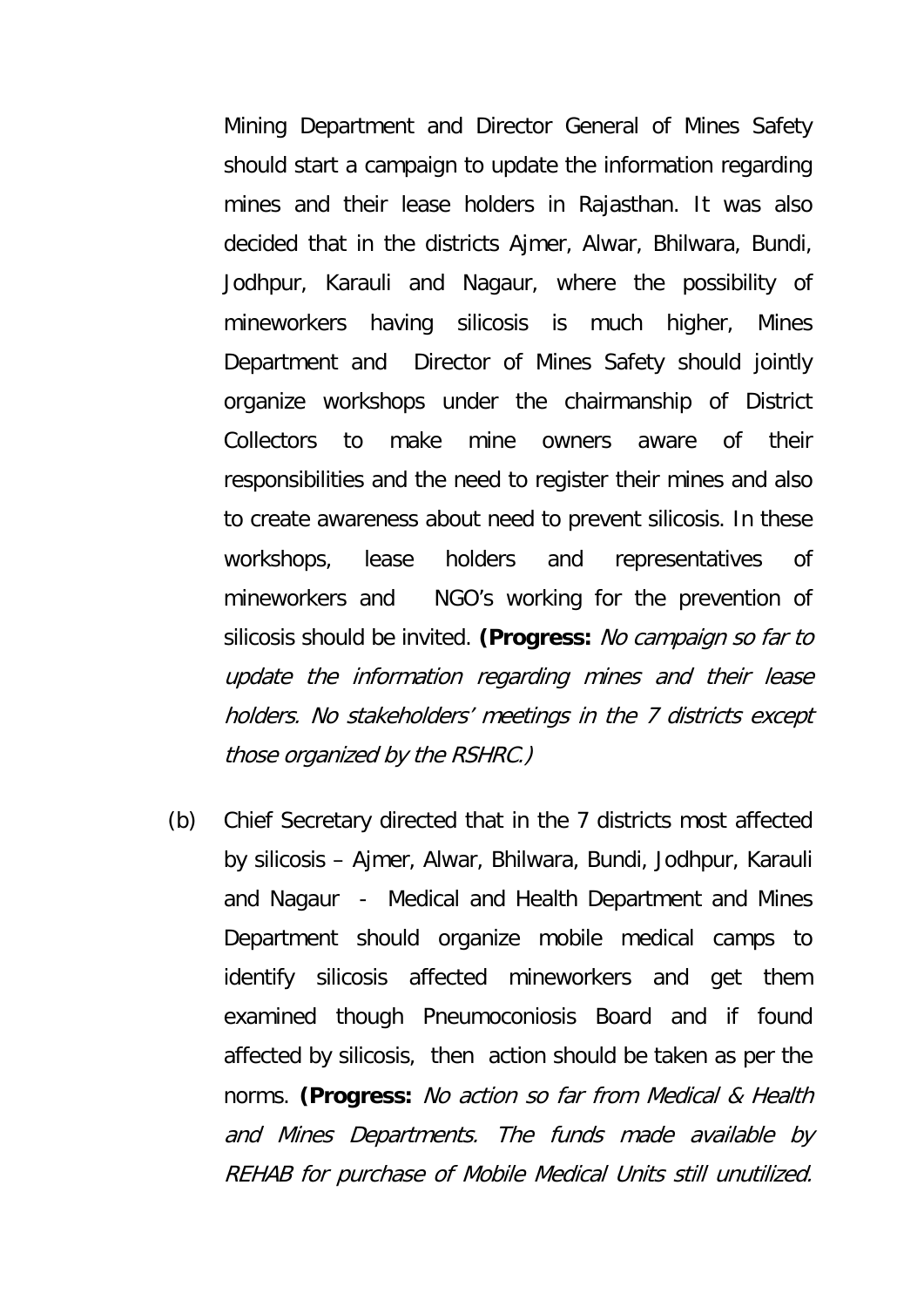The camps organized for detection of TB are also shown as camps for detection of silicosis; but there is no detection of silicosis from any of these camps.)

- (c) When it was pointed out that in District Karauli, even after producing medical certificate, the Mines Department is asking the silicosis affected persons to produce a certificate of employment from the mine owner before compensation is given, the Chief Secretary directed the Mines Department to issue show cause notices to the officers concerned, ensure that silicosis affected mineworkers are not deprived of the compensation unnecessarily and expedite action for the distribution of funds as per the decisions already taken. He also directed the Finance Secretary to contact Collector Udaipur and sort out the problems in the utilization of Rs 5 lakh provided for the relief of asbestosis victims. He directed the Mines Department to contact Collectors of Jodhpur, Udaipur and Karauli districts to expedite the distribution of the compensation amount to silicosis victims. **(Progress:** Distribution of ex gratia payment is going on in the three districts. However, there is inordinate delay on the part of Mining and Finance Departments in sanctioning funds asked for by District Collectors from the REHAB.)
- (d) When it was brought his notice that compliance reports are awaited on the instructions issued vide Labour Department's order No. 4937-56, dated 19-3-2013, to the Collectors of 19 districts where maximum mining is done, to hold quarterly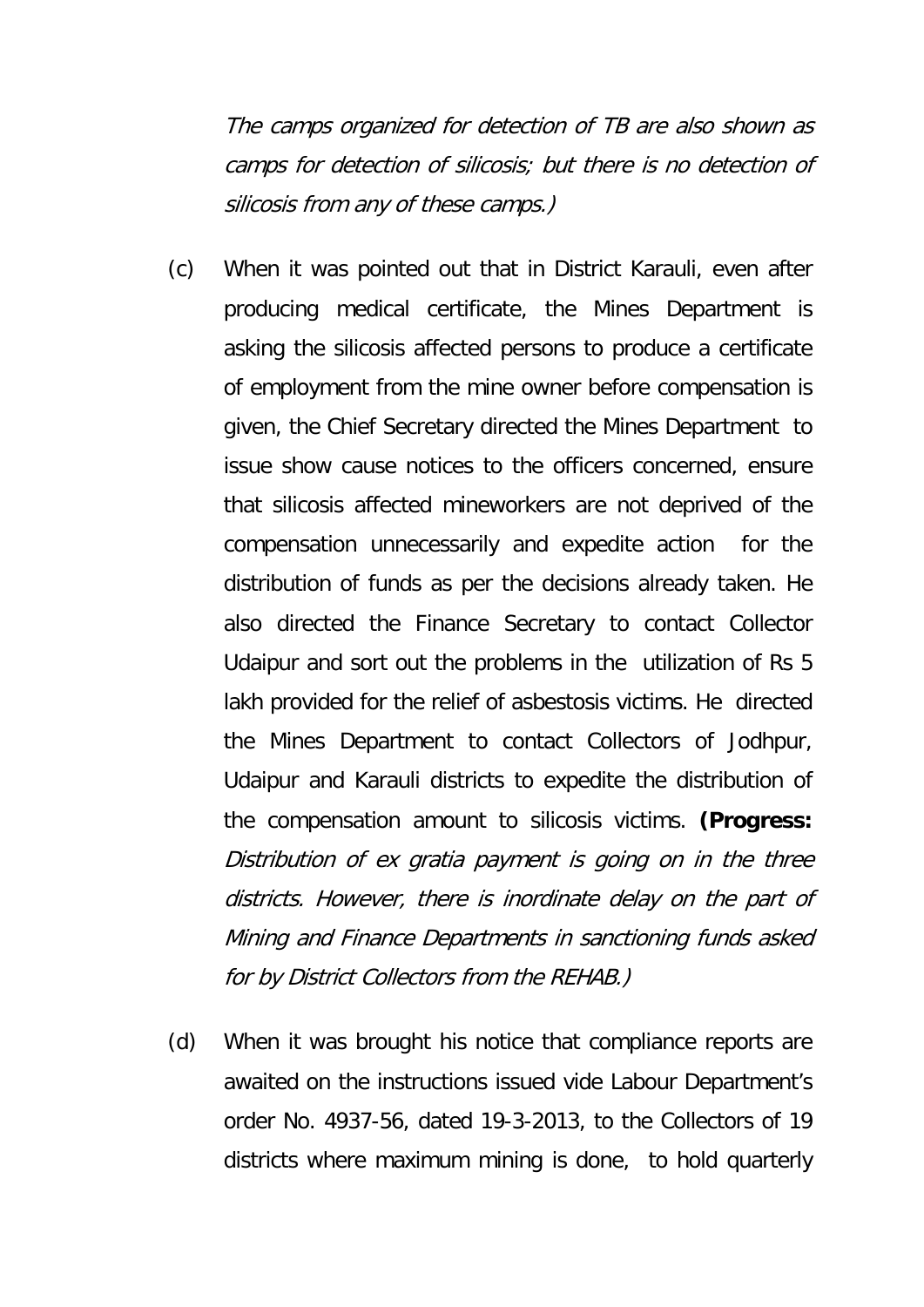meetings with Medical and Health Department, Central Labour Department and Director, Mines Safety for prevention of silicosis and providing relief to silicosis affected mine workers, Chief Secretary directed that d.o. letters should be got issued from him to the 19 District Collectors to ensure these meetings take place in time and to decide a fixed date for these meetings. **(Progress:** So far there is no system of quarterly meetings in any of the districts except perhaps in Karauli.)

(e) It was decided that Finance Department and Principal Secretary, Medical and Health Department will get in touch the District Collectors and CM&HOs of the 19 districts that were provided funds for the improvement of medical and health services in the year 2012-13 by the Rajasthan Environment and Health Administrative Board (REHAB). It should be ensured that these funds are properly utilized to purchase equipments and to set up mobile units to detect patients of silicosis and to provide them treatment. It was also directed that these mobile units will organize medical camps at different places as per pre-scheduled programmes to detect cases of silicosis among mineworkers. **(Progress:** The Commission is not aware of any fund made available to Medical & Health Department from the REHAB in 2012-13. However, REHAB had made available funds in 2011-12, 2013-14 and 2014-15.. Fund utilization is not done by CM&HOs, but by either the Director, Medical & Health or the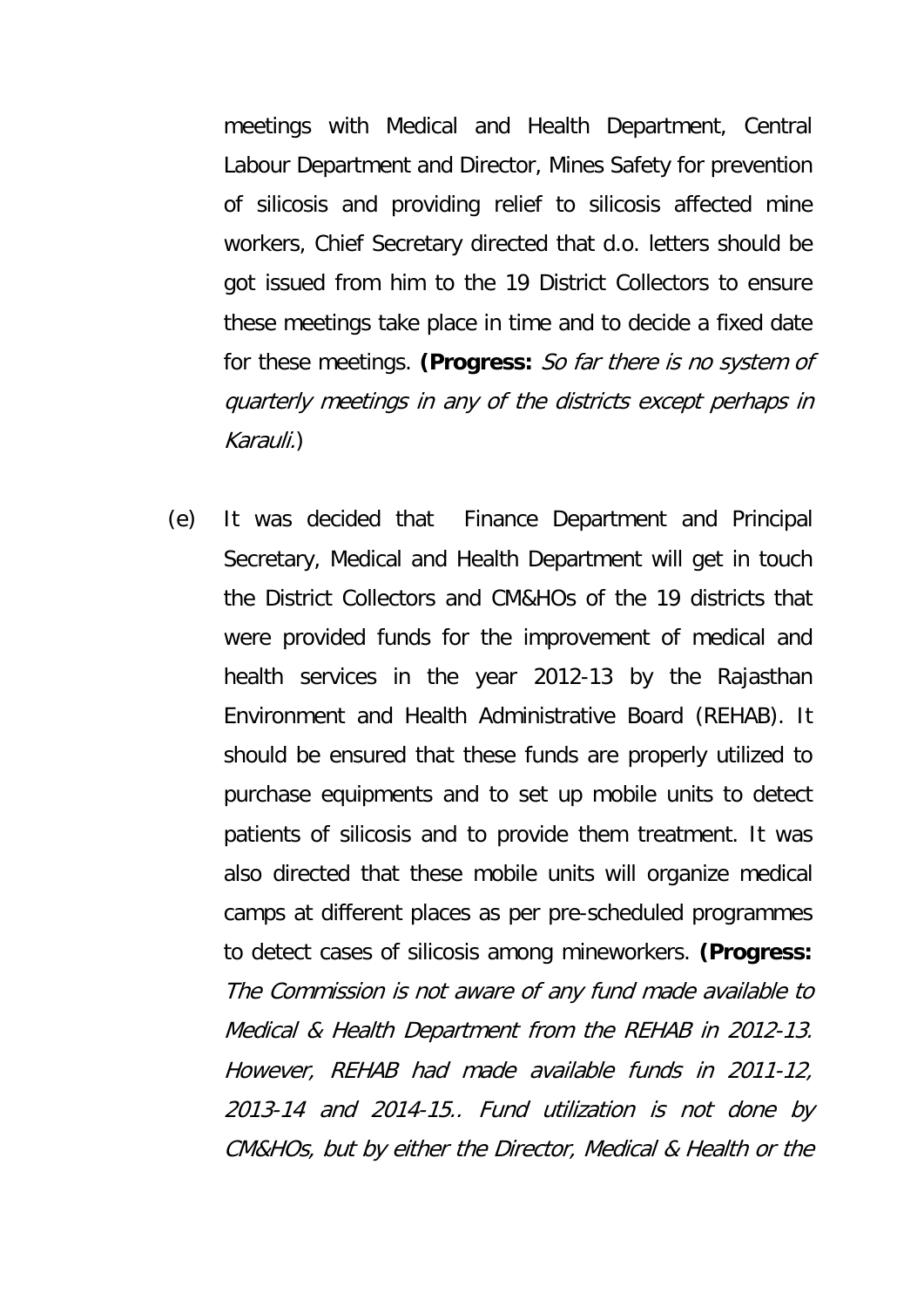Rajasthan Medical Services Corporation (RMSC). Fund utilisation by both unsatisfactory. No Mobile Medical Units has been set up.)

- (f) Medical and Health Department will take action to depute qualified doctors to all the Pneumoconiosis Boards set up in the medical colleges and fix regular meetings of these boards on a fixed day every week. **(Progress:** Pneumoconiosis Boards are examining 20 patients every week on a fixed day. However, hardly any of the doctors nominated to these boards has any formal training on pneumoconiosis.)
- (g) Labour Commissioner informed that Ministry of Labour, Govt. of India has included mineworkers were also in the National Medical Insurance Scheme (RSBY). In this scheme, 75% of the expenditure will be borne by the Govt. of India and 25% by the State Govt. The insurance company selected for the scheme will take Rs 30/- as registration amount from the mineworker and provide him a biometric smart card. The card holder and 4 nominated members of his family can get free treatment in selected hospitals up to Rs 30,000/- in a year. It was decided that the Mines Department will make available the data regarding mineworkers to the Labour Department which shall formulate a proposal to provide the 25% premium amount from the REHAB or the State's Budget. CS directed that the proposal for this will be sent to the Finance Department after examination by the Mines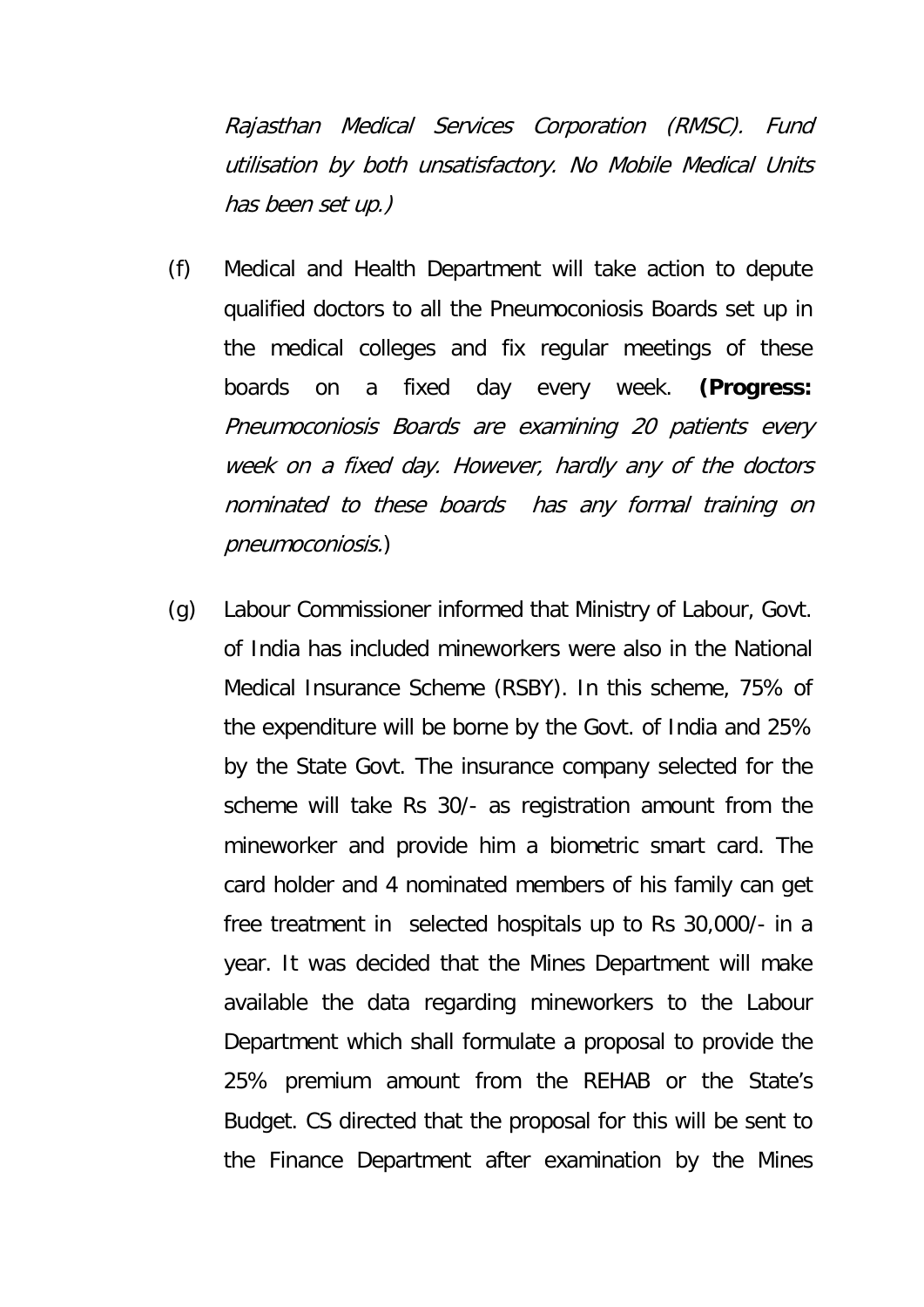Department. After approval of the proposal by the State Government, Labour Department will take action to bring mineworkers under RSBY. **(No Progress)**

- (h) Medical and Health Department will send all the members of Pneumoconiosis Boards and doctors working in the silicosis affected areas for training to detect silicosis to the National Institute for Occupational Health (NIOH), Ahmedabad or National Institute of Miners' Health (NIMH), Nagpur. **(No progress)**
- (i) Mines Department will conduct a detailed study through NIOH or NIMH regarding different problems of mineworkers, especially their health related issues. On receipt of the study report, necessary action shall be taken to improve the health of the mineworkers. **(Progress:** On 07-04-2014, REHAB constituted a committee under Principal Secretary Mines (PSM) for formulation of proposals; thereafter, there is no progress and the REHAB meeting on 05-09-2014 was informed that the formation of the committee is "under process".)

**4.4 Decisions taken in the 6th Meeting of Rajasthan Environment & Health Administration Board (REHAB) on 30-05-2013:**

(a) It was decided that silicosis affected person will be given Rs. one lakh and the dependents of those who die of silicosis will be given Rs. three lakhs from the REHAB fund. **(Progress:**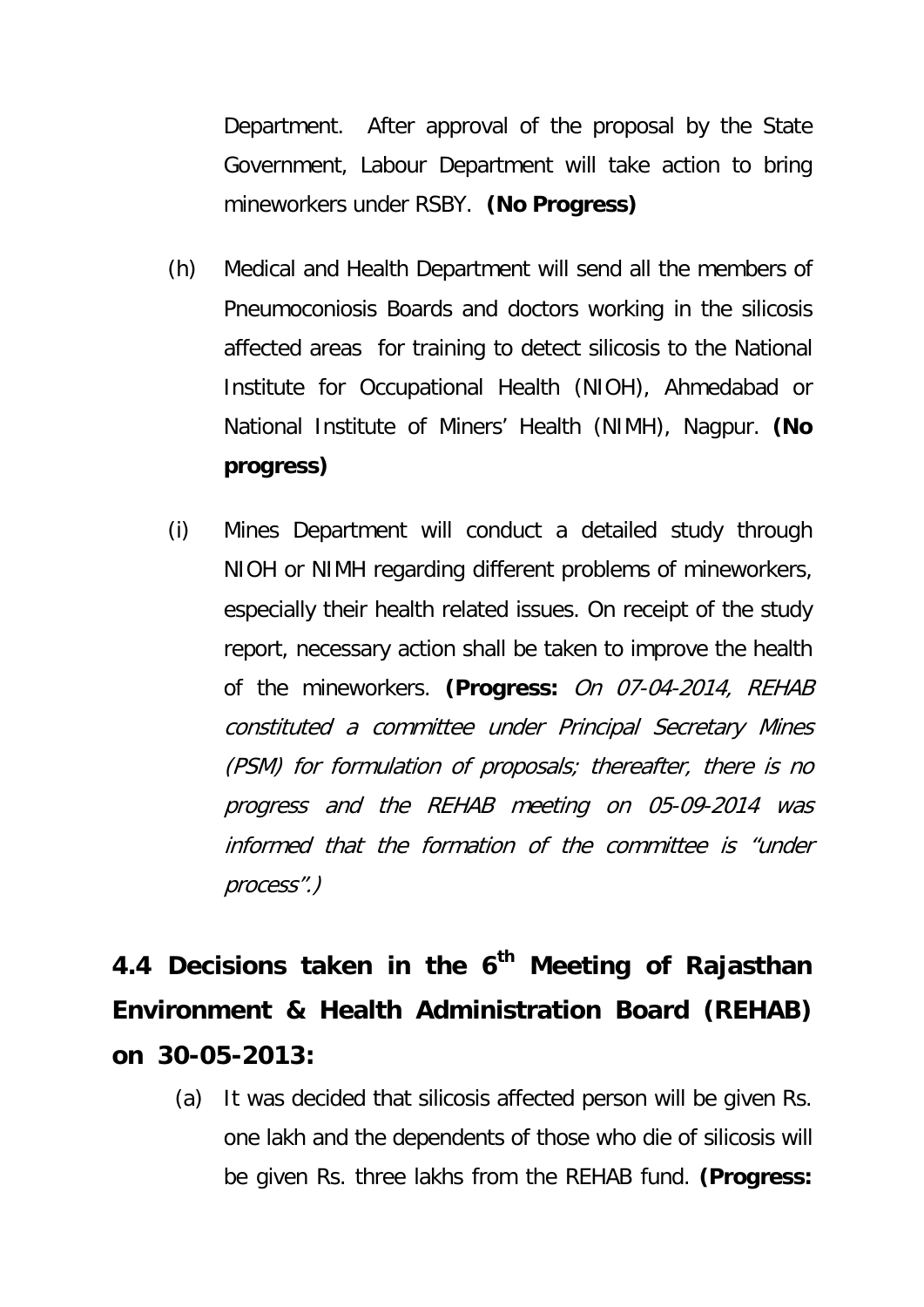Being complied with. However, there is a big backlog of cases for sanction of ex gratia payment and there is considerable time lag between certification of silicosis by Pneumoconiosis Boards and sanction of ex gratia payment.)

- (b) The payment will be made after 01-06-2013 production of a medical certificate from the Principal of the medical college concerned. **(Progress:** This arbitrary cut off date fixed by the REHAB for sanction of ex gratia payments still stands despite the objections of RSHRC.)
- (c) With a view to ensure quick disposal of the above cases, it was decided that the above ex gratia payment will be made at the district level. **(Progress:** The decision to authorize District Collector stands. However, in practice the District Collector has to refer bunches of cases to the REHAB through DMG and PSM and there is inordinate delay in the release of funds to districts.)
- (d) Rs. 200 lakhs was sanctioned for the above purpose. **(Progress:** The amount has been disbursed.)
- (e) District Collectors Jodhpur and Karauli from where proposal to give ex gratia payments silicosis have been received should be given Rs. 25 lakhs each as advance. Director, Mines & Geology was authorized to give Rs. 25 lakhs advance if proposals for ex gratia to silicosis victims are received from other districts. On receipt of the utilization certificate the above amount will be given again in the form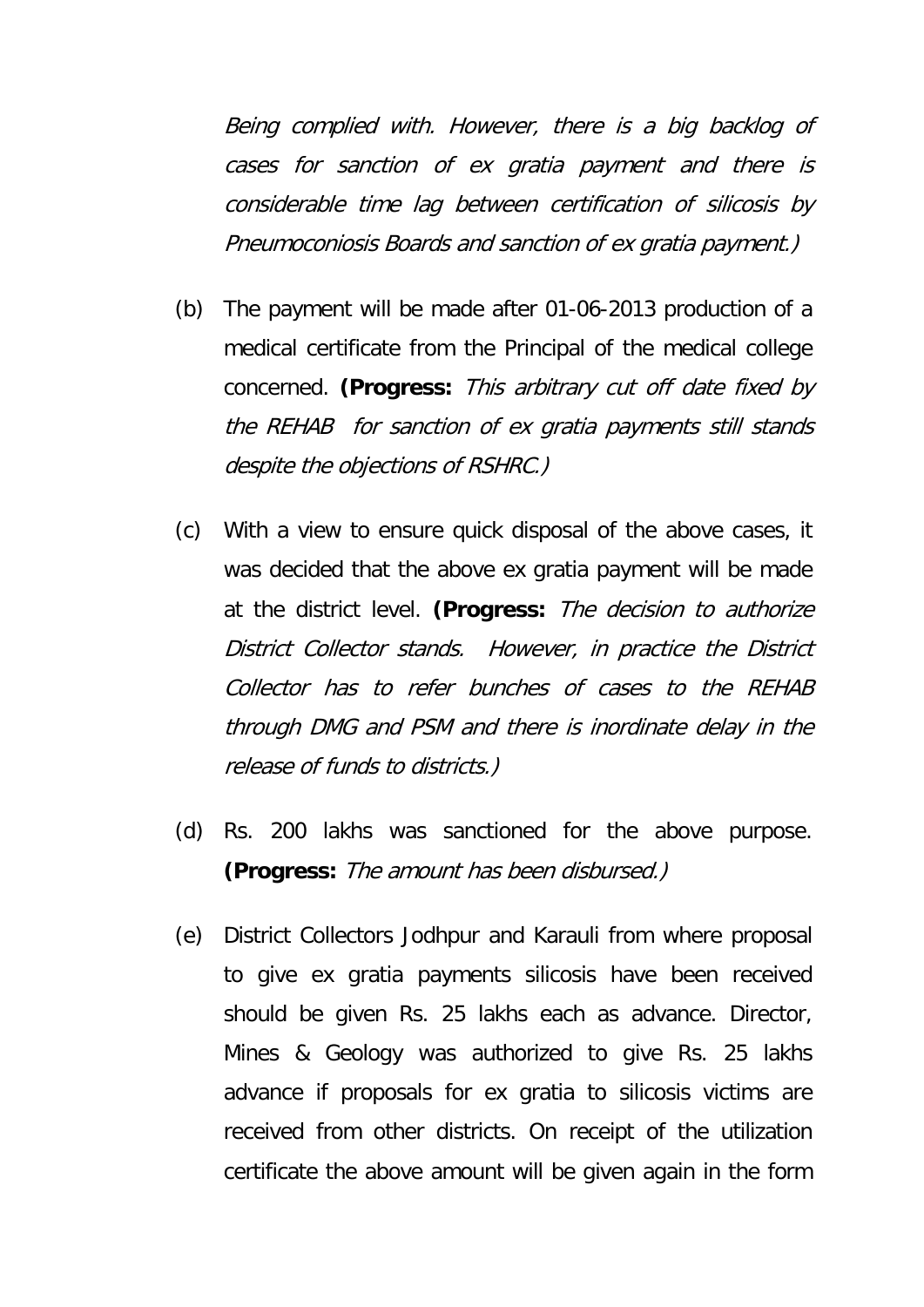of a **Revolving Fund.** Mines Department will frame guidelines regarding disbursal of the above relief package by District Collectors and get the same approved by the Finance Department. **(Progress:** The amounts mentioned above disbursed. However, no Revolving Fund has been created. DMG authorized to release funds only after clearance of the PSM and PSF. REHAB takes up cases for release of funds only after the utilization certificates are received from Collectors. Many silicosis patients die waiting for the ex gratia payment due to this bureaucratic delay.)

- (f) Medical & Health Department was sanctioned Rs.22,64,63,000 for purchase of medical equipment during 2013-14. **(Progress:** The amount was released on 21-10- 2013. Equipments worth Rs.6,42,95,486 purchased. Rs. 1054.50 lakhs was transferred to the PD A/c of RMSCL of purchase of Mobile Medical Units and other equipments. RMSCL has not purchased even a single Mobile Medical Unit so far. Unutilized amount of Rs. 1054.50 lakh surrendered at the end of financial year. Fund utilization is very poor.)
- (g) The cases of asbestosis received from District Collector, Udaipur and R.N.T. Medical College will be examined on file separately and put up. **(Progress: Not known).**
- (h) Mines Department will submit action plan for the utilization of the Environment & Health Cess for forming self-help groups of women for the welfare of mineworkers and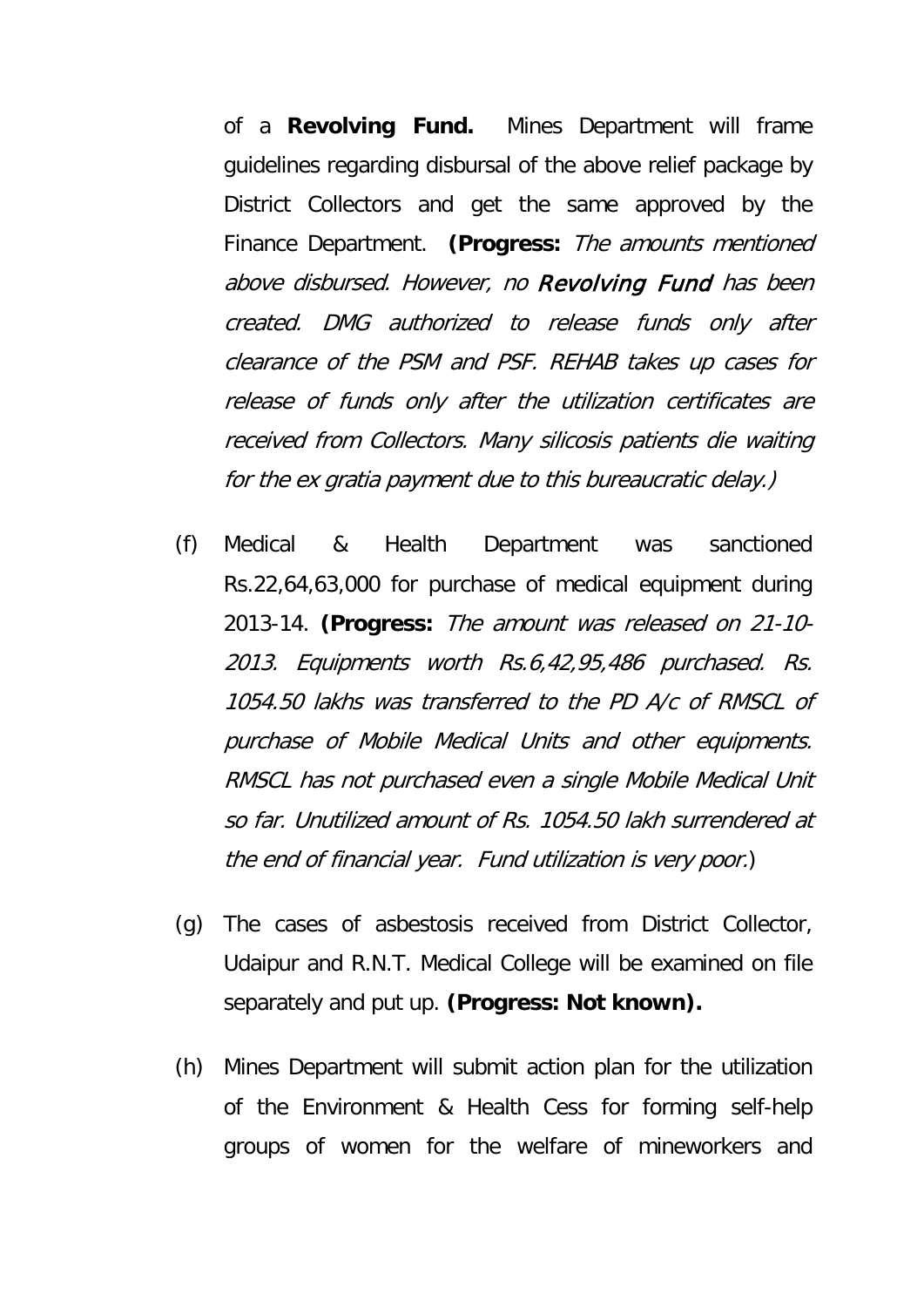enrolment of one illiterate/semi-literate member from each family of mineworkers for skill development training with the purpose of self-employment. Proposals will be sent to the Rajasthan Skill Development & Livelihood Corporation for their training in a time-bound manner so that they can be employed in various enterprises. **(No progress)**

- (i) REHAB rules be amended to include welfare of worker and recurring expenditure in it. **(Progress:** Not known.)
- (j) Rs. one crore each was sanctioned to IIT, Jodhpur and Medical College, Jodhpur to carry out research to develop dust sampler that can attract/absorb fine dust particles emitted during cutting and mining activities as an alternative method of drilling. **(Progress:** Not known.)
- (k) Mining Department to make plans to improve the mining techniques to reduce the adverse effects of mining on environment and health. **(No progress.)**
- (l) Rs. 676 lakhs proposed by R.N.T. Medical College through Collector, Udaipur for medical equipment sanctioned. **(Progress:** Not known)

# **4.5 Decisions taken in the 7th Meeting of REHAB on 07-04-2014:**

(a) The proposals of Medical & Health Department for funds from REHAB Cess Fund should be confined to those needed for the hospitals in mining areas for the protection and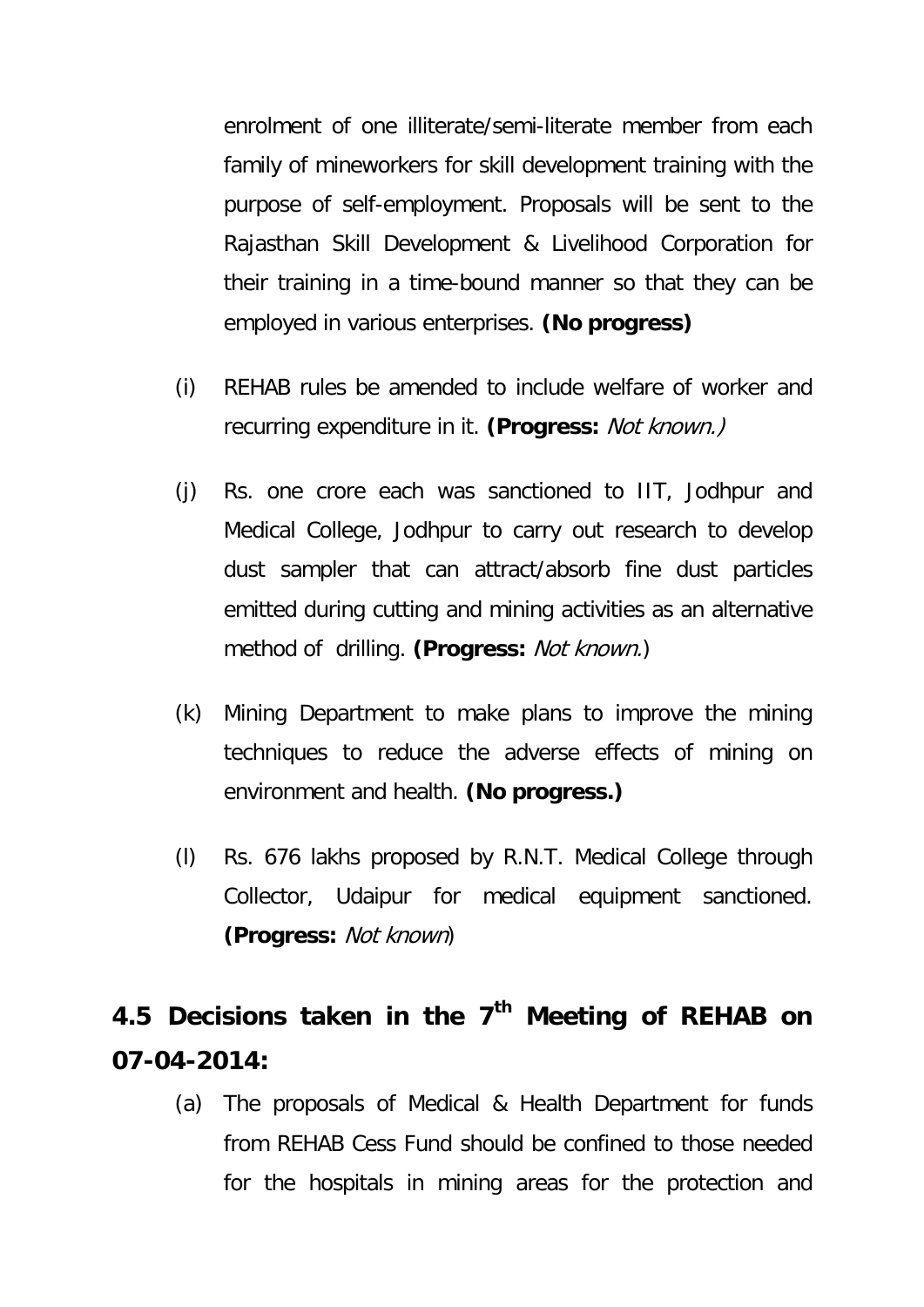improvement of health of mineworkers. A detailed project for this may be made and submitted in a month. **(Progress:** A proposal was put up before the  $8<sup>th</sup>$  meeting of REHAB)

- (b) The Environment & Health Cess Rules, 2008 lays down that the Environment and Health Cess Fund will be allocated for the implementation on environmental and health projects in mining areas. Hence, Mining Department shall, after working out scales for expenditure, put up in the next meeting of REHAB detailed guidelines regarding the utilization of these funds for environmental protection in mining areas, welfare of mine workers, health related issues and road construction. **(Progress:** Guidelines prepared by the Mining Dept. were considered by REHAB in its  $8<sup>th</sup>$  meeting. Mining Department was asked to revise the guidelines.)
- (c) Ex post facto approval was given for disbursing Rs. 22 lakhs as ex gratia payment for the asbestosis affected mineworkers.
- (d) Looking to the expenditure of Rs. 78 lakhs already incurred from Rs. 200 lakhs sanctioned in the sixth meeting of REHAB, an additional provision of Rs.150 lakhs was made for the proposals received during 2014-15 for ex gratia payment to silicosis/asbestosis affected mineworkers. **(Progress:** Rs 386 lakhs distributed to the District Collectors so far. Looking to the number of cases of silicosis/asbestosis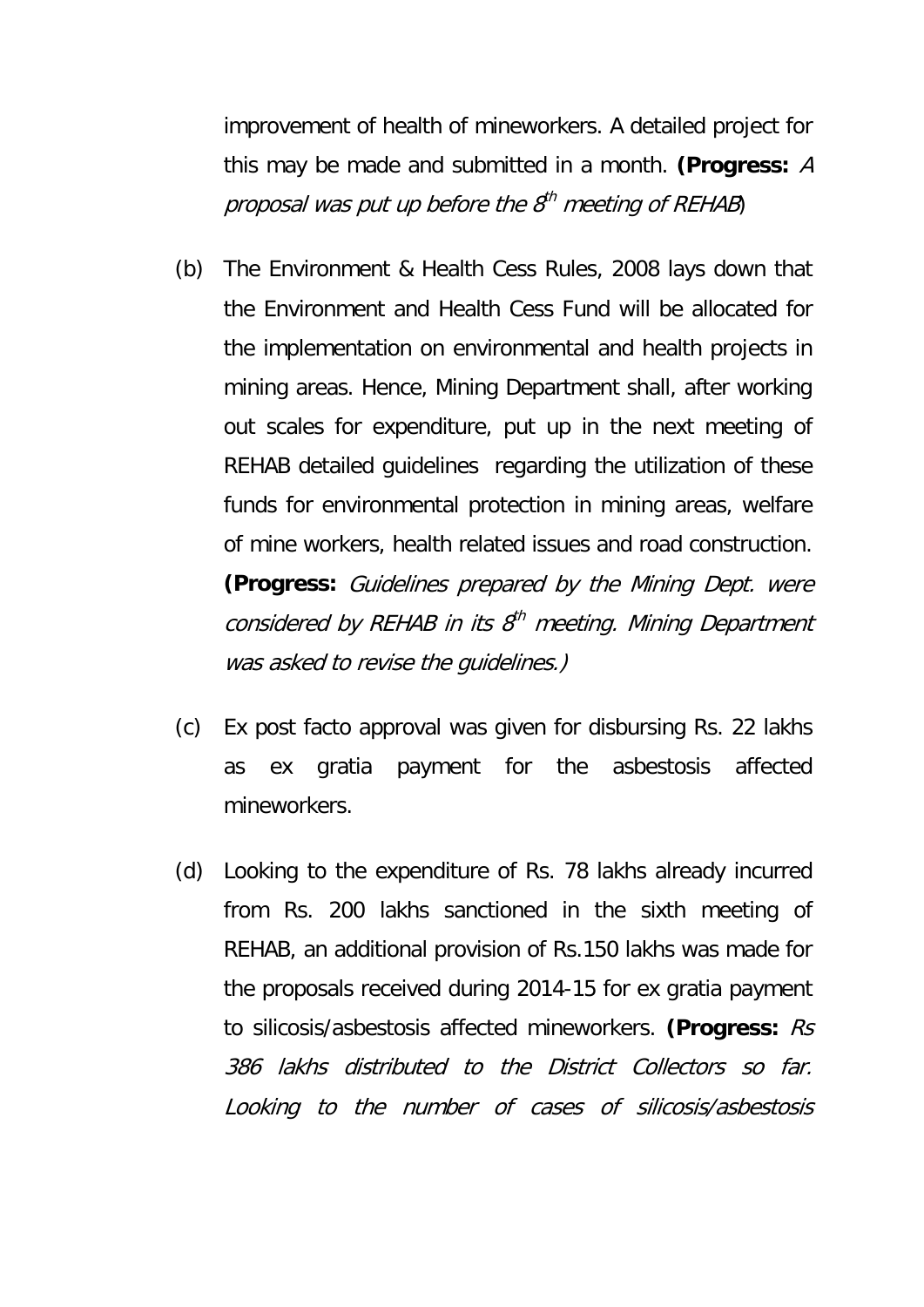detected, there is immediate need to sanction additional funds.)

- (e) The proposal of the Mining Department, based on the recommendation of the RSHRC to give ex gratia payment to mineworkers who were affected by silicosis before the cut off date of 01-06-2013 fixed by the sixth meeting of REHAB was rejected and it was decided that ex gratia payment will be given only in cases detected after 01-06-2013. **(Progress:**  RSHRC has taken up the issue with the Chief Secretary. The Commission is yet to hear from him. However, the  $8<sup>th</sup>$ meeting of REHAB has again rejected RSHRC's recommendation.)
- (j) Regarding the recommendation of the RSHRC to conduct a study about the issues relating to the health and safety of mineworkers, it was decided to constitute a committee chaired by Principal Secretary, Mines, with representatives from Medical & Health, Environment, Finance, and Labour Departments to formulate proposals for submission to REHAB. **(No Progress)**

# **4.6 Decisions taken in the 8th Meeting of REHAB on 05-09-2014:**

(a) In compliance of the decision in the  $7<sup>th</sup>$  meeting, Medical and Health Department has submitted proposals for Rs.99.62 crores to its head of the department for 34 Community Health Centres and 70 Primary Health Centres in 20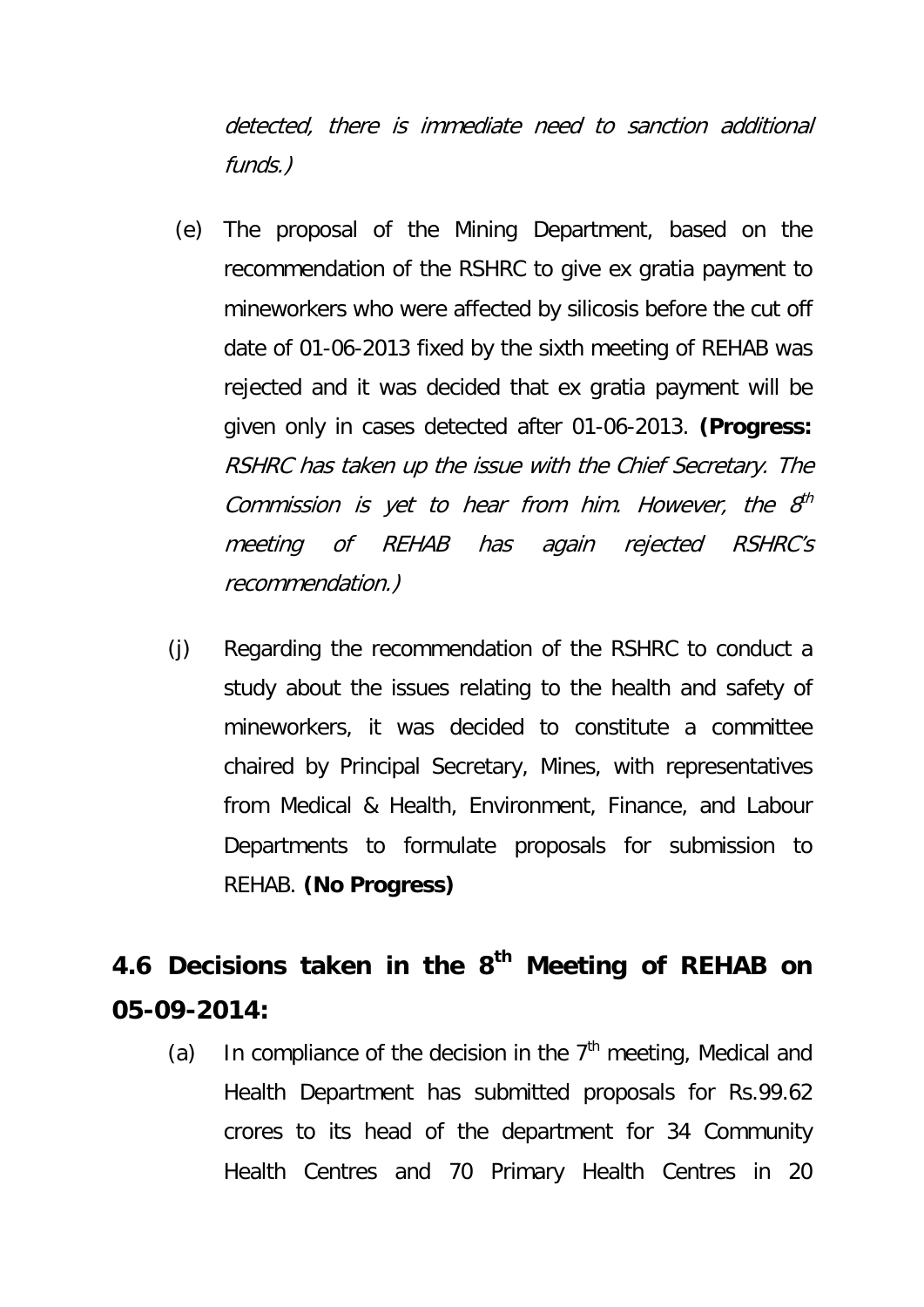silicosis/asbestosis affected districts. The proposals have not been examined by the administrative department and Mines Department. It was decided that the Medical & Health Department will submit within one month proposals for an amount up to Rs 25 crores for the CHCs/PHCs of 5 districts where the number of silicosis patients are high. The project should be prepared in consultation with the Mines Department in respect of CHCs/PHCs that have sufficient sanctioned staff and scope for installation of medical equipment.

- (b) As directed in the  $7<sup>th</sup>$  Meeting the guidelines prepared by the Mine Department regarding the expenditures from the Environment and Health Cess Fund for environmental protection, health and welfare of mineworkers, road construction etc. were considered and Mines Department was directed to make a revised self-contained set of guidelines and place it before the next meeting of REHAB after getting them examined by Finance (Expenditure) Department.
- (c) It was decided to sanction Rs. 150 lakhs for ex gratia payment to silicosis/asbestosis affected patients and dependents of deceased of districts Jodhpur, Karauli, Udaipur and Nagaur.
- (d) In principle approval of Rs. 384 lakhs for Mining Department was given for making an online management system for implementing the budget announcement No. 99 of Hon'ble Chief Minister for eradication of environmental pollution in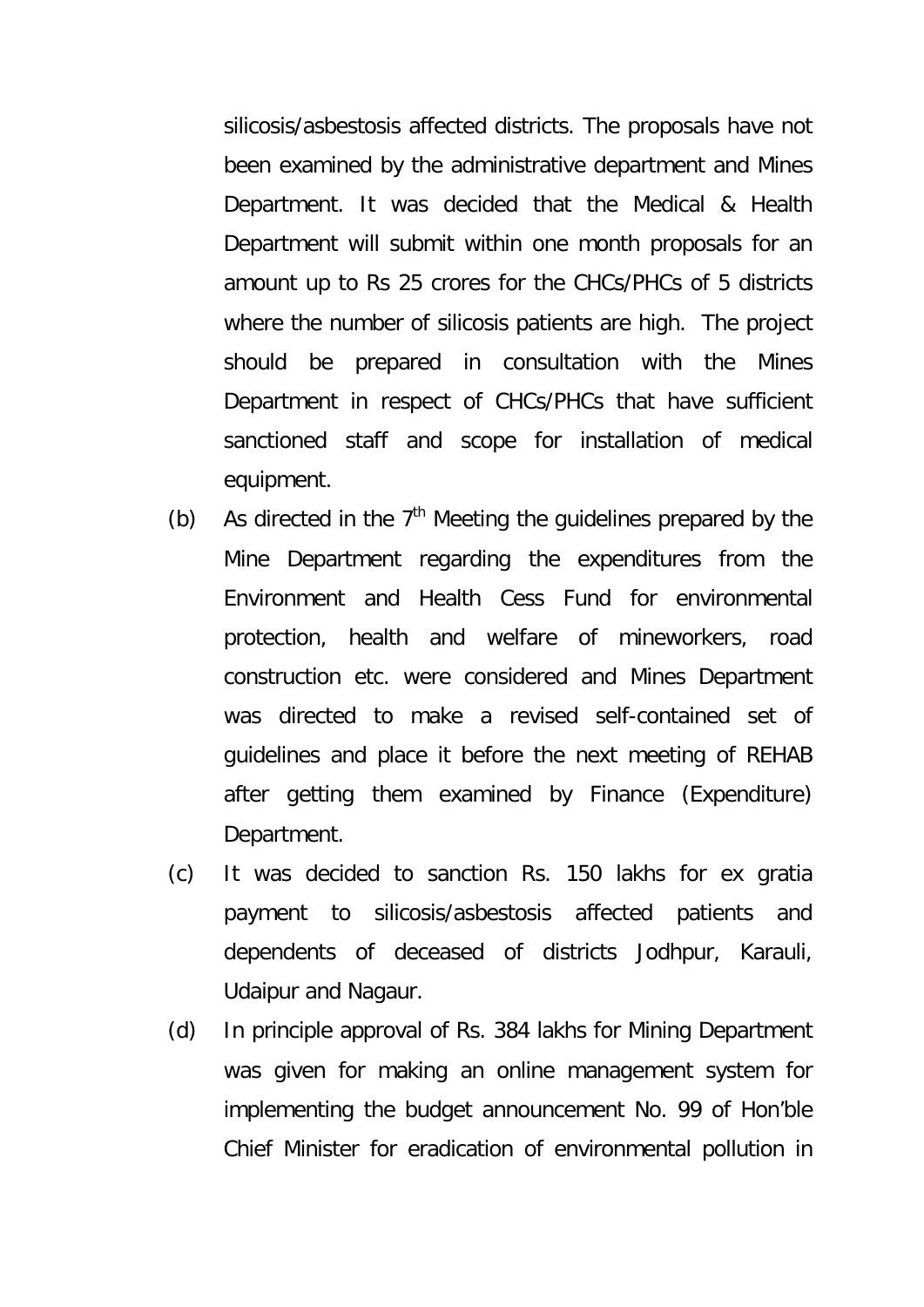mining areas, to promote zero-waste and eco-friendly mining, mapping of mining areas, ensuring proper wages to mineworkers and protecting their rights.

- (e) Rs. 5 lakh was sanctioned for launching an awareness program in the most affected areas about serious diseases related mining jointly by Mining Department, Medical & Health Department, Environment Department and the local Mine Association.
- (f) The recommendation of RSHRC in complaint No.14/23/613 to do away with the cut off date of 01-06-2013 for giving ex gratia payment to silicosis affected and the dependents of those who died of silicosis was considered and rejected again.
- (g) Regarding the decision in the  $7<sup>th</sup>$  meeting to constitute a committee under Principal Secretary, Mines to decide about the detailed study about silicosis, it was intimated that the constitution of the committee is under process.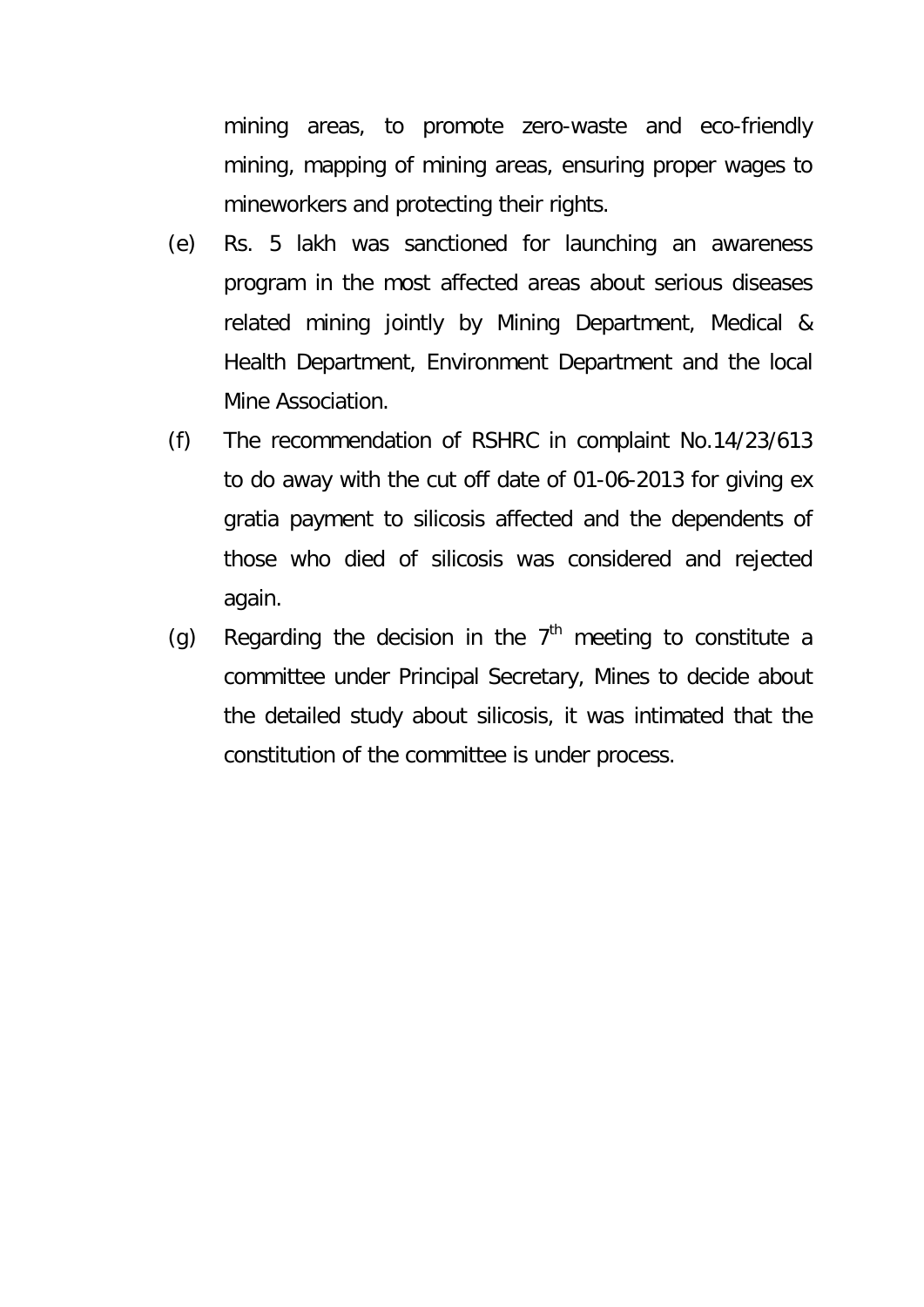# **Chapter 5**

# **The Current Scenario, Problems & Recommendations**

5.1 In India, Rajasthan has the largest geographical area under mining with an estimated 1,07,000 hectares of land covered by mining activities, which works out to nearly 21% of land area . It has the highest number of mining leases in the country – 2587 leases for major minerals , 10,851 for minor minerals and 19,251 quarry licenses – a total of 32,689 mining leases. A majority of these are sandstone mines and quarries. Sandstone is available in several districts, the major mining areas are located in Jodhpur, Bundi, Alwar, Bhartpur, Karauli, Dholpur and Bhilwara districts. Quarrying and crushing of sandstone involve drilling, blasting, and crushing the large stones into small pieces followed by loading of the stone grit in transport vehicles. Extraction of sandstone slabs require drilling in sandstone formation leading to generation to dust containing substantial amounts of crystalline silica. In many parts of the state, large blocks of stones are manually cut and split into stone slabs of various sizes for use in roofing and floor layering. Prolonged exposure to such dust has been causing silicosis in an alarming number of workers of these mines.

5.2 Majority of sandstone mines are in the unorganized and smallscale sector and almost all of them are operating. These units cater to the growing demands of the infrastructure sector and provide employment to a large number of people in the adjoining areas. Reliable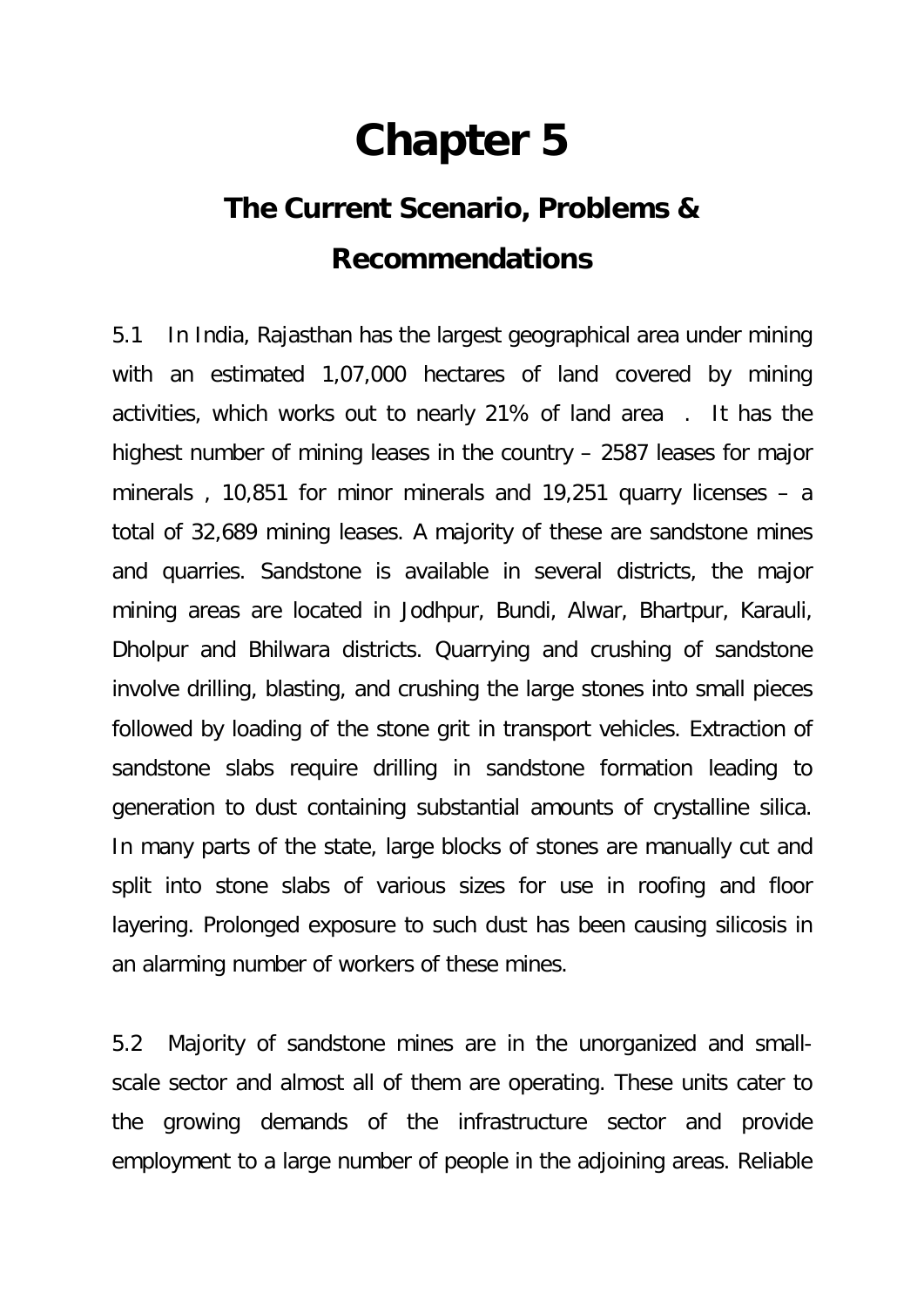data about the number of these workers is not available since details of employment are not maintained. DMG has estimated that 25 lakh workers are engaged in mining operations in the state. These workers are among the poorest of poor, a large majority of them belong to the Scheduled Castes and Tribes. Working conditions in the stone quarries are far from satisfactory. Most of the small mine operators are reluctant to adopt measures for the safety and health of their workers and do not comply with the provisions of the Mines Act, 1952 and the rules and regulations made there under. Enforcement of these provisions is a herculean task for the DGMS due to the large numbers and small size of the sandstone mines.

5.3 The Special Report of the NHRC dt. 23-08-2011 submitted to the Parliament, cited in chapter 2 of this report, has praised the Government of Rajasthan (GoR) for the steps it has initiated to enforce the provisions for the health of the mineworkers and to provide financial assistance to them. To quote: "the State of Rajasthan is the only State which has taken a positive view on this issue and has not only provided financial assistance to the victims of silicosis but also created a fund for the welfare of workers belonging to the unorganized sector. The Government of Rajasthan has also introduced effective enforcement measures with a view to ensuring that workers do not inhale the dust which affects their lungs." Again, in the National Conference on Silicosis organized by the NHRC on  $25<sup>th</sup>$  July, 2014, the recent initiatives taken by the State Government and State Human Rights Commission of Rajasthan were commended by the NHRC.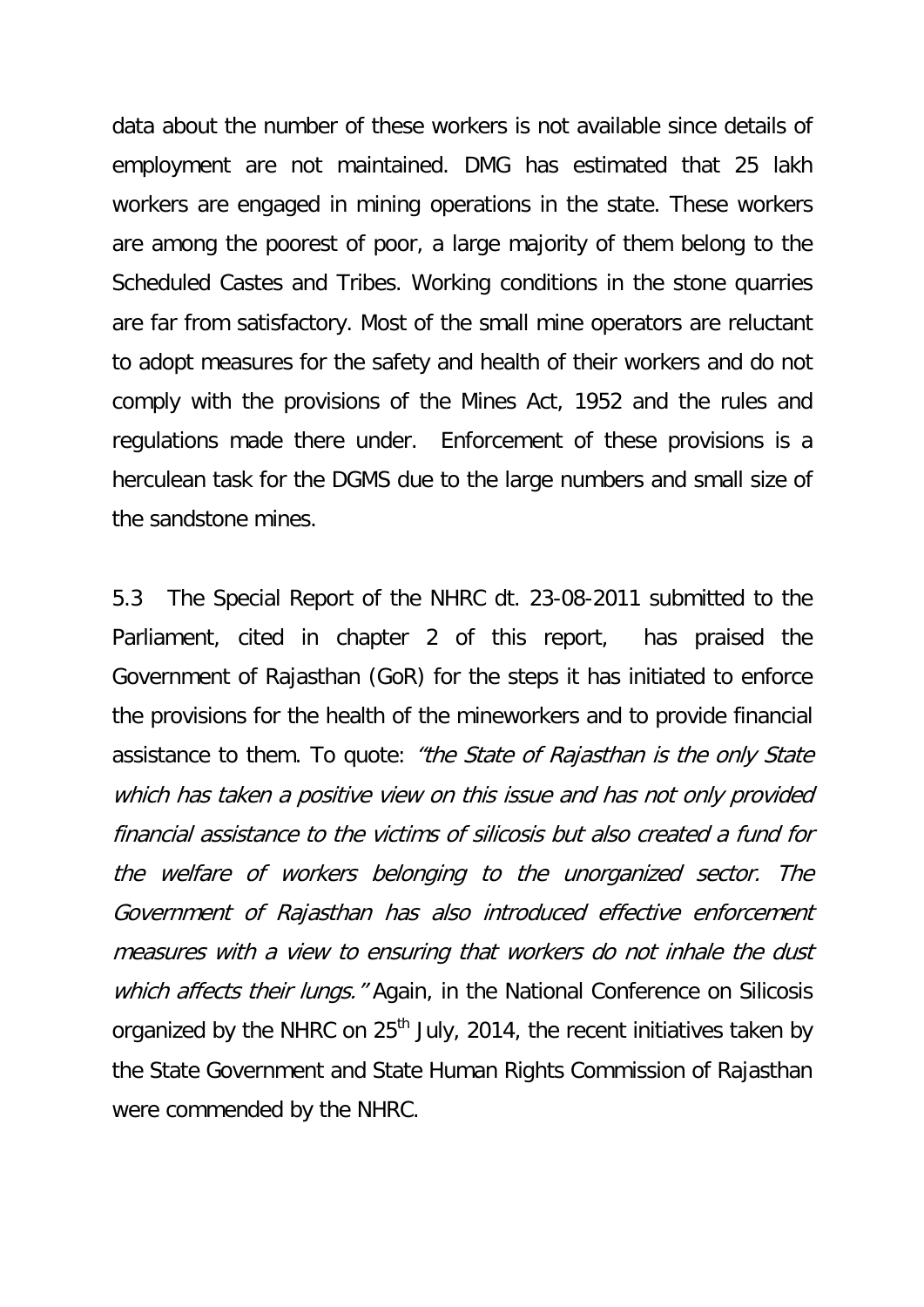5.4 However, the RSHRC feels that there is no scope for complacence. The NHRC report is based on the information furnished to it by the GoR. The initiative of GoR to set up the REHAB, and the decision later to use it, inter alia, for the welfare of the mineworkers is quite laudable. So is the ex gratia payment of Rs. 500 lakhs sanctioned for the silicosis victims during the last 18 months. However, the claim of the Mines Department that it has introduced effective measures to ensure that the mineworkers do not inhale silica dust does not stand to scrutiny. The information available with RSHRC indicates that the authorities concerned have neither introduced any measure to ensure that mineworkers do not inhale silica dust nor have they displayed any will to do so. Violation of provisions of the Mines Act by mine owners is quite rampant. This is resulting in a large number of mineworkers contacting silicosis and ultimately succumbing to it. The problem of silicosis is very serious in the state – much more widespread than anticipated – and the response mechanisms of various government departments whose duty it is to prevent and detect this malady is woefully inadequate. There is also total lack of urgency and sensitivity in the release of compensation package already decided and there is no effort so far for the rehabilitation of the affected persons and their families.

5.5 Responding to the notices of the NHRC in silicosis cases, PSM, vide his two letters No. F.12(17)Mines/Gr.I/2010 dt. 25-08-2010 and 24-06-2011 and speaking in the review meeting organized by the NHRC on 10-06-2011 intimated that (i) steps have been taken by the State Medical & Health Department diagnose silicosis cases, (ii) directions have been given to the DGMS to send teams to silicosis prone areas to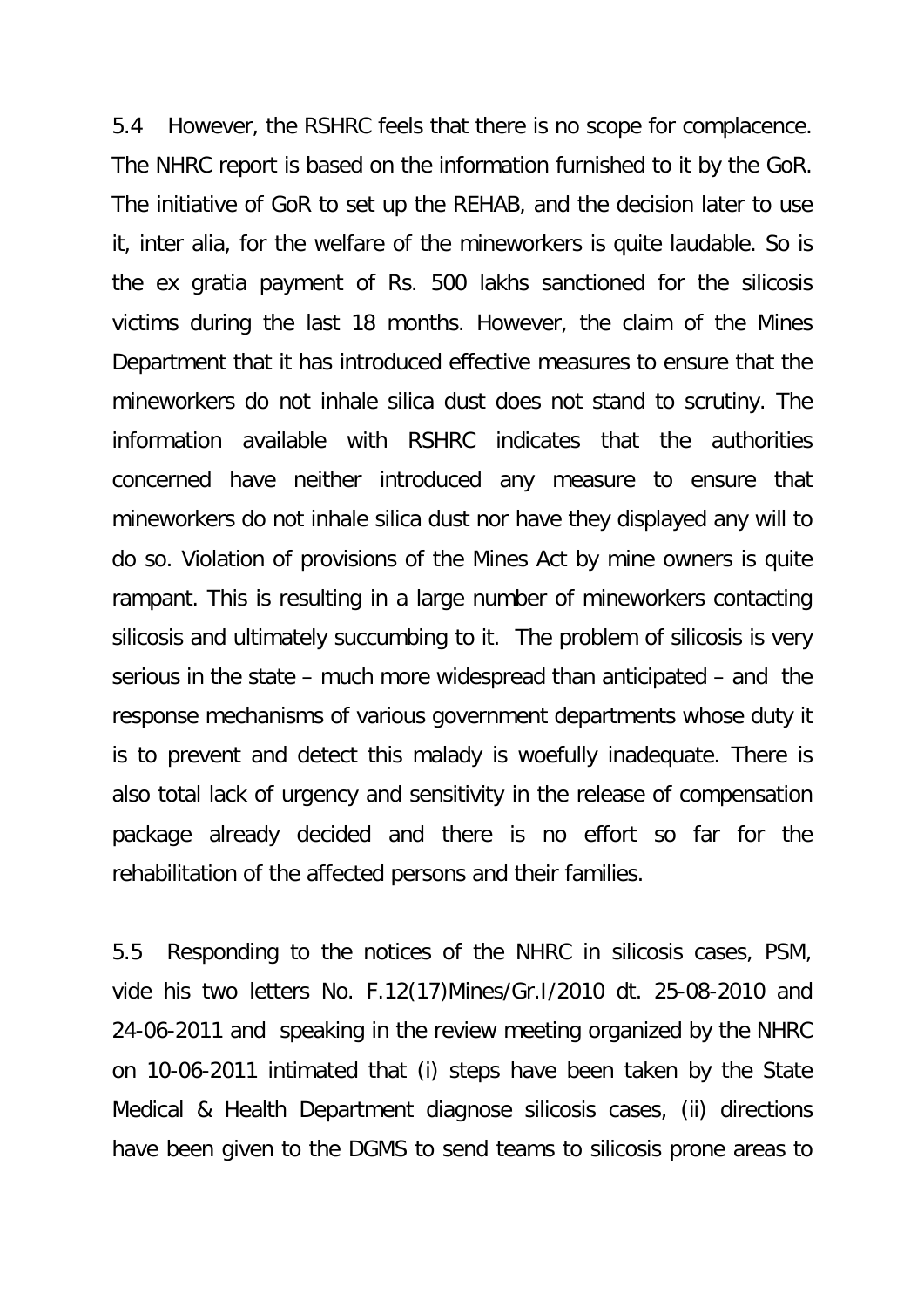ensure safe mining practices and report action taken, (iii) directions have been given to the Rajasthan State Pollution Control Board to monitor RSPM/SPM levels and ambient air monitoring, (iv) State Labour Department has been made responsible to enforce labour laws, (v) IEC activities have been planned to generate awareness, (vi) steps have been taken to upgrade medical facilities in 19 mining districts for the diagnosis and treatment of silicosis, and (vii) coordination is being done with NGOs who can work on the issue of silicosis at the ground level. In the above review meeting, Labour Commissioner informed NHRC that steps have been taken to promote wet drilling and use of masks by the workers. However, none of these assurances has translated into concrete action at the ground level. If the officers concerned of GoR had taken action to implement these assurances, many mineworkers could have been saved from contracting this incurable disease.

5.6 The work done by the RSHRC during the last 2 years is confined mainly to the prevalence of silicosis among the workers of sandstone mines of Rajasthan. This intervention has already resulted in the detection of 891 cases of silicosis, including 57 deaths from it. This is in spite of the fact that the official machinery for the detection of silicosis is yet to start functioning satisfactorily, and efforts for detection is yet to start in the majority of sandstone mining areas as well as other occupations whose workers are prone to develop silicosis. Hence, the detections already made appears to be an insignificant fraction of the actual number of persons likely to be affected by silicosis and it can be presumed that the disease has assumed endemic proportions in Rajasthan.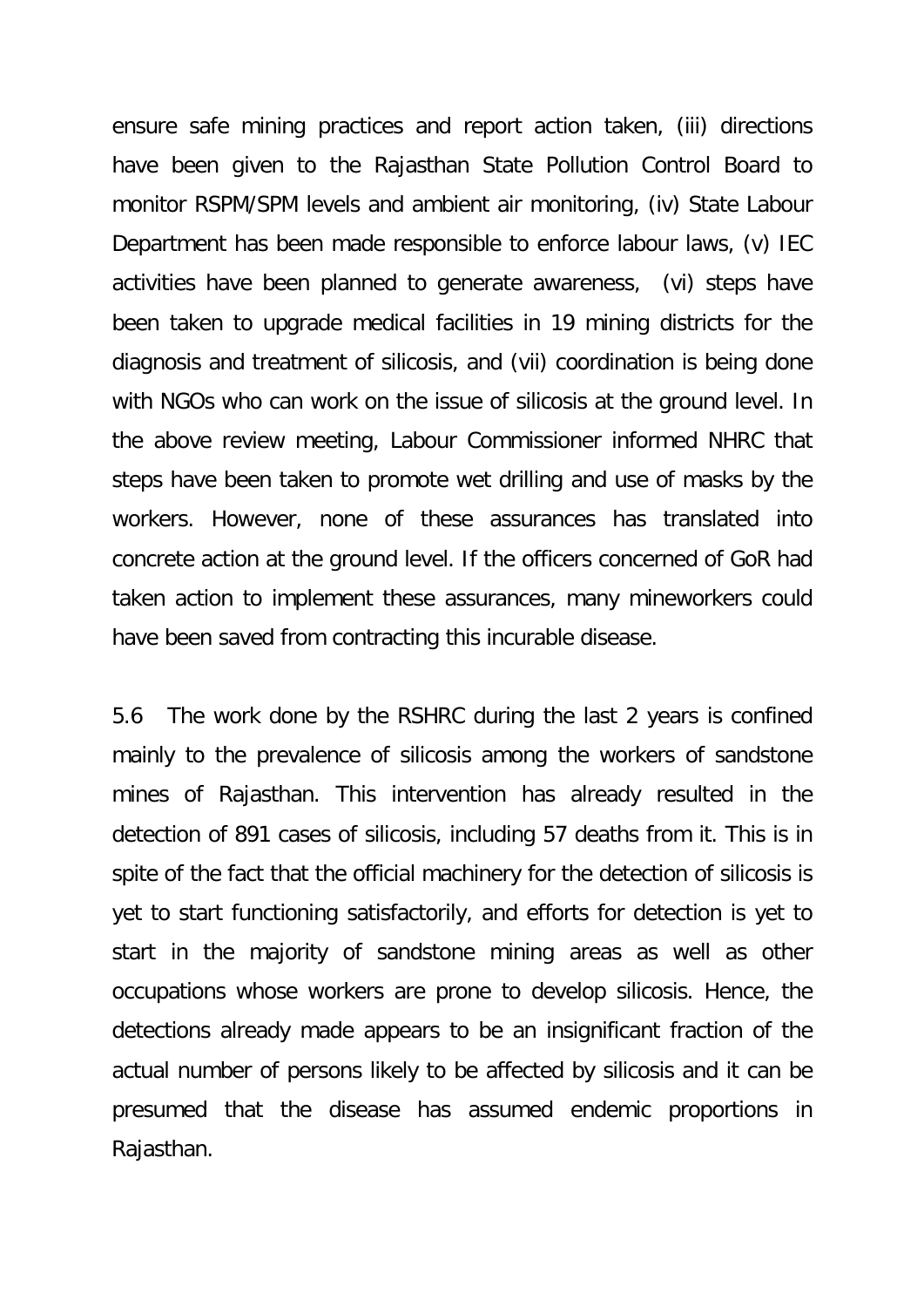5.7 Though the Commission's efforts so far have yielded considerable results, there are a large number of problems that have to be sorted out to prevent the incidence of this incurable disease and to bring succour to those who have already contracted it. These problems, along with the suggestions of the Commission, are spelt out in the following paragraphs.

# **PROBLEMS & RECOMMENDATIONS OF RSHRC A – Prevention of Silicosis**

5.8 **Problem:** Silicosis is the oldest among the occupational diseases to be reported. In Rajasthan, thousands workers engaged in mining and several other occupations have been getting affected by silicosis and dying of it for decades. It is not possible that the government officers in the departments concerned were not aware of the problem at all. However, there was absolutely no effort on their part to take any step to prevent this malady. As pointed out above, though silicosis is an incurable disease, its incidence could have been prevented if the government departments concerned had taken preventive measures prescribed under the relevant laws. If the mine owners and the officers of the government departments concerned, both Central and the State, had not abdicated their responsibilities and had implemented the provisions in the Mines Act, 1952, the Mines Rules, 1955 and Metalliferous Mines Regulations, 1961, the incidence of silicosis could have been prevented to a great extent. The government officers have been, knowingly or unknowingly, becoming abettors to the criminal negligence on the part of mine owners which is resulting in loss of lives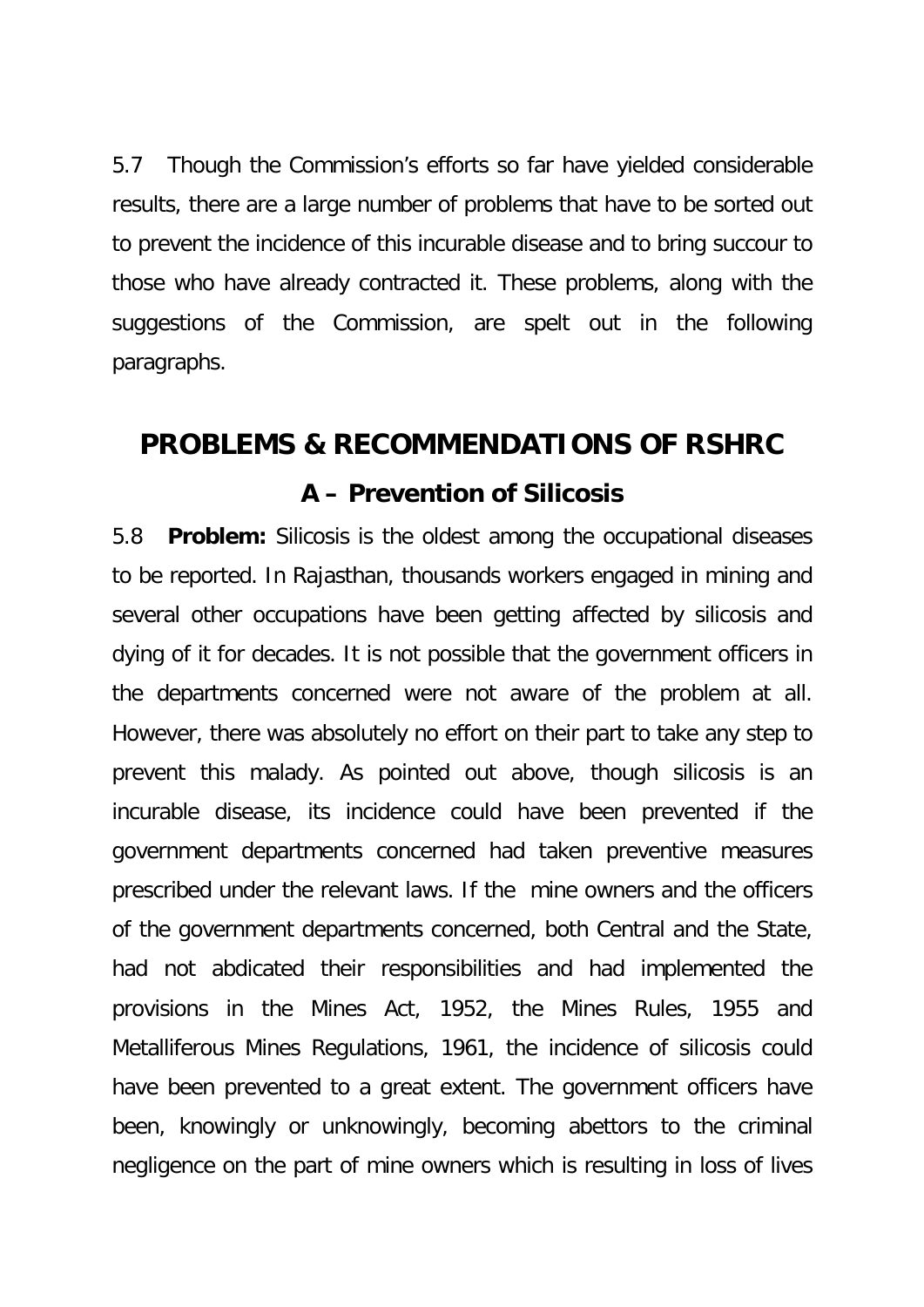of mineworkers in large numbers and affecting their health in even larger numbers.

5.9 **'Wet drilling'** is the most important step that can prevent silicosis to a considerable extent among those working in sandstone mines and quarries. Though this is mandatory as per regulations 124(1) & (6)(b)(ii) of Metalliferous Mines Regulations, 1961, generally no arrangement for wet drilling or wetting of drill cuttings during drilling and boring operations is provided. The drilling machines generally used do not have the facility for wet drilling to prevent the atmosphere getting charged with dust. Mine owners do not bother to do wet drilling although drilling machines that can do wet drilling are available for Rs. 45,000 onwards and their existing machines can be equipped for wet drilling. Department of Mines & Geology (DMG), GoR, has been issuing instructions to the mine/quarry owners not to do dry drilling, mainly through advertisements in the print media. This is more of a formality and defense mechanism – the department has shown its total unwillingness to enforce this direction. The Commission is yet to be informed of a single case in which the department has on its own initiative either suspended or cancelled a mining lease/quarry license for not complying with the mandatory provisions for the security, safety and health of the workers. Notices for suspension/cancellation of leases are not issued by the DMG even in the case of mines in respect of which DGMS has issued prohibitory orders.

5.10 DMG has always been taking refuge under the argument that enforcement of mining laws is the responsibility of the DGMS. This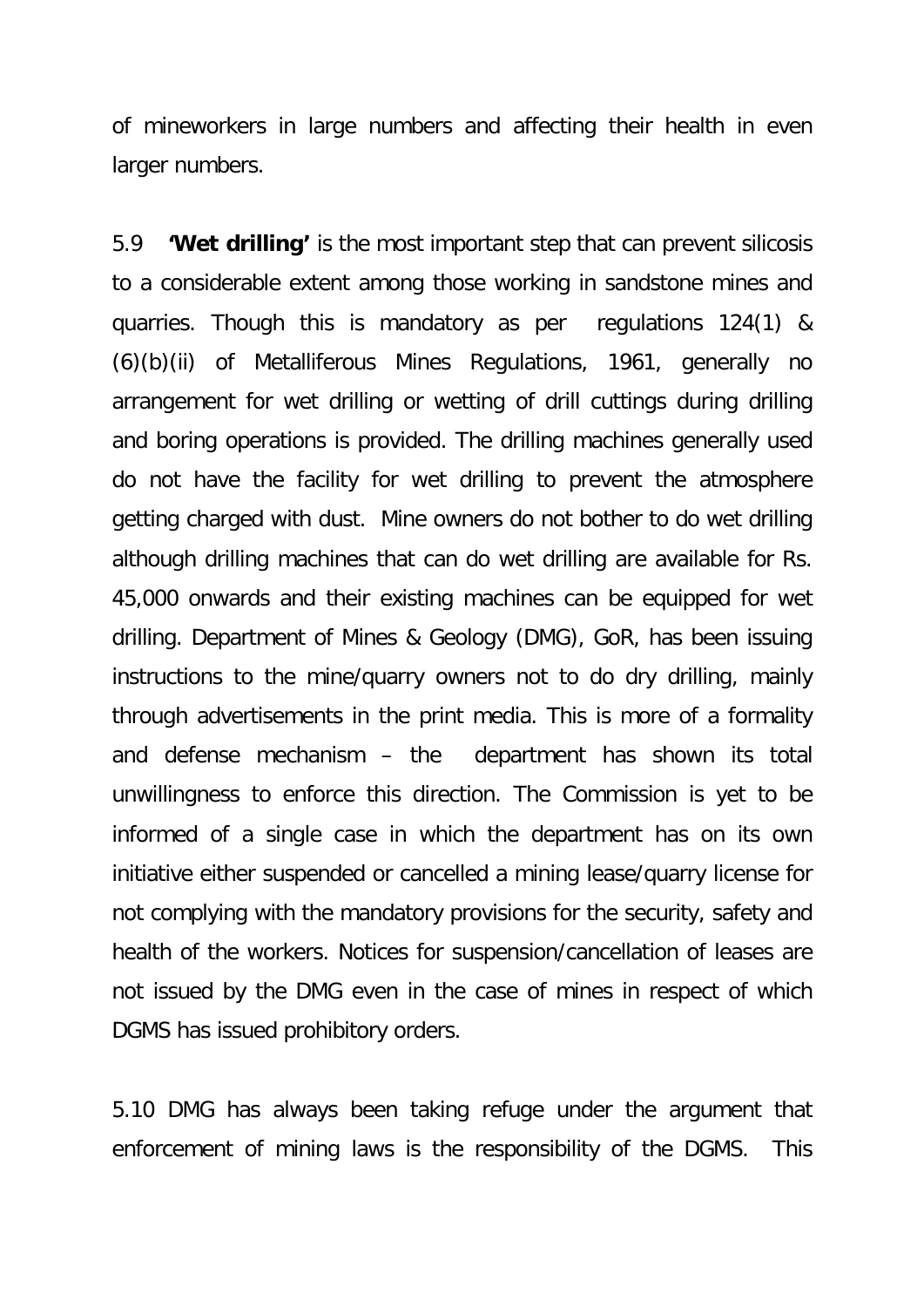contention is unacceptable. It is beyond comprehension how the DMG is allowing mining work in the mines/quarries before the mine owners get their mines registered by filing Form 1 before the DGMS and the District Collector. In the opinion of the Commission, mining work undertaken by the mine owner in violation of Regulation 3 of Metalliferous Mines Regulations, 1961, which mandate filing of a notice of opening of mine in Form 1, is illegal mining and as such it is the duty of DMG to put a stop to this practice forthwith. It is unlawful on the part of DMG to issue transit permits *(ravannas)* for the transportation of such illegally mined produce. The DMG issues several booklets containing transit permits to the mine owner as soon as the licence fee is deposited. DMG does not bother to see whether the mine owner has filed Form 1 with the DGMS and the District Collector. This practice is unacceptable since drilling and blasting is inevitable in all sandstone mines and hence they are automatically covered under the definition of 'mining' and provisions of the Mining Act become applicable. The fact that out of more than 33,000 mining leases/quarrying licences granted by DMG, a majority of which are reported to be operating, hardly 10% are registered with DGMS, indicates the complicity of DMG in the blatant violation of mining laws and rules by mine owners.

5.11 DMG has conveniently passed on the responsibility of getting these mines registered to DGMS. It is practically not possible for the DGMS to issue notices to all unregistered mines and get them registered in the foreseeable future. The DGMS has a host of other responsibilities with respect to the mines/quarries already registered with it. DMS, Ajmer Region, having jurisdiction over 18 districts and nearly 75% of land area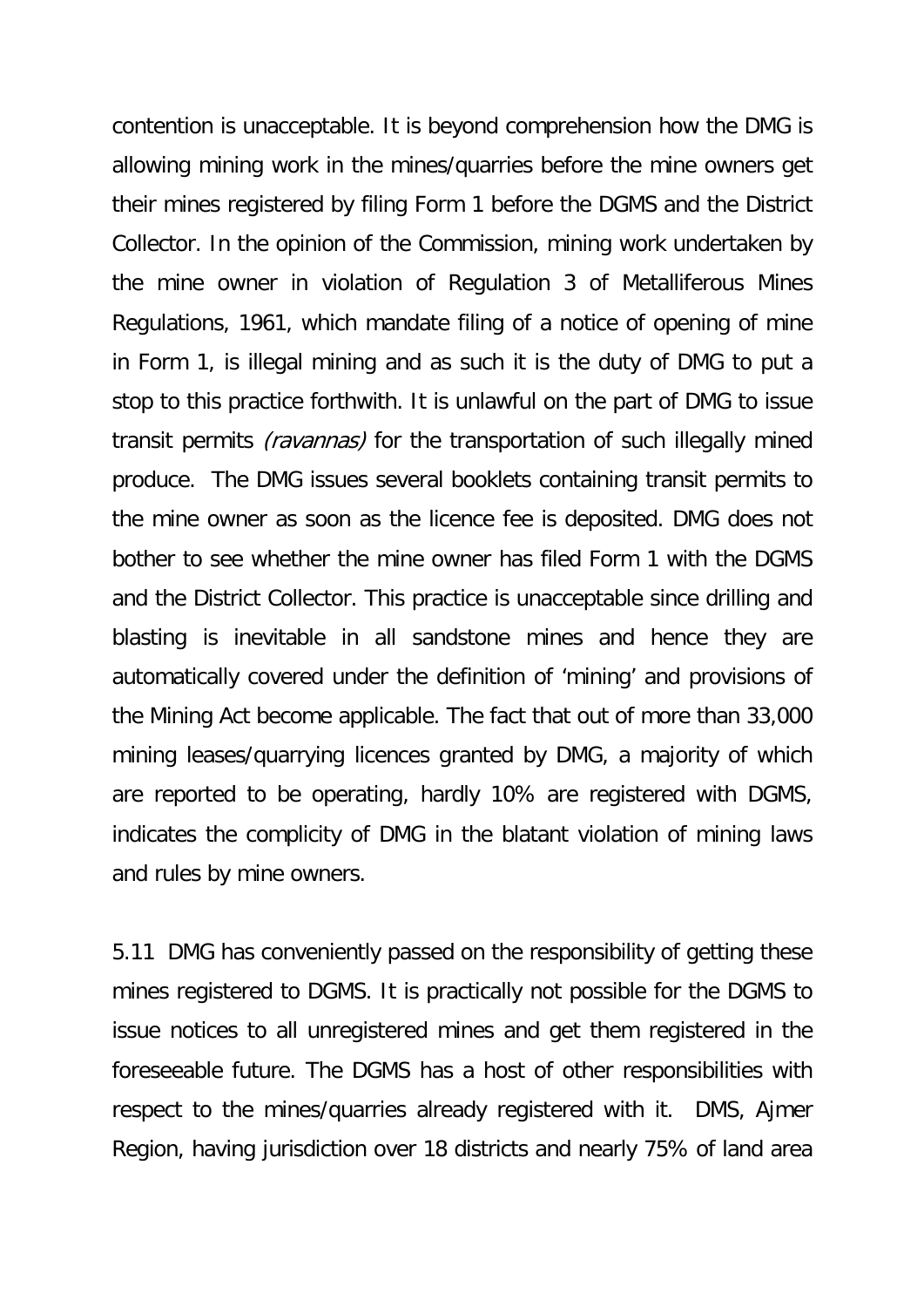of the state has about 15,000 sandstone mines in its area. It has just two inspectors, ie. one inspector per 7,500 sandstone mines which renders it practically impossible for it to discharge the responsibilities of DGMS under the Mines Act. Since GoR has issued large number of small mining/quarrying licences, it is a herculean task for the DGMS to get these large number of unregistered mines/quarries registered. Moreover, it is incomprehensible why the DGMS should deploy its limited resources to a task which can be achieved much more easily by the DMG, provided it has got the will to do so. From the interactions of the Commission with the officers of DMG, it has come to the conclusion that they are preoccupied only with maximising revenues from mining and are not bothered about the large scale violations of the provisions for the safety, security and health of the mineworkers. They are totally insensitive to loss of human lives and the widespread health hazards that have developed due to non-compliance of the legal provisions.

5.12 The attitude of the mine/quarry owners is more appalling. As per the information received by the Commission from the officers of the DGMS and DMG, as well as from the NGOs, apart from the violations mentioned above, the following other violations are also quite rampant:

- (i) Metalliferous Mines Regulations 4 and 5: Quarterly and Annual Returns of the mines are not submitted to DGMS.
- (ii) Metalliferous Mines Regulation 34 read with Section 17 of the Mines Act, 1952: A qualified Manager is not appointed in the mine for overall management, control, supervision and direction of the mine. (The Manager has several statutory responsibilities to perform under the Mines Act.)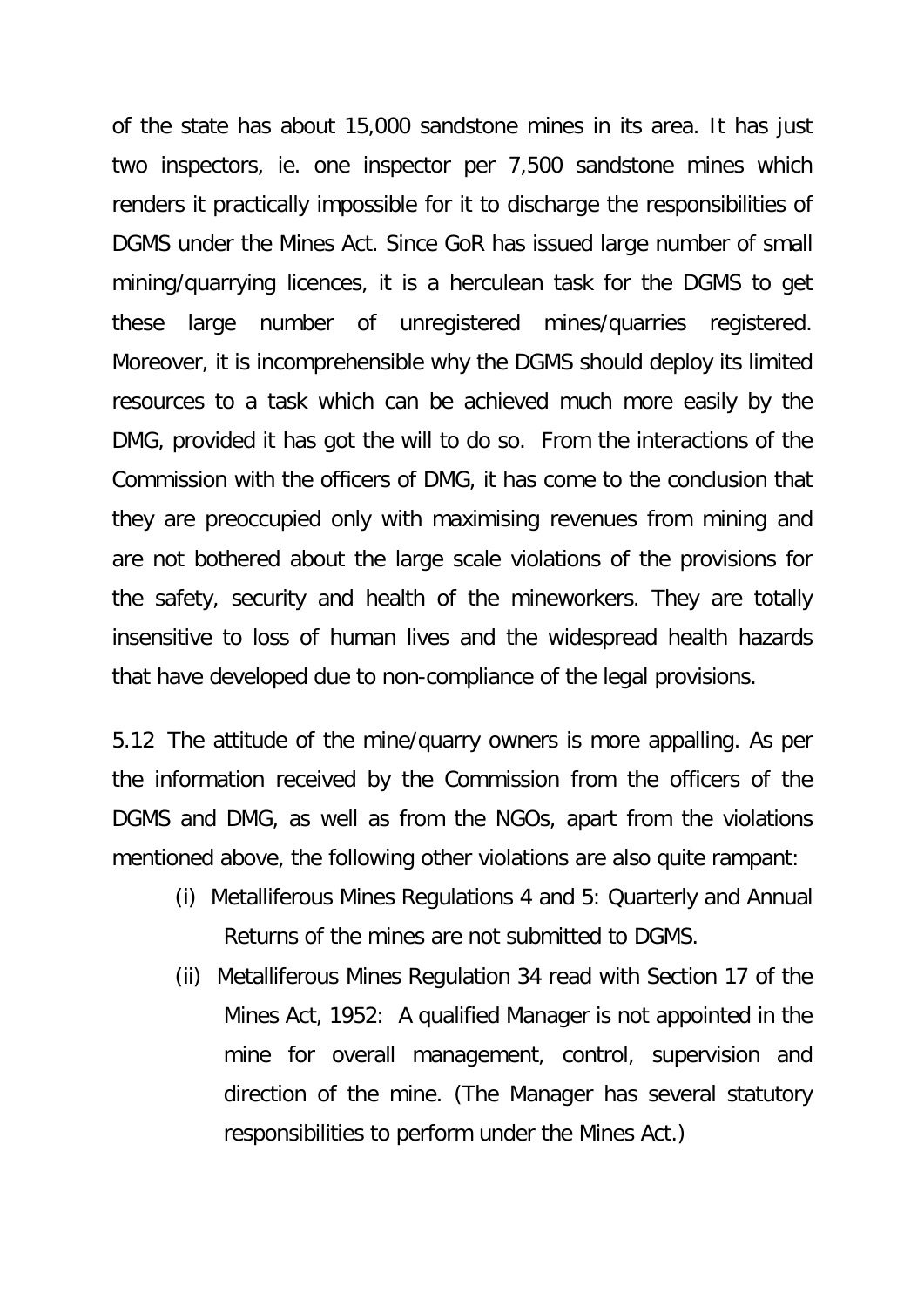- (iii) Metalliferous Mines Regulation 160: A blaster is not appointed in the mine though regular blasting is carried out to extract stone slabs.
- (iv) Metalliferous Mines Regulation 124(5)(b): No protective dust mask or dust respirator is provided to workers engaged in drilling operations.
- (v) Metalliferous Mines Regulation 182: Persons employed in the mines are not provided with protective footwear.
- (vi) Metalliferous Mines Regulation 182A: Persons employed in the mines are not provided with helmets.
- (vii) Mines Rule 29B: Initial and periodical medical examination of persons employed in the mines is not carried out.
- (viii) Mines Rule 33: Surface urinals and latrines are not provided for persons employed in the mines.
- (ix) Mines Rule 77 read with Section 48(1) of the Mines Act, 1952: No register of employment in Form B of persons employed in the mines is maintained.
- (x) Mines Rule 78 read with Section 48(4) of the Mines Act, 1952: No register of daily attendance in Form D and Form E of persons employed in the mines is maintained.
- (xi) Mines Rule 44: First-aid stations are not provided at the mines.
- (xii) Mines Rule 30: No arrangement for drinking water is made at the work place for the mineworkers.

5.13 The Commission realized the abject insensitivity of the mine owners when on 20-05-2014, after a meeting of all stakeholders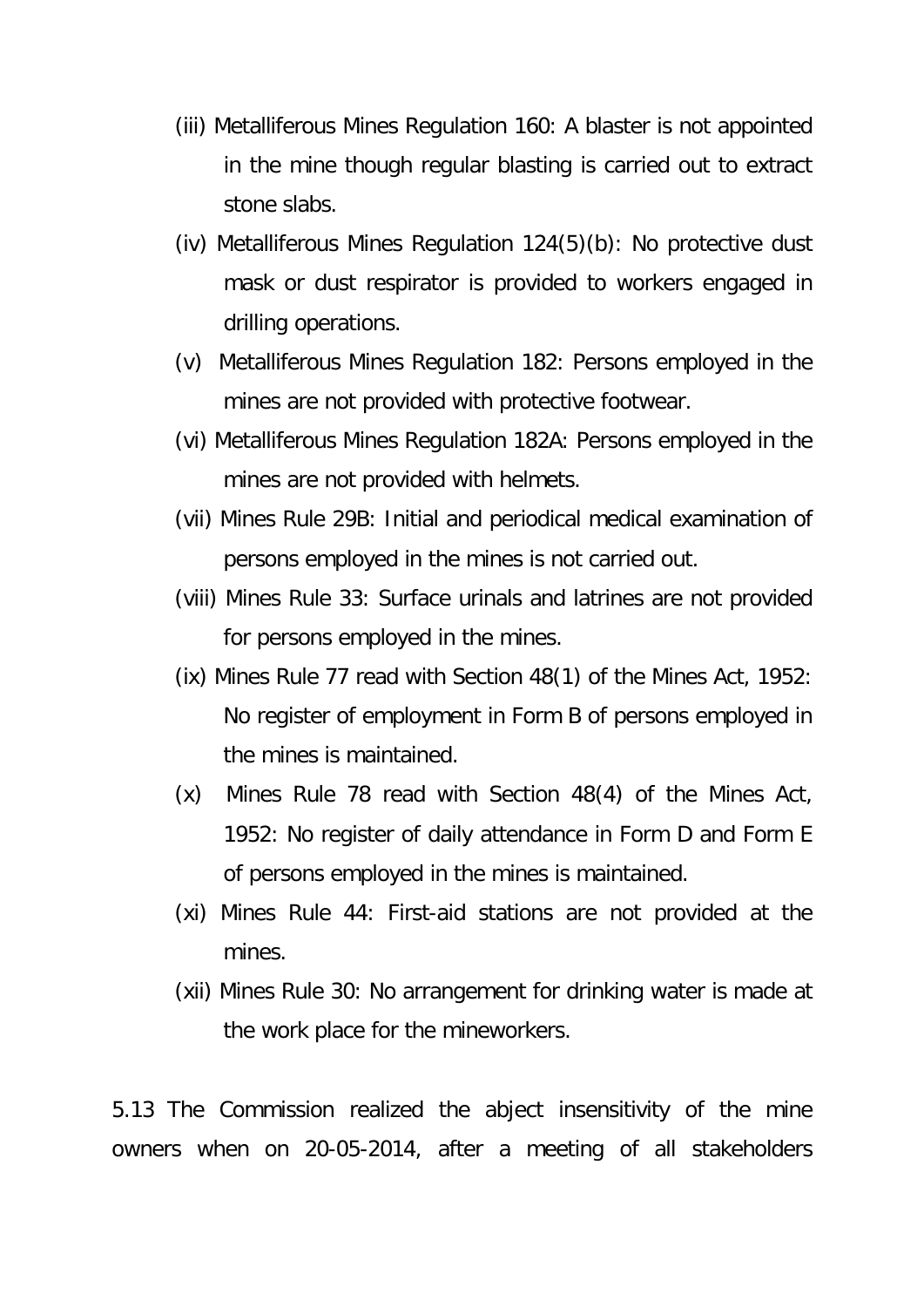organized by it at Jodhpur, the President of the local Mine Owners' Association posed the following question before the Commission's Member: **"Sir, we have 70,000 mine workers here. Even if ten percent of them get silicosis, what would the proportion be?"**  The gentleman who posed this question happened to be one of the former nominated members of the REHAB!!! If this is the attitude of the mine owners and if this is the type of persons the Mining/Finance Departments of the State nominate to such an important body, the plight of the mineworkers can very well be imagined. The failure of the departments concerned to enforce the mandatory provisions of law is resulting in loss of thousands of lives of mine workers. This is criminal negligence since if these departments had bothered to enforce at least the important provisions that affect the health of the mineworkers, spread of this incurable disease could have been prevented to a considerable extent. It is also a violation of Article 21 of the Constitution which imposes an obligation of the State to safeguard the life of every person. It also violates the order of the apex court that has in Delhi Jal Board vs National Campaign for Dignity and several other judgements laid down that preservation of human life is of paramount importance.

#### **Recommendation: 1**

5.14 The Commission is of the view that there should be no compromise in enforcing the important provisions of the Mines Act, 1952, and the rules and regulations made under it for ensuring the safety, security and health of the mineworkers. The primary duty for the enforcement of these is that of DGMS. DGMS at this point caters only to large corporatized mines – whether it is celebration of safety week or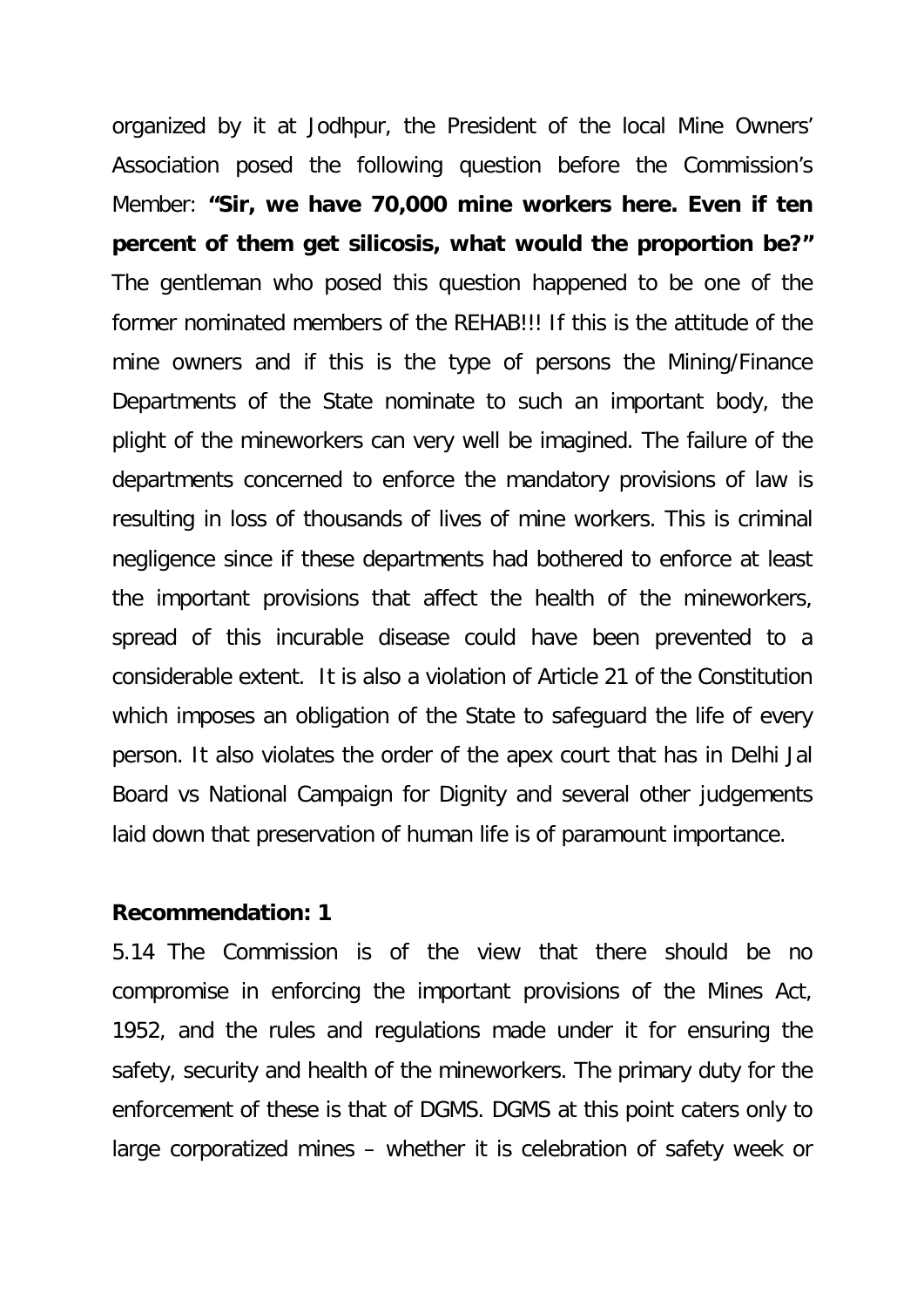regular inspection of safety in the mines. The small lease holders have no direct contact with DGMS. Periodic inspection of mines should be made compulsory by the inspectors of DGMS and the report should be made public. It should be made a statutory requirement. Secretary, Labour & Employment, Govt. of India should be made responsible for the implementation. Deterrent punishments should be laid down for the violation of the provisions regarding the health, safety and security of mineworkers and the operation of mines without filing Form 1 before DGMS. It should be made mandatory to suspend the leases of those who violate these provisions and cancel those of repeat offenders. **(Action:** Secretaries of Ministries of Mines and Labour & Employment, GoI & DGMS)

#### **Recommendation: 2**

5.15 There is need for the DGMS to launch more prosecutions of the mine owners who are violating the provisions of Mines Act, particularly those relating to wet drilling, operating the mine without filing Form1, provision of protective masks to the workers and maintenance of employment records. (Action: DGMS)

# **Recommendation : 3**

5.16 Looking to the large number and small size of the sandstone mines/quarries allotted in Rajasthan, the staff and facilities available with the four offices of Regional Directors of Mine Safety (DMS) having jurisdiction over Rajasthan (annexure-3) needs to be increased several fold. **(Action:** Secretary, Min. of Labour & Employment, GoI & DGMS)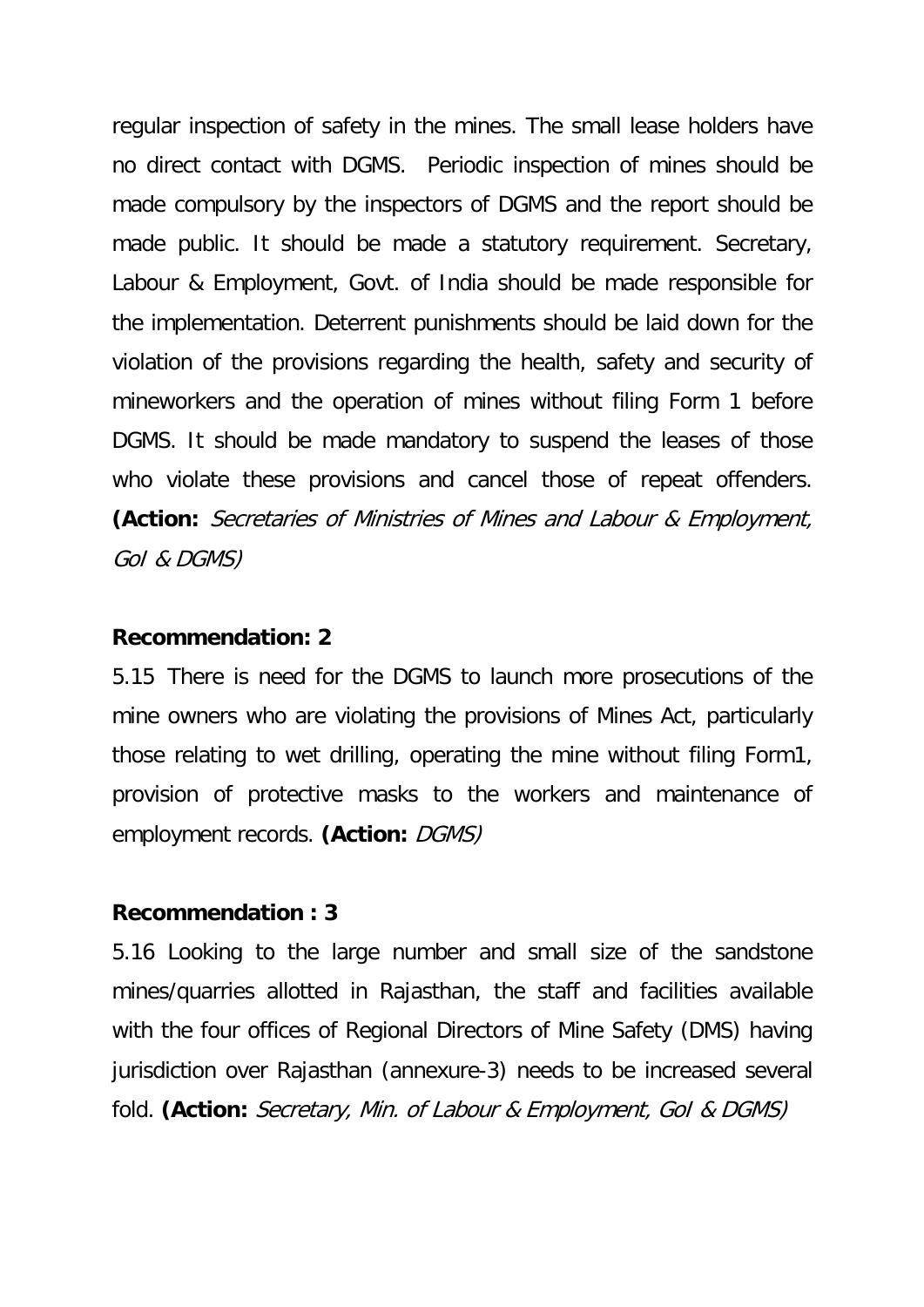5.17 **Problem:** Implementation the above recommendation by the Ministry of Labour & Employment is bound to take time. The State Government cannot be a mute spectator while this is being done and allow thousands more to develop this incurable disease. Moreover, experience of the DGMS in Rajasthan is that the prosecutions launched by it do not have the desired effect on the mine owners as the courts often let them off with light fines. Disobeying the provisions of the Mines Act and risking fines is a considerably cheaper option for the mine owners. Often cases filed by the Labour Enforcement Officers/DGMS get acquitted due to their failure to identify the correct mine owner. Hence, it is the considered opinion of the Commission that the Mining Department of the State Government is in a much better position to reign in the erring mine owners. There is a need for the DMG to immediately to take steps to convey a message effectively to the mine owners that they cannot treat the provisions of the law with contempt and get away with that.

#### **Recommendation: 4**

5.18 Immediate crack down on those who do not do **wet drilling** will be the ideal measure to start with. Gradually the other provisions mentioned above should also be enforced. Mine owners should be directed to strictly comply with the provisions of Regulation 124 (1) and (6) (b) (ii) of the Metalliferrous Mines Regulation which makes wet drilling compulsory. Machines for wet drilling are available for Rs. 45,000 onwards. It should be made compulsory for the mine owners to use modern technology for the extraction of sandstone and other dimensional stones from mines. Use of Wire Saw Cutting Machines and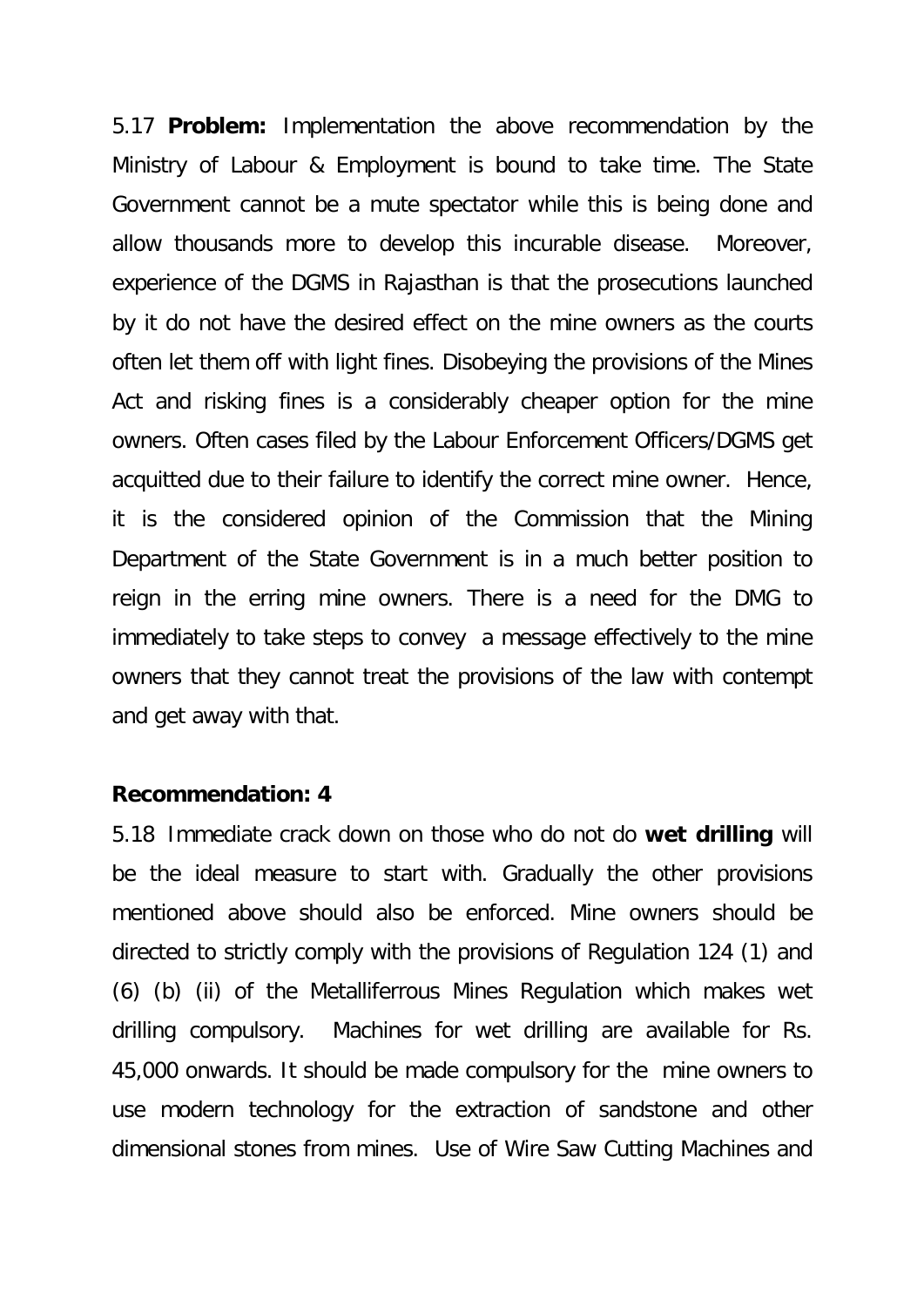Gang Saw Cutting Machines should be made mandatory. These machines have in-built wet-cutting arrangement – a jet of water is directed at the cutting edge which prevents the dust containing free silica getting airborne. Since these machines are operated from a distance, the operator is at a safe distance. These machines are being used in the state in Kota stone and marble mines. The use of these machines in sandstone mines will minimize drilling which is the main cause of silicosis among mineworkers. Use of drilling machines without water injection system should be prohibited in mining operations and supply of such machines for mining purpose should be prohibited. DMG should also get the sandstone mines inspected through its officers to enforce this important requirement. There should also be joint inspections by the officers of both DMG and DGMS. DMG should start suspending licences of those who do not do wet drilling in their mines/quarries and cancel the leases of repeat offenders. **(Action:** Secretary, Min. of Labour & Employment, GoI & DGMS PSM, DMG & DGMS)

# **Recommendation: 5**

5.19 Implementation of precautionary measures including the protective gears for the workers of silicosis prone industries should be ensured by the enforcement authorities concerned. Dust control devices should be installed to reduce the dust generation at the workplace. National Institute of Occupational Health (NIOH) is learnt to have developed control devices for agate, grinding and quarts crushing industries based on the principle of local exhaust ventilation. The use of wet drilling and dust extractors may be enforced by respective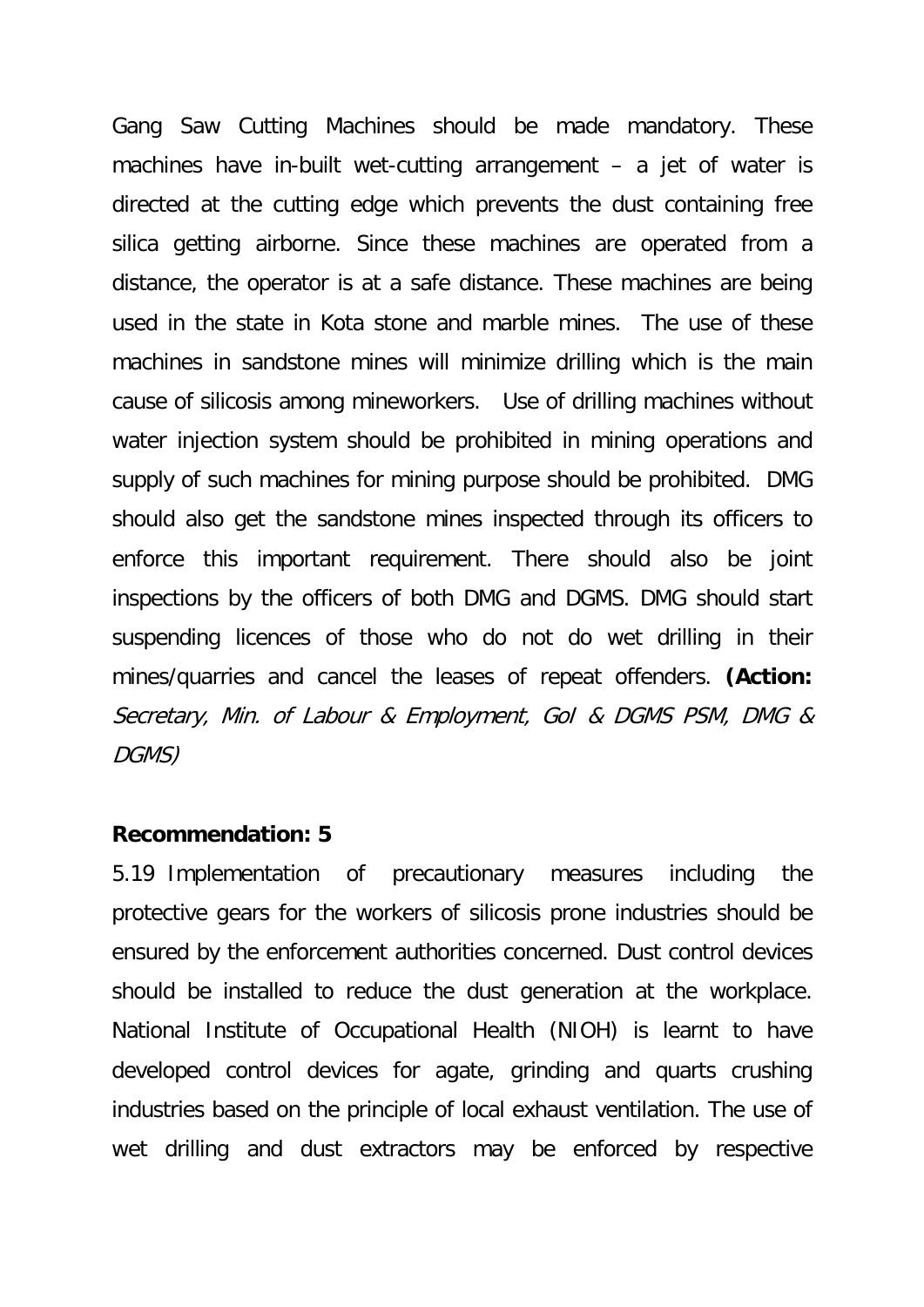regulatory authorities. The Central and State governments should encourage development and promotion of various cost-effective engineering control measures to manage silica dust through surveillance of processes or operations where silica is involved. **(Action:** Secretary, Mining, GoI, DGMS, PSM, Secretary, Labour, GoR, Chief Inspector, Factories & Boilers Inspection, GoR)

# **Recommendation: 6**

5.20 In the opinion of the Commission, in the cases of mines/quarries against which the DMS has issued prohibitory orders under section 22(8)(2) of the Mines Act, DMG should issue notices for suspension/cancellation of the mining leases. Such mining leases/quarry licences should be suspended in cases where the mine/quarry owners who do not comply with directions given by the DMS within a reasonable time and cancelled if the relevant provisions are not complied with even after suspension. **(Action:** PSM/DGMS)

# **Recommendation: 7**

5.21 Every lease deed/quarry licence issued should include a clause that no mine which is required to submit of Form1 can start/continue operations before filing of the above form and without complying with the provisions of Mines Act, 1952. **(Action:** PSM/DMG)

#### **Recommendation: 8**

5.22 The practice of issuing booklets of transit permits as soon as the mine owner makes payment of the lease money should be stopped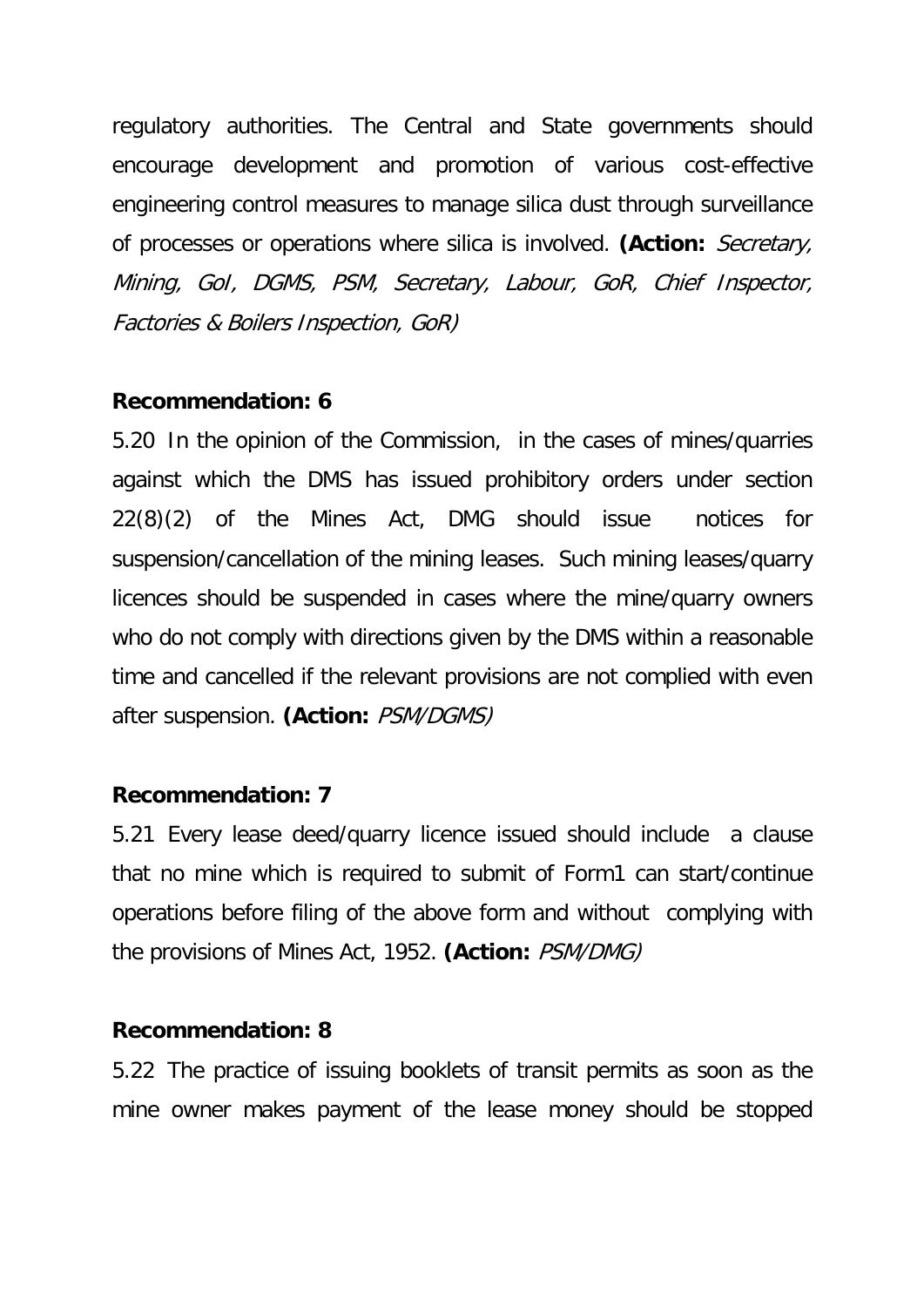forthwith. Such booklets should be issued only after the mine owner submits Form 1 before the authorities concerned. **(Action:** PSM/DMG)

5.23 The onus of filing Form 1, reporting safety violations, occurrence of occupational diseases to the DGMS and other authorities concerned is that of the owner, manager or agent of the mine under the Mines Act and Rules. It is impractical to expect the manager, who is a paid employee of the mine owner, to report the violations. There is a possibility that the mine owner may manage to escape his responsibility by passing on the blame to the manager.

#### **Recommendation: 9**

5.24 GoI may like to look at these provisions and bring about necessary amendments, if required. **(Action:** Secretary, Mines, GoI).

**5.25 Problem:** Government of Rajasthan has issued leases to a large number of mines of small sizes. The size of the lease is as small as 30 m x 60 m for sandstone mines in Jodhpur district and 15 m x 20 m for marble mines in Makrana. There are around 12,000 mines operating in Jodhpur district alone. While this contributes to equitable distribution of mining leases to a wider category of people, it becomes a herculean task for the regulatory agencies like DGMS to enforce the safety provisions.

#### **Recommendation: 10**

5.26 GoR has created clusters of mines for complying with the orders of the Supreme Court for the enforcement of environmental issues. It is recommended that the functions of these clusters may be enlarged to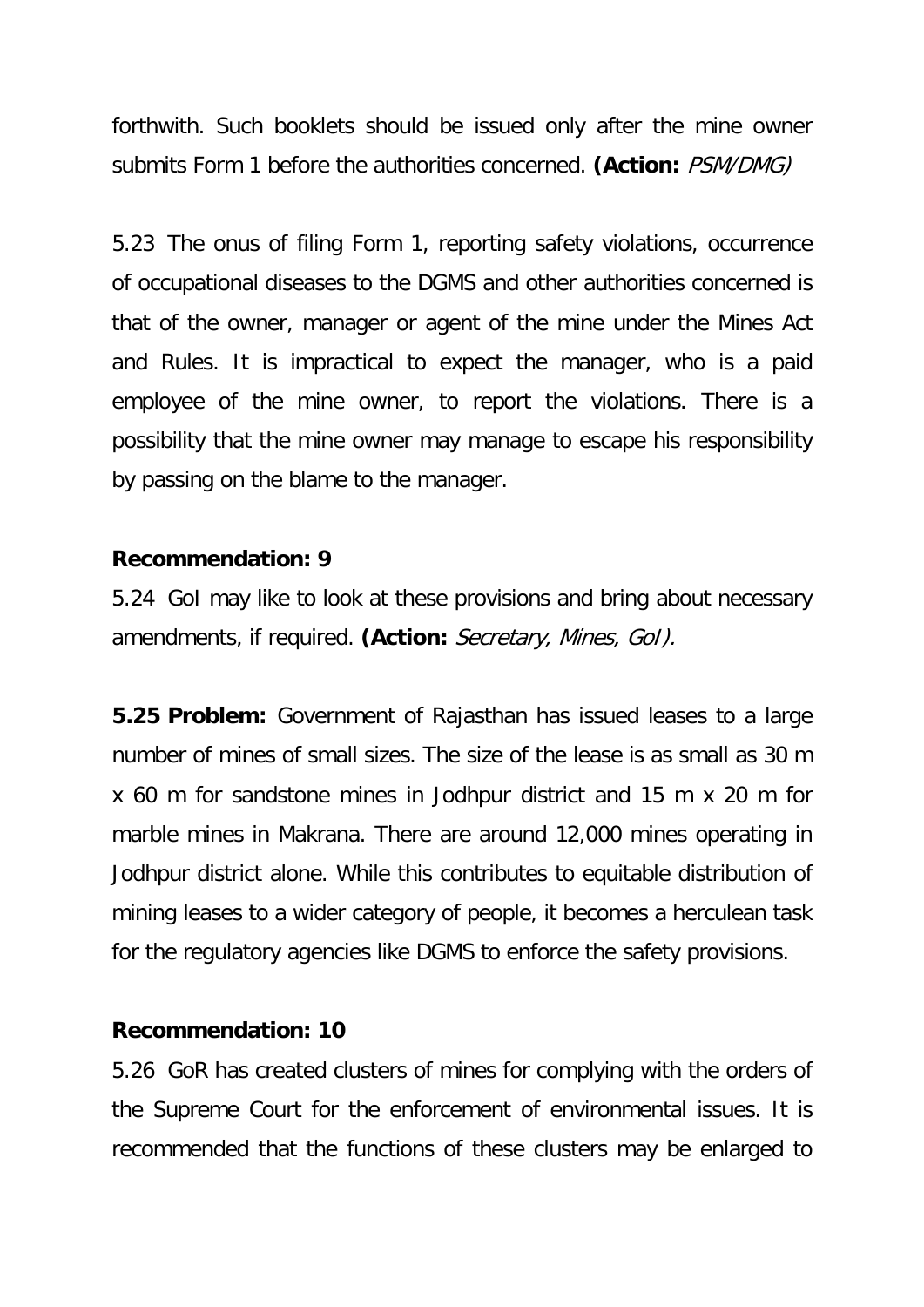include the compliance of the provisions of the Mines Act also. Alternatively, cooperative societies of about a hundred or more small mines may be formed. Ownership of such clusters should be well defined as per sections 2 and 76 of the Mines Act so as they discharge the role and functions prescribed under section 18 of the Act. *(Action:* PSM)

# **Recommendation: 11**

5.27 Consequent on the landmark Supreme Court ruling on 27<sup>th</sup> February 2012 in Deepak Kumar vs. State of Haryana, a notification was issued on 9<sup>th</sup> September 2013 to amend the Environment Impact Assessment (EIA) Notification, 2006. The latest amendment has brought  $all$  minor mineral leases, quarry licenses and short term permits  $$ *irrespective of size* - under the ambit of environment regulation. Consequently holders mining leases, quarry licenses or short term permits cannot commence new operations or renew their ongoing operations without a valid environment clearance from the State Environment Impact Assessment Authority (SEIAA) for mines below 50 hectares and from the Central Government for over 50 hectares. Hence, the Rajasthan State Pollution Control Board should get actively involved in checking dust control and other pollution control measures in sandstone mines to bring down the incidence of silicosis and save the lives of the workers. If the Board does not have adequate staff to discharge this function, additional staff may be provided. **(Action:**  Secretary, Environment & Forests, Secretary, Raj. State Pollution Control Board, GoR)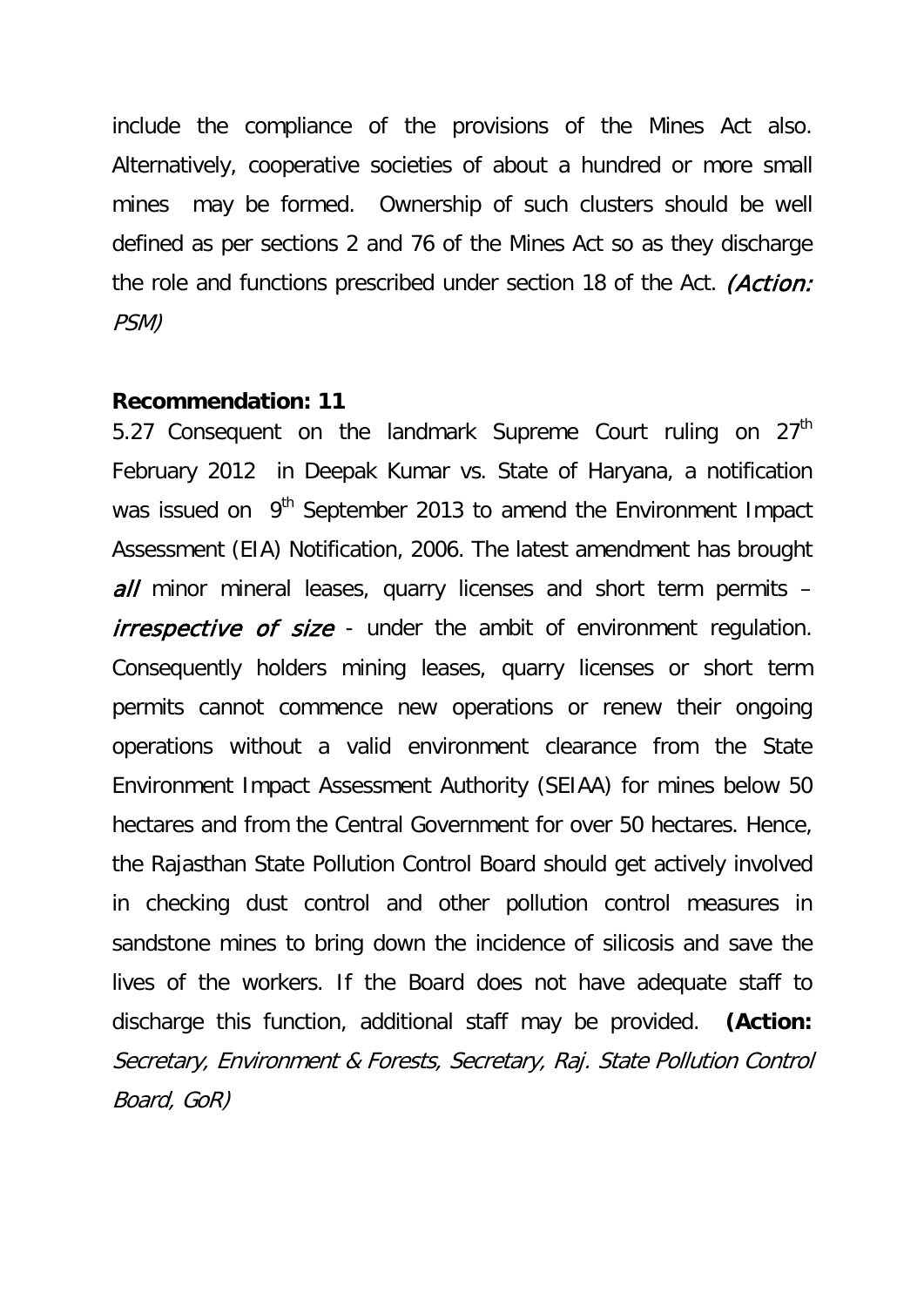#### **Recommendation : 12**

5.28 There is need to give identity cards to mineworkers. In view of the endemic nature of silicosis in the state and widespread violation of provisions relating to record of employment and daily attendance, the identity card should be a biometric one that contains the record of employment and medical history of the holder. The Commission is of the view that the employment of workers, whether they are regular ones or contract/casual workers, in sandstone mines and other hazardous occupations that expose them to occupational diseases, without identity cards should be prohibited by bringing about necessary amendments to the relevant laws. Medical examination at the time of employment and periodic medical examination prescribed under the Mines Act and the Factories Act should be made mandatory also for the contract and casual labour in hazardous occupations. **(Action:** CS/Secretary, Labour & Employment, GoI)

#### **Recommendation: 13**

5.29 Many major areas where sandstone mining is done do not have any source for water even if the mine owners are willing to do wet drilling. They are unwilling to bring water from a distance through water tankers. Hence, in the opinion of the Commission, if the State Government makes arrangements for water in the mining areas, it would be easier to enforce wet drilling. Funds could be disbursed for creation of water sources either by the REHAB or from the Environmental Management Fund set up under the State Government Notification No. E-14(1) Mines/Gr.II/2011 dated 19-06-2012. State Govt. is requested to issue suitable directions in this regard. **(Action:** PSM & PSF)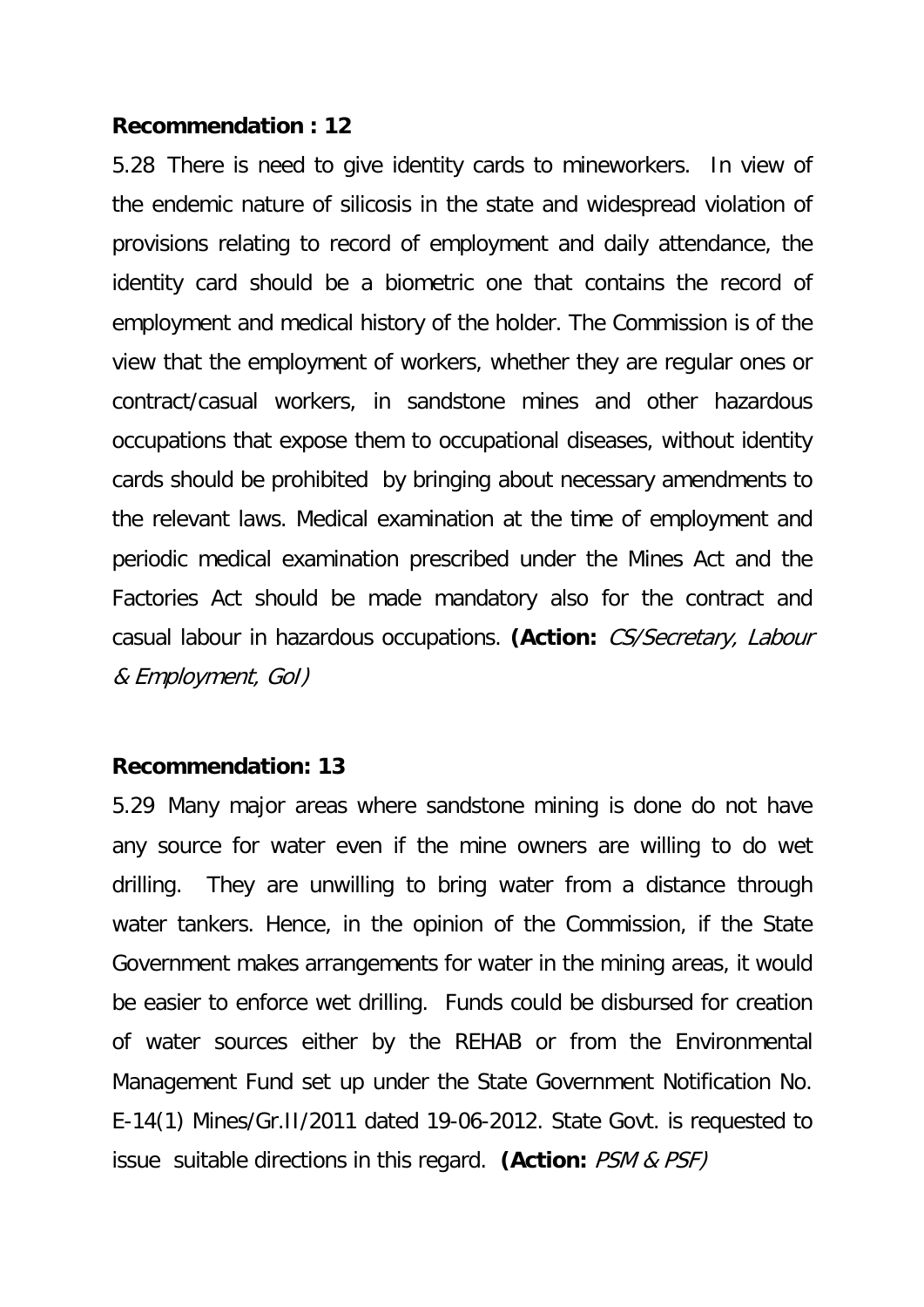# **Recommendation: 14**

5.30 Since the mine owners of sandstone mines are conducting their operations in a manner that is injurious to the health of the workers and the general public, District Magistrates should get such mines inspected by subordinate executive magistrates or other knowledgeable persons and launch proceedings under section 133 or 144 of the Criminal Procedure Code, 1973, in appropriate cases. GoR is requested to issue directions to all the District Magistrates in this regard. **(Action:** CS)

# **Recommendation: 15**

5.31 All the above recommendations relate to mining done in sandstone mines for which leases have been issued by the government. The problem of silicosis is likely to be much more serious among the workers of the large number of illegal mines operating in the state. Hence, it is necessary for the government to take effective steps to curb illegal mining. **(Action:** PSM/DMG)

# **B – Detection of Silicosis**

**5.32 Problem:** A silicosis patient or the family members of a deceased silicosis patient, needs a final certification from the Pneumoconiosis Board to be eligible for the financial package announced by the State Government. In the meeting held by the Chief Secretary on 28-01-2013 it was decided that the certification will be done by the CM&HO. Simultaneously another decision was taken that Pneumoconiosis Boards shall be set up in all the government medical colleges. However, REHAB in its meeting held on 30-05-2013 decided that the ex gratia payment will be distributed after certification by the Pneumoconiosis Board. This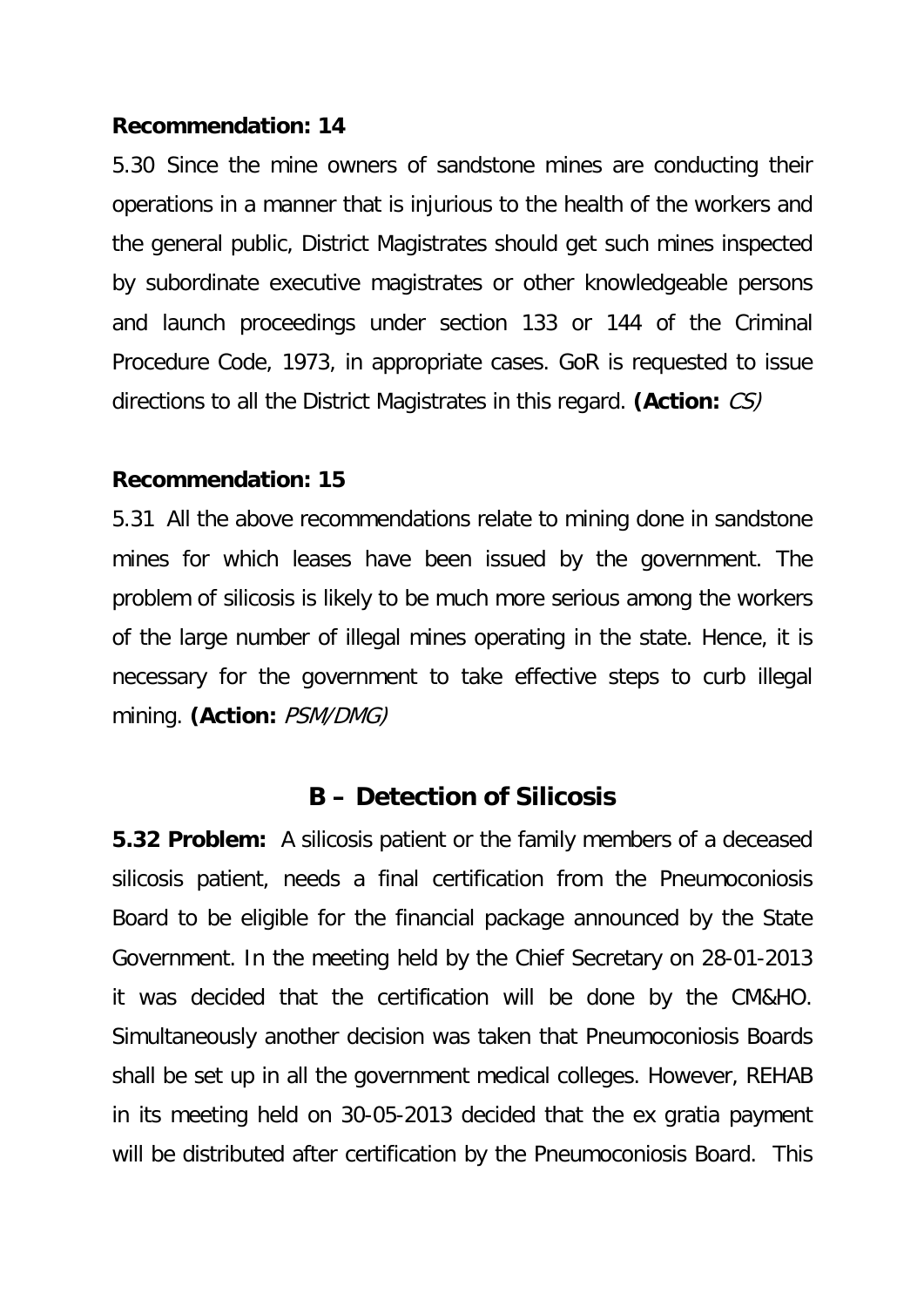decision finds mention in the minutes of the review meeting of the Chief Secretary held on 11-09-2013 also. Experience has pointed out the need to amend this decision.

5.33 Pneumoconiosis Boards have been set up under the Rajasthan Workmen's Compensation (Occupational Diseases) Rules, 1965, made under the Workmen Compensation Act, 1923. Certification by the Pneumoconiosis Board is required for filing compensation claims before the Labour Courts set up under the above Act and Rules. Experience has revealed that the workers generally working in sandstone mines are not able to file any claim before the Labour Courts for compensation because there is no record of their employment due to the violation of mandatory legal provisions by the mine owners. Even if these provisions are fully enforced, which seems unlikely, still most of these workers may not be able to seek compensation from Labour Courts under the above mentioned provisions as most of them are contract labour or casual labour moving from one mine to another depending upon the availability of employment. Mine owners do not maintain any employment record even in respect of those workers who are regularly employed by them. In most places, they have been resorting to 'outsourcing' to evade their legal liability. That is the reason why so far no mineworker who is suffering from silicosis or the dependents of those who died of it, has approached a Labour Court for compensation. Hence, in the opinion of the Commission, the requirement of certification of silicosis by the Pneumoconiosis Board is a futile exercise as far as most of the mineworkers are concerned. Moreover, it causes considerable hardship to these indigent mineworkers who have to first appear before the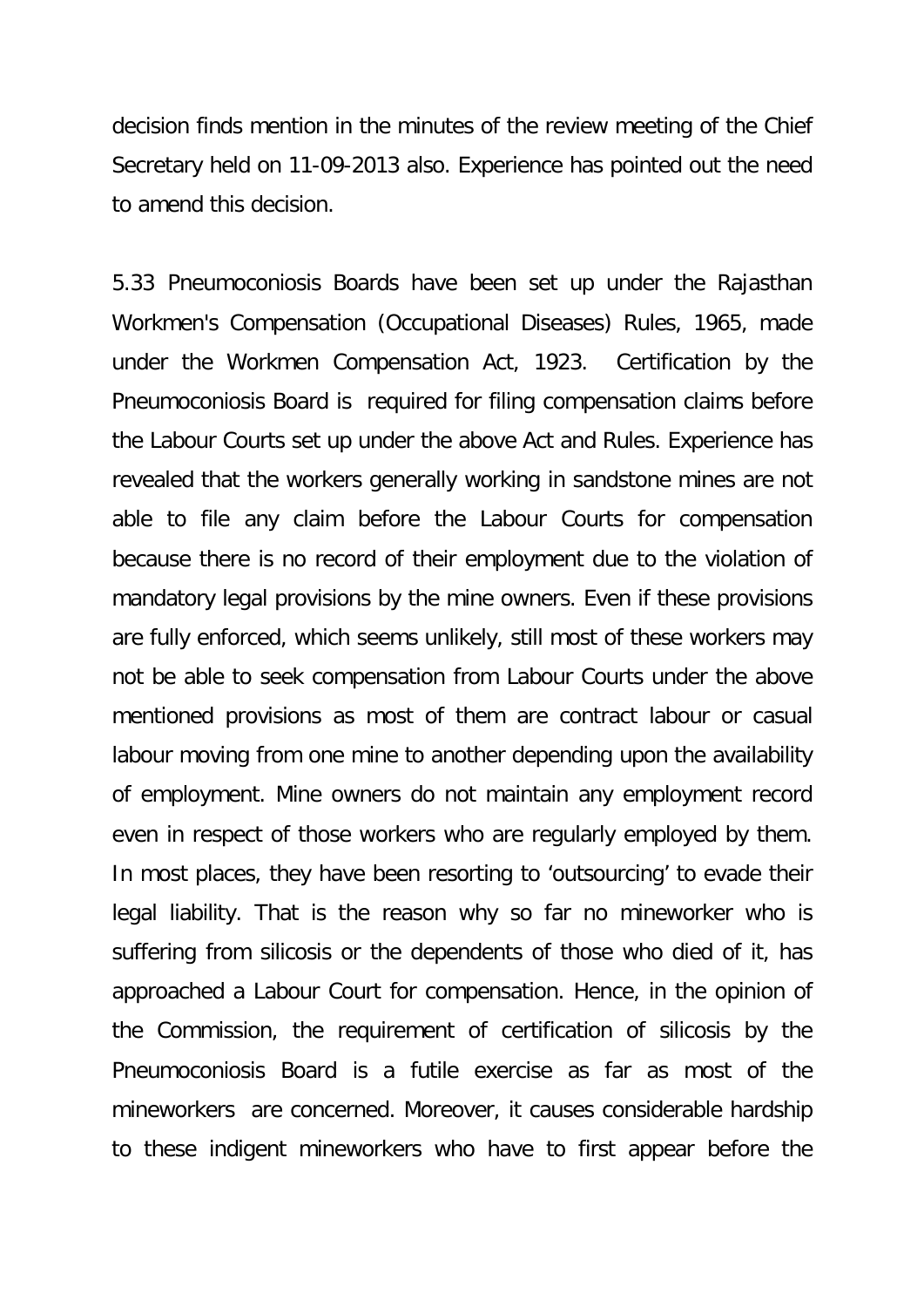medical officers of the district for the tests and then again appear in small batches for the same tests before the Pneumoconiosis Board, the doctors of which have no special training for the detection of silicosis. Even the silicosis patients who have been certified by the NIMH, the body having maximum expertise in this field in India, have to be certified again by the Pneumoconiosis Boards that do not posses any expertise. As the Pneumoconiosis Boards are currently examining not more that 20 suspected cases of silicosis per week, there is a distinct possibility that some of the identified silicosis patients may die without being examined by the Board and without getting the ex gratia payment announced by the government. In such cases, the issue of giving ex gratia payment to the dependents of such deceased persons also will get complicated. Further, the valuable time of senior and busy specialist doctors manning the Pneumoconiosis Boards is being wasted in this avoidable exercise. The Commission had taken up this issue with the State Government and requested the Principal Secretaries of Mining, Finance, Medical & Health, Medical Education and Labour Departments to hold a meeting and sort out this issue. Regrettably, nothing concrete has been done so far. It may be pertinent to mention here that in 2010 the NHRC had recommended compensation to 21 persons who had died of silicosis based on their treatment records available in the hospitals or with the dependents and no certification from any authority was insisted upon for giving compensation.

#### **Recommendation: 16**

5.34 It is the considered view of the Commission that, as decided in the meeting of the Chief Secretary dt. 28-01-2013, the certification of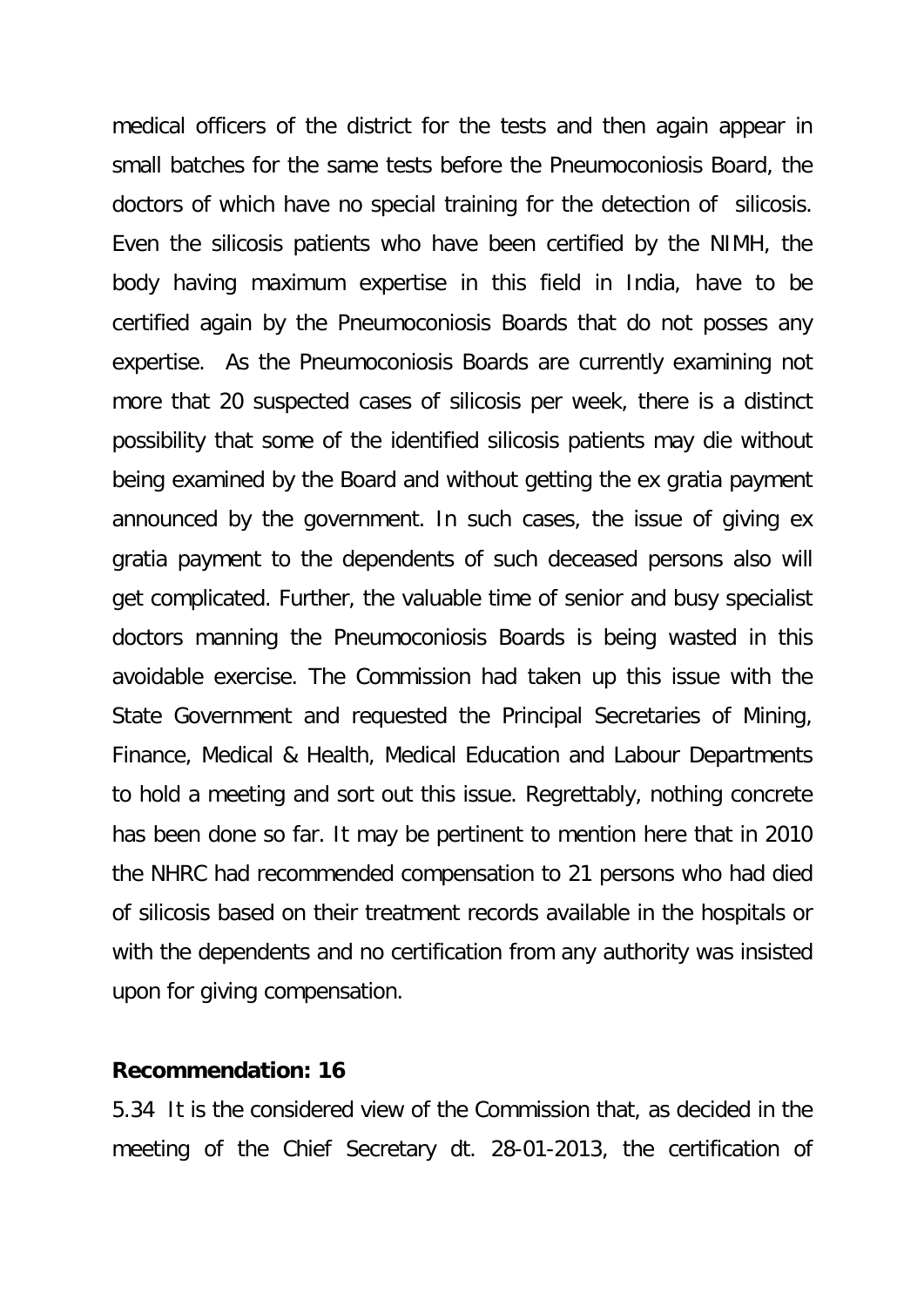silicosis patients for disbursing the ex gratia payment announced by the State Government may be done by the medical officers at the district level. Doctors in the districts with adequate training in pneumoconiosis may be appointed as **Certifying Physicians** or a Pneumoconiosis Medical Board consisting of a group of doctors posted in the district may be authorized to issue such certificates. The existing Pneumoconiosis Boards in the Medical Colleges may be made appellate bodies against the decision of the Certifying Physicians or the District Pneumoconiosis Medical Boards. **(Action:** CS, PSF, PSM, Principal Secretary, Labour Department)

# **Recommendation: 17**

5.35 Pneumoconiosis Boards may continue to exist in all the government medical colleges so that any patient having an occupational disease and documentary evidence of employment can approach it for certification. GoR may consider amending the Rajasthan Workmen's Compensation (Occupational Diseases) Rules, 1965, made under the Workmen' Compensation Act, 1923, to make the arrangements recommended in the preceding recommendation applicable for compensations under the above Act as well. **(Action:** Principal Secretary, Labour Department).

#### **Recommendation: 18**

5.36 It is established practice that for the proper diagnosis of silicosis/asbestosis, subject X-rays have to be compared with the standard set of chest radiographs provided by ILO and read as per the ILO classification. Presently, the Pneumoconiosis Boards in the state do not have nor use these standard set of chest radiographs provided by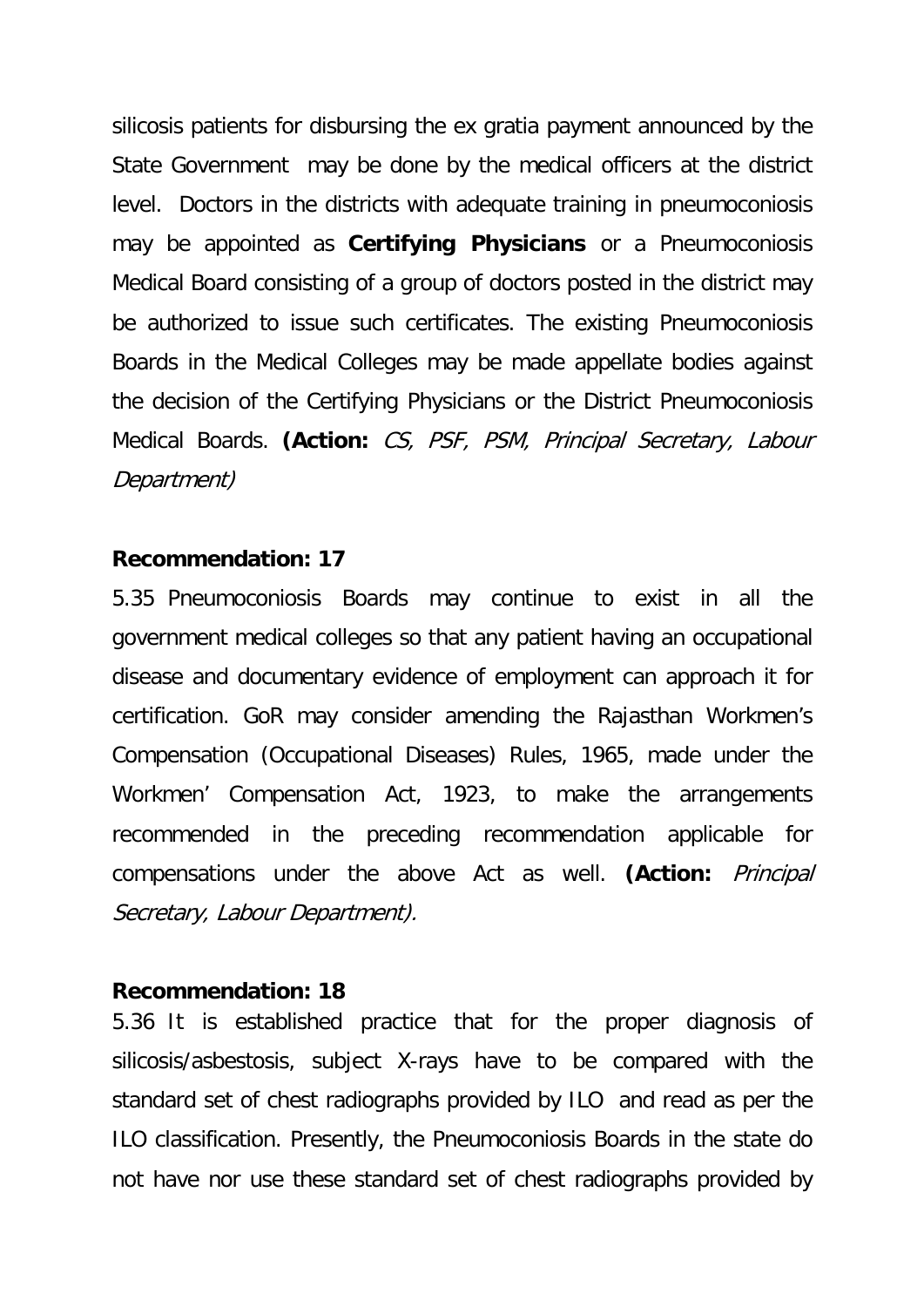ILO. It is not clear on what basis they reject a suspected case of silicosis/asbestosis, and why such rejection should be accepted unchallenged by a patient. There should be immediate steps to ensure that the Pneumoconiosis Boards acquire the standard set of chest radiographs provided by ILO and their members are properly trained in use of ILO classification in evaluation of disability. **(Action:** PS ME)

#### **Recommendation : 19**

5.37 The doctors of these Boards and those at the district level, including those at the Primary/Community Health Centre in sandstone mining areas, should be got trained for the detection and treatment of silicosis without any further delay, as decided in the meeting of Chief Secretary dated 11-09-2013. Funds have been made available for this purpose by the REHAB meeting held on 30-05-2013. **(Action**: PSH, PSME)

**5.38 Problem:** The basic responsibility to detect silicosis is that of the Medical Department of Rajasthan. However, the department has done precious little in this direction. The 981 cases of silicosis detected in the state so far was primarily thanks to the efforts of two NGOs – Mine Labour Protection Campaign Trust (MLPC) in western Rajasthan and Dang Vikas Sansthan (DVS), Karauli in eastern Rajasthan; the latter got unstinted support from NIMH. The first detection was done after MLPC made a complaint to the NHRC in 2009 and NHRC team visited Jodhpur for enquiry. The NHRC team was able to detect 72 cases of silicosis out of which 22 patients had passed away.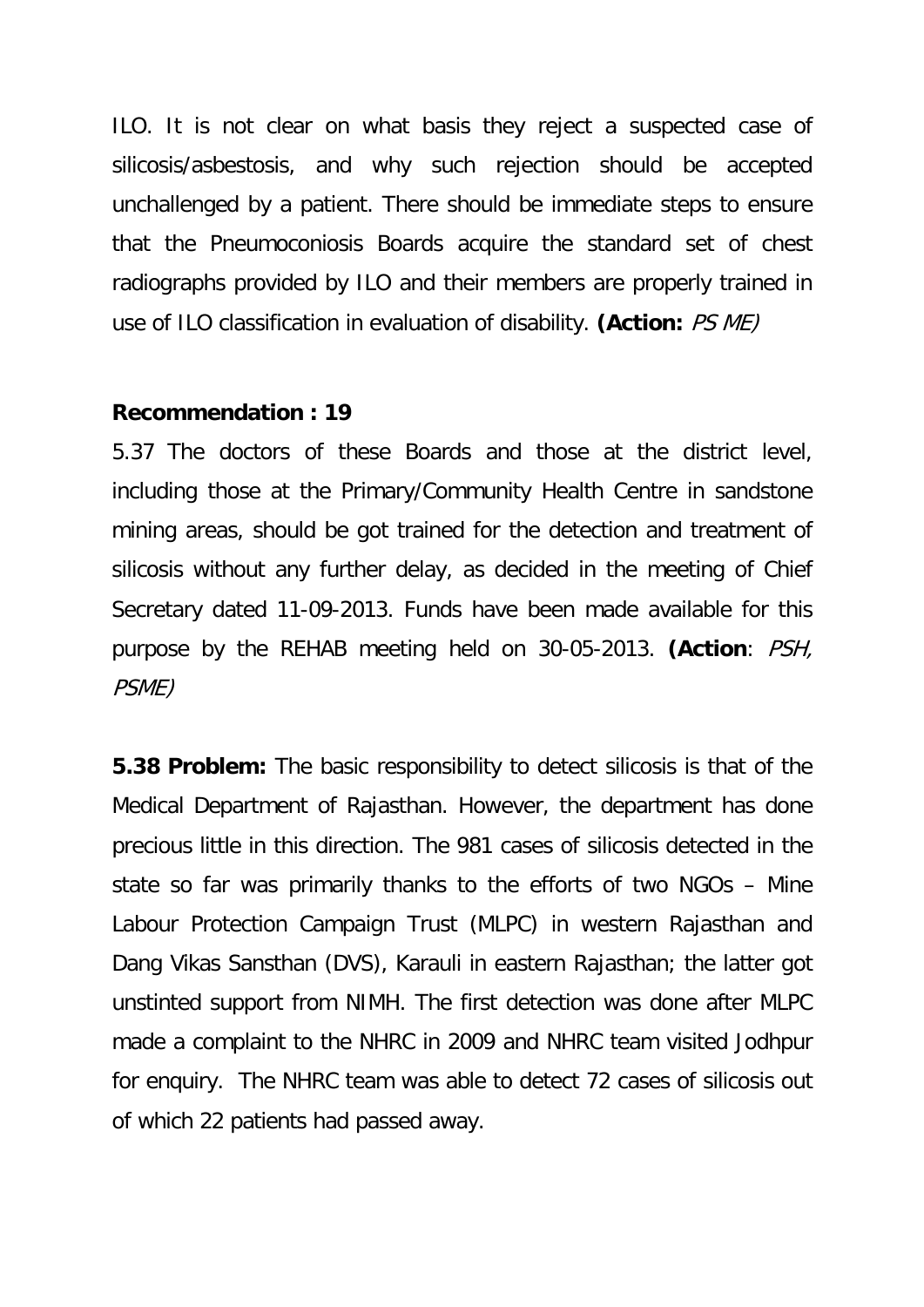5.39 The government agencies responsible for the prevention and detection of silicosis did not follow up this detection – a step that responsible public servants should have taken – and thus lost the opportunity to prevent and detect this malady. None of the commitments made by them to NHRC were followed up by the agencies concerned. Though funds were made available by the REHAB to strengthen the medical facilities available in the 19 mining districts and equip the hospitals with capacity to detect silicosis, regrettably the Medical and Health Department has failed to utilise these funds properly, create adequate infrastructure, train its doctors in the detection and treatment of silicosis or do any detections of the disease through its own doctors where the NGOs have not intervened. The second meeting of REHAB organized on 03-06-2011 sanctioned Rs. 2581.62 for this purpose. Out of this, Rs. 1277.33 was utilised for purchasing CT Scan Machines for 7 districts and C-Arm Machines for 10 districts and some amount was utilized for purchase of medicines. The balance Rs. 1304.23 lakhs was surrendered at the end of the financial year. None of these equipments purchased is required for the detection of silicosis.

5.40 On 21-10-2013, the department got Rs. 2264.63 lakhs from REHAB for the purchase of 37 digital X-ray machines 300MA, 1 CT scan machine, 19 Mobile Medical Units, 35 Nebulizers and logistics. The department surrendered Rs. 1128.69 lakh at the end of 2013-14. Out of the remaining Rs. 6,42,95,486 transferred to the PD a/c of Rajasthan Medical Services Corporation Ltd (RMSCL), 34 Digital X-Ray Machines and 34 Spiromerters were purchased. The department and RMSCL are sitting over the remaining amount on the plea that it is insufficient to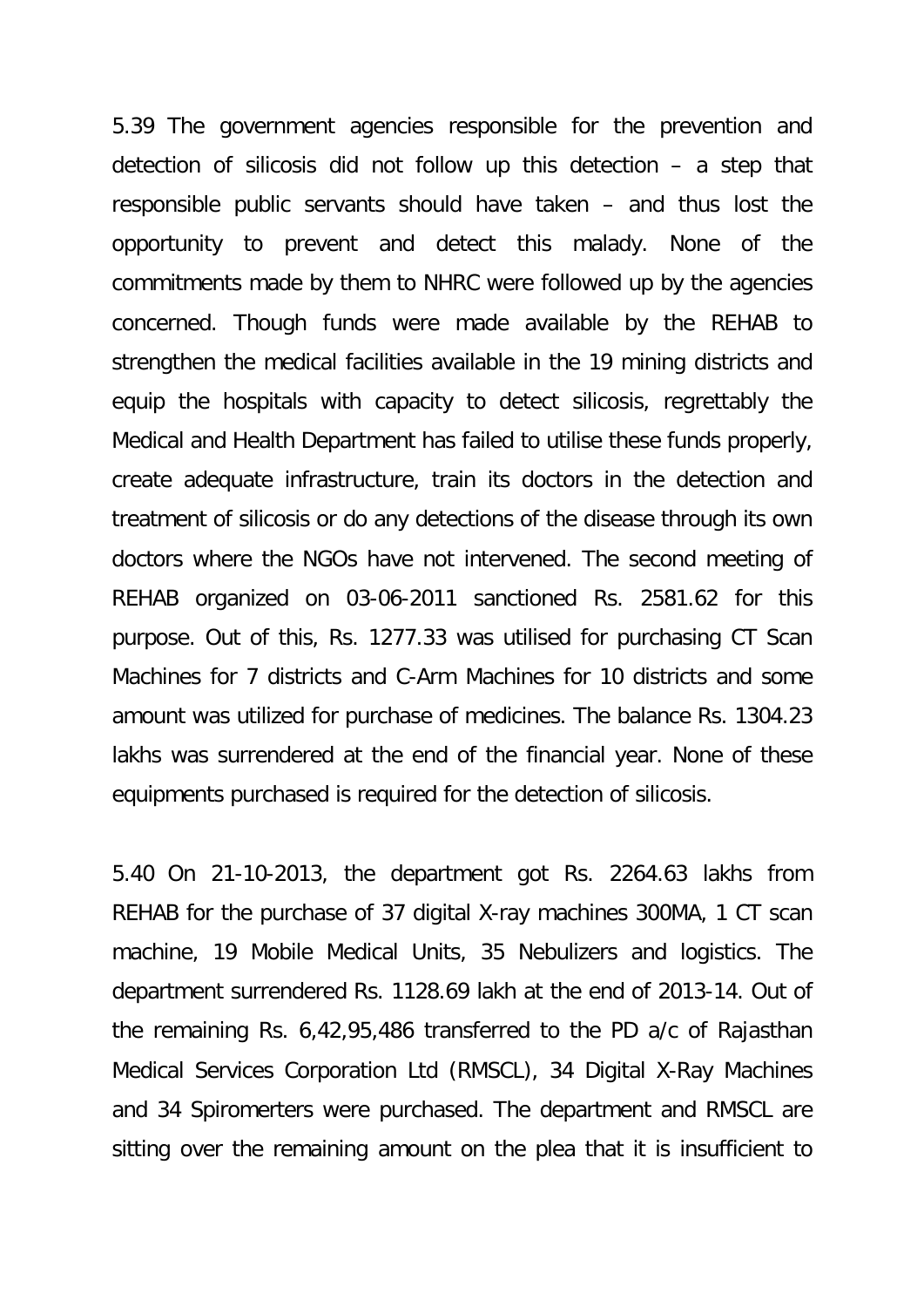purchase 19 Mobile Medical Units, 34 Nebulizers and logistics and has moved the State Government for additional budget. It is surprising that even if the funds are not sufficient to purchase all the equipments, why the department did not purchase most needed equipments within the available budget and move for additional budget. It is incomprehensible why anyone should think of purchasing Mobile Medical Units for all the 19 mining districts at one go and why the department could not have purchased Mobile Medical Units for at least the districts most likely to be affected by silicosis. Moreover, except X-ray machines, spirometers and Medical Mobile Units, none of the other items for which the department requested for budget and purchased or is in the process of purchasing, is useful for neither detection nor treatment of silicosis. It appears that under the garb of setting up facilities for the detection of silicosis, the department is trying to get as many as medical equipments as possible required for its normal routine functioning. The Commission feels that this is misuse of REHAB funds. It is also not clear whether the department has consulted any expert on occupational diseases before deciding on the equipments to be purchased and before drawing up the specifications for the Mobile Medical Units – if this has not been done, it is quite possible that these units may not be useful for detection of silicosis.

5.41 REHAB in its meeting on 05-09-2014 agreed to give up to Rs. 25 crores to the Medical & Health Department for the upgradation of the facilities in CHCs/PHCs of 5 districts where the number of silicosis patients are high. It is not clear whether the Department intends to consult any expert on pneumoconiosis before implementing this project.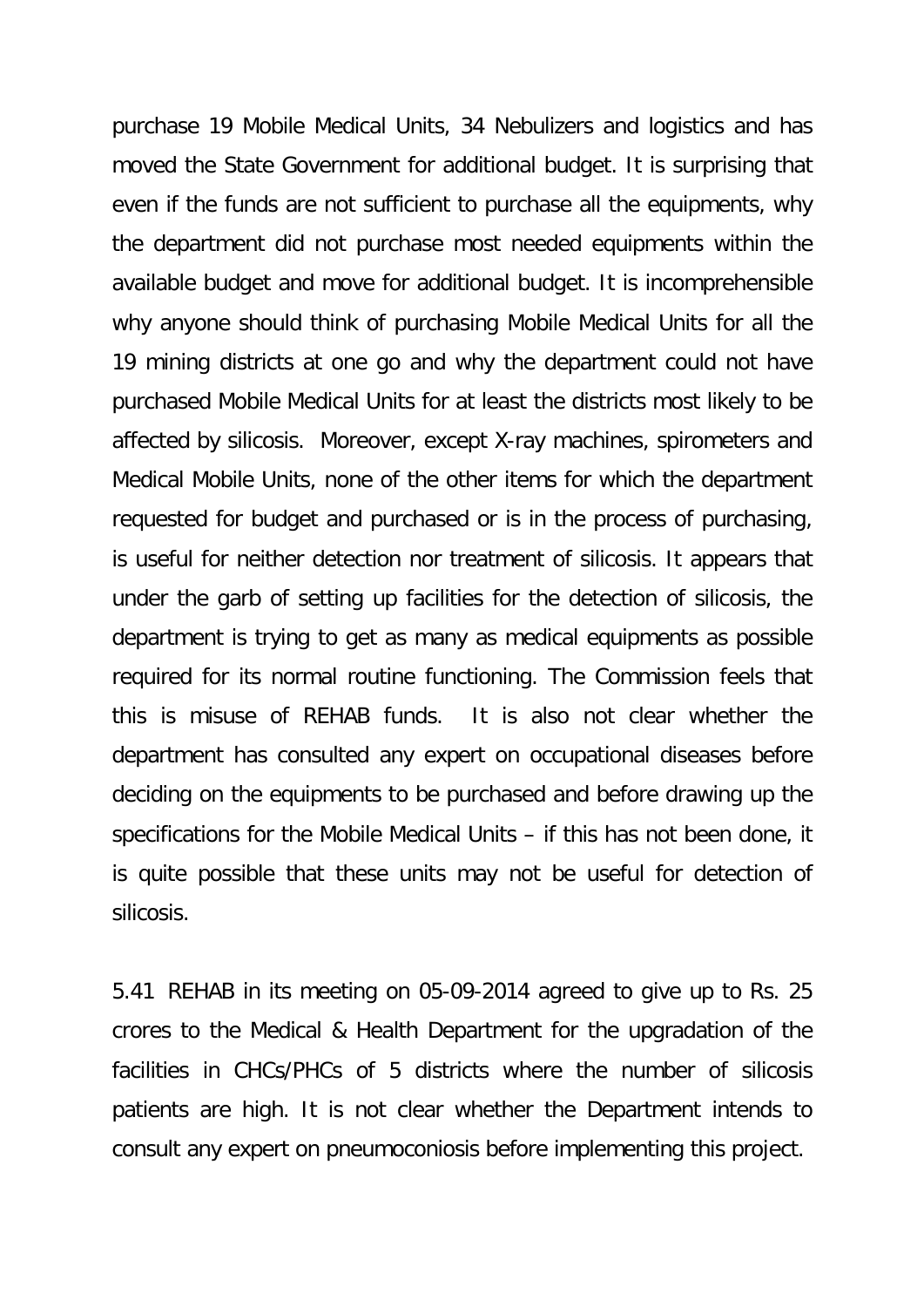## **Recommendation: 20**

5.42 Department of Medical & Health should consult experts on silicosis/occupational diseases before deciding on the medical equipment needed for detection of silicosis and their specifications. **This should now be done before the Mobile Medical Units are purchased.**  The department should purchase as many Mobile Medical Units as possible within the available funds without waiting for budget to purchase all the 19 units sanctioned. The funds given from REHAB to Medical Department should be utilized only for the detection and treatment of the occupational diseases suffered by mineworkers. Principal Secretaries of Finance and Medical Departments, Director, Medical & Health and MD, RMSCL should sit together and sort out the problems regarding fund utilisation as the Medical Department has not been able to fully and timely utilise funds made available from REHAB during the last three and a half years. **(Action:** PSF/PSM&H/Dir. Medical & Health/MD, RMSCL).

**5.43 Problem:** Some NGOs have been taking up regularly the problems of mineworkers with the government. Since the detection by the NHRC, DVS has been taking X-rays of suspected silicosis patients and sending them to the National Institute of Miners' Health (NIMH), Nagpur. It has been able to detect 400 cases of silicosis in this manner in districts Karauli, Dholpur, Bharatpur and Dausa. It has also been able to detect another 150 cases of silicosis with the help of Dr. P. K. Sishodiya, former Director, NIMH. Had these NGOs got the cooperation of the government authorities concerned, the number of detections would have been much higher. Earlier, their efforts were being ignored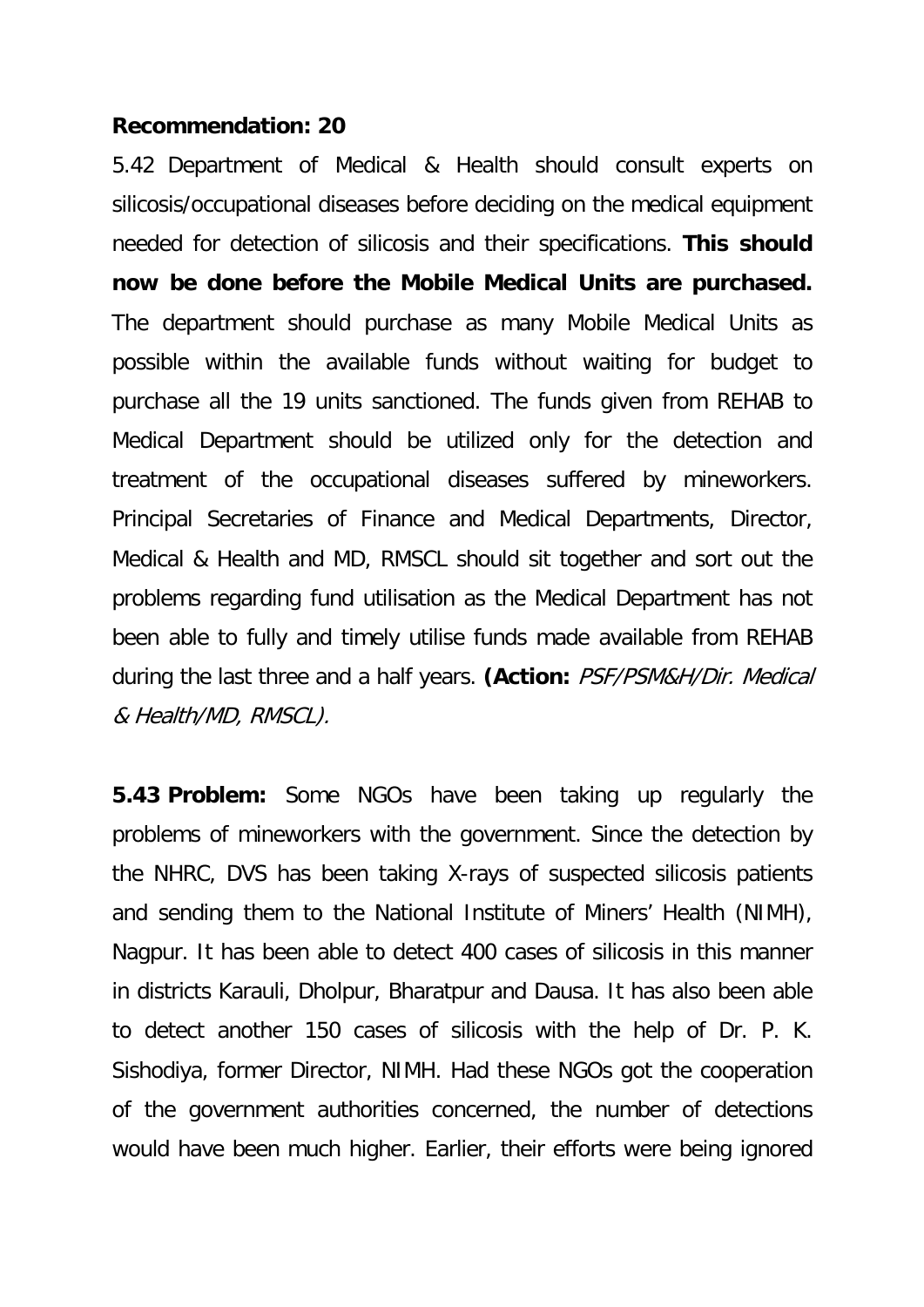by the government authorities concerned and only after this Commission's intervention they started getting breakthrough in detections. However, there are still several problems being faced by them and silicosis affected mineworkers. The role played by the District Collectors of Karauli, Jodhpur and Dausa, in the detection and prevention of silicosis and the assistance rendered by them to the above mentioned NGOs is commendable.

5.44 Detection of silicosis in Rajasthan has been only in those areas where these two organisations have been active while the prevalence of the disease is likely to be there in all areas where sandstone mining is done. Though the NGOs mentioned above have been working in Jodhpur and Karauli, they have been taking up suspected cases in some new districts at the behest of RSHRC. However, at present they do not have the capacity to undertake screening in all the affected areas due to resource constraints.

5.45 Moreover, the work of NHRC, RSHRC and the NGOs mentioned above regarding silicosis in Rajasthan has been limited only to one occupation, viz., sandstone mining. There are several other occupations where the workers are likely to be affected by silicosis. The Expert Group constituted by the NHRC has identified the following industries whose workers are at the risk of silicosis:

- All stone quarries and crushers
- Quartz mining
- **Foundries**
- Sand blasting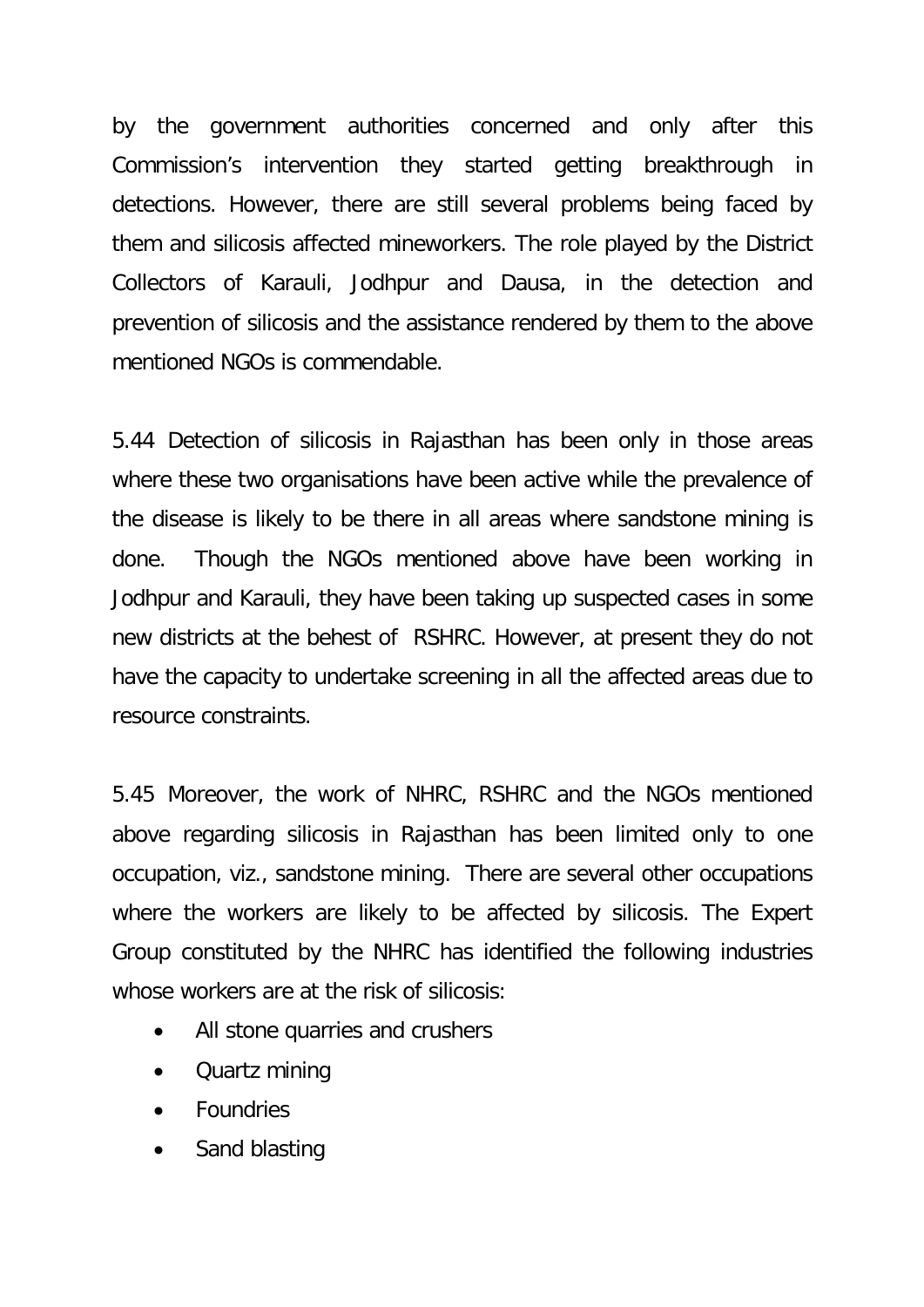- Ceramics industries
- Gem cutting and polishing
- Slate/pencil industries
- Construction
- Glass manufacture industries
- Other mining industries

5.46 In several areas of the state large number of workers are engaged in carving and sculpting using sandstone. Compared to mineworkers, such workers are likely to develop Accelerated Silicosis in a shorter duration due to intense exposure to large amounts of fine silica dust. Generally, mineworkers with only 10 years or more of exposure have been detected with silicosis. On our request, DVS, through the NIMH, has been able to detect 53 cases of silicosis among the workers engaged in carving and sculpting of sandstones in Sikandra (distt. Dausa). During a meeting organized on the subject by the Commission at Dausa on 15-07-2014, in which Dr. P.K. Sishodiya, former Director, NIMH, was also present, from the feedback received from the owners of such units, it appears that occurrence of silicosis is very common in those who work in this industry and at least 8-10 people died due to silicosis in the recent past. After the above meeting, another 14 cases have been detected from the medical camps organized by the district administration through the local Medical Department.

5.47 Two other industries that are common in Rajasthan are stone crushers and quartz grinding. The incidence of silicosis is likely to be widespread in these industries. Though the Commission has written to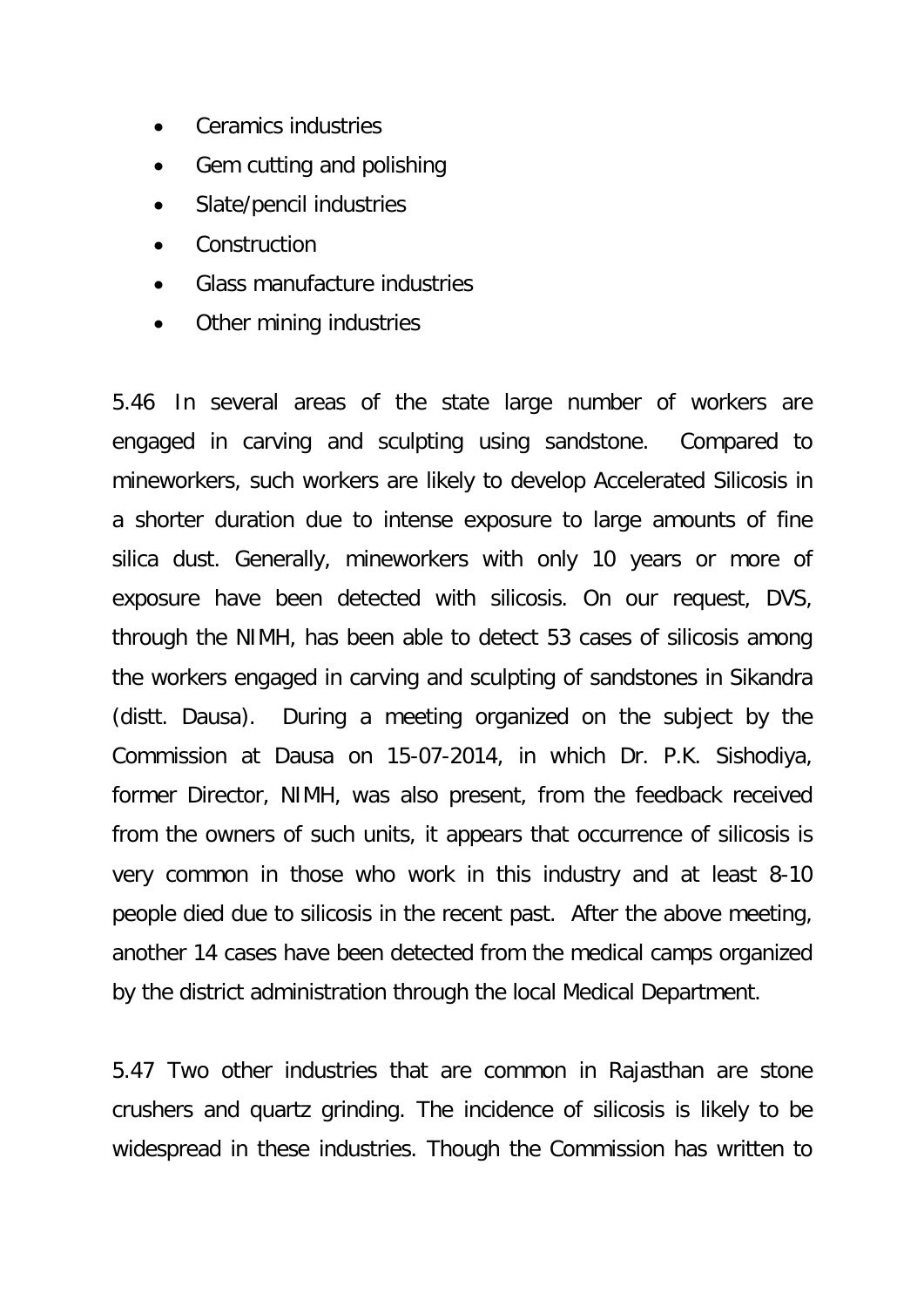the Collectors and CM&HOs of a couple of districts to get the workers of these two types of occupations examined for silicosis, action is yet to be taken. Chief Inspector, Factories & Boilers Inspection Department, Govt. of Rajasthan has informed the Commission that the medical tests of workers organized by the department in the quartz and asbestosis processing units in the State have not revealed any case of silicosis or asbestosis. This, is quite surprising in the light of the silicosis and asbestosis cases detected in the last 2 years after the Commission took up the issue of these two diseases among mineworkers.

## **Recommendation: 21**

5.48 Each worker working in a hazardous occupation should be examined by a trained medical officer periodically and the expenses for this should be borne by the employer where identified. Apart from the initial and periodical medical examinations, such examination should also be carried out at the time of cessation of employment. **(Action:**  PSM&H)

**5.49 Problem:** The Mines Act, 1952 and the Mines Rules, 1955 provide for the initial and periodic medical examination of mineworkers. Rule 29 (b) provides for initial medical examination of every person to be employed in the mine and periodic medical examination once every five years of persons employed in the mines. The routine initial or periodic medical examination should include -

- General physical examination,
- A full size postero-anterior chest radiograph,
- Lung Function Tests (Spirometry)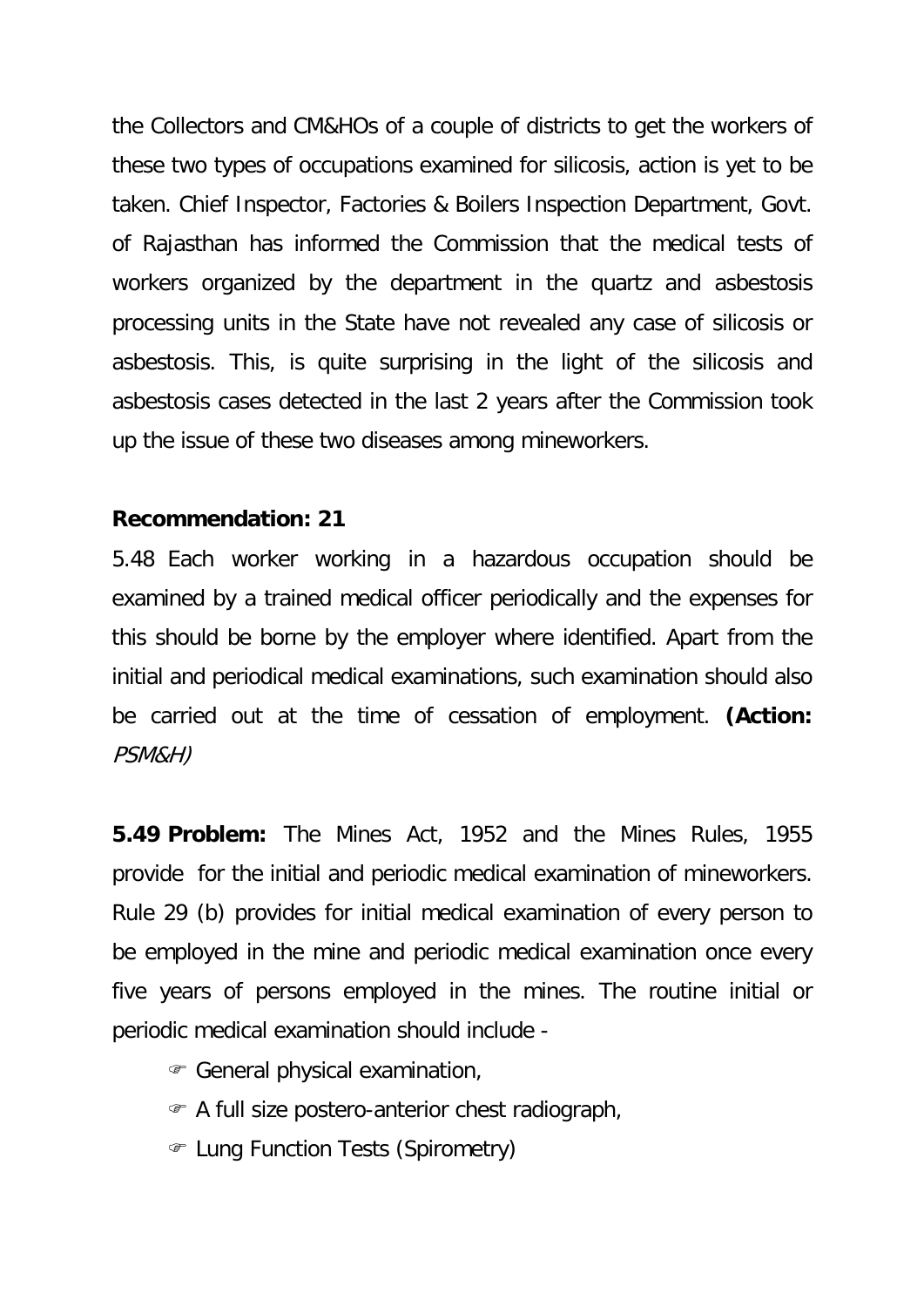5.50 Since the mine owners do not get the mineworkers medically examined, and there are several practical difficulties in enforcing this rule, there is need for the state authorities to launch health surveillance programmes for detection of silicosis.

#### **Recommendation: 22**

5.51 Rajasthan is rich in minerals and has thousands of mines and mineral based industrial units, a large numbers of workers, approximately 30 lakhs, are potentially exposed to silica dust and are at the risk of developing silicosis and other pneumoconiosis. Also, studies conducted by National Institute of Miners' Health (NIMH), Nagpur; National Institute of Occupational Health, Ahmedabad; NGOs, etc., have shown high prevalence of silicosis and other pneumoconiosis among persons employed in mines and mineral based industries. Hence, the Commission is of the view that there is urgent need for launching a comprehensive **"Rajasthan State Pneumoconiosis Control Programme".** The programme should include compulsory health surveillance of persons potentially exposed to silica and other dusts, monitoring of dust levels at workplaces, rehabilitation of persons affected by silicosis and other occupational diseases, awareness and education programmes, etc.

## **Recommendation: 23**

5.52 The present healthcare system under state Medical and Health Department that is already overburdened with numerous responsibilities is unlikely to be able to undertake the additional responsibilities to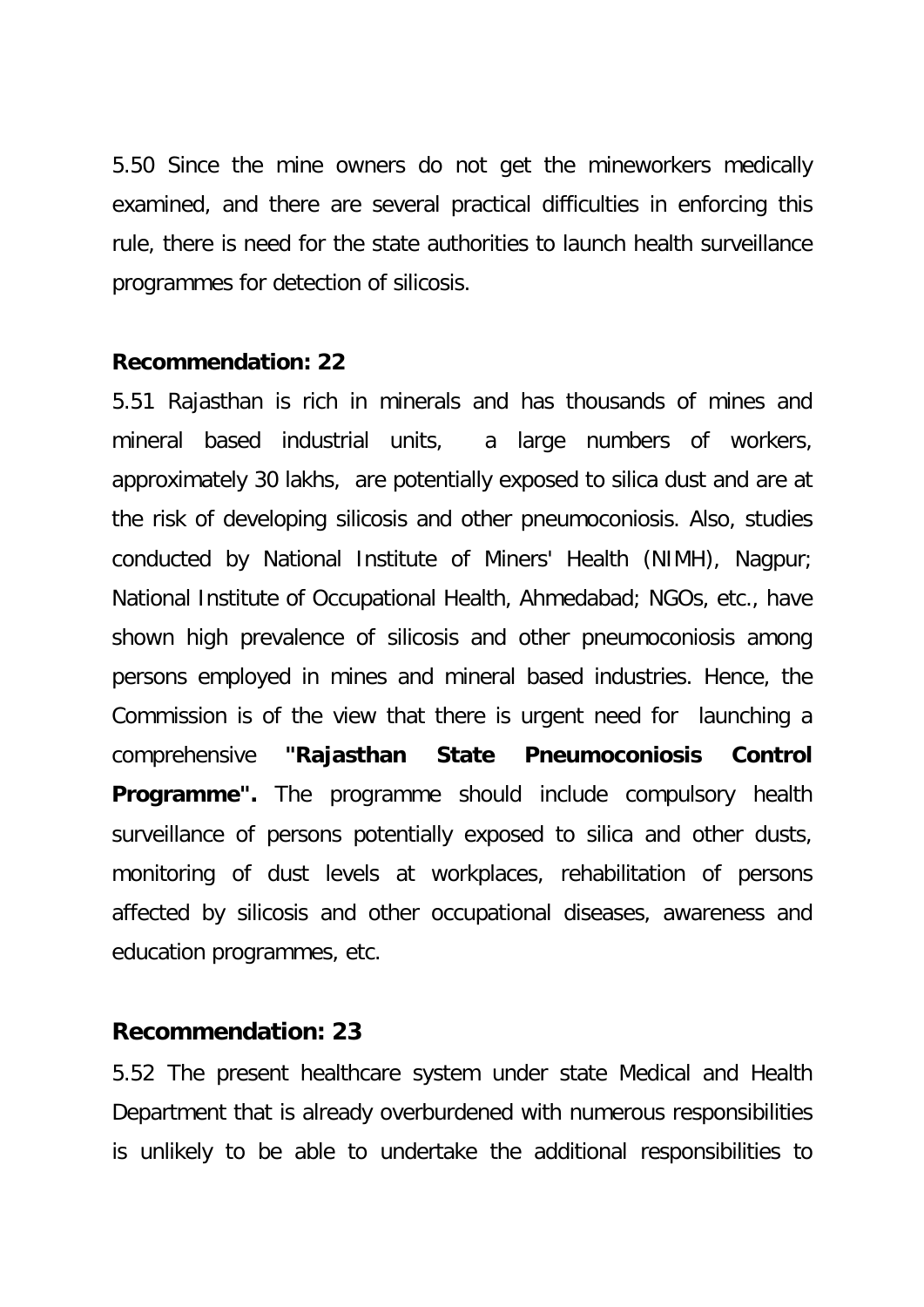satisfactorily implement "Rajasthan State Silicosis / Pneumoconiosis Control Programme". Therefore, the Commission is of the view that there is need to set up an agency solely dedicated to the programme with expertise, sufficient manpower and infrastructure for the implementation of the programme. Hence, it is recommended that GoR may consider setting up a **"Rajasthan State Institute of Occupational Health"** for developing and implementing strategies to prevent detect and treat occupational diseases, for capacity building among the doctors and para-medical staff, to undertake research etc. The "Rajasthan State Pneumoconiosis Control Programme" and the Rajasthan State Institute of Occupational Health" may be funded from "Rajasthan Environment and Healthcare Cess Fund" administrated by the REHAB or from other sources. A concept note on the proposed institute is attached at annexure 4. **(Action:** CS, PSM&H)

#### **Recommendation: 24**

5.53 Until a final decision is taken on the above recommendation and the modalities are worked out, GoR may, as an interim measure consider outsourcing the functions of the above Institute to an expert agency/individual in view of the seriousness of the problem of occupational diseases in the state. There is urgent need to identify "Hot Spot Areas" of mines and industries with potential risk of silicosis and conduct pilot studies to determine the prevalence of silicosis. **(Action:** CS, PSM&H)

#### **Recommendation: 25**

5.54 The Commission has been told that the Union Government has indicated its intention to eliminate silicosis by the year 2030. Hence the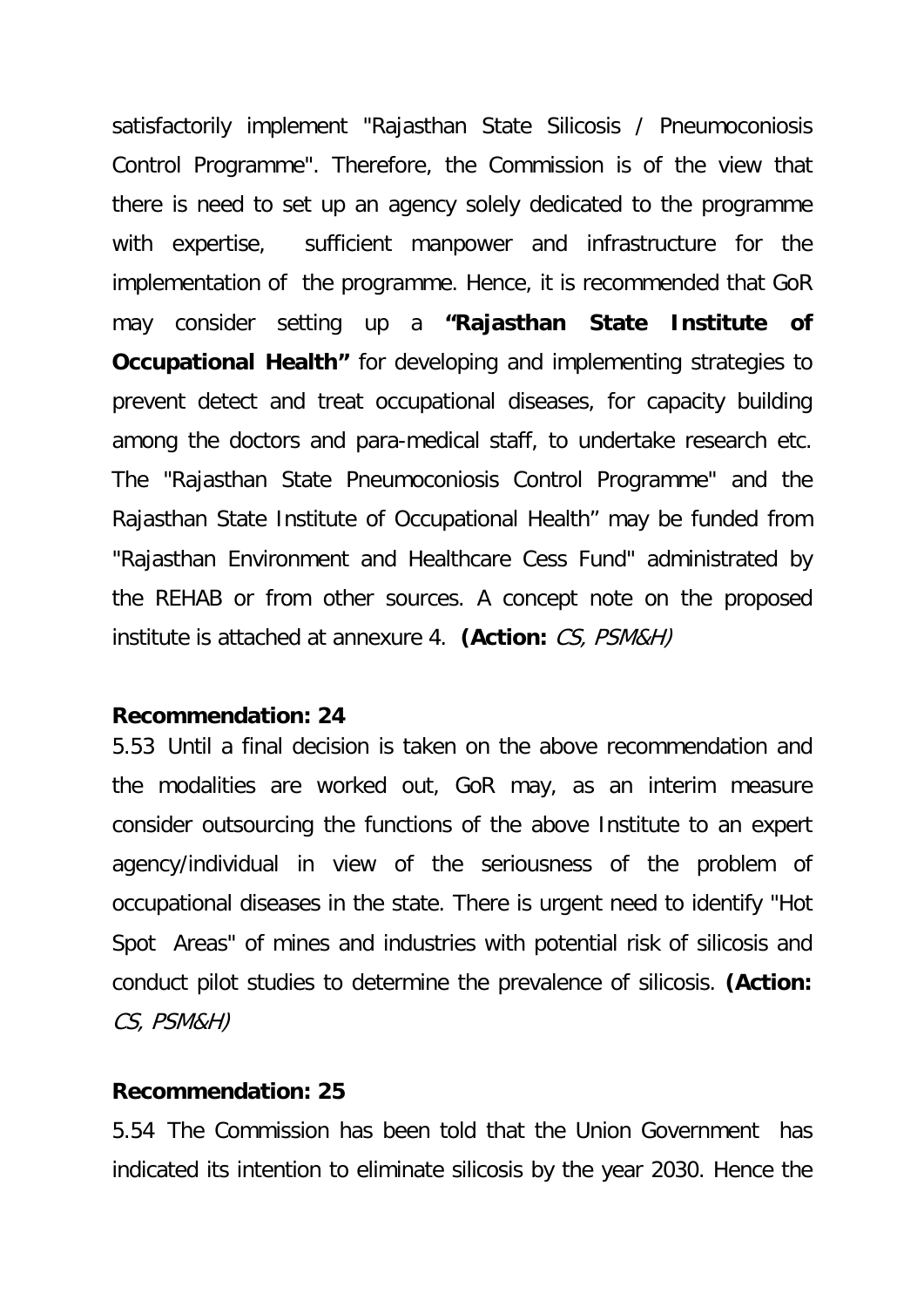State Government should implement its programme in collaboration with various departments concerned of the Union Government and the industries concerned. Both the governments should strengthen their enforcement and regulatory agencies with adequate manpower and infrastructure facilities for enforcement of the relevant legal provisions. These agencies should have trained officers for workplace monitoring and health surveillance. The industry professionals should also be trained in monitoring of dust level. **(Action:** Secretaries, Ministries of Mining, Labour & Employment, Health & Family Welfare, GoI, DGMS, PSM&H)

5.55 **Problem:** The suggestion of RSHRC, made during the meeting of Chief Secretary on 10-09-2013 that the government should conduct a detailed survey through NIMH or NIOH regarding the different problems faced by mineworkers, especially their health related issues was approved and Mines Department was directed to take necessary action to conduct this survey. This suggestion was made since no one has any idea about the actual extent of the problem, the occupations that cause silicosis, and the areas affected in the absence of which formulation of effective policies to deal with the problem is not possible. The REHAB in its  $7<sup>th</sup>$  meeting on 07-04-2014 decided to constitute a committee under PSM with representatives of Departments of Medical & Health, Finance & Labour to formulate proposals for submission to REHAB. So far no progress has been made in this respect. REHAB meeting on 05-09-2014 was informed that action for the constitution of the committee is *'under* process'. The pace at which this important decision is being dealt with exemplifies the insensitivity of the government departments concerned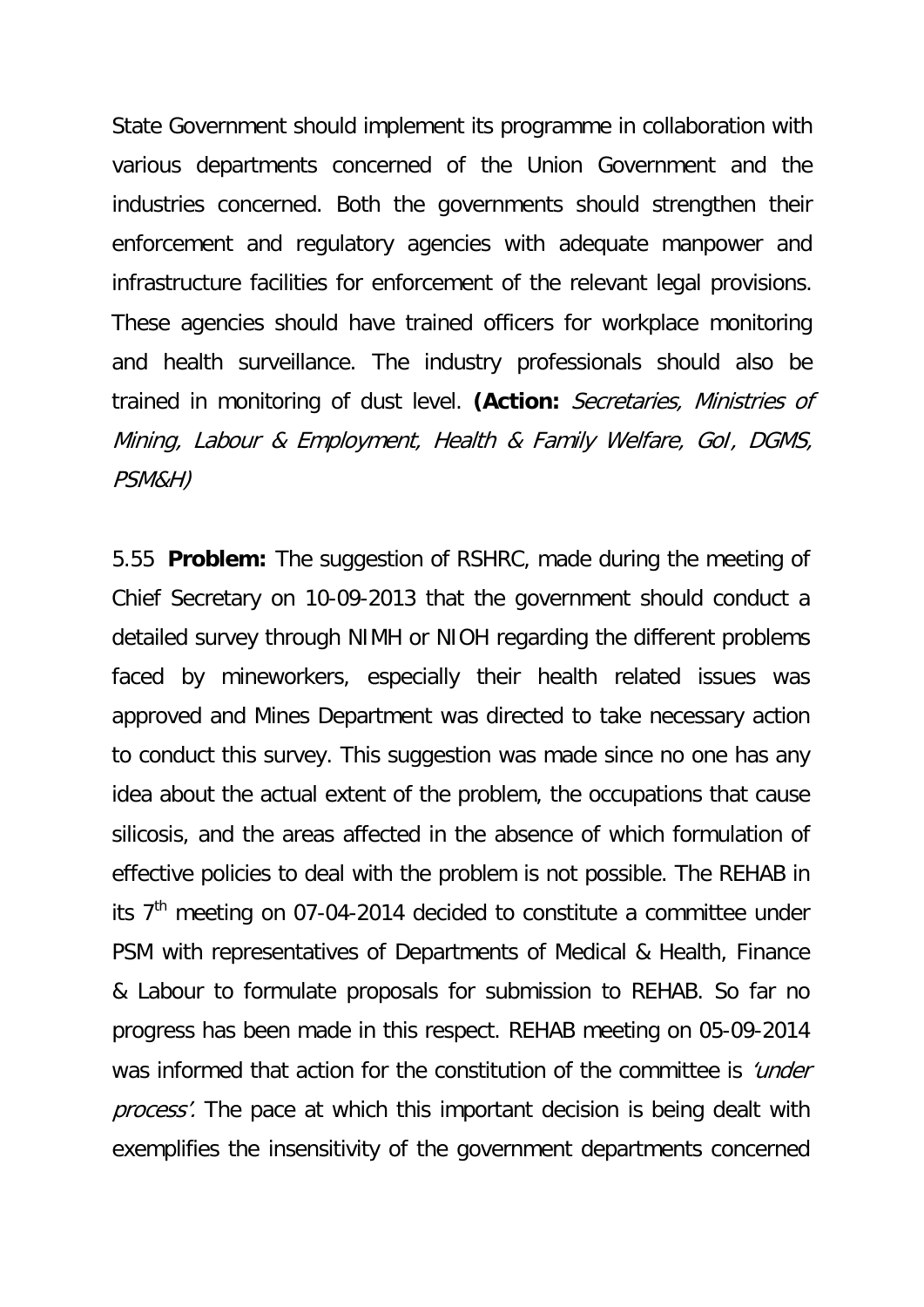to the serious problems faced by mineworkers and workers of other hazardous industries.

#### **Recommendation: 26**

5.56 This decision needs to be implemented at the earliest. In view of the detection of silicosis in some other occupations and possibility of asbestosis in asbestosis processing units, the scope of the study needs to be made more comprehensive. The study should cover both the existing workers and those who have left after working for a sufficiently long time to make them susceptible to contract an occupational disease. The government may like to consult some experts and RSHRC also while formulating the proposal for the study, and involve them in guiding and supervising the study. **(Action:** CS,PSM, PSF).

#### **Recommendation: 27**

5.57 As announced by the Hon'ble Health Minister in the Rajasthan Vidhan Sabha on 17-09-2014, while responding to a question on silicosis, Health Department should without any lose of time launch an ICE (information, communication and education) campaign in mining areas and also in areas where industries whose workers are at the risk of silicosis are located. The campaign should make the mine/industry owners and workers aware of the relevant legal provisions, both the owners and workers should be sensitized about the preventive steps including wet drilling, use of protective gear and other dust control measures, educate the workers about lifestyle changes required and emphasize on the need for initial and periodical medical examination. Since the mineworkers are mostly illiterate and poor, folk media *(lok*)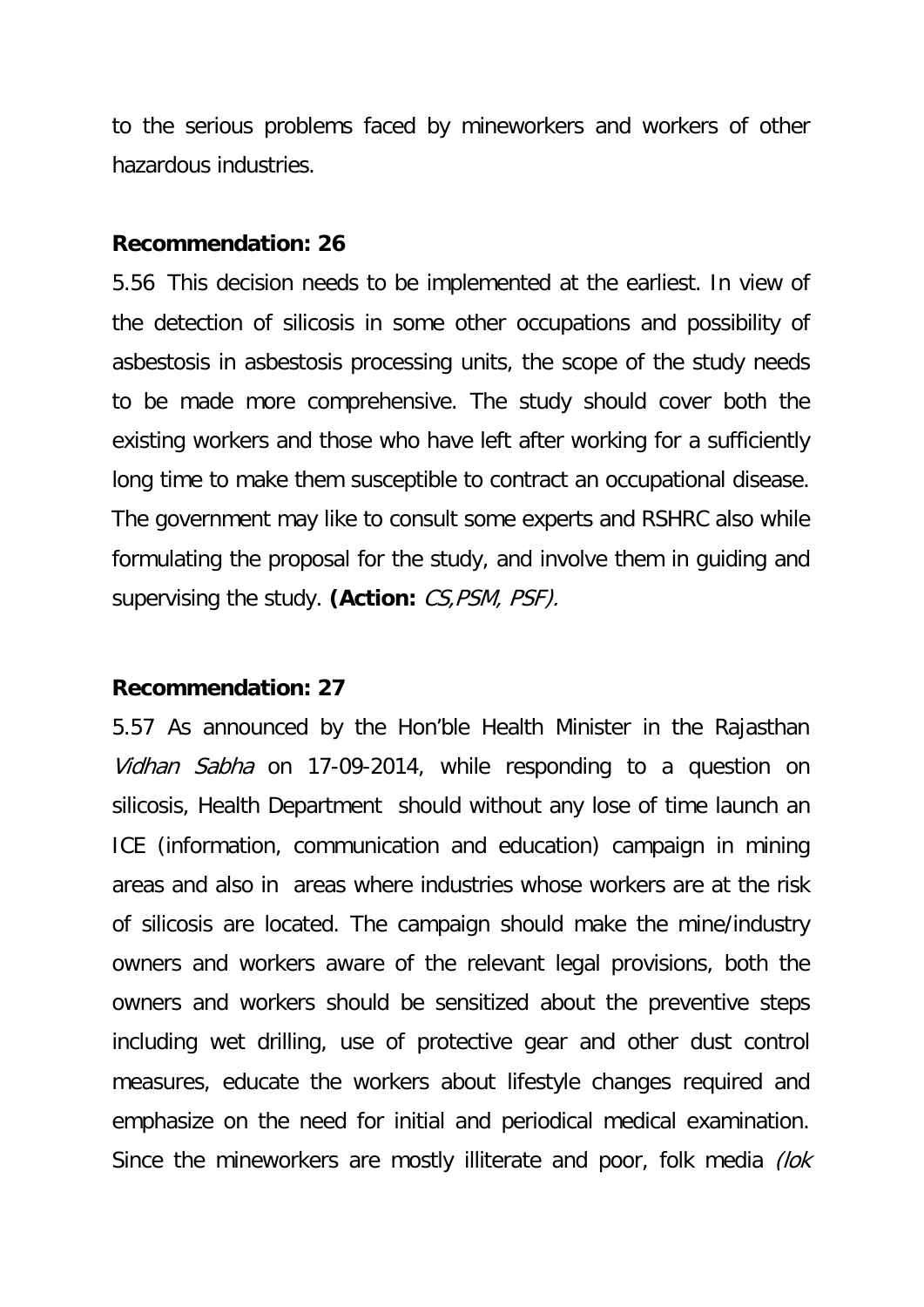kala), audio-visual programmes including street plays, pantomimes, films, puppet shows etc will be more effective than just briefing, issue of advertisements and distribution of literature. Government Departments do not have the capacity to organize such ICE programmes effectively and hence the department will have to outsource this job to good nongovernmental organizations and adequately finance them. Electronic media can also be used effectively for the purpose. This should be done on a regular basis in the mining areas and the places where the industries concerned are concentrated. **(Action:** CS, PSM&H)

**5.58 Problem:** Silicosis is a notified disease under Mines Act 1952 and the Factories Act 1948. As such, all District/Primary Health Centres/Hospitals/Pneumoconiosis Boards in the country will have to report the cases/suspected cases of silicosis to the relevant authorities. Section 25 of the Mines Act lays down that-

- (1) Where any person employed in a mine contacts any disease notified by the Central Government in the official Gazette as a disease connected with mining operations the owner, agent or manager of the mine, as the case may be, shall send notice thereof to the Chief Inspector and to such other authorities in such form and within such time as may be prescribed.
- (2) If any medical practitioner attends on a person who is or has been employed in a mine and who is or is believed by the medical practitioner to be suffering from any disease notified under sub-section(1), the medical practitioner shall without delay send a report in writing to the Chief Inspector stating –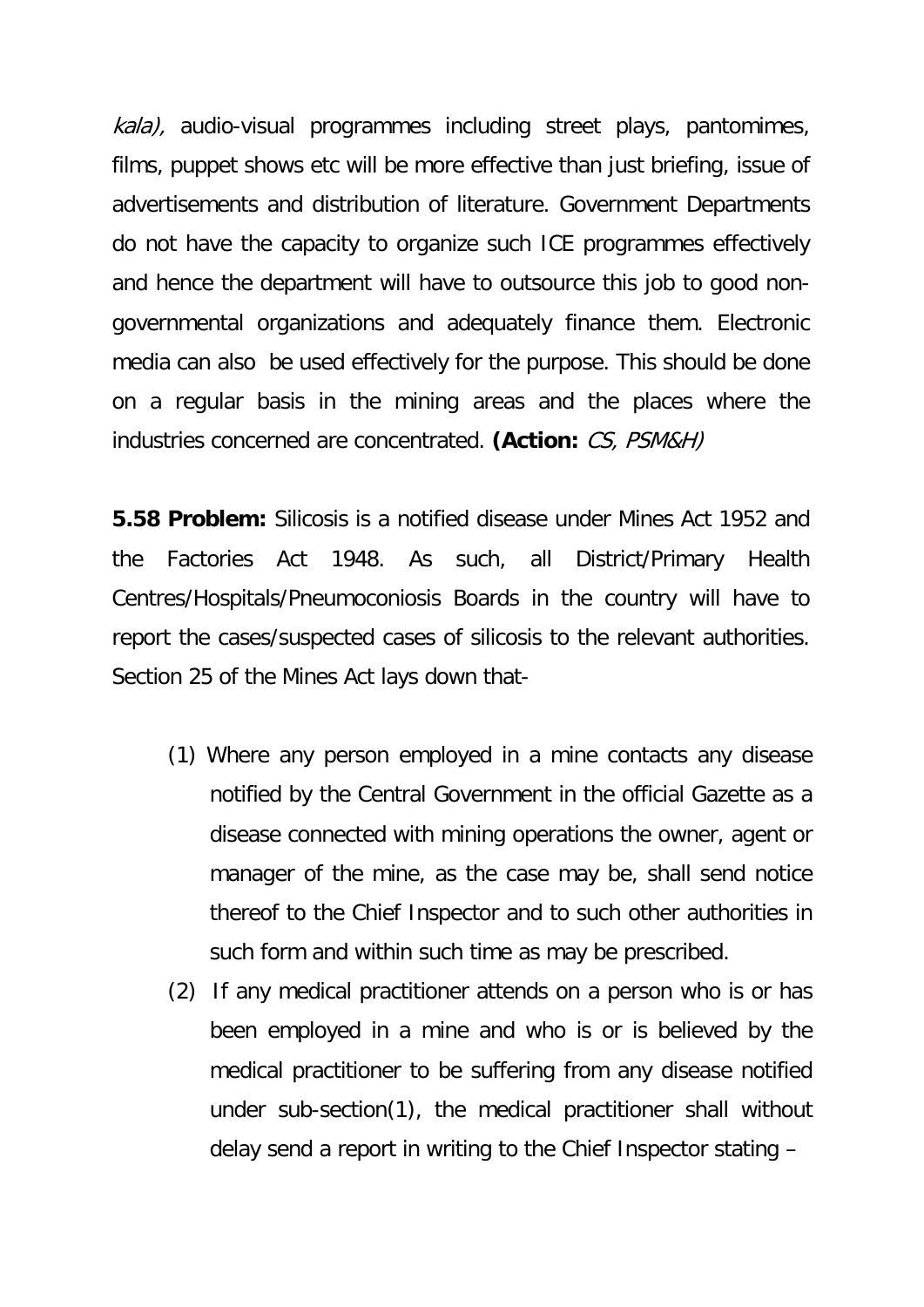- (a) the name and address of the patient,
- (b) the disease from which the patient is or is believed to be suffering, and
- (c) the name and address of the mine in which the patient is or was last employed.

5.59 In a situation where the mine owners do not maintain any record of their employees, circumvent legal obligations by disguising their employees as contractual/casual labor, do not appoint managers of mines and merrily violate all provisions relating to the health and security of the mineworkers, they cannot be expected to notify the authorities about occupational diseases. Surprisingly, none of the doctors who have been detecting/treating silicosis or asbestosis patients has notified DGMS or the Collector about these cases. In many cases this may be due to their ignorance about this legal obligation; at least in some cases it is due to the reluctance to point out pneumoconiosis due to various reasons. A case of reluctance of a board constituted by one of the apex institutes in the country to give a definite diagnosis of pneumoconiosis has come to the notice of this Commission. In a large number of cases, due to lack of training, silicosis is misdiagnosed and treated as tuberculosis creating further complications for the patient. Until ex gratia payments were announced by GoR, the workers themselves have not been reporting cases of silicosis for the fear of losing their jobs.

#### **Recommendation: 28**

5.60 Departments of Medical & Health and Medical Education should immediately bring the above mentioned legal provisions regarding the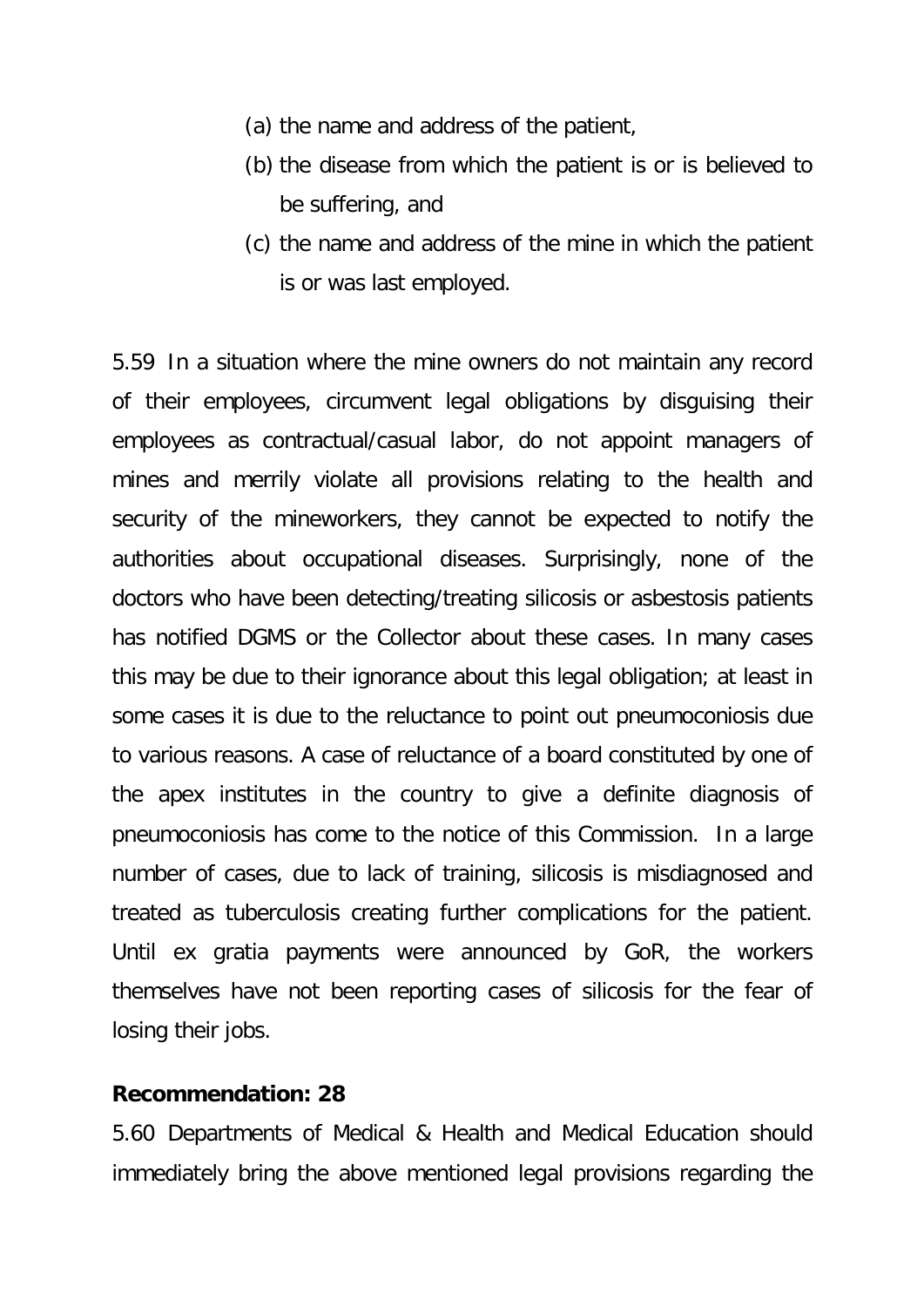reporting of pneumoconiosis to the notice of doctors and instruct them to notify them to the authorities concerned without fail. All concerned should be advised to report the cases even if the particulars of employers of the affected persons are not available. A list of the offices of Regional Directors of DGMS having jurisdiction in the state is at annexure-4. The doctors who detect silicosis can send report to the office having jurisdicition over the district in which the patient has been working. **(Action:** PSM&H, PSME)

#### **Recommendation: 29**

5.61 The doctors posted in the Pneumoconiosis Boards, District Chest Hospitals and Primary/Community Health Centres/Hospitals in the sandstone mining areas and other areas having industries whose workers are at the risk of silicosis should be trained in the prevention, detection and treatment of silicosis and other occupational diseases. It has been alleged that the doctors in the state are creating complications for the patients of silicosis by giving them treatment for tuberculosis. The interaction of the Commission with these doctors has revealed that they, including those who are manning the Pneumoconiosis Boards, have neither any expertise nor formal training about these aspects. As per the directions given in the meetings conducted by the Chief Secretary, funds have been provided by the REHAB on 30-05-2013 to the Directorate of Medical & Health, for purchasing equipments and the training of doctors in pneumoconiosis, but training of not even a single doctor has been undertaken so far and the funds have lapsed. Looking to the likelihood of silicosis in this State having the largest geographical as well as mining areas, there is also necessity to develop Master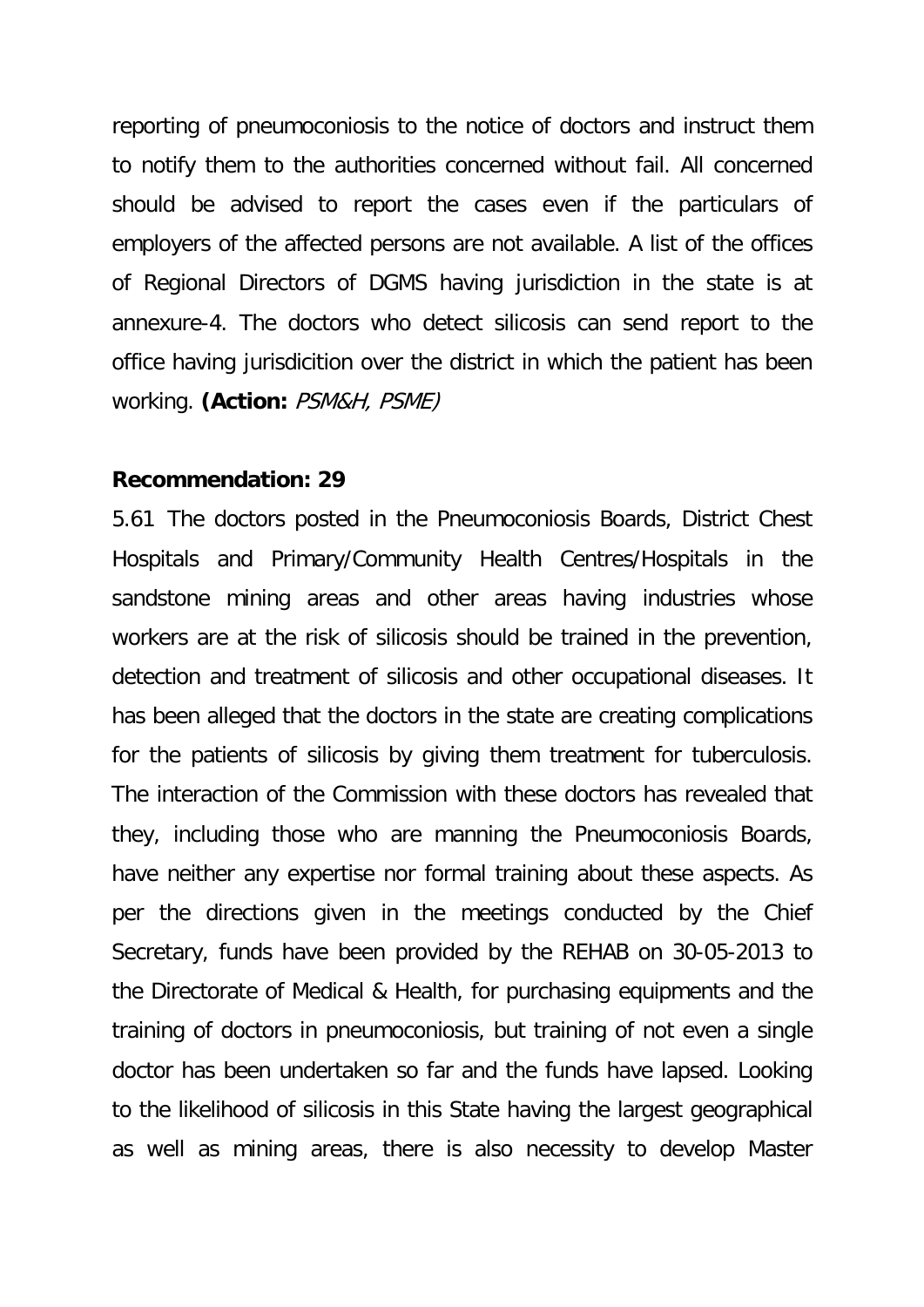Trainers to impart training to all public health doctors/paramedics for early diagnosis and detection of silicosis. After discussions with various authorities, it appears that not many trained professionals are available in detection of silicosis and use of ILO Classification in the state. The Commission is of the view that training of medical doctors in detection of silicosis/pneumoconiosis is an urgent requirement and may be entrusted to NIMH, NIOH or any other expert. **(Action:** PSM&H)

#### **Recommendation: 30**

5.62 Since there is need to involve the paramedical staff posted in villages in mining areas in the detection and tracking of silicosis to detect silicosis among the workers who have left their workplaces due to ill health, there is need to train them also apart from the doctors. (Action: PSM&H, DM&H)

#### **Recommendation: 31**

5.63 The Central and State Govts. may consider bringing silicosis under the National Rural Health Mission (NRHM). GoR may also like to involve Panchayats in the detection of silicosis and awareness building programme. With proper briefing from the district level medical authorities, the village and panchayat level employees of the medical and health and rural development departments will be in a position to identify suspected cases of silicosis and send them to the hospitals equipped to detect them. Revenue functionaries also can be sensitized to do this. **(Action:** CS, PSM&H).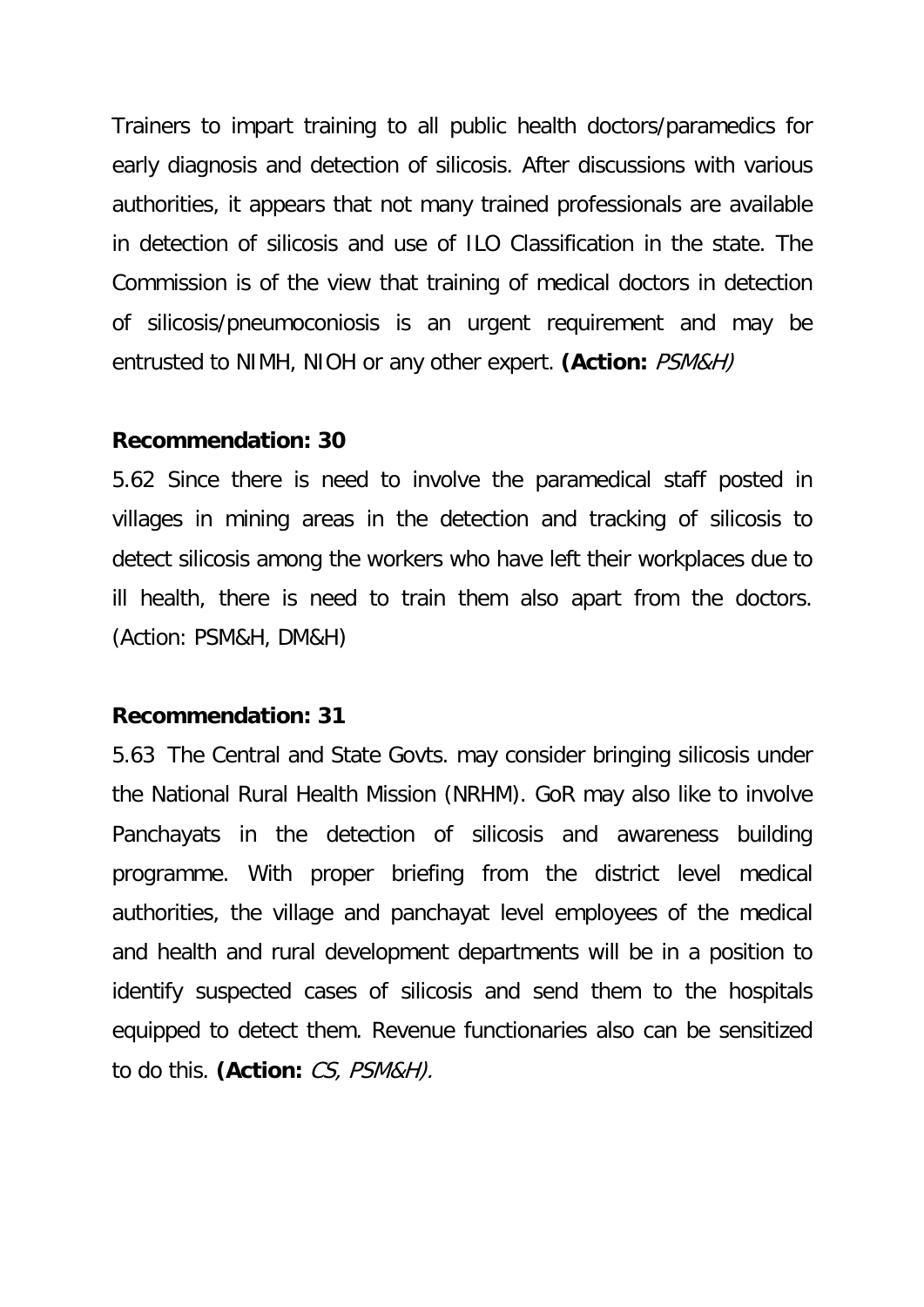## **Recommendation: 32**

5.64 Given the extensive reach of the National Tuberculosis Control Programme, and the high prevalence of TB in silicosis patients, it is time to work on an integrated approach whereby the vast network of grassroots staff under the TB programme can be effectively used to monitor vulnerable populations exposed to silica dust. The District Tuberculosis Officers may be directed to document the occupational history and periodically monitor workers at risk from silica exposure in their districts. **(Action:** Secretary, Min. of Health & Family Welfare, GoI, PSM&H, GoR)

## **Recommendation: 33**

5.65 Since silicosis patients routinely approach the Primary Health Centerss/Community Health Centers/Chest Hospitals/Medical College Hospitals for treatment, there are lot of cases of silicosis available in the records of these hospitals. Lists of these patients needs to be prepared by all such hospitals and these patients brought to the certifying doctors/Pneumoconiosis Boards with the help of district administration, village level workers and NGOs. **(Action:** Chief Secretary, PSM&H, PSME).

## **Recommendation: 34**

5.66 GoR may like to circulate chapter 2 and annexures 5 and 6 of this report to all the medical officers concerned. **(Action:** PSM&H, Dir. Medical & Health)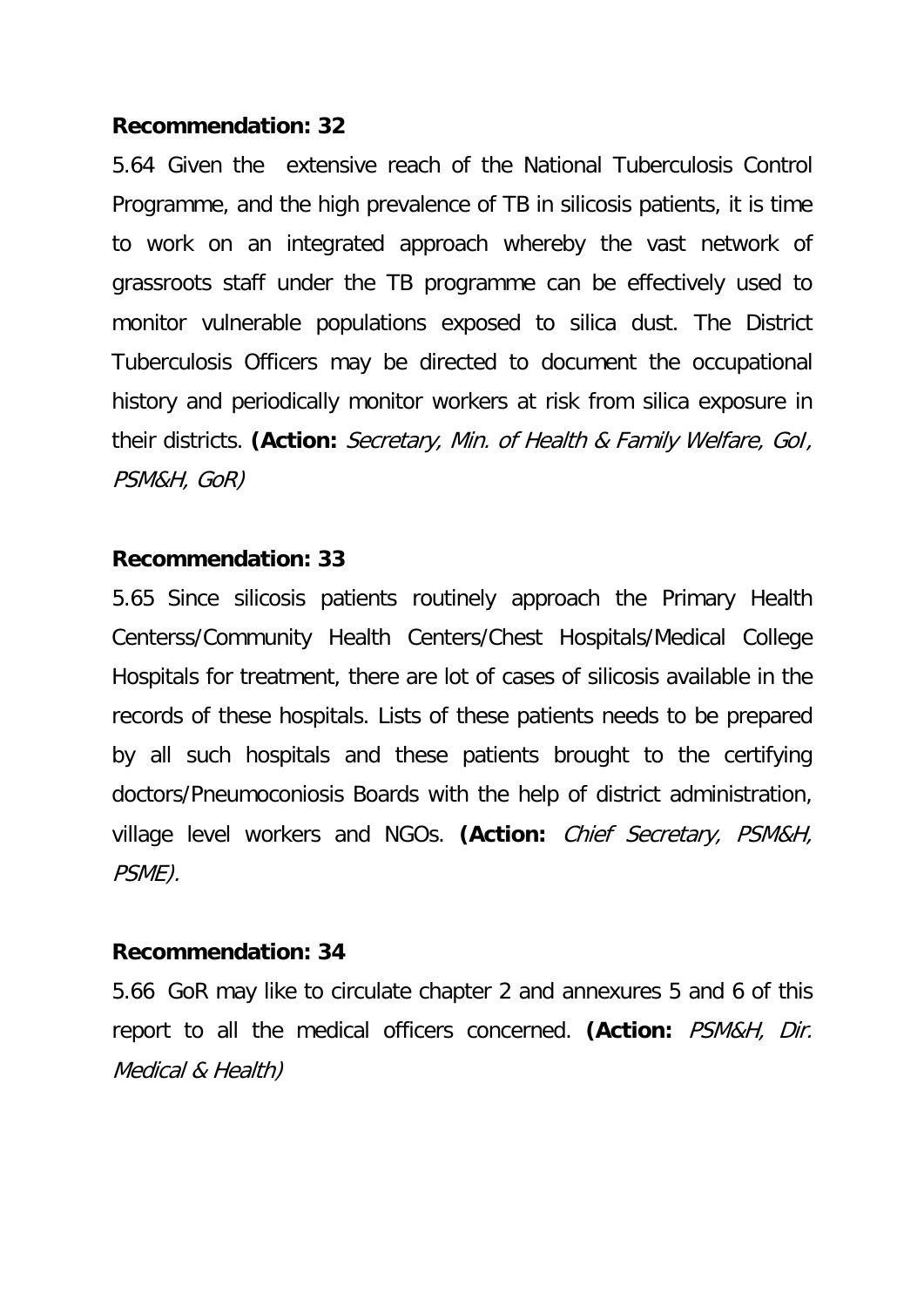**5.67 Problem:** Lack of proper training to diagnose silicosis often results in contradictory medical reports. Some cases have been brought to the notice of this Commission in which the patient has been undergoing regular treatment for silicosis in the district chest hospitals, but were given negative diagnosis by the Pneumoconiosis Board for silicosis. Similar negative reports have been given in some cases of silicosis detected even by NIMH. When such patients die, the dependents face problem in getting the relief package announced by the State Government.

## **Recommendation: 35**

5.68 When a victim suffering from an occupational disease dies, if the victim has not already been certified for pneumoconiosis by the competent authority, the family members should have an option to get a post mortem examination of the body done to ascertain pneumoconiosis. The request for the post mortem should be made to the District Magistrate, Additional District Magistrate, Sub-divisional Magistrate, CM&HO, Superintendent of the Medical College, or the incharge of the Government Hospital concerned and the authority getting such request shall get the post mortem done by a medical board. Since the post mortem reports conducted generally in Rajasthan fail to come up with definite conclusions about the cause of death in a majority of cases, the post mortem in pneumoconiosis cases should be done, as far as possible, by a board consisting of the doctors trained in the detection of pneumoconiosis and the findings of this board shall be final as far as evidence of pneumoconiosis is concerned. A simple post mortem examination can detect silicosis, in doubtful cases a histo-pathological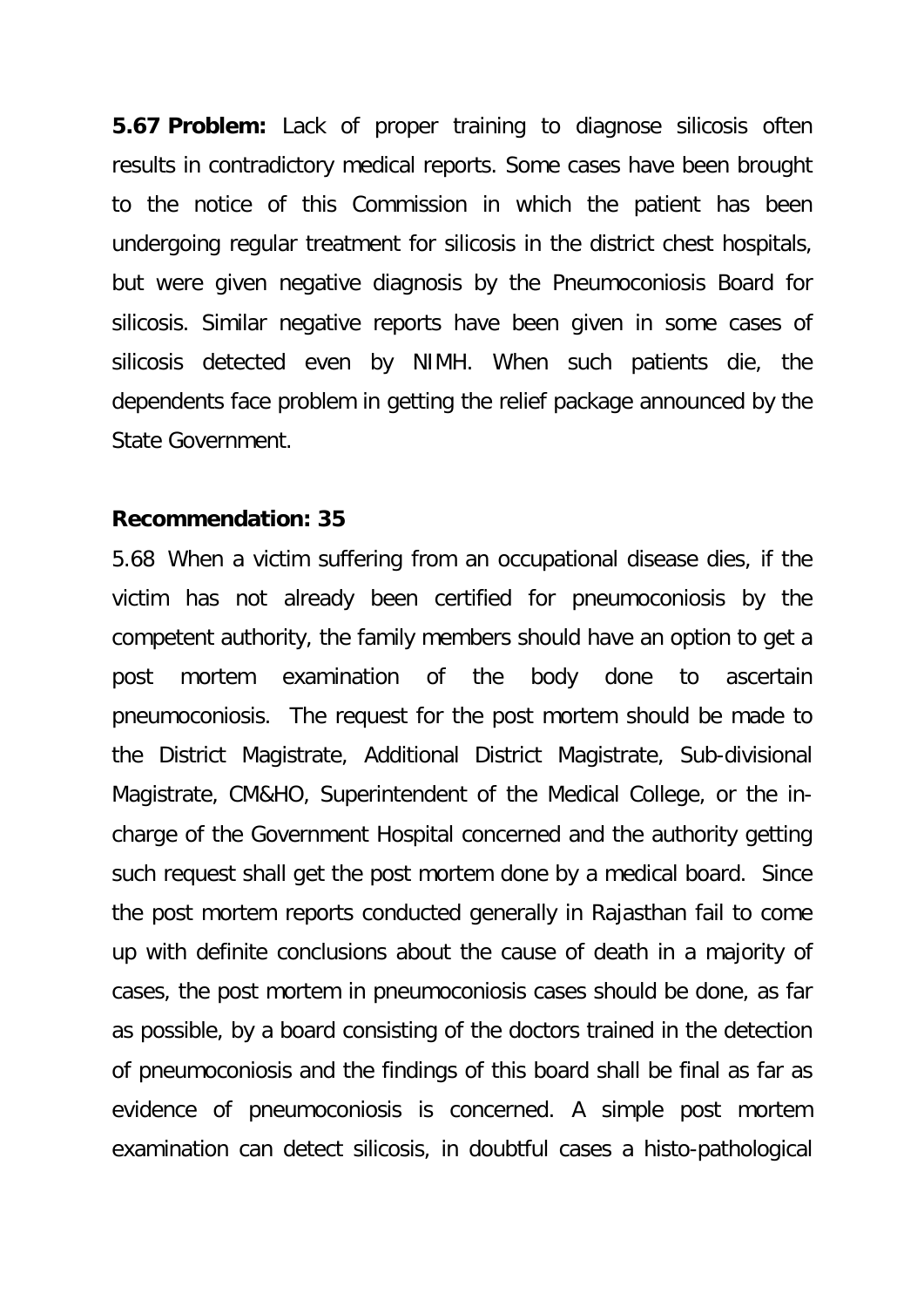examination can result in a correct diagnosis. **(Action:** PSM&H, Principal Secretary Medial Education)

## **Recommendation: 36**

5.69 The Central and State Governments may like to introduce of special courses on "Environment & Occupational Health'' for the junior doctors and interns. **(Action:** Secretary, Ministry of Health, GoI, and PSME, GoR)

## **Recommendation: 37**

5.70 Though silicosis is not an infectious disease, its occurrence is endemic in mining and other areas of mineral processing industry. It is therefore suggested that silicosis and other pneumoconiosis may be made notified diseases under the Rajasthan Epidemic Diseases Act, 1957 till such time the Public Health Act based on the draft Model Public Health Act 1987 prepared by Central Bureau of Health Intelligence, Union Ministry of Labor is enacted for Rajasthan. **(Action:** PSM&H)

## **C – Financial Assistance**

5.71 After the team deputed by the NHRC to enquire into a complaint of the MLPC detected 72 cases of silicosis, including 22 cases of death, on NHRC's recommendation, Government of Rajasthan had in 2010 sanctioned Rs. three lakhs each to the affected families out of the Chief Minister's Relief Fund. Taking this as a benchmark, on the recommendation of RSHRC, the meeting held by the Chief Secretary on 28-01-2013 and the follow up meeting held by the REHAB on 30-05- 2013 decided to sanction Rs. three lakhs each to dependents of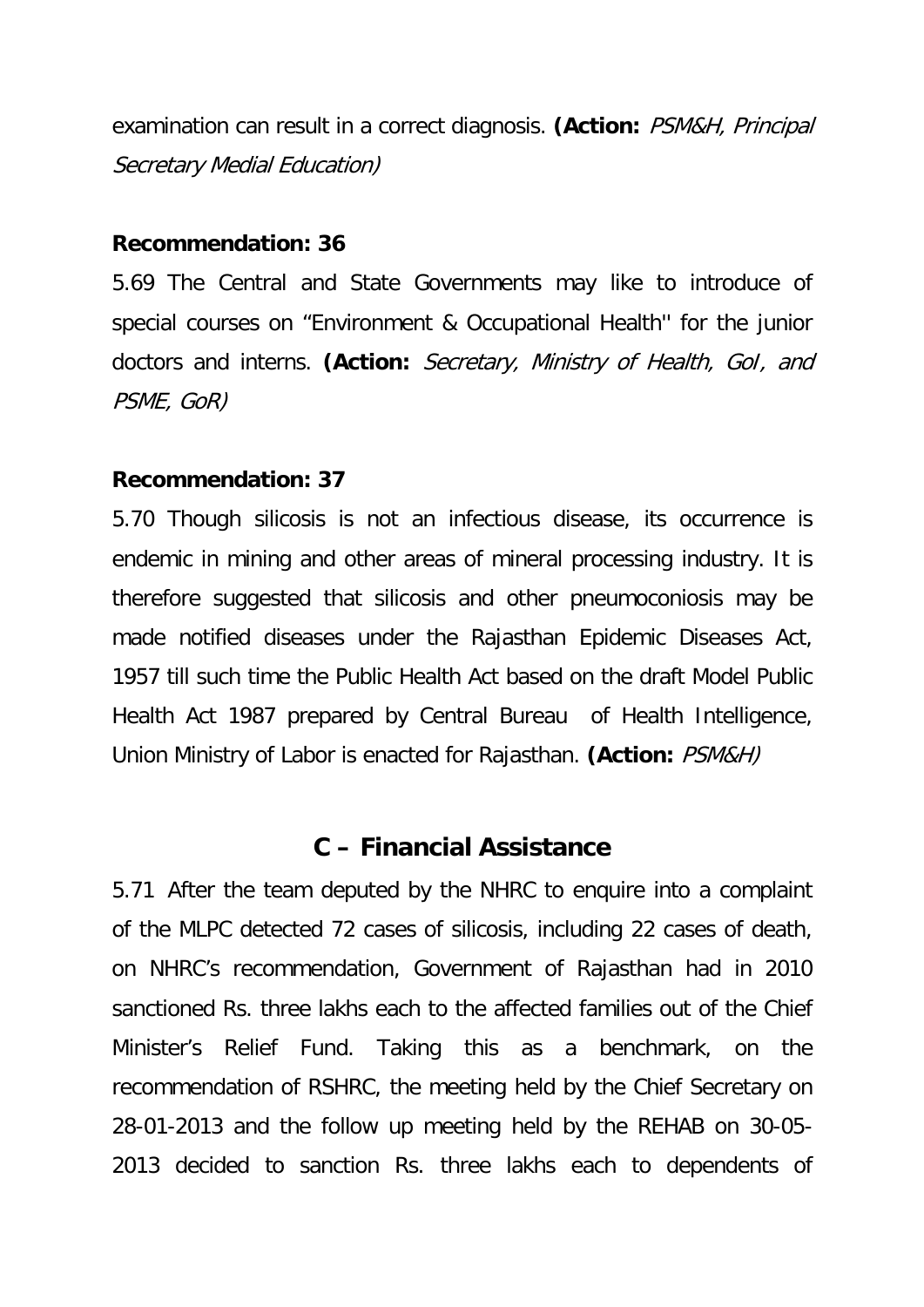mineworkers and Rs. one lakh each to those who were detected with the disease. As per the minutes of the above REHAB meeting "these payments were to be made after 01-06-2013." The Mining and Finance Departments have interpreted the above decision to mean that the above ex gratia payment will be given only in the silicosis cases detected after 01-06-2013 and silicosis patients who die after 01-06-2013. There was no such cut off date decided in the meeting chaired by the Chief Secretary. The REHAB in its  $7<sup>th</sup>$  and  $8<sup>th</sup>$  meetings on 07-04-2014 and 05-09-2014 considered and overruled the objection raised by this Commission to this arbitrary cut off date it had fixed.

5.72 This would mean that the dependents of silicosis patients who died before 01-06-2013 will not be eligible for any ex gratia payment from the REHAB. Similarly, the patients who were detected with silicosis before the above date may have to undergo a fresh medical examination (Considering the negative attitude shown at certain levels of the Mining and Finance Departments towards the sanctioning of ex gratia payment to silicosis victims, the possibility cannot be ruled out that they may even deny ex gratia payment to those who contracted the disease before 01-06-2013, even if they produce a fresh certification!) It may be pertinent to mention here that in some cases of silicosis which were detected before 01-06-2013 and some deaths which occurred before that date, the State Government has already distributed ex gratia payment. In view of the fact that since 2010 the Government has been sanctioning ex gratia payment to the dependents of those who died of silicosis, it is doubtful whether fixing of the above arbitrary cut off date would stand scrutiny if any of the interested parties challenge the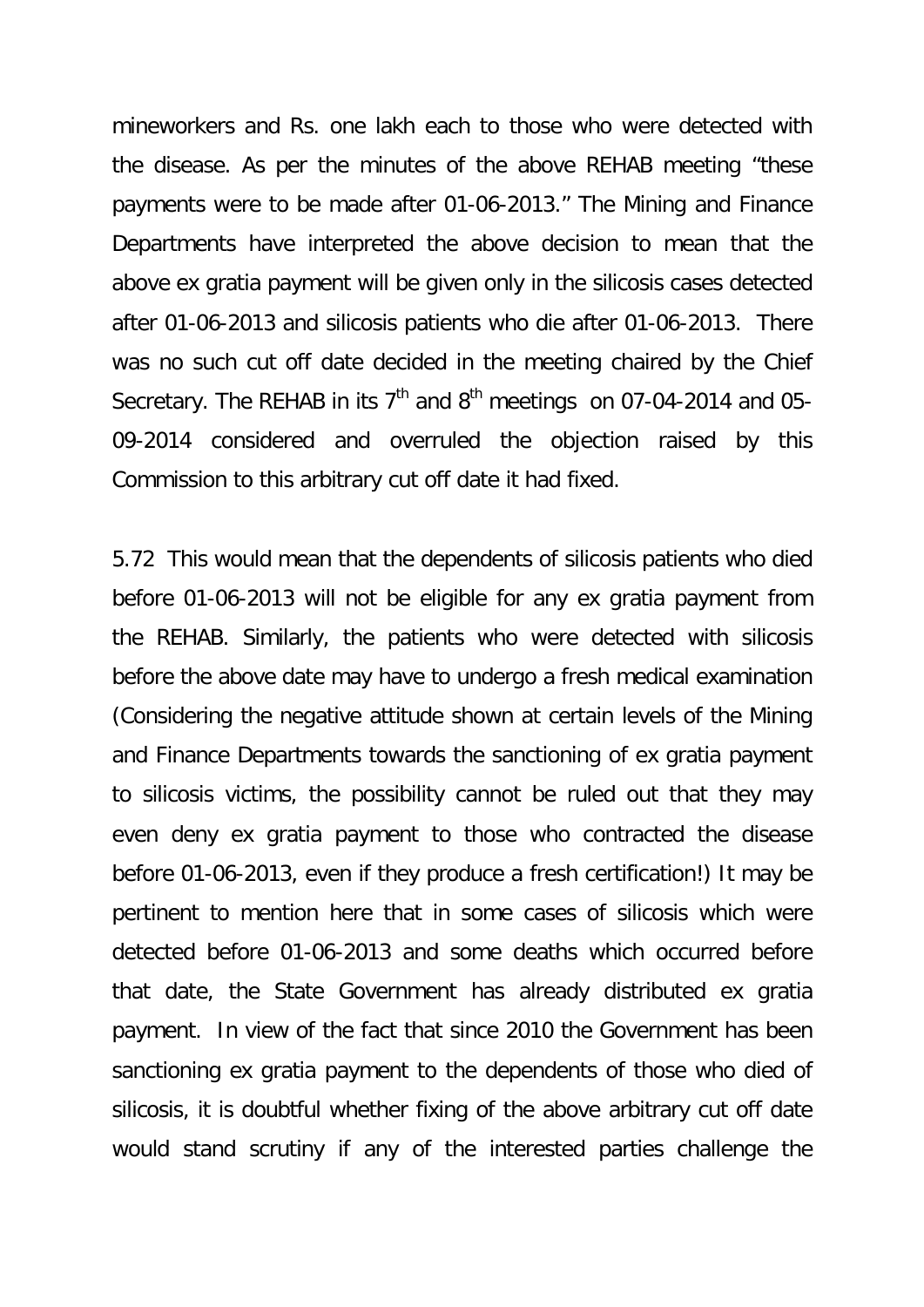decision in a court as it is arbitrary, without any logical basis and violates the right to equality guaranteed under Article 14 of the Constitution.

5.73 The legal responsibility for payment of compensation to the silicosis affected persons is that of the employer. However, since the mine owners, in violation of the provisions, are not keeping the record of people employed by them, the affected persons are not able to file cases under the Workmen's Compensation Act. The Mines Rules, 1955, makes it mandatory for the mine owner to maintain a register of employees (rule 77) and to maintain an attendance register (rule 78). Enforcing these provisions will be a very difficult task since the mine owners will try all means to circumvent these provisions as a large number of cases of silicosis and death from it are being detected and this would make the employers liable to pay large amounts in compensation. The fact that many of the mineworkers are employed either on short term informal contract or on job basis and there is a tendency among the workers also to keep changing their workplace would make it easy for the mine owners to circumvent the legal provisions and avoid paying compensation.

#### **Recommendation: 38**

5.74 The alarming number of silicosis cases that have been detected and are likely to be detected in future is due to the total failure of the Central and State Government departments concerned. The manner in which the mine owners in the state are blatantly violating every provision in the rule book is endangering thousands of lives. The failure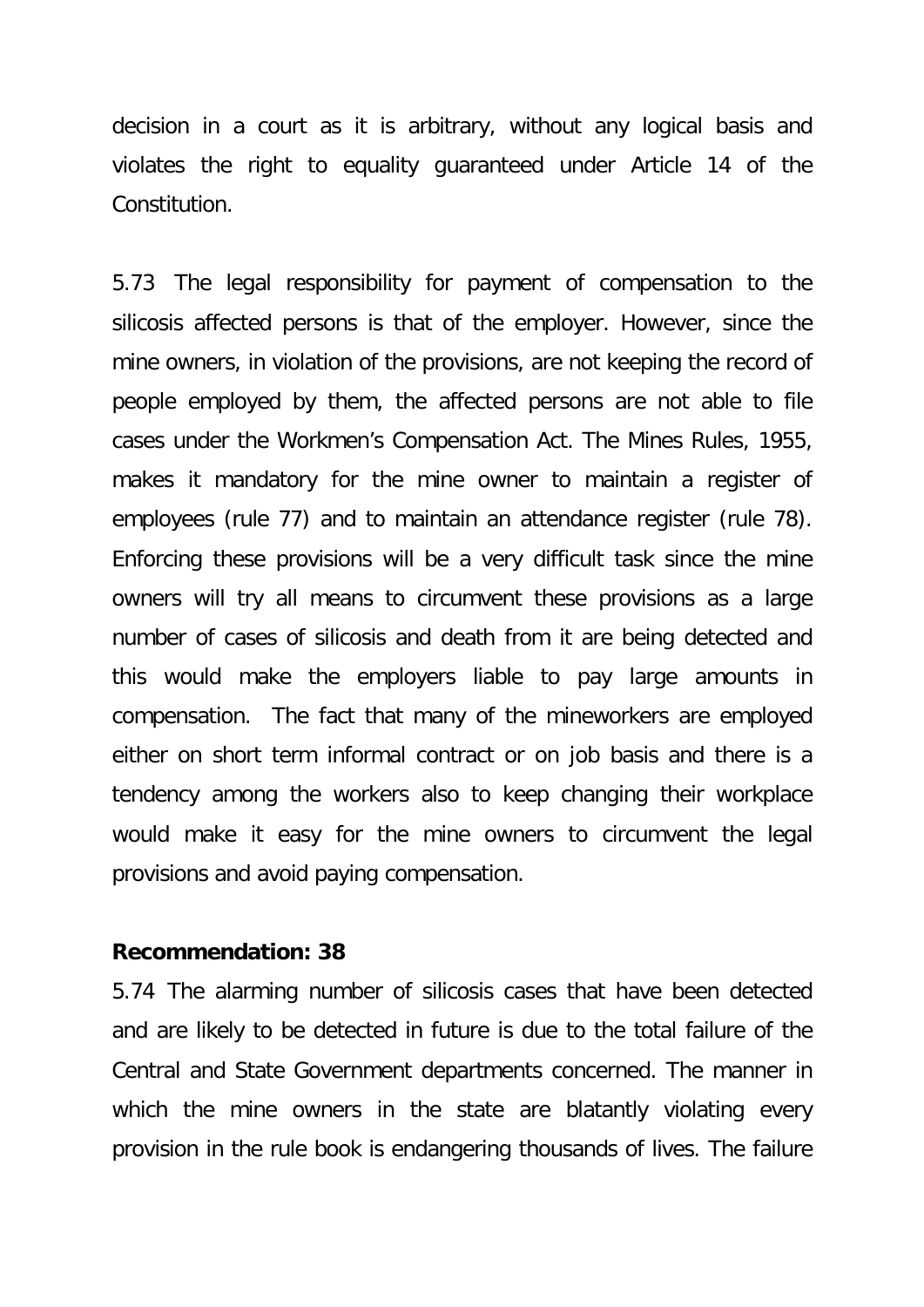of the government authorities to reign them in have made it impossible for the affected workers to seek legal remedy under the Workmen's Compensation Act. The ultimate responsibility for this will lie with the state that has granted the leases/licences and failed to keep a check on the irresponsible behaviour of the mine owners. Hence, if the failure of the government to give any ex gratia payment to the affected persons is challenged in a higher court, it is doubtful whether the government can escape legal liability in view of the constitutional obligation under Article 21 of the Constitution, that imposes a duty on the state to safeguard the life of every person. Hence, the decision of Government of Rajasthan to give ex gratia payment to the affected persons is a sound one and it is the duty of a welfare state like ours to look after the interests of the exploited mineworkers who are among the poorest of poor. Hence, the Commission is of the view that this decision to give ex gratia payment should continue until a better package is worked out and approved. The decision should be implemented without any arbitrary cut off date. **(Action:** CS/PSM/PSF)

#### **Recommendation: 39**

5.75 In view of the above facts, it is recommended that the State Government may continue to pay ex gratia payment to the silicosis affected mineworkers and the dependents of those who die of it. The Commission also feels that there is a strong case for increasing the financial package. The ex gratia amount of Rs. 3 lakh was decided in the year 2010. It may be pertinent to mention here the NHRC's Special Report dt. 23-08-2011 to Parliament has attached an annexure for calculation of compensation based on Disability Adjusted Life Year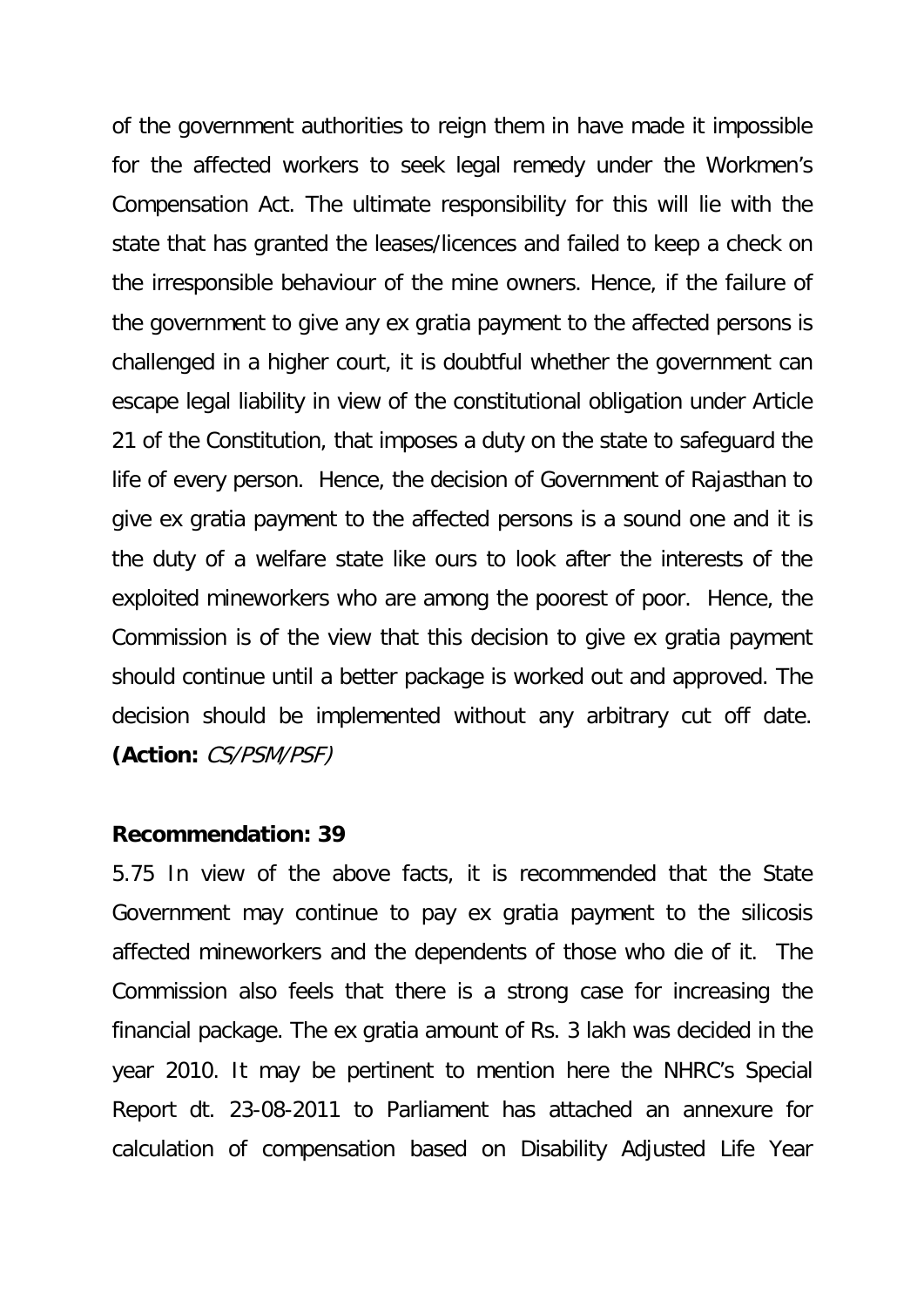(DALY) developed by the World Health Organization. This calculation has arrived at a compensation of Rs. 13 lakhs to a silicosis patient. It may be pertinent to mention here that Rs. 5-10 lakh compensation and a government job is often given to the families of those who get killed in police firing during public order problems though at least some of those killed may be actively involved in violence. Vide GoR order No. F.2(1)(26)/Accts/Uttarakhand/2013/12441-73 dated 06-09-2013 a financial package of Rs. 5 lakhs each was given to the dependents of those who died or went missing in the floods in Uttarakhand in 2013. In view of these, the State Government may take a liberal view towards silicosis victims, who contract this disease while toiling in an activity that earns considerable revenues for it and also considering the fact the failures of the government departments on several fronts are to a great extent responsible for the incidence of this disease. **(Action:** CS, PSM, PSF)

#### **Recommendation: 40**

5.76 The evaluation of disability in silicosis/pneumoconioses remains a matter of opinion among experts as no uniform standards are available and practices vary from country to country. No guidelines have been issued by the central or state governments for evaluation of disability and calculation of compensation and there is wide variation among various companies and government agencies. Therefore, the Commission is of the opinion that an expert group may be setup to formulate guidelines for evaluating disability and prescribing rates of compensation/ex gratia payment in pneumoconiosis cases Alternatively, the compensation could be calculated based on Disability Adjusted Life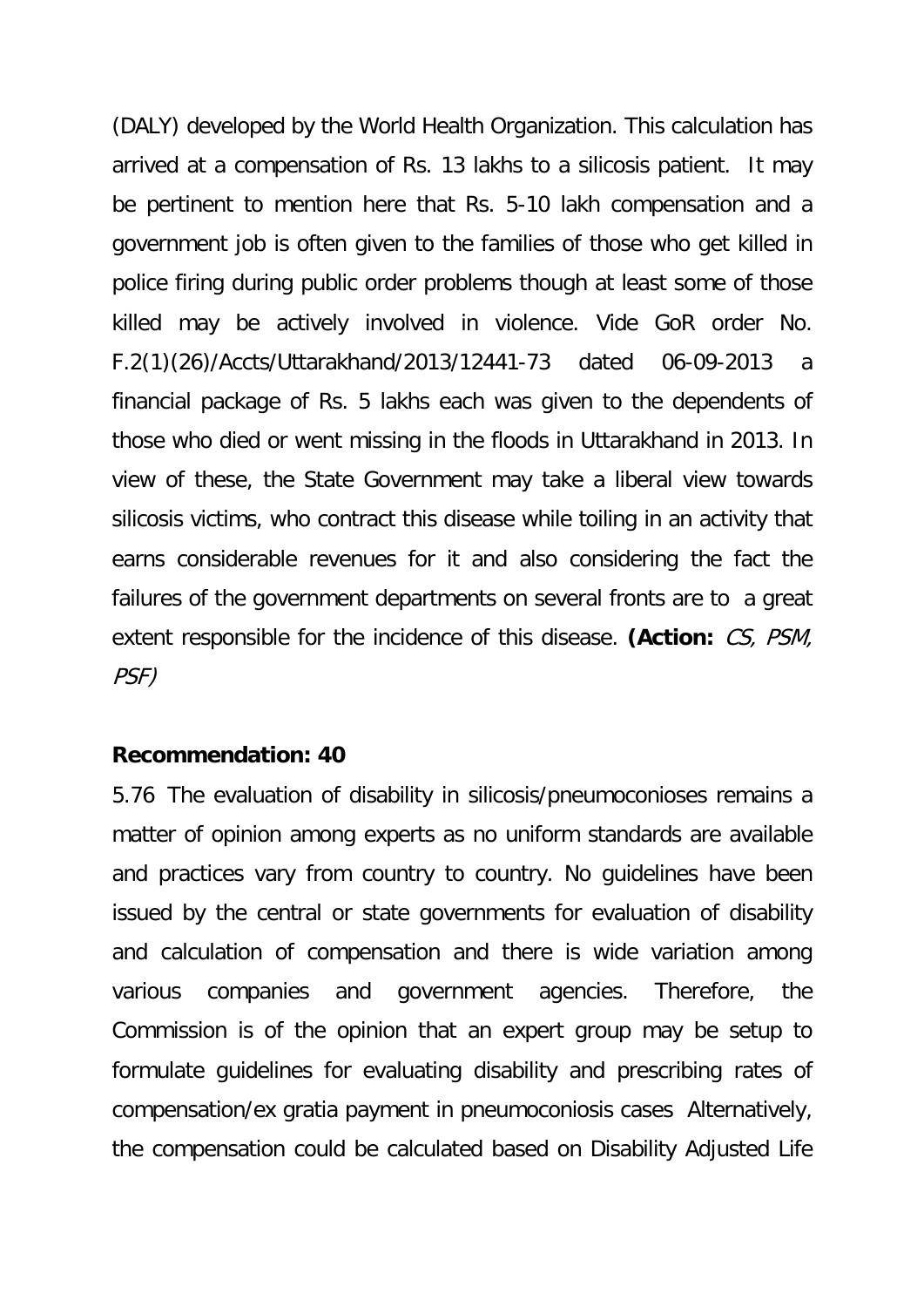Year (DALY) developed by World Health Organisation (annexure 5). The attached annexure 6, prepared by Dr. P. K. Sishodiya, former Director, NIMH, could be used as a reference for calculating compensation. **(Action:** PSM/PSM&H/PSF)

**5.77 Problem:** There is lot of delay in the disbursement of ex gratia payment to the victims of silicosis. Ideally, as soon as the District Collector gets the certificate confirming silicosis, the ex gratia payment should be made available. The REHAB meeting held on 30-05-2013 had authorized District Collectors to disburse ex gratia payment to silicosis/asbestosis victims. However, in practice, the decision to disburse ex gratia payment still rests with the State Government as there is unwillingness on the part of officers of the Mining and Finance Departments to really delegate full powers to disburse ex gratia payment to the District Collectors. The Collectors obviously cannot move each and every individual case to the government and wait until a bunch of cases are ready. Requests for further funds will be processed only after the above funds sanctioned are fully disbursed by the Collector and utilization certificates sent to the government. This causes considerable delay. The Collectors have to route every letter through the DMG thus adding another unnecessary tier and avoidable delay. The REHAB meeting held on 30-05-2013 mentions about the creation of a **Revolving Fund** of Rs. 25 lakhs with the District Collectors for this purpose, but this decision seems to have been overlooked by the Mines and Finance Departments. The delay in ex gratia payment defeats the purpose for which the provision was made, causes avoidable difficulties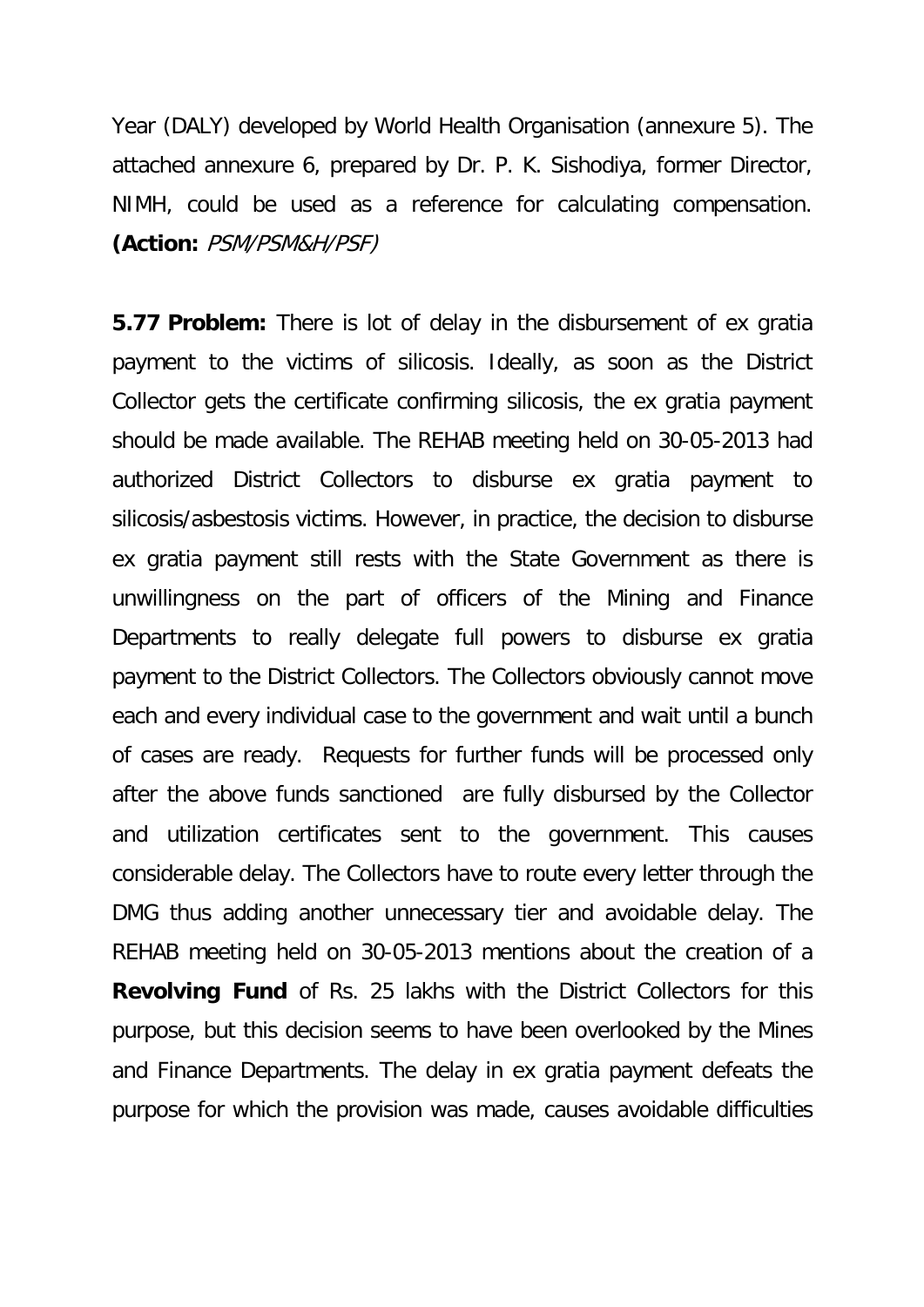for the patients and some of the patients pass away waiting for the ex gratia payment.

#### **Recommendation: 41**

5.78 The decision to authorize the District Collectors to sanction ex gratia payments should be implemented in letter and spirit. Ex gratia payments should be disbursed within two weeks of receipt of the medical certificate by the Collector. As already decided, **Revolving Funds** should be created for this purpose with the Collector of every district from where silicosis cases have been reported. The Collectors of districts Karauli and Jodhpur, from where maximum cases of silicosis cases have been reported, should have a Revolving Fund of Rs. 50 lakhs each and districts Dholpur, Bundi, Nagaur, Bharatpur and Dausa should have Revolving Funds of Rs. 25 lakhs each. The size of these funds should be increased in case large number of cases gets detected in these districts. Revolving Funds with adequate amounts should be set up in other districts also as and when cases of silicosis get detected. There should also be no need for the Collectors to route their proposals for ex gratia/additional funds through the DMG. **(Action:** PSM & PSF)

**5.79 Problem:** At the time of holding of the meetings mentioned in Chapter IV that made provision for ex gratia payment to victims of silicosis and asbestosis, neither the RSHRC nor the State Government had any knowledge of silicosis or asbestosis cases among workers engaged in occupations other than mining. That is why the financial packages decided in the above meetings were made applicable to only mineworkers. Efforts made by this Commission have already resulted in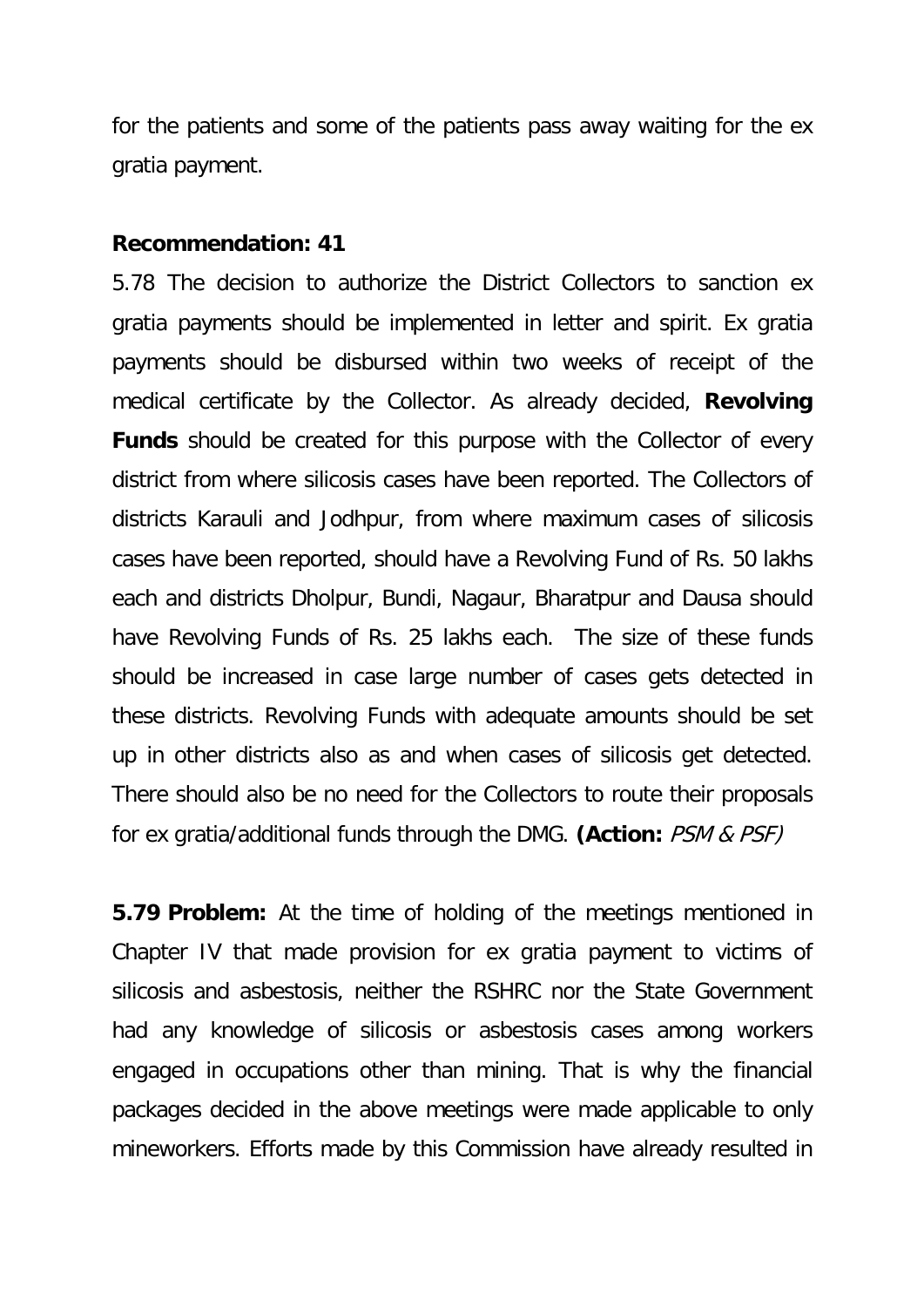the detection of 67 cases of silicosis among the workers employed in sculpting and carving of sandstone in Sikandra (dist. Dausa). They are not mineworkers. The Commission has been told about the existence of several industries that process quartz crystals and asbestosis in various parts of the state. Further, stone crushers that are spread in several parts of the state are other major potential sources of silicosis. The workers of these occupations detected with silicosis and asbestosis will not be able to seek ex gratia payment from the State Government under the above-mentioned decisions. It is quite likely that many such workers will also not able to approach the Labour Courts for compensation under the Workmen Compensation Act, due to problems similar to those faced by the mineworkers.

## **Recommendation: 42**

5.80 In view of the provisions regarding right to equality guaranteed under Article 14 of the Constitution, it is recommended that the decision for award of ex gratia payment to silicosis/asbestosis afflicted mineworkers may be extended to such patients engaged in other occupations also, if it is found that they are not in a position to get compensation from their employers under the Workmen Compensation Act or the Employees State Insurance Act. **(Action:** Chief Secretary, PSF)

#### **Recommendation: 43**

5.81 Those who are engaged in mining of minor minerals such as sandstone, marble etc. pay cess that goes into Environment Management Fund administered by the District Level Environment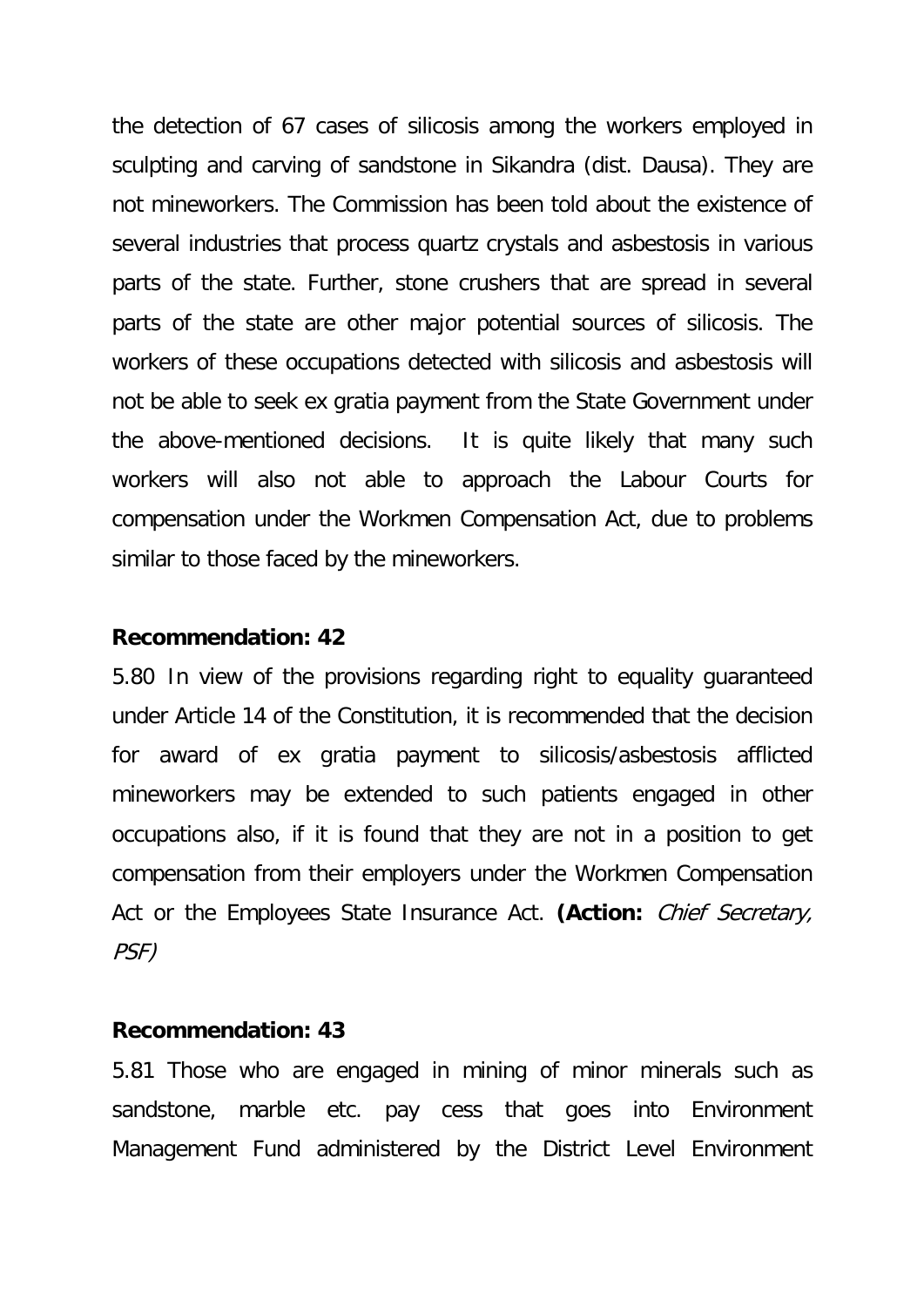Committee chaired by the District Collector. At present those who are engaged in mining of minor minerals are not required to pay Environment and Heath Cess as per the notifications issued under Section 16 of the Rajasthan Finance Act, 2008 and the entire fund available with REHAB comes from cess paid by merely those mining six major minerals. The ex gratia payment for silicosis/asbestosis victims and the funds needed for upgradation of medical facilities and several other requirements relating to mining and mining areas are being disbursed by the REHAB from this fund. Looking at the large number of silicosis cases being detected and the fact that the problem of silicosis and environmental degradation is caused by the negligence of the mine owners of minor minerals, the government may consider levying Environment & Health Cess from all those mining minor minerals as well instead of restricting to six major minerals. **(Action:** PSM & PSF)

**5.82 Problem 3:** It has been brought to the notice of the Commission that ex gratia payment given by the government is not saved by many affected persons/dependents due to their debts and other urgent financial needs.

#### **Recommendation: 44**

5.83 It would be preferable to put in place a scheme for payment of a pension to the silicosis affected as well as the dependents of the deceased. The State Government may like to appoint a committee to look into this and formulate proposals. Representatives of all stakeholder groups may be consulted by the committee. This recommendation should not be used as an excuse to discontinue the ex gratia payments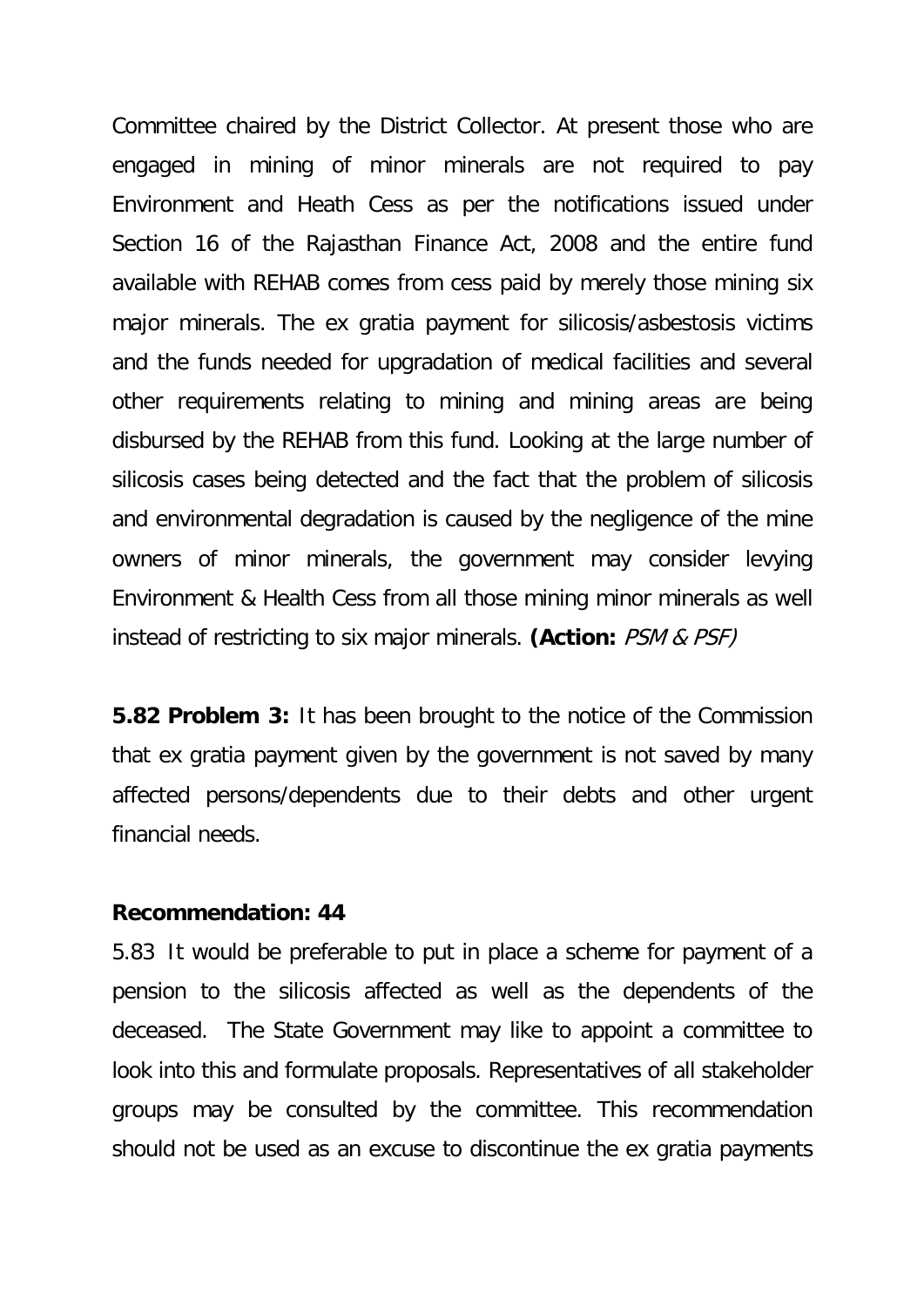in force. **The current system payment of ex gratia payment should be continued until an alternative and better system is implemented.** The victims of silicosis should be rehabilitated by offering an alternative job or a sustenance pension if they are unable to work. **(Action:** CS, PSM, PSH)

## **D – Rehabilitation**

5.84 REHAB in its meeting on 30-05-2013 directed the Mines Department to submit an action plan for the utilization of the Environment & Health Cess for forming Self Help Groups of women for the welfare of mineworkers, enrolment of one illiterate/semi-literate member from each family of mineworkers for skill development training with the purpose of self-employment, and send the proposals to the Rajasthan Skill Development & Livelihood Corporation for their training in a time-bound manner so that they can be employed in various enterprises. Nothing seems to have been done in this regard.

#### **Recommendation: 45**

5.85 Formation and strengthening of Self Help Groups, and federating these SHG groups and skill development seem to be very good approaches to rehabilitate the families of mineworkers. Hence, it is recommended that GoR should take immediate necessary action for the implementation of the above decision. However, before finalising proposals for rehabilitation, the experience of the NGOs that are working for the welfare and rehabilitation of mineworkers may be taken into account and the representatives of mineworkers unions consulted. In 6 districts, ARAVALI has piloted Family Livelihood Resource Centres that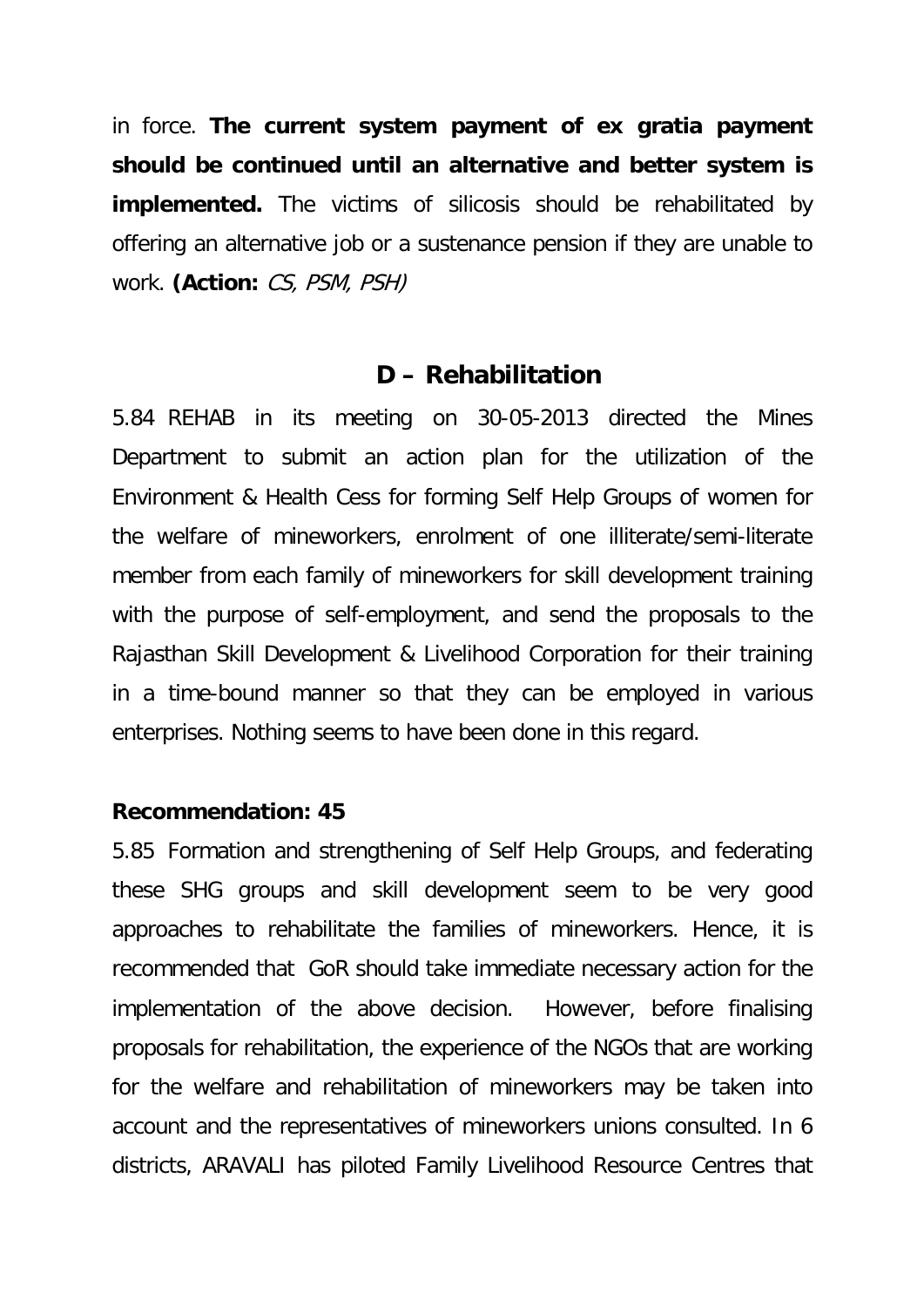include widows of mineworkers at Karauli. DVS has been persuading over 100 families that got ex gratia payment from GoR to invest at least a part of the amount in livestock (goats) so that they have an additional source income. For enhancing coverage of government schemes and entitlements, local youth from mining communities can be trained as entitlement-facilitators. GRAVIS has successfully organized Self Help Groups in different sections of population in Jodhpur Division and is also working for mineworkers' welfare. Feedback about their ground level experience would make the government's rehabilitation plan more practical and beneficial. The emphasis, however, should be on a family based approach wherein the whole family is not dependent entirely on work in the mines; they should have additional alternative livelihood opportunities that are viable in their respective areas. It is also the considered view of the Commission that as far as rehabilitation is concerned, GoR should strive for maximum involvement of good NGOs for optimum results. **(Action:** Chief Secretary, PSM, PSF)

#### **Recommendation: 46**

5.86 ARAVALI, an institution established by GoR, has already established a State Level Forum of various stakeholders from the stone industries, Community Based Organisations, national and international NGOs, development professionals, trade union representatives, workers, subject experts, importers and other stone supply chain actors. This state forum has organized four meetings during the last one year. A note containing the objectives and activities of the State Forum, made available by ARAVALI, is at annexure-7. State Government may consider utilizing the services of the State Level Forum to reach out to the mine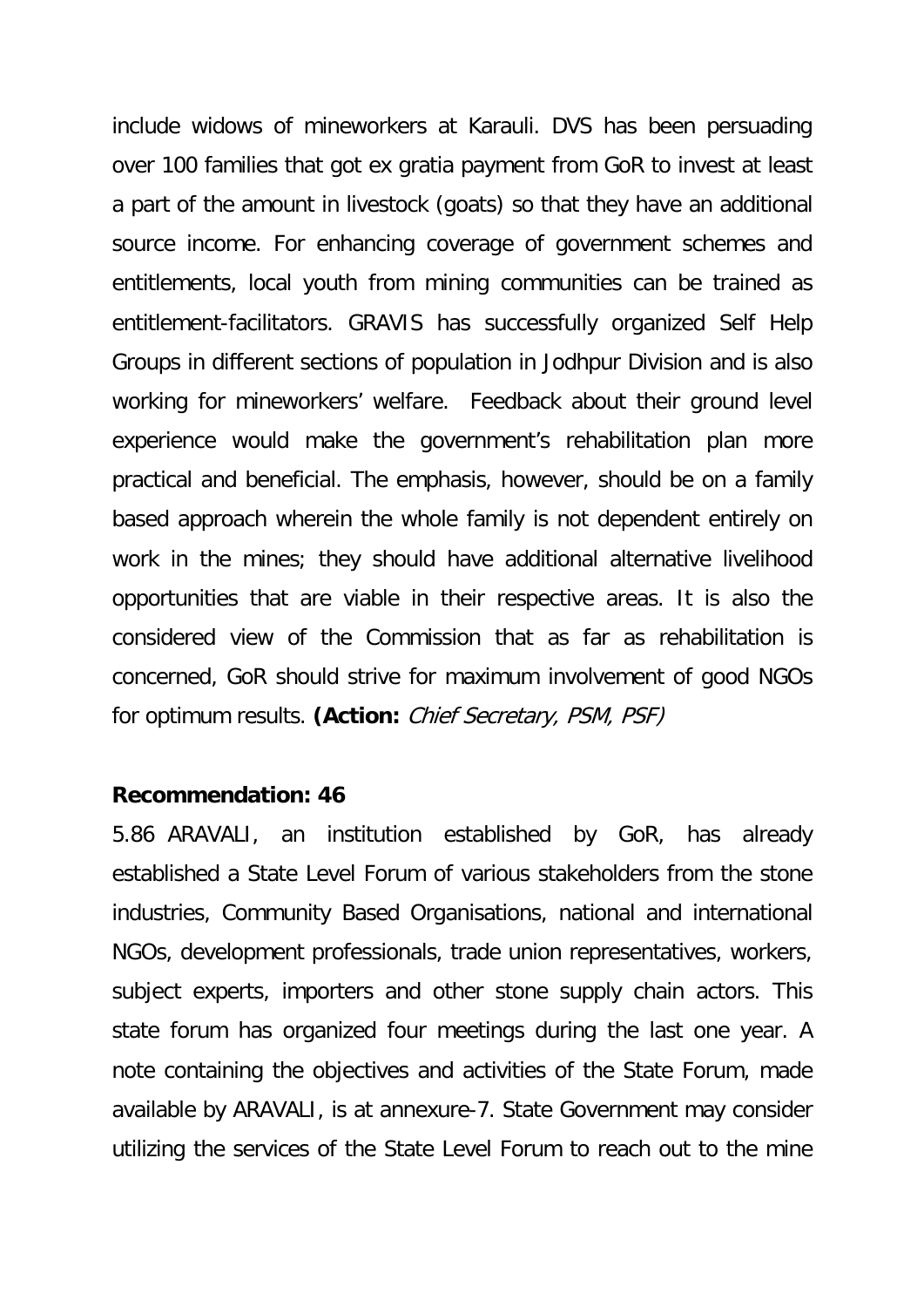workers and undertake some innovative pilot projects in the various mining clusters for health, safety, rehabilitation etc. of mineworkers. **(Action:** CS, PSM, PSF)

#### **Recommendation: 47**

5.87 A simple and effective way to take care of silicosis patients and their families will be to declare them as below poverty line (BPL) families. NHRC has issued a directive to this effect to all State Governments. This would make them entitled to the benefits of several schemes meant for BPL card holders, without necessitating any changes in legislation. **(Action:** CS)

## **Recommendation: 48**

5.88 Since silicosis is a notified disease and considered as a 100% disability under the Workmen's Compensation Act, benefits and rehabilitation packages available to disabled persons in the state should be extended to all silicosis patients also. **(Action:** CS)

#### **Recommendation: 49**

5.89 Every major mining area with cluster of mines should have mine workers vocational training center to train mineworker in Occupational Health and safety measures once every 5 years as stipulated by DGMS. The REHAB fund and the Environment Management Fund can be utilised to do these trainings. NGOs and other stakeholders can also be encouraged to set up satellite vocational training centres as provisioned for in the Mines Act 1952. **(Action:** DGMS and PSM)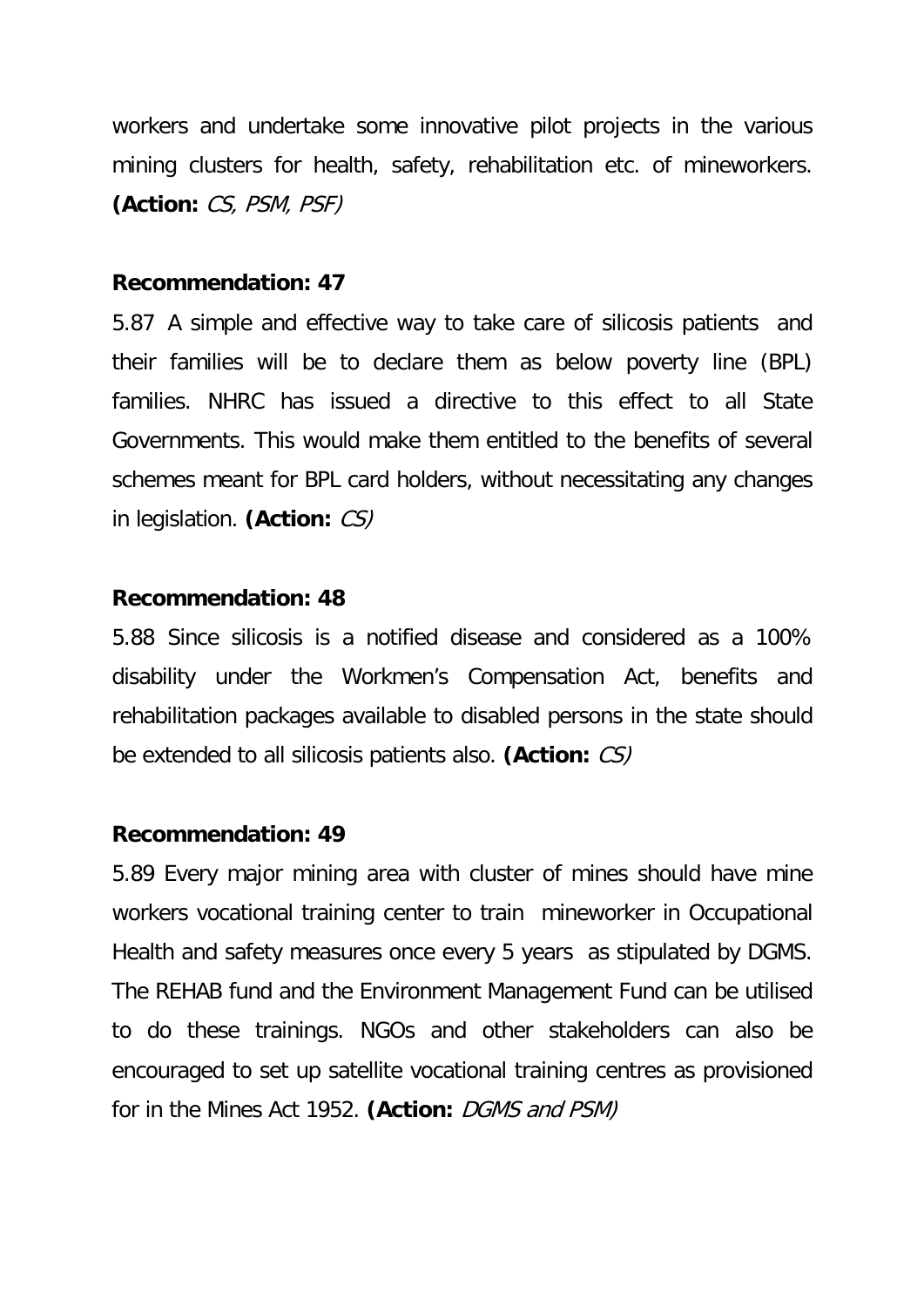## **Recommendation: 50**

5.90 In the meeting held by the Chief Secretary on 10-09-2013, Labour Commissioner had informed that GoI has brought mineworkers also under the National Medical Insurance Scheme (RSBY). It was decided that proposals should be made and submitted to the government to cover mineworkers of the state under the scheme by providing the 25% premium amount from the REHAB or the state budget. It needs to be examined, in consultation with the representatives of unions of mineworkers and NGOs working for their welfare, whether the proposal is cost effective and useful to the mineworkers in view of the free medicine scheme of GoR. **(Action:** PSM, PSF, Labour Commissioner)

## **Recommendation: 51**

5.91 GoR has given a quota of 5% mineworkers in the allotment of mines. The Commission feels that there is a strong case for having a quota of at least 20% for silicosis victims in the allotment of mines. It would be better to form cooperative societies of such victims and make these allotments rather than allotting to individuals. **(Action:** PSM)

## **E – Other Issues**

**5.92 Problem:** Mining is a state subject, whereas mine workers are a Union subject. Thus the safety social security of the mineworkers is the responsibility of the Central Government departments, while the allotment of mines and collection of revenue are done by the State Government. Enforcement of labour laws is a Central subject, yet there is no system to monitor the labour situation in the mines and quarries. The primary responsibility for the enforcement of provisions for the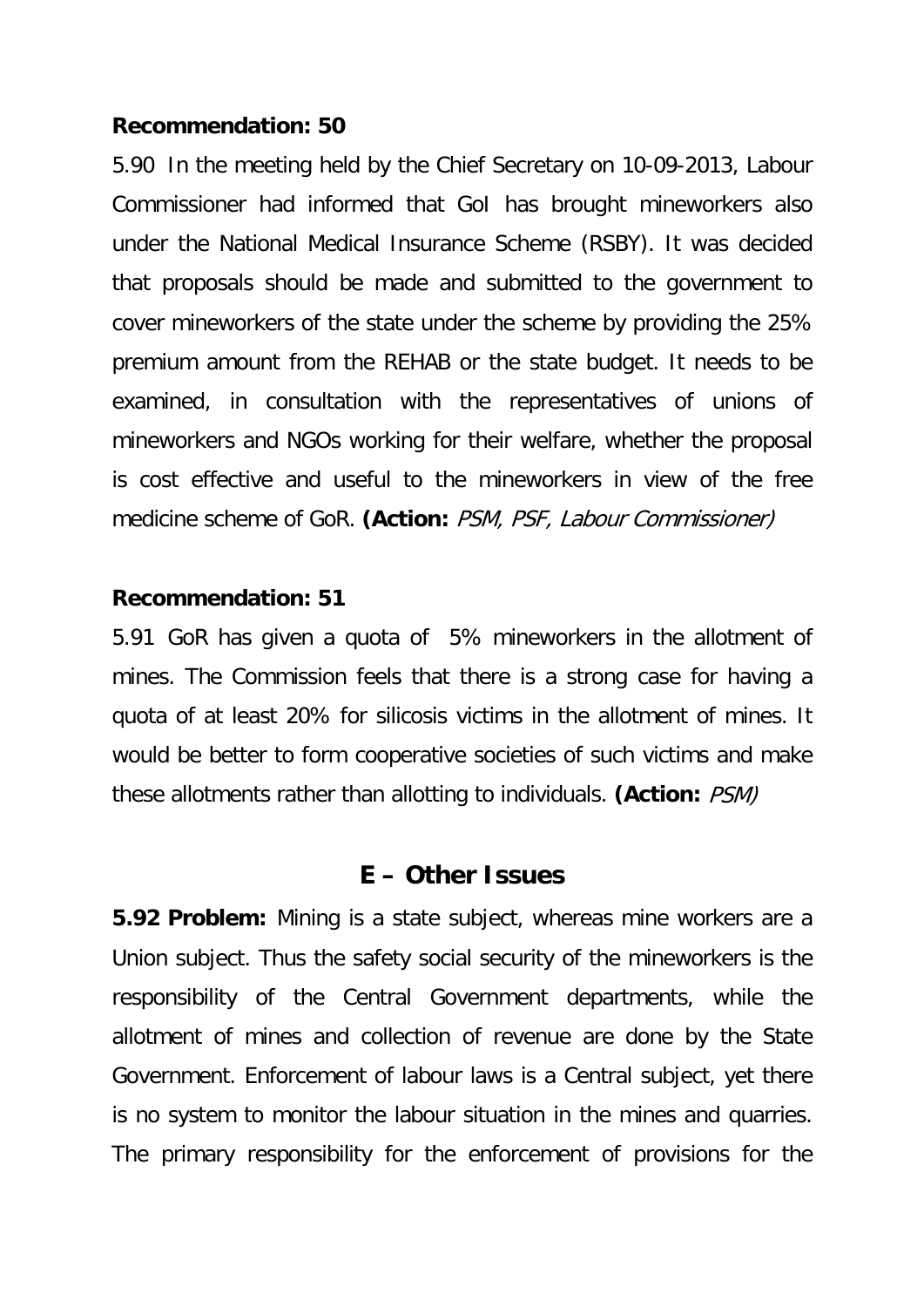safety and health of mineworkers is that of DGMS while the detection and treatment of silicosis and rehabilitation of the affected workers is the responsibility of the State Government. Naturally, the multiplicity of agencies involved poses several practical difficulties as far as the prevention of silicosis, its detection and subsequent steps are concerned. The agencies concerned are more interested in passing the buck than trying to do what they can. Neither the Central nor the State Governments has any comprehensive policy that encompasses preventive, curative and rehabilitative measures that could be taken for the benefit of silicosis victim. At present there is no mechanism for either coordination or monitoring at the Central or State Government level and that is why the problem of silicosis has assumed endemic proportions.

#### **Recommendation: 52**

5.93 Looking to the possibility of the high prevalence of silicosis in Rajasthan, there is need to set up effective institutional mechanisms for the monitoring and coordination between various departments concerned. The Commission is of the view that a **Monitoring Committee** should be constituted under the Chief Secretary. The Committee should consist of the Principal Secretaries and the heads of departments in charge of Mines, Medical & Health, Medical Education, Finance, Pollution Control, Labour and Industries Departments of the State Government, senior officers representing the Central Ministries of Mining, Health and Labour, nominees DGMS, DG FASLI, NIMH and NIOH, representatives of NGOs working for the welfare of mineworkers and workers of industries whose workers at the risk of contracting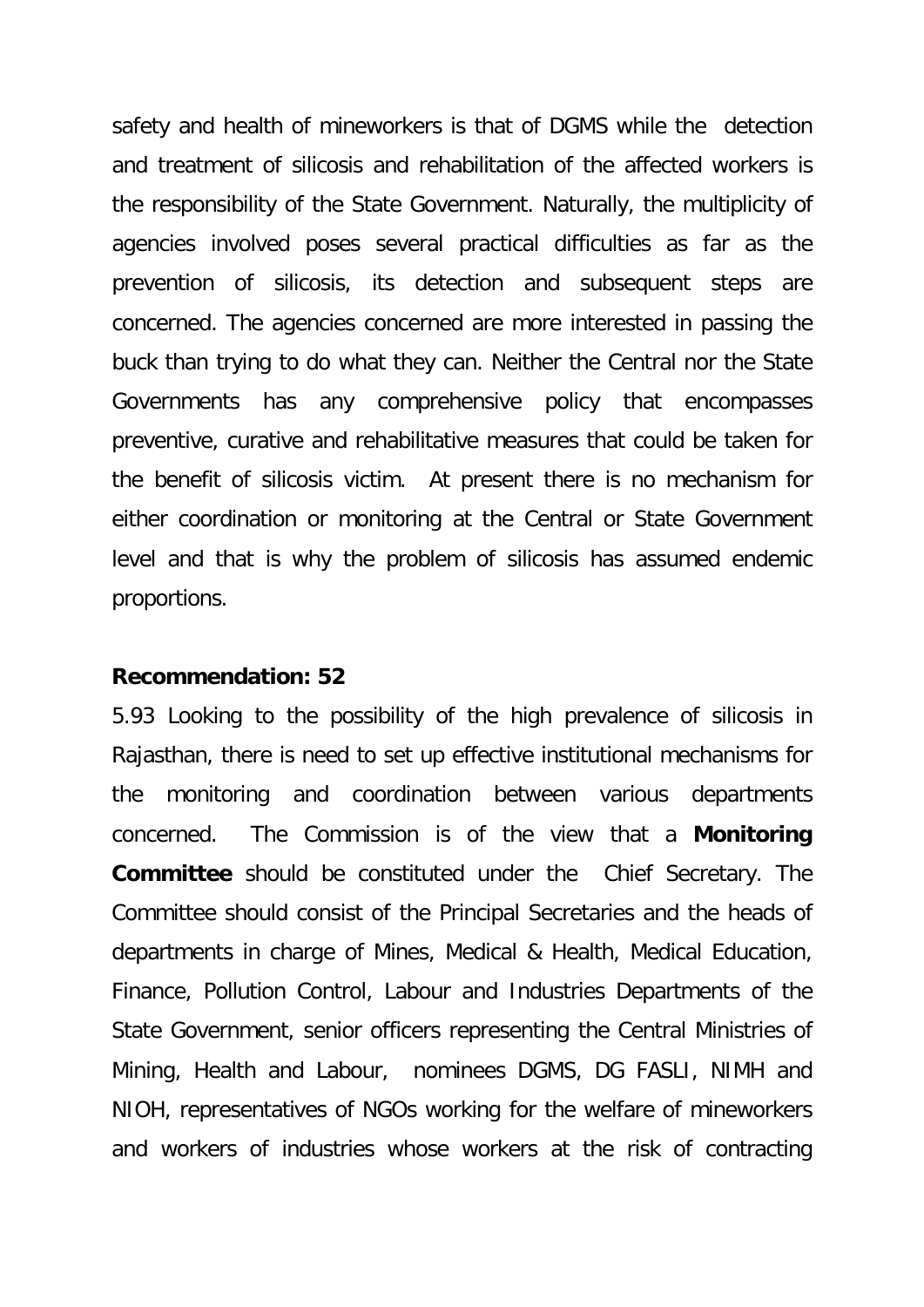silicosis. The Committee should meet once in a quarter for at least a couple of years until the major issues are sorted out; the frequency of the meetings can be reduced to once in 4-6 months later. The Committee should sort out the coordination problems among the various agencies, take steps to enforce the provisions in the Mines Act, 1952 and the Factories Act, 1948, for the safety, security, welfare and health of the workers, particularly those that will reduce the incidence of occupational diseases. The implementation of various labour laws may also be reviewed by the Committee. Time bound targets should be given to the departments concerned to implement the decisions regarding the prevention and treatment of occupational diseases, provisions for compensation/ex gratia payment, rehabilitation, free treatment including free medicine and free ambulance services and social security schemes and ICE activities. **(Action:** CS)

#### **Recommendation: 53**

5.94 It is also necessary to constitute similar District Level Committees under the Collector in all districts where the problem of silicosis and other occupational diseases are likely to be significant. **(Action:** CS)

## **Recommendation:54**

5.95 In view of the widespread violation of the provisions and the failure of the existing enforcement authorities, there is need to have flying squads, in major mining districts, consisting of officers of Mining and Pollution Control Departments. They should operate under the overall supervision and control of the District Collector. **(Action:** CS, PSM, Secretary, Pollution Control)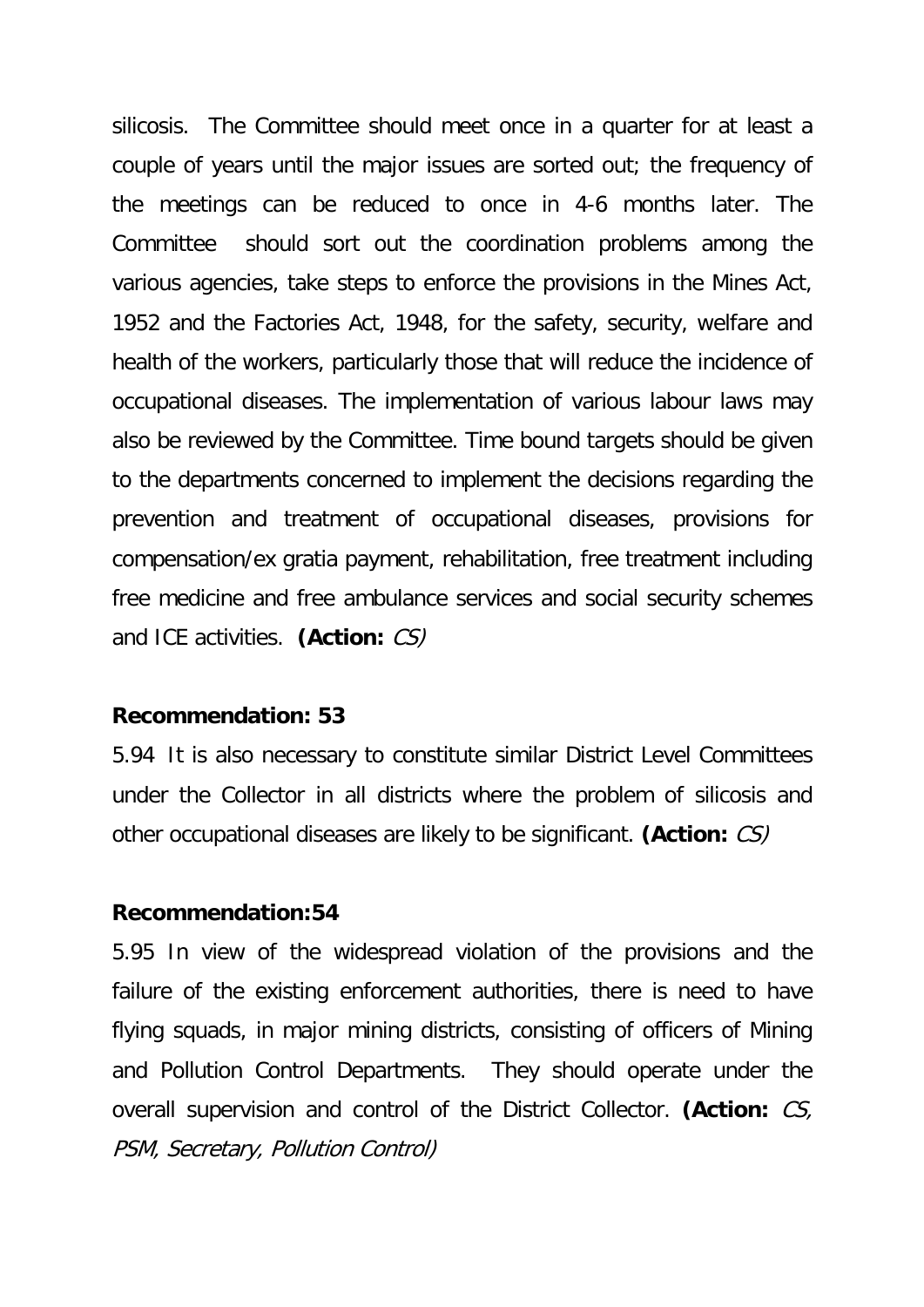**5.96 Problem:** Today, due to increase pressure from Supreme Court, the State is forced to look into environmental regulations, but no such concern has been shown for the welfare of the labour. There is also lack of clarity about the role of the Central and State Labour Departments as far as the welfare of mining workers is concerned. According to the State Labour Department, its role is limited to settling claims filed under the Workmen's Compensation Act. As per the feedback given to the Commission by Dy. Chief Labour Commissioner (Central), Ajmer, the role of his office is confined to enforcement of a few legislations pertaining to minimum wages, child labour, contract labour, building and other construction workers etc. and the provisions relating to the health and safety of mineworkers is enforced entirely by the DGMS. It is quite surprising that though silicosis is a major issue affecting not only the welfare of the mineworkers but also their health and life, at present neither the Central nor the State Labour Departments, play any role in dealing with this serious problem.

5.97 There is also no enforcement of provisions relating to minimum wages, child labour bonded labour etc in the mines due to inadequate number of Labour Enforcement Officers in the Central Labour Department. One Labour Enforcement Officer is in charge of around 4 districts, which in Rajasthan would require one Labour Enforcement Officer to look after the welfare of approximately 2 lakh mineworkers in addition to his other responsibilities.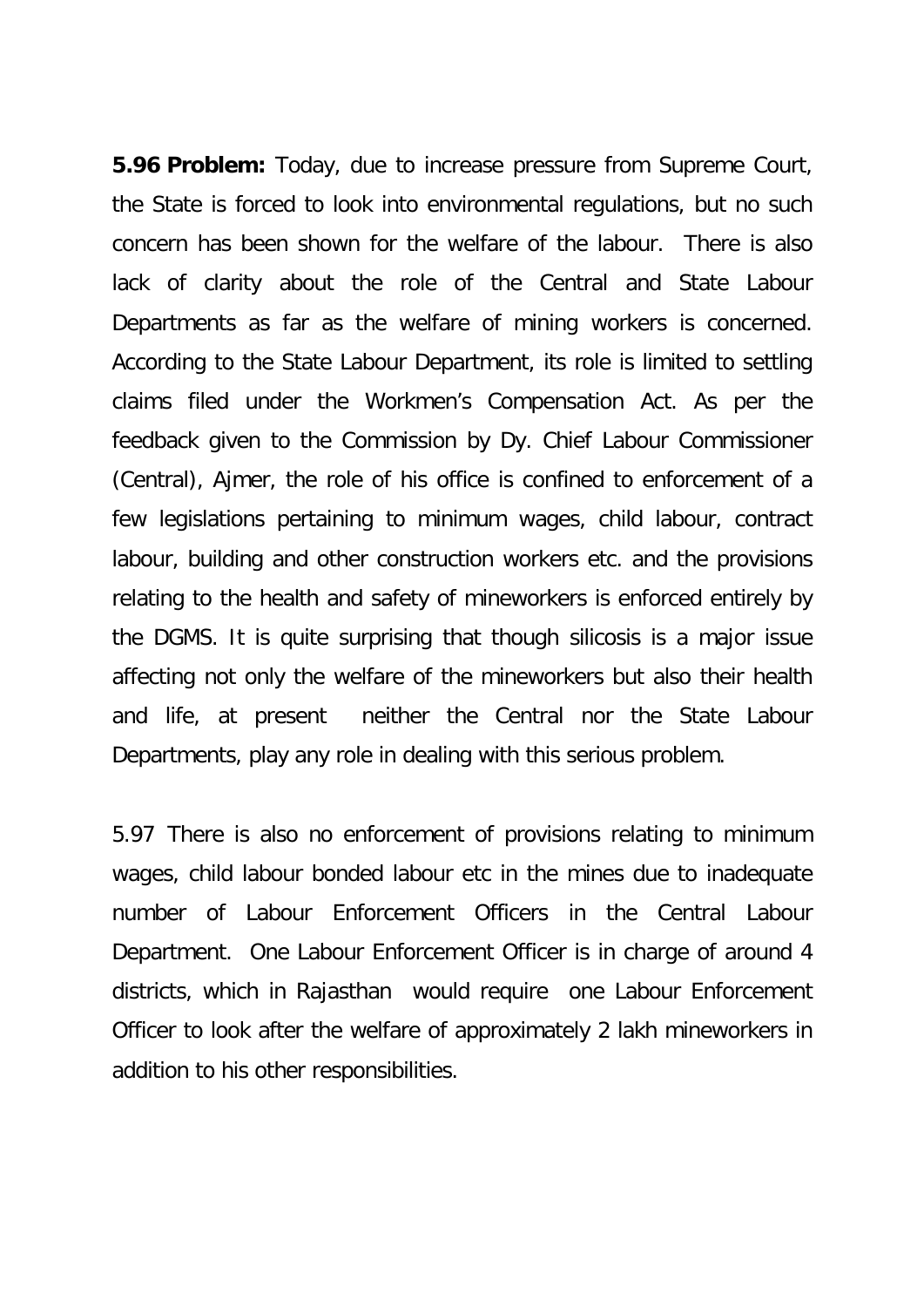## **Recommendation: 55**

5.98 The health hazards faced by the mineworkers due to the callousness of the employers should also be brought specifically under the purview of the Central and State Labour Departments. There should be a requirement for obtaining NOC from the Labour Department also before a mine can be operated. The NOC should be issued only after the mine owner has registered his mine with the DGMS and made arrangements for wet drilling. There should be regular inspections by the Labour Department to see all aspects regarding the welfare of the mineworkers, including the compliance of provisions of the Mines Act for the safety, security and health of mineworkers and provisions regarding record of employment and attendance. **(Action:** Secretaries, Ministries of Mines & Labour)

**5.99 Problem:** Of late, dynamite blasting has been replaced with a non explosive demolition mortar, called Sino Crack. The mine owners have asked the workers to use gloves, but that apart no other precautionary measures have been taken. Many mineworkers who are handling this material are complaining of eye related problems.

## **Recommendation: 56**

5.100 It is necessary to assess the safety aspects this material the use of which is becoming increasingly common. Instructions for undertaking adequate safety precautions should be made mandatory. **(Action:** Secretary, Ministry of Labour & Employment, GoI, DGMS)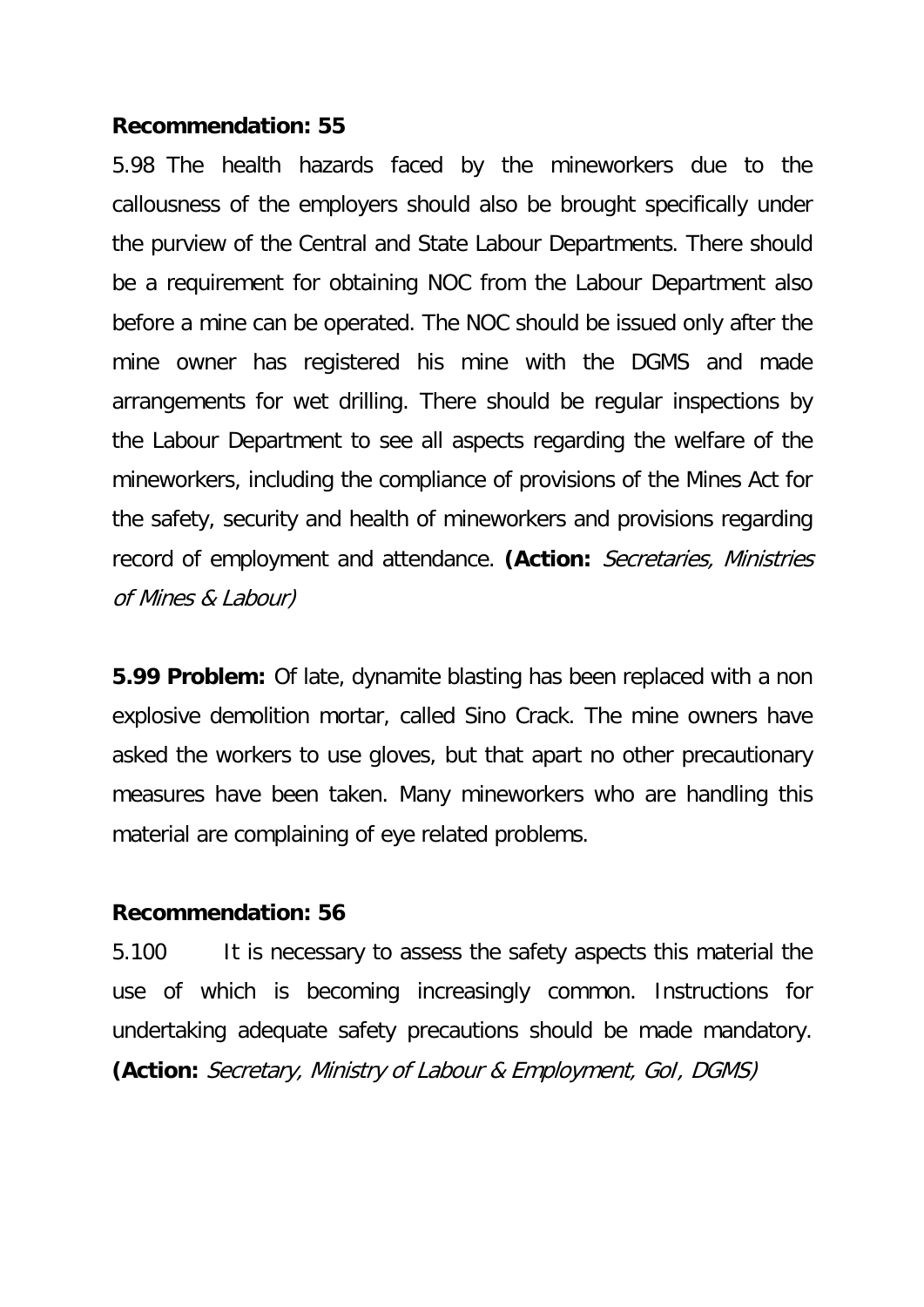5.101 The Mines Act is probably the only Act that exists today without any major amendment. Hence, often violators plead guilty because they know that they can get away with negligible fines. For instance, any registered medical practitioner who diagnoses an occupational disease and fails to inform the DGMS can be punished with a mere fine of Rs. 50 under section 25 of Mines Act 1952. However, the penalty of not doing so is Rs. 50. Moreover, the Mines Act, 1952 and the rules and regulations made under it appears to have been made keeping in mind the conditions existing in large corporatized mines and it becomes difficult to apply many of these provisions to smaller mines. The Act originally seems to have been made keeping in mind the situation obtaining in coal mines and need change.

#### **Recommendation: 57**

5.102 It is necessary to have a fresh look at the Mines Act, 1952 and the rules and regulations made under it keeping in view the problems pointed out in this report and bring about amendments to solve these problems and effectively deal with the violators so that the problem of the alarming incidence of occupational diseases can be contained. **(Action:** Secretaries, Ministries of Mining, Labour & Employment, GoI)

#### **Recommendation: 58**

5.103 MLPC has vide their letter dated 31 May, 2013 submitted a proposal for the formation of Mine Workers Welfare Board (annexure 8) to the Chief Secretary. In view of the enormity of this humanitarian issue, lack of sensitivity shown by the authorities concerned to prevent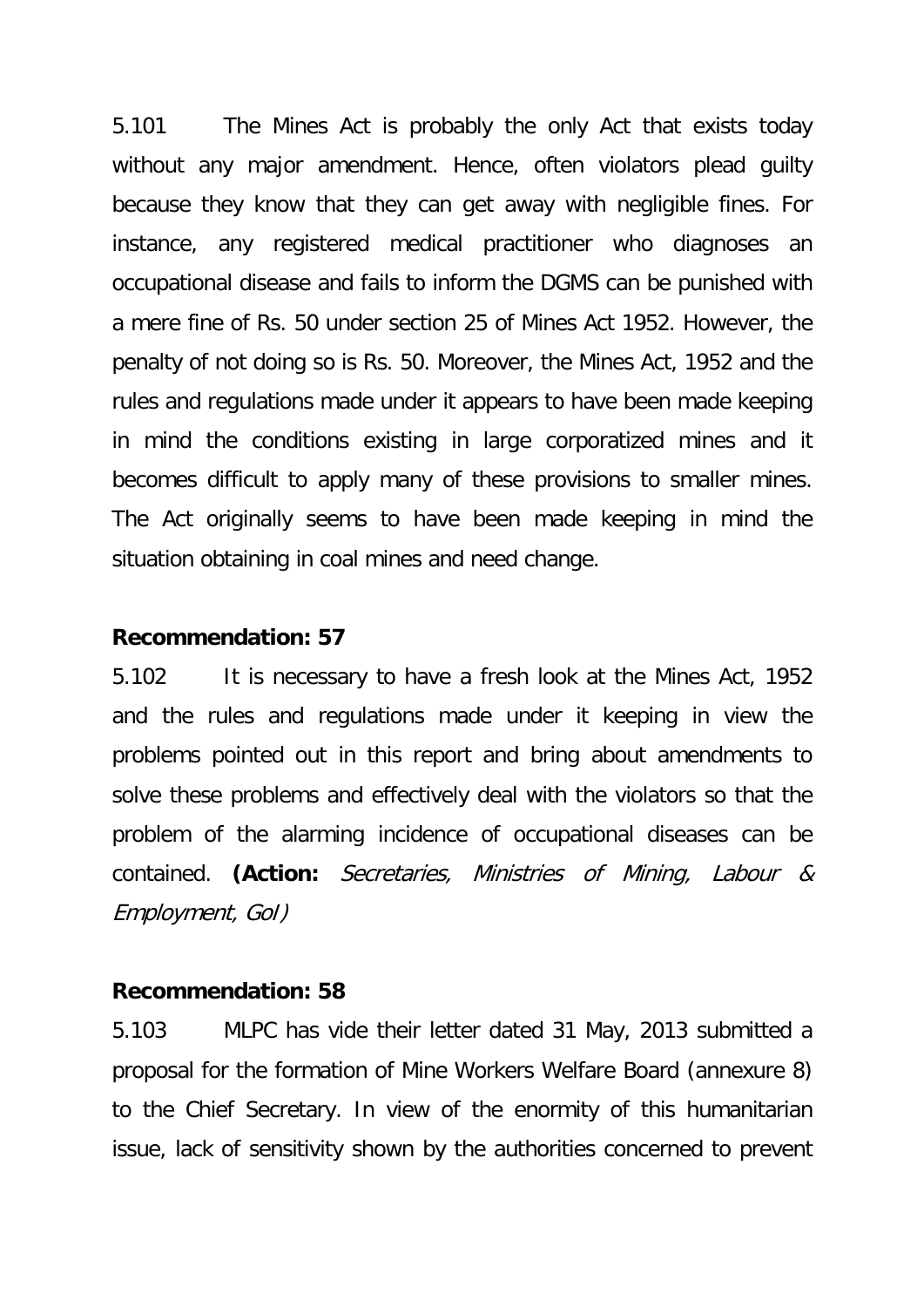silicosis among mineworkers, in spite of the prevention being fairly simple, the need to have an integrated approach to the prevention, detection and rehabilitation of not only the mineworkers, but also others who are exposed to the risk of contracting occupational diseases, the Commission feels that there is need for a independent body to deal with all the issues contained in the above proposal. However, the Commission feels that to deal with the problem effectively the proposed body should be a statutory one invested with adequate power. MLPC's proposal can be starting point for examination and the structure and effectiveness of such agencies existing in Odisha and Madhya Pradesh may be studied and all stakeholders and RSHR consulted before taking a final decision. **(Action:** CS)

#### **Recommendation: 59**

5.104 REHAB has a provision for nominate members. It is recommended that GoR may consider nominating an expert on pneumoconiosis and a representative of an NGO working for the welfare of mineworkers to REHAB rather than nominating the representatives of mine owners. **(Action:** PSM/PSF)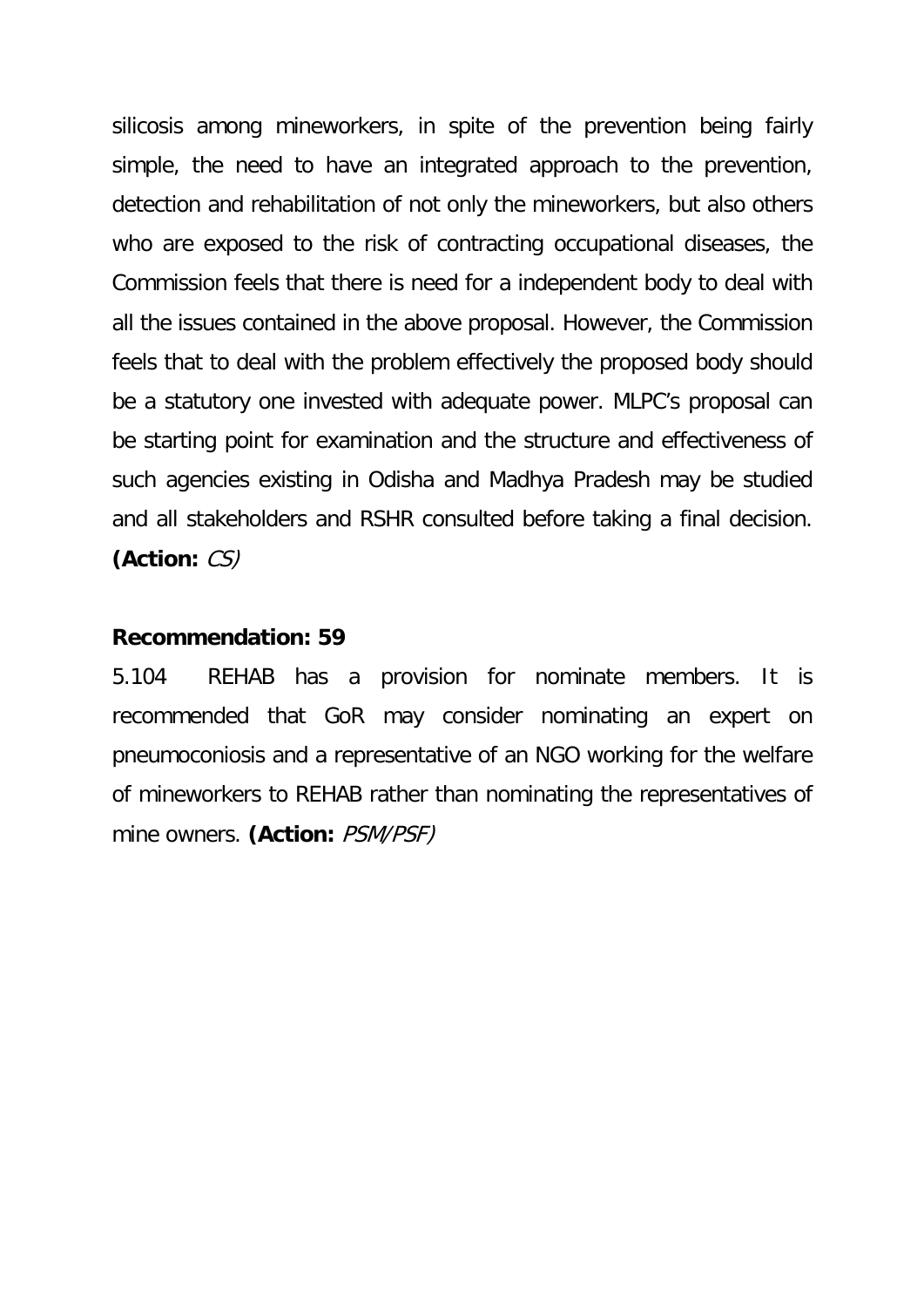# **Chapter 6**

## **Summary of Recommendations A – Prevention of Silicosis**

**1** There should be no compromise in enforcing the important provisions of the Mines Act, 1952, and the rules and regulations made under it for ensuring the safety, security and health of the mineworkers. Deterrent punishments should be laid down for the violation of such and the operation of mines without filing Form 1 before DGMS. It should be made mandatory to suspend the leases of those who violate these provisions and cancel those of repeat offenders. (**Action**: Secretaries of Ministries of Mines and Labour & Employment, GoI & DGMS) (para 5.14)

**2** There is need for the DGMS to launch more prosecutions of the mine owners who are violating the provisions of Mines Act, particularly those relating to wet drilling, operating the mine without filing Form1, provision of protective masks to the workers and maintenance of employment records. **(Action:** DGMS) (para 5.15)

**3** Looking to the large number and small size of the sandstone mines/quarries allotted in Rajasthan, the staff and facilities available with the four offices of Regional Directors of Mine Safety (DMS) having jurisdiction over Rajasthan needs to be increased several fold. **(Action:** Secretary, Min. of Labour & Employment, Gol & DGMS) (para 5.16)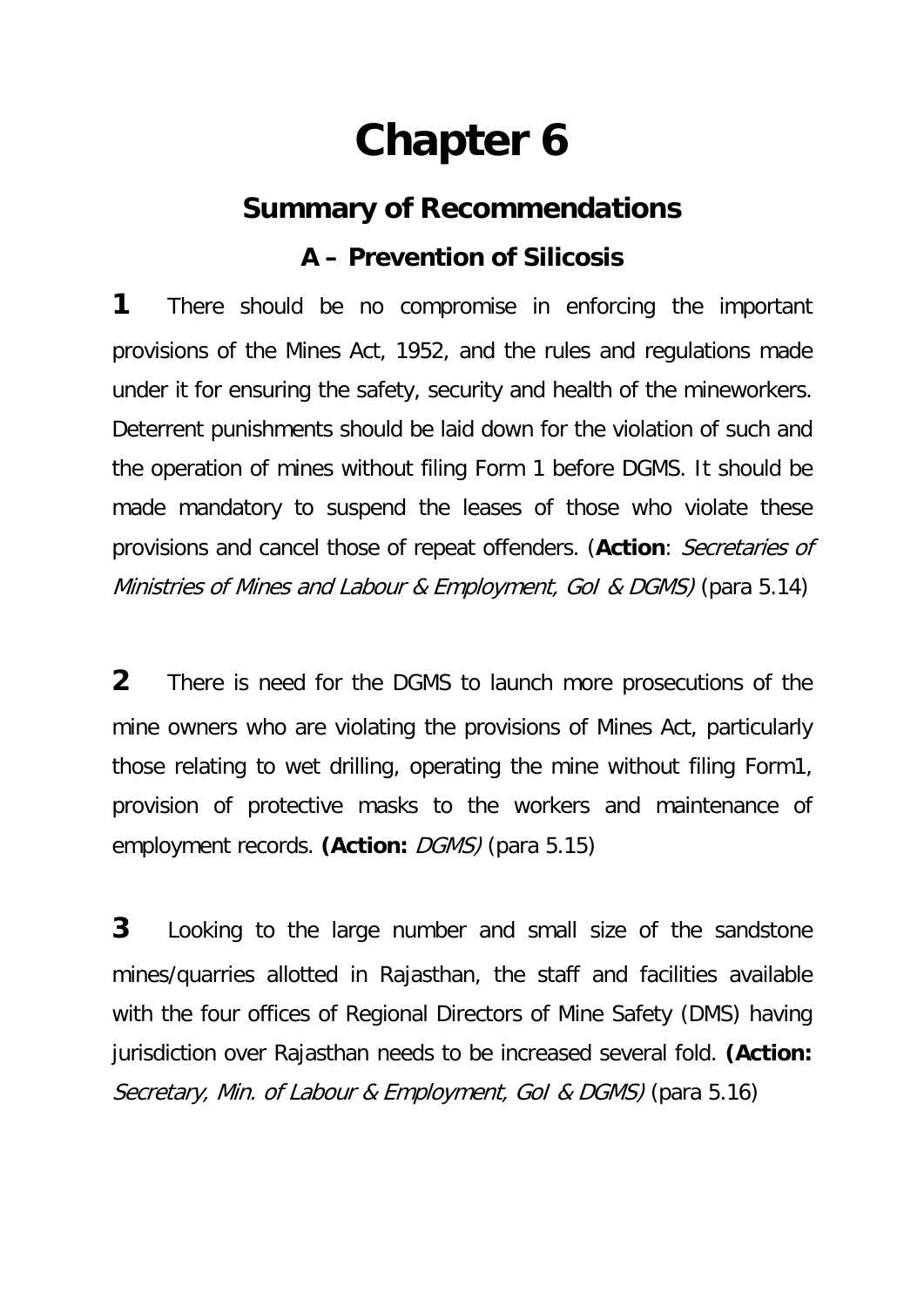**4** Immediate crack down on those who do not do **wet drilling** will be the ideal measure to start with. Gradually the other provisions meant to ensure the safety, security and health of the mineworkers should also be enforced. Use of drilling machines without water injection system should be prohibited in mining operations and supply of such machines for mining purpose should be prohibited. DMG should also get the sandstone mines inspected through its officers to enforce this important requirement. There should also be joint inspections by the officers of both DMG and DGMS. DMG should start suspending licences of those who do not do wet drilling in their mines/quarries and cancel the leases of repeat offenders. **(Action:** Secretary, Min. of Labour & Employment, GoI, DGMS PSM, DMG & DGMS) (para 5.18)

**5** Implementation of precautionary measures including the protective gears for the workers of silicosis prone industries should be ensured by the enforcement authorities concerned. Dust control devices should be installed to reduce the dust generation at the workplace. The Central and State governments should encourage development and promotion of various cost-effective engineering control measures to manage silica dust through surveillance of processes or operations where silica is involved. **(Action:** Secretary, Mining, GoI, Secretary, Min. of Labour & Employment, GoI & DGMS,, PSM, Secretary, Labour, GoR, Chief Inspector, Factories & Boilers Inspection, GoR) (para 5.19)

**6** In the cases of mines/quarries against which the DMS has issued prohibitory orders under section 22(8)(2) of the Mines Act, DMG should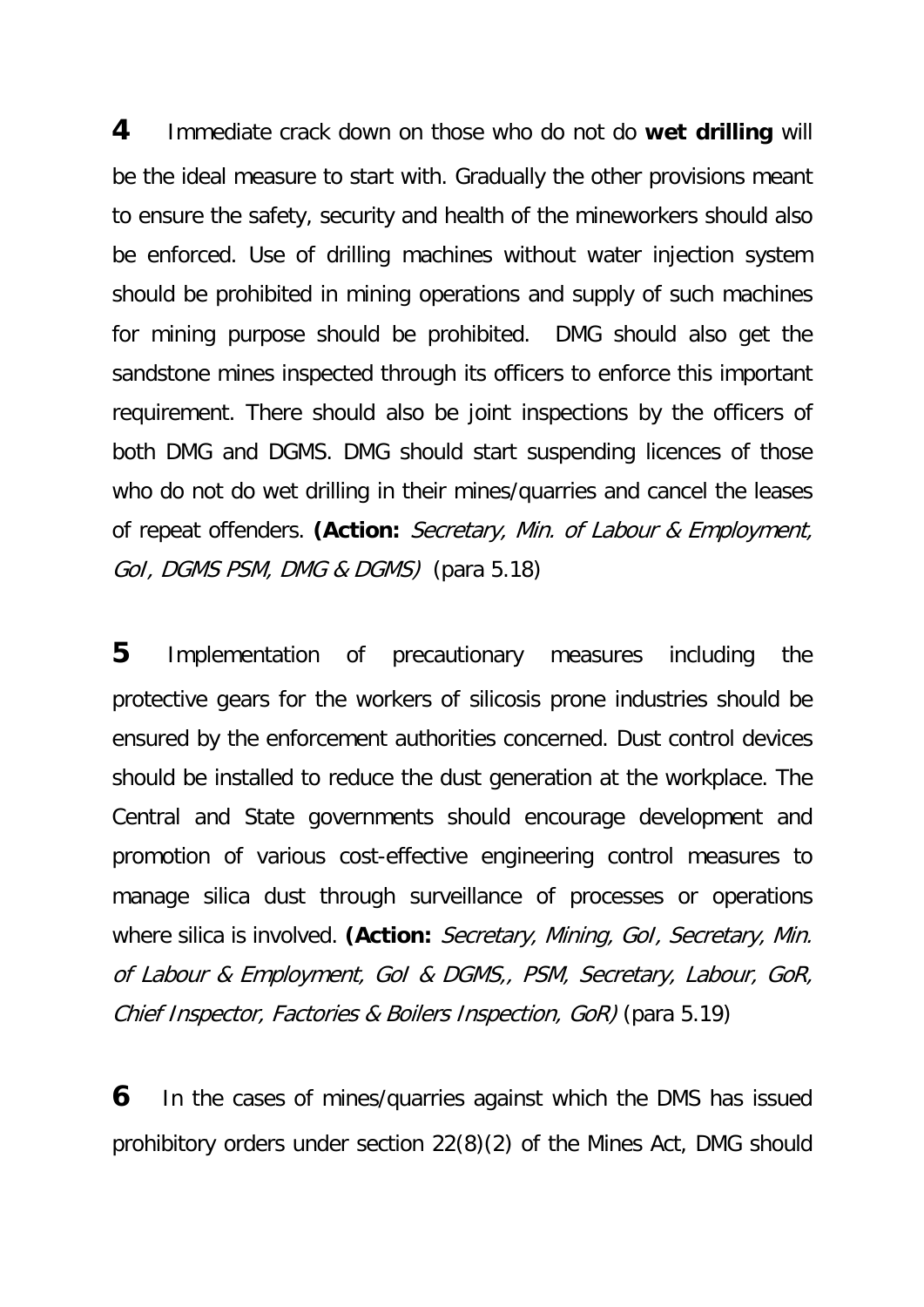issue notices for suspension/cancellation of the mining leases. **(Action:** PSM/DGMS) (para 5.20)

**7** Every lease deed/quarry licence issued should include a clause that no mine which is required to submit of Form1 can start/continue operations before filing of the above form and without complying with the provisions of Mines Act, 1952. **(Action:** PSM/DMG) (para 5.21)

**8** The practice of issuing booklets of transit permits *(ravannas)* as soon as the mine owner makes payment of the lease money should be stopped forthwith. Such booklets should be issued only after the mine owner submits Form 1 before the authorities concerned. **(Action:** PSM/DMG) (para 5.22-23)

**9** GoI may like to look at these provisions making managers of mines responsible for reporting of violations and bring about necessary amendments, if required. (**Action**: Secretary, Mines, GoI) (para 5.24)

**10** GoR has created clusters of mines for complying with the orders of the Supreme Court for the enforcement of environmental issues. The functions of these clusters may be enlarged to include the compliance of the provisions of the Mines Act also. Alternatively, cooperative societies of about a hundred or more small mines may be formed. Ownership of such clusters should be well defined as per sections 2 and 76 of the Mines Act so as they discharge the role and functions prescribed under section 18 of the Act. *(Action: PSM)* (para 5.26)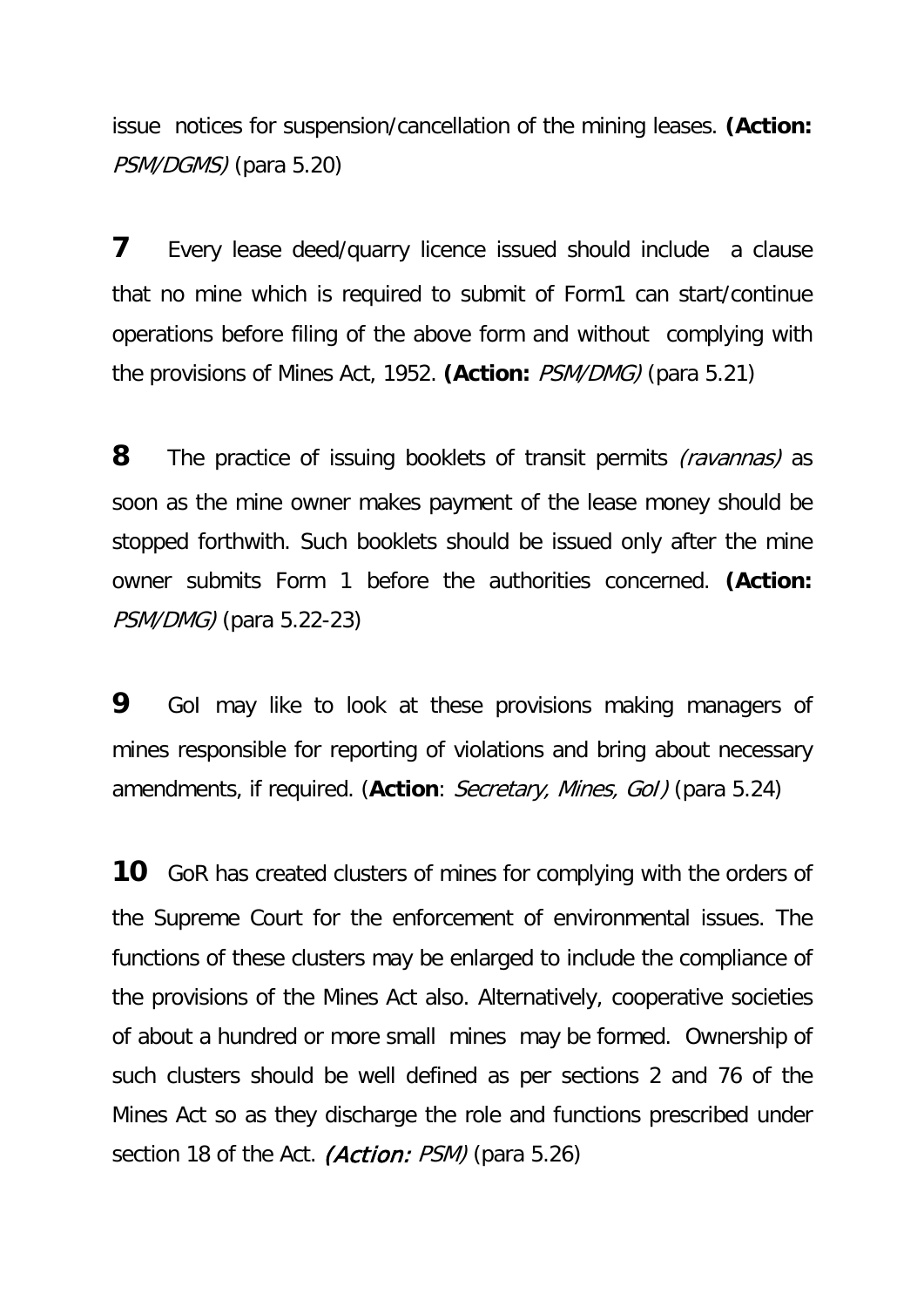**11** Consequent on the Supreme Court ruling on 27<sup>th</sup> February 2012 and notification issued on  $9<sup>th</sup>$  September 2013 to amend the Environment Impact Assessment (EIA) Notification, 2006, all minor mineral leases, quarry licenses and short term permits – *irrespective* of size – have been brought under the ambit of environment regulation. Hence, the Rajasthan State Pollution Control Board should get actively involved in checking dust control and other pollution control measures in sandstone mines to bring down the incidence of silicosis and save the lives of the workers. If the Board does not have adequate staff to discharge this function, additional staff may be provided. **(Action:**  Secretary, Environment & Forests, Secretary, Raj. State Pollution Control Board, GoR) (para 5.27)

**12** There is need to give identity cards to mineworkers. The identity card should be a biometric one that contains the record of employment and medical history of the holder. Employment of workers, whether they are regular ones or contract/casual workers, in sandstone mines and other hazardous occupations that expose them to occupational diseases, without identity cards should be prohibited. Medical examination at the time of employment and periodic medical examination prescribed under the Mines Act and the Factories Act should be made mandatory for the contract and casual labour also in hazardous occupations. **(Action:**  CS/Secretary, Labour & Employment, GoI) (para 5.28)

**13** State Government should make arrangements for water in the mining areas. This would make it easier to enforce wet drilling. Funds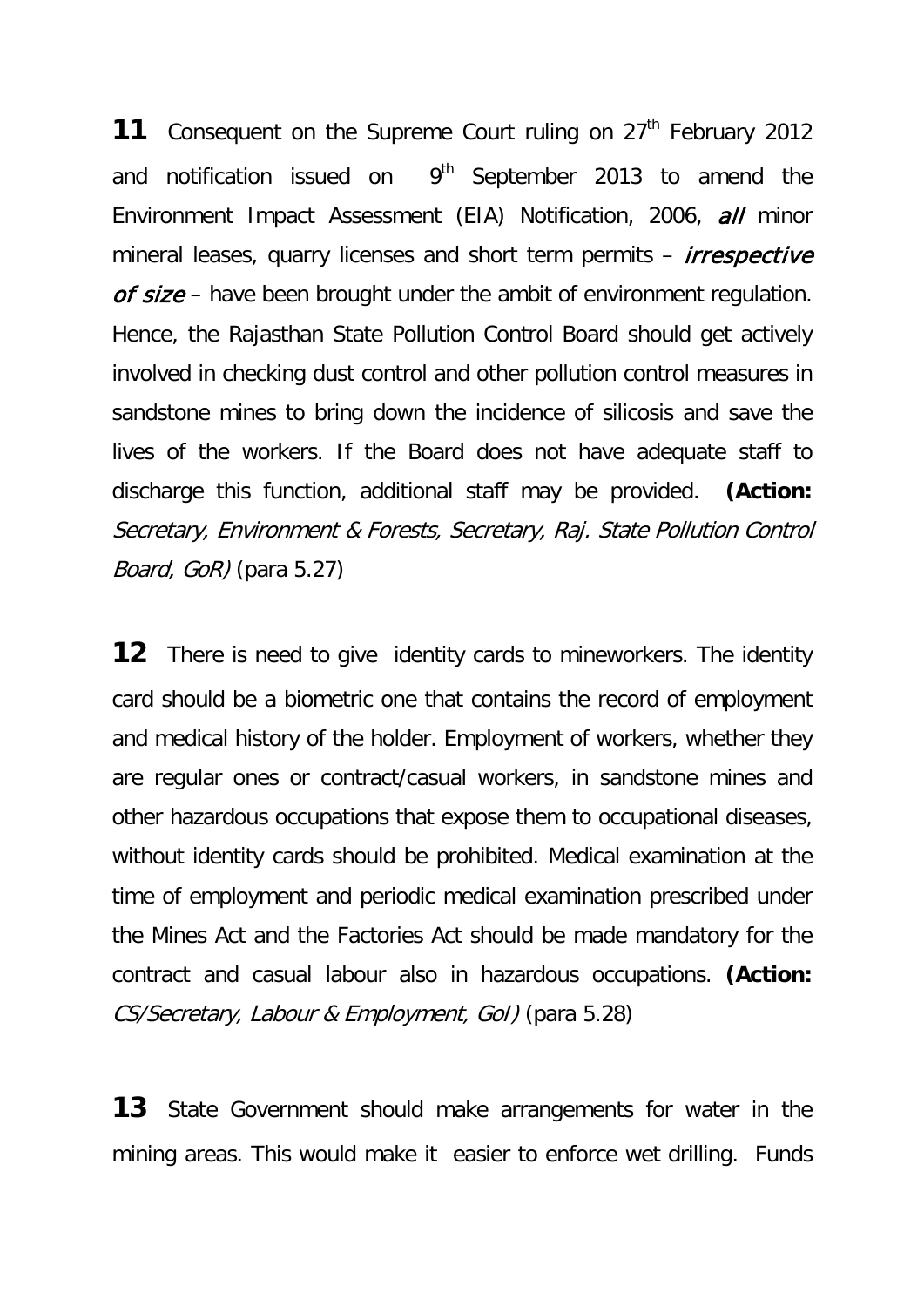could be disbursed for creation of water sources either by the REHAB or from the Environmental Management Fund. **(Action:** PSM & PSF) (para 5.29)

**14** Since the mine owners of sandstone mines are conducting their operations in a manner that is injurious to the health of the workers and the general public, District Magistrates should get such mines inspected by subordinate executive magistrates or other knowledgeable persons and launch proceedings under section 133 or 144 of the Criminal Procedure Code, 1973, in appropriate cases. GoR is requested to issue directions to all the District Magistrates in this regard. **(Action:** CS) (para 5.30)

**15** Since the problem of silicosis is likely to be much more serious among the workers of the large number of illegal mines operating in the state, it is necessary for the government to take effective steps to curb illegal mining. **(Action:** PSM/DMG) (para 5.31)

### **B – Detection of Silicosis**

**16** Certification of silicosis patients for disbursing the ex gratia payment announced by the State Government may be done by the medical officers at the district level. Doctors in the districts with adequate training in pneumoconiosis may be appointed as **Certifying Physicians** or a Pneumoconiosis Medical Board consisting of a group of doctors posted in the district may be authorized to issue such certificates. The existing Pneumoconiosis Boards in the Medical Colleges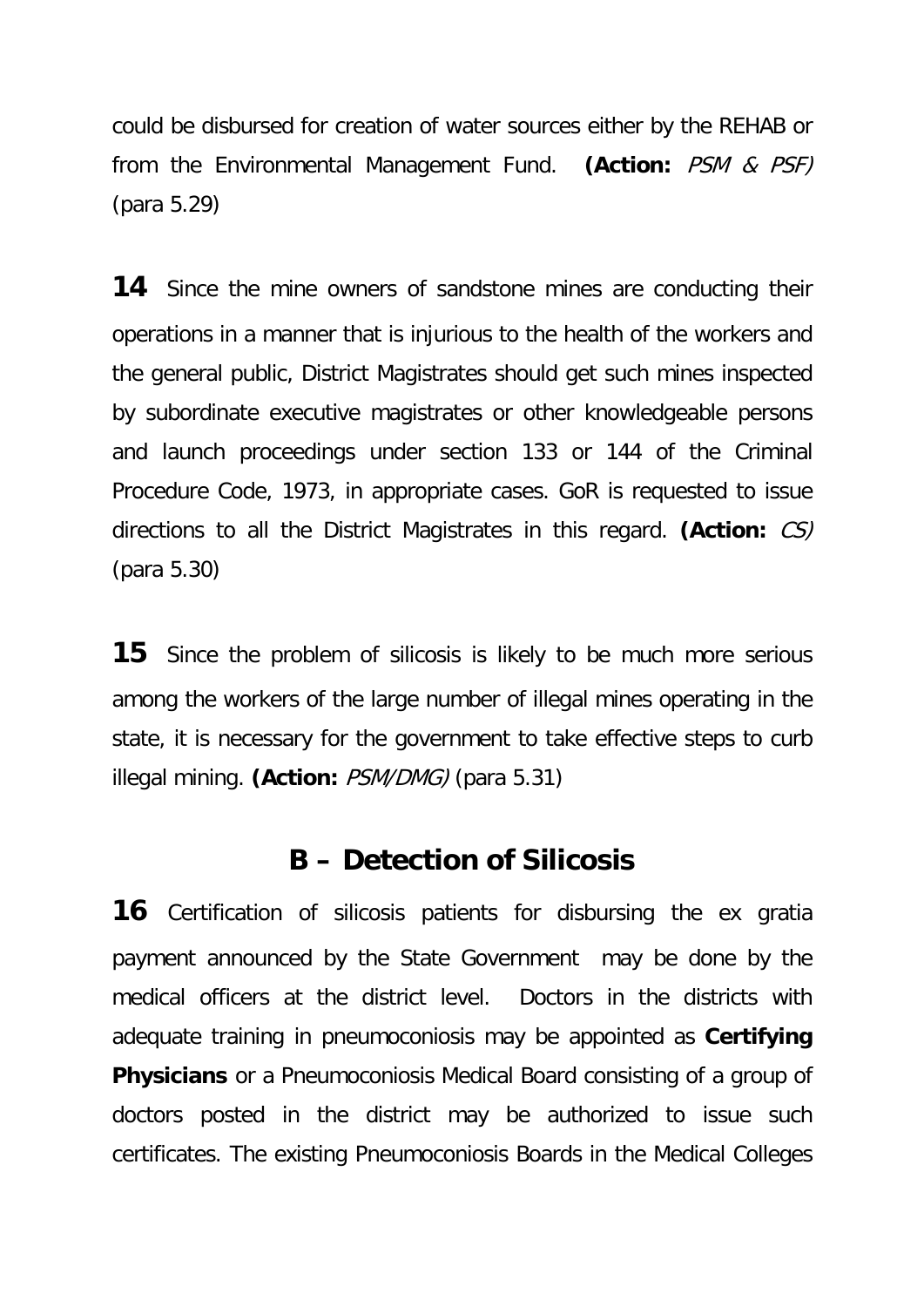may be made appellate bodies against the decision of the Certifying Physicians or the District Pneumoconiosis Medical Boards. **(Action:** CS, PSF, PSM, Principal Secretary, Labour Department) (para 5.34)

**17** Pneumoconiosis Boards may continue to exist in all the government medical colleges so that any patient having an occupational disease and documentary evidence of employment can approach it for certification. GoR may consider amending the Rajasthan Workmen's Compensation (Occupational Diseases) Rules, 1965, made under the Workmen' Compensation Act, 1923, to make the arrangements recommended in the preceding recommendation applicable for compensations under the above Act as well. **(Action:** Principal Secretary, Labour Department) (para 5.35)

**18** The Pneumoconiosis Boards should immediately acquire the standard set of chest radiographs provided by ILO and their doctors should be trained in use of ILO classification in evaluation of disability. **(Action:** PS ME) (para 5.36)

**19** The doctors of these Boards and those at the district level, including those at the Primary/Community Health Centre in sandstone mining areas, should be got trained for the detection and treatment of silicosis without any further delay, as decided in the meeting of Chief Secretary dated 11-09-2013. Funds have been made available for this purpose by the REHAB meeting held on 30-05-2013. **(Action**: PSH, PSME) (para 5.37)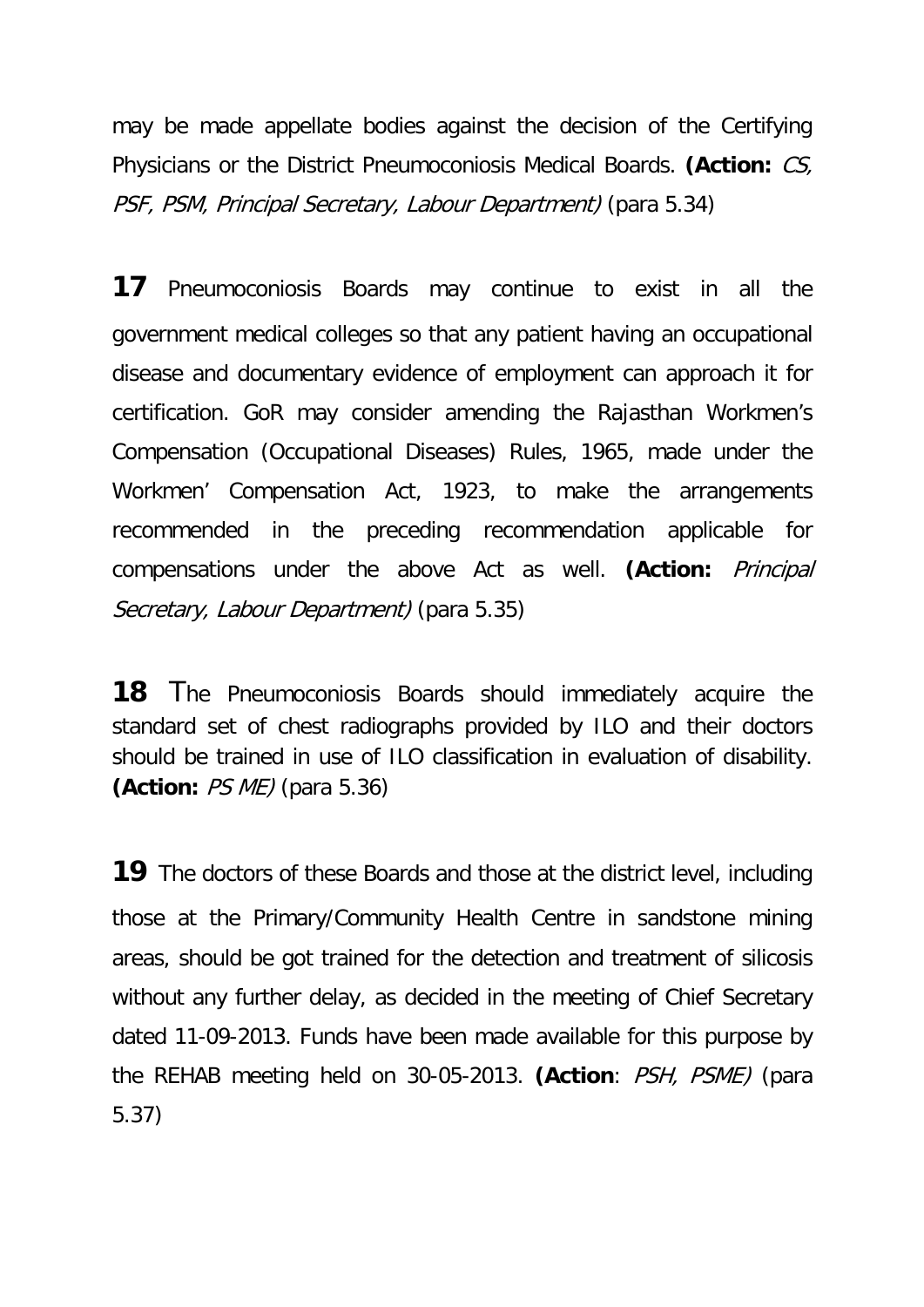**20** Department of Medical & Health should consult experts on silicosis/occupational diseases before deciding on the medical equipment needed for detection of silicosis and their specifications. **This should now be done before the Mobile Medical Units are purchased.**  The department should purchase as many Mobile Medical Units as possible within the available funds without waiting for budget to purchase all the 19 units sanctioned. The funds given from REHAB to Medical Department should be utilized only for the detection and treatment of the occupational diseases suffered by mineworkers. Fund utilisation by the department needs to be expedited and improved. **(Action:** PSF/PSM&H/Dir. Medical & Health/MD, RMSCL) (para 5.42)

**21** Each worker working in a hazardous occupation should be examined by a trained medical officer periodically and the expenses for this should be borne by the employer where identified. Apart from the initial and periodical medical examinations, such examination should also be carried out at the time of cessation of employment. **(Action:**  PSM&H) (para 5.48)

**22 & 23** Looking to the likelihood of widespread prevalence of silicosis and other pneumoconioses in the state among mineworkers and workers of several other occupations, there is urgent need for launching a comprehensive **"Rajasthan State Pneumoconiosis Control Programme".** Since, the Medical and Health Department does not have the capacity to implement such a programme, GoR may consider setting up a **"Rajasthan State Institute of Occupational Health"**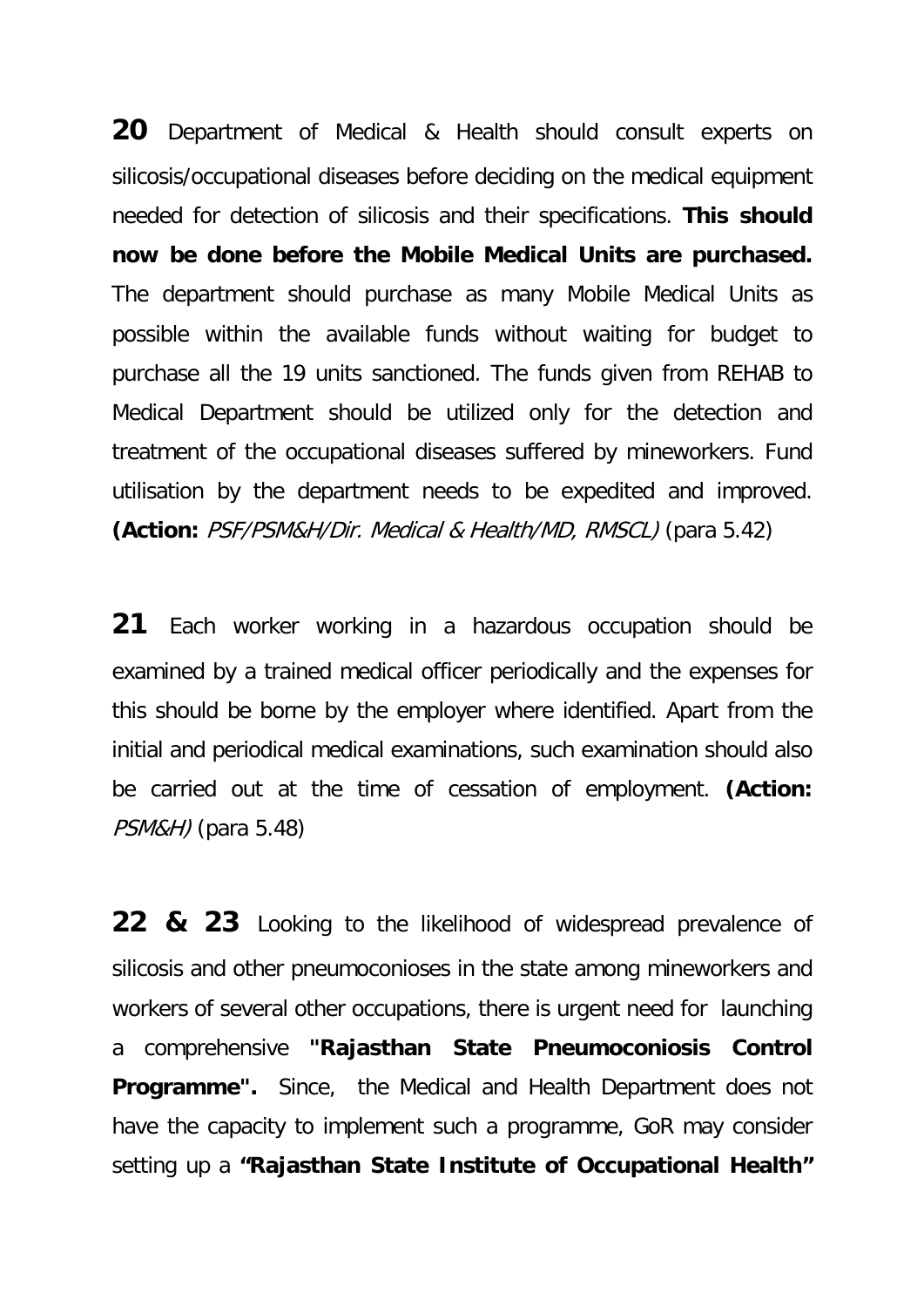for developing and implementing strategies to prevent detect and treat occupational diseases, for capacity building among the doctors and para-medical staff, to undertake research etc. **(Action:** CS, PSM&H) (para 5.51-52)

**24** Until a final decision is taken on the above recommendation and the modalities are worked out, GoR may, as an interim measure consider outsourcing the functions of the above Institute to an expert agency/individual in view of the seriousness of the problem of occupational diseases in the state. There is urgent need to identify "Hot Spot Areas" of mines and industries with potential risk of silicosis and conduct pilot studies to determine the prevalence of silicosis. **(Action:**  $CS$ , PSM&H) (para 5.53)

**25** Both the Union Government and the State Government should implement the programme to eliminate silicosis, in collaboration with the industries concerned, and strengthen their enforcement and regulatory agencies with adequate manpower and infrastructure facilities for enforcement of the relevant legal provisions. These agencies should have trained officers for workplace monitoring and health surveillance. The industry professionals should also be trained in monitoring of dust level. **(Action:** Secretaries, Ministries of Mining, Labour & Employment, Health & Family Planning, GoI, DGMS, PSM, PSM&H) (para 5.54)

**26** This decision taken in the Chief Secretary's meeting on 10-09- 2013 to conduct a detailed study about the problems of mineworkers, particularly those relating to their health, needs to be implemented at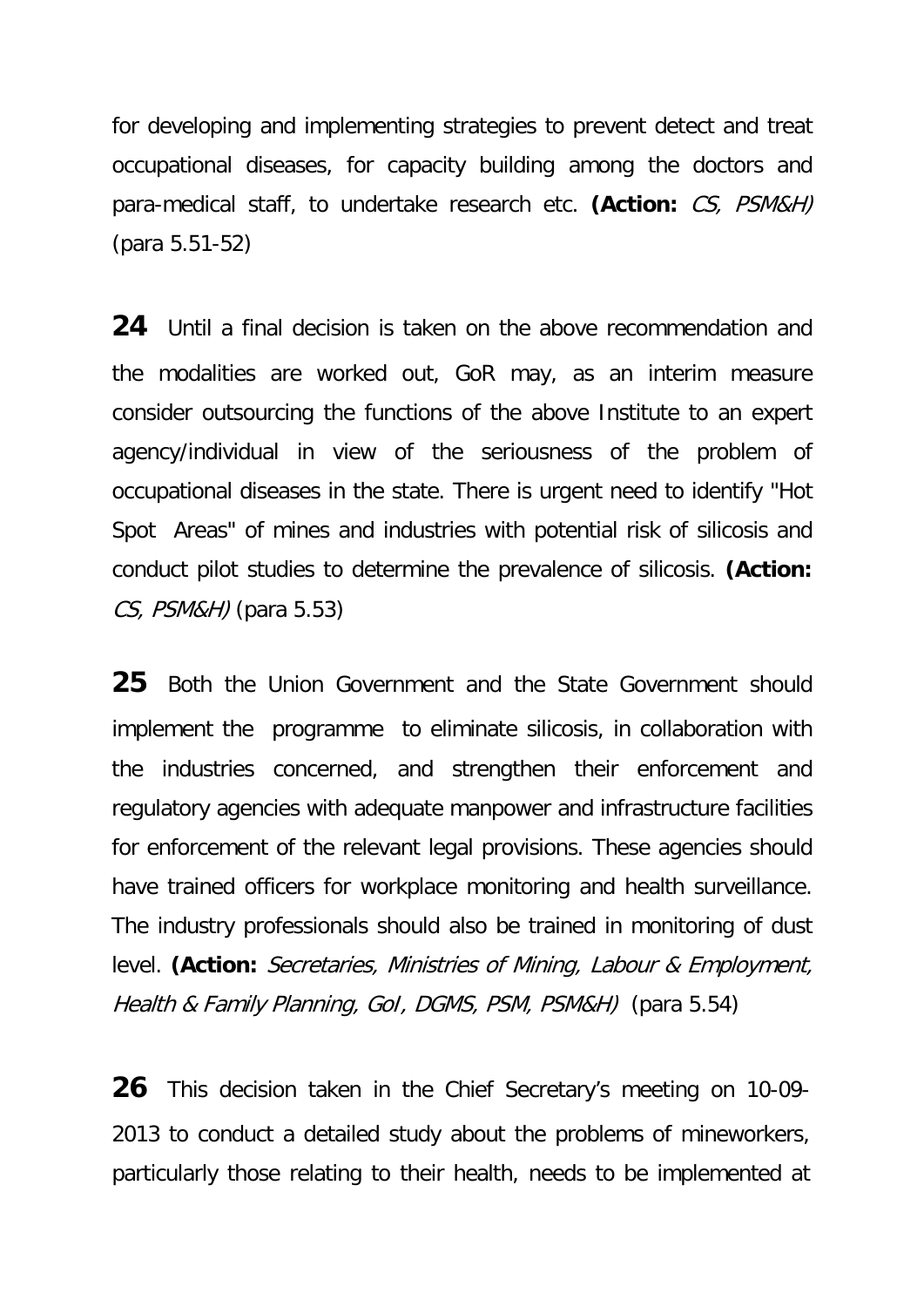the earliest. In view of the detection of silicosis in some other occupations and possibility of asbestosis in asbestosis processing units, the scope of the study needs to be made more comprehensive. The study should cover both the existing workers and those who have left after working for a sufficiently long time to make them susceptible to contract an occupational disease. The government may like to consult some experts and RSHRC also while formulating the proposal for the study, and involve them in guiding and supervising the study. **(Action:**  CS,PSM, PSF) (para 5.56)

**27** The announcement of the Hon'ble Health Minister in the Rajasthan Vidhan Sabha on 17-09-2014, that ICE campaign will be launched in mining areas needs to be implemented early. The campaign should also cover industries whose workers are at the risk of silicosis. The campaign should make the mine/industry owners and workers aware of the relevant legal provisions, both the owners and workers should be sensitized about the preventive steps including wet drilling, use of protective gear and other dust control measures, educate the workers about lifestyle changes required and emphasize on the need for initial and periodical medical examination. Since the mineworkers are mostly illiterate and poor, folk media *(lok kala)*, audio-visual programmes including street plays, pantomimes, films, puppet shows etc will be more effective than just briefing, issue of advertisements and distribution of literature. Government Departments do not have the capacity to organize such ICE programmes effectively and hence the department will have to outsource this job to good non-governmental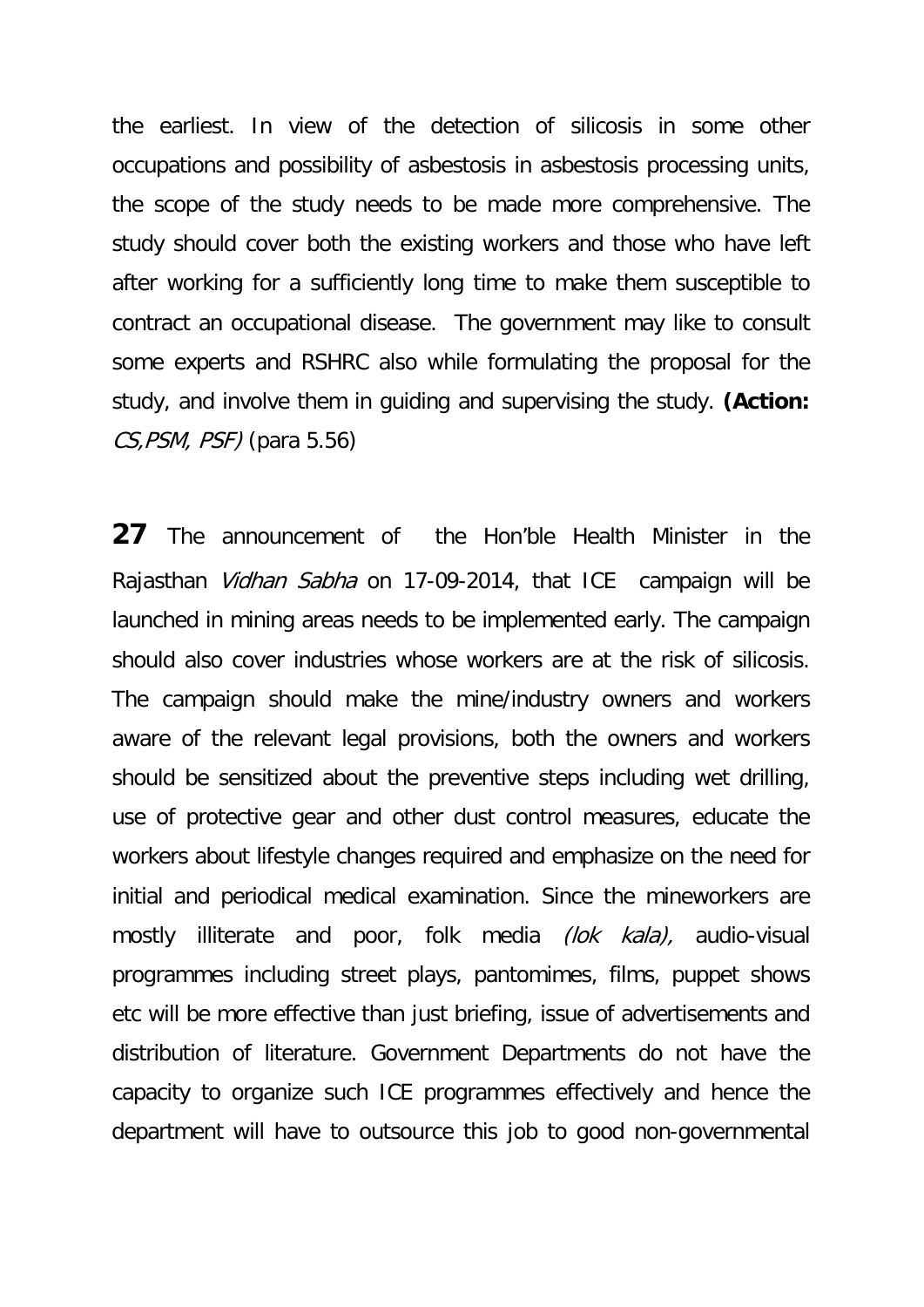organizations and adequately finance them. Electronic media can also be used effectively for the purpose. **(Action:** CS, PS, M&H) (para 5.57)

**28** Departments of Medical & Health and Medical Education should immediately bring the legal provisions regarding the reporting of pneumoconiosis to the notice of doctors and instruct them to notify them to the authorities concerned without fail. All concerned should be advised to report the cases even if the particulars of employers of the affected persons are not available. **(Action:** PSM&H, PSME) (para 5.60)

**29** The doctors posted in the Pneumoconiosis Boards, District Chest Hospitals and Primary/Community Health Centres/Hospitals in the sandstone mining areas and other areas having industries whose workers are at the risk of silicosis should be trained in the prevention, detection and treatment of silicosis and other occupational diseases. **(Action:** *PSM&H, PS, ME*) (para 5.61)

**30** Since there is need to involve the paramedical staff posted in villages in mining areas in the detection and tracking of silicosis to detect silicosis among the workers who have left their workplaces due to ill health, there is need to train them also apart from the doctors. (**Action**: PSM&H, DM&H) (para 5.62)

**31** The Central and State Govts. may consider bringing silicosis under the National Rural Health Mission (NRHM). GoR may also like to involve Panchayats in the detection of silicosis and awareness building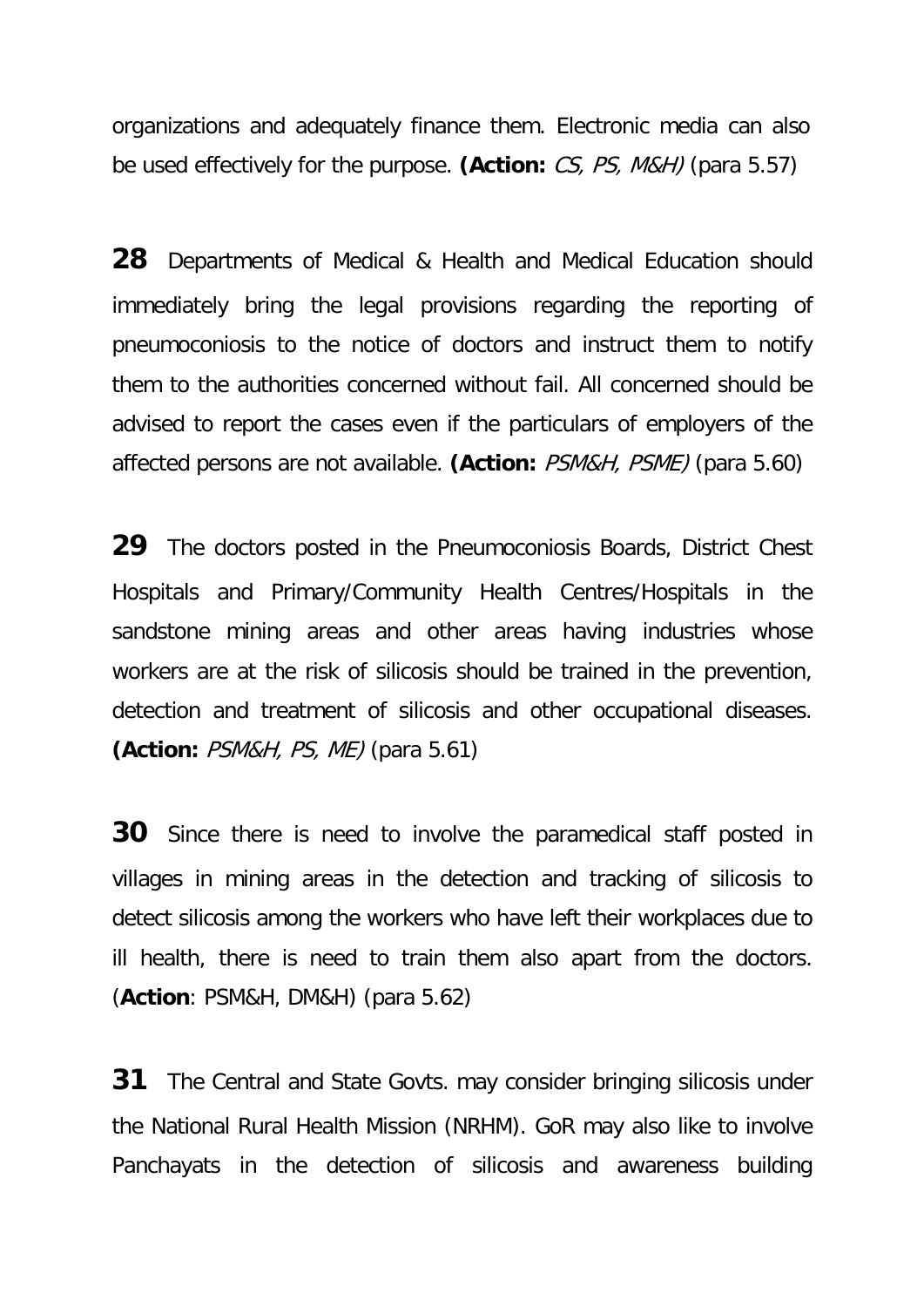programme. With proper briefing from the district level medical authorities, the village and panchayat level employees of the medical and health and rural development departments will be in a position to identify suspected cases of silicosis and send them to the hospitals equipped to detect them. Revenue functionaries also can be sensitized to do this. **(Action:** CS, PSM&H) (para 5.63)

**32** Given the extensive reach of the National Tuberculosis Control Programme, and the high prevalence of TB in silicosis patients, it is time to work on an integrated approach whereby the vast network of grassroots staff under the TB control programme can be effectively used to monitor vulnerable populations exposed to silica dust. The District Tuberculosis Officers may be directed to document the occupational history and periodically monitor workers at risk from silica exposure in their districts. **(Action:** Secretary, Min. of Health & Family Welfare, GoI, PS&MH, GoR) (para 5.64)

**33** Since silicosis patients routinely approach the Primary Health Centers/Community Health Centers/Chest Hospitals/Medical College Hospitals for treatment, there are lot of cases of silicosis available in the records of these hospitals. Lists of these patients needs to be prepared by all such hospitals and these patients brought to the certifying doctors/Pneumoconiosis Boards with the help of district administration, village level workers and NGOs. **(Action:** Chief Secretary, PSM&H, PSME) (para 5.65)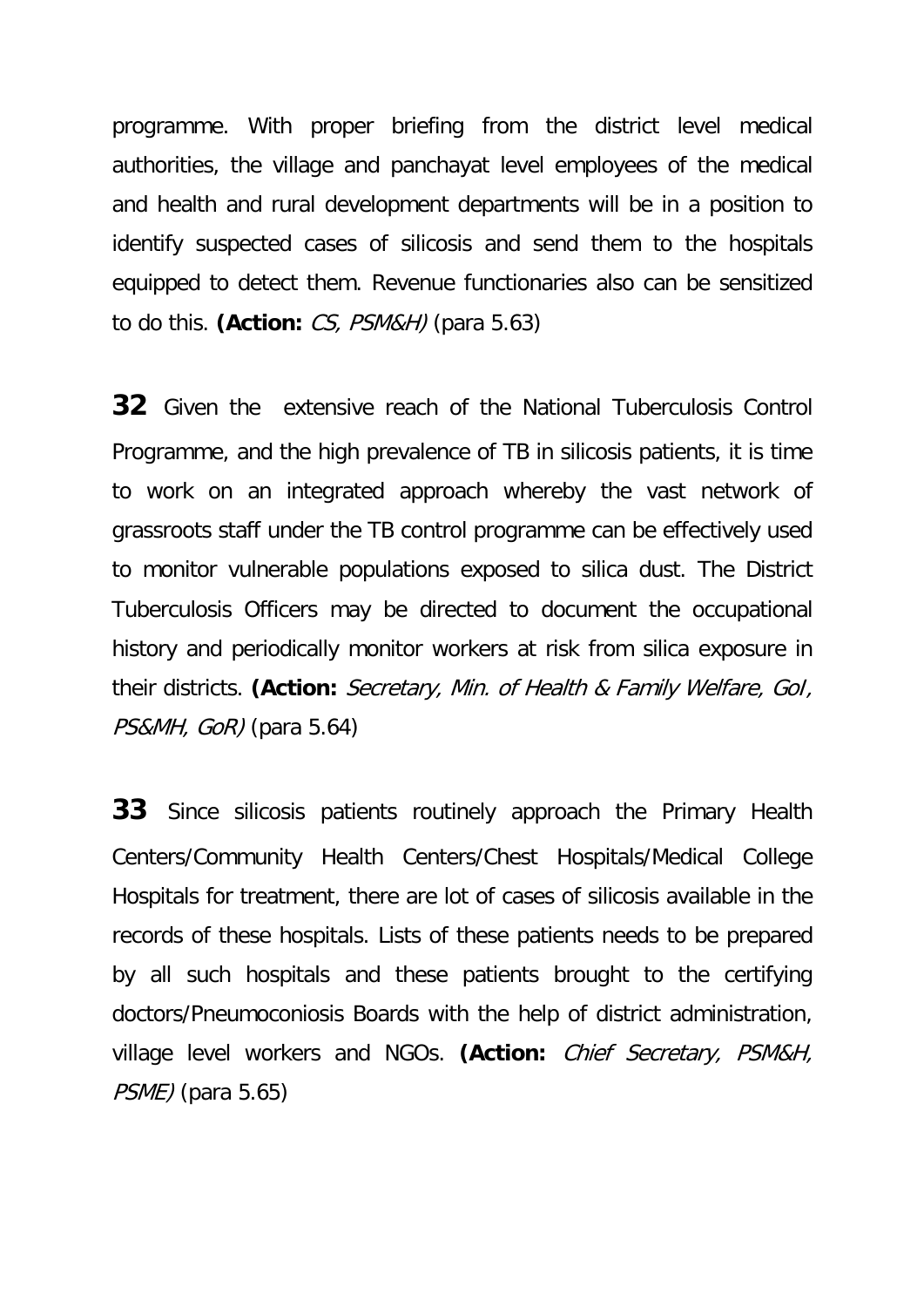**34** GoR may like to circulate chapter 2 and annexures 5 and 6 of this report to all the medical officers concerned. **(Action:** PSM&H, Dir. Medical & Health) (para 5.66)

**35** When a victim suffering from an occupational disease dies, if the victim has not already been certified for pneumoconiosis by the competent authority, the family members should have an option to get a post mortem examination of the body done to ascertain pneumoconiosis. The request for the post mortem should be made to the District Magistrate, Additional District Magistrate, Sub-divisional Magistrate, CM&HO, Superintendent of the Medical College, or the incharge of the Government Hospital concerned and the authority getting such request shall get the post mortem done by a medical board. **(Action:** PSM&H, Principal Secretary Medial Education) (para 5.68)

**36** The Central and State Governments may like to introduce of special courses on "Environment & Occupational Health'' for the junior doctors and interns. **(Action:** Secretary, Ministry of Health, GoI, and PSME, GoR) (para 5.69)

**37** Though silicosis is not an infectious disease, its occurrence is endemic in mining and other areas of mineral processing industry. It is therefore suggested that silicosis and other pneumoconiosis may be made notified diseases under the Rajasthan Epidemic Diseases Act, 1957 till such time the Public Health Act based on the draft Model Public Health Act 1987 prepared by Central Bureau of Health Intelligence,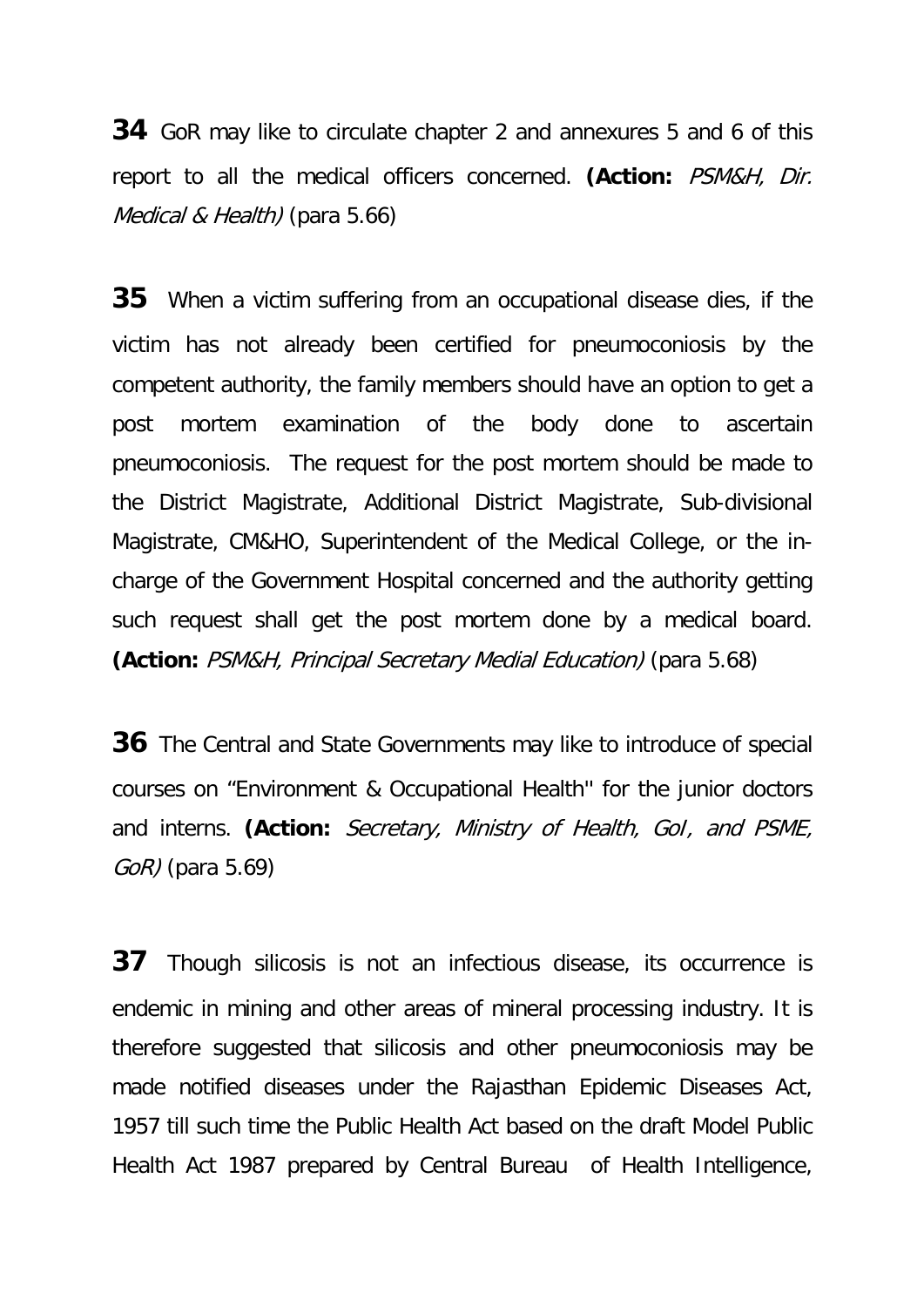Union Ministry of Labor is enacted for Rajasthan. **(Action:** PSM&H) (para 5.70)

### **C – Financial Assistance**

**38** The decision of GoR to give ex gratia payment should continue until a better package is worked out and approved. The decision should be implemented without any arbitrary cut off date of 01-06- 2013 fixed by the REHAB on 30-05-2013. **(Action:** CSPSM/PSF) (para 5.74)

**39** The Commission also feels that there is a strong case for increasing the existing financial package to silicosis victim. **(Action:** CS, PSM, PSF) (para 5.75)

**40** The evaluation of disability in silicosis should be based on Disability Adjusted Life Year (DALY) developed by World Health Organisation. **(Action:** PSM/PSM&H/PSF) (para 5.76)

**41** The decision taken by REHAB on 30-05-2013 to authorize the District Collectors to sanction ex gratia payments should be implemented in letter and spirit. As already decided, **Revolving Funds** should be created for this purpose with the Collector of every district from where silicosis cases have been reported. The Collectors of districts Karauli and Jodhpur, from where maximum cases of silicosis cases have been reported, should have a Revolving Fund of Rs. 50 lakhs each and districts Dholpur, Bundi, Nagaur, Bharatpur and Dausa should have Revolving Funds of Rs. 25 lakhs each. There should also be no need for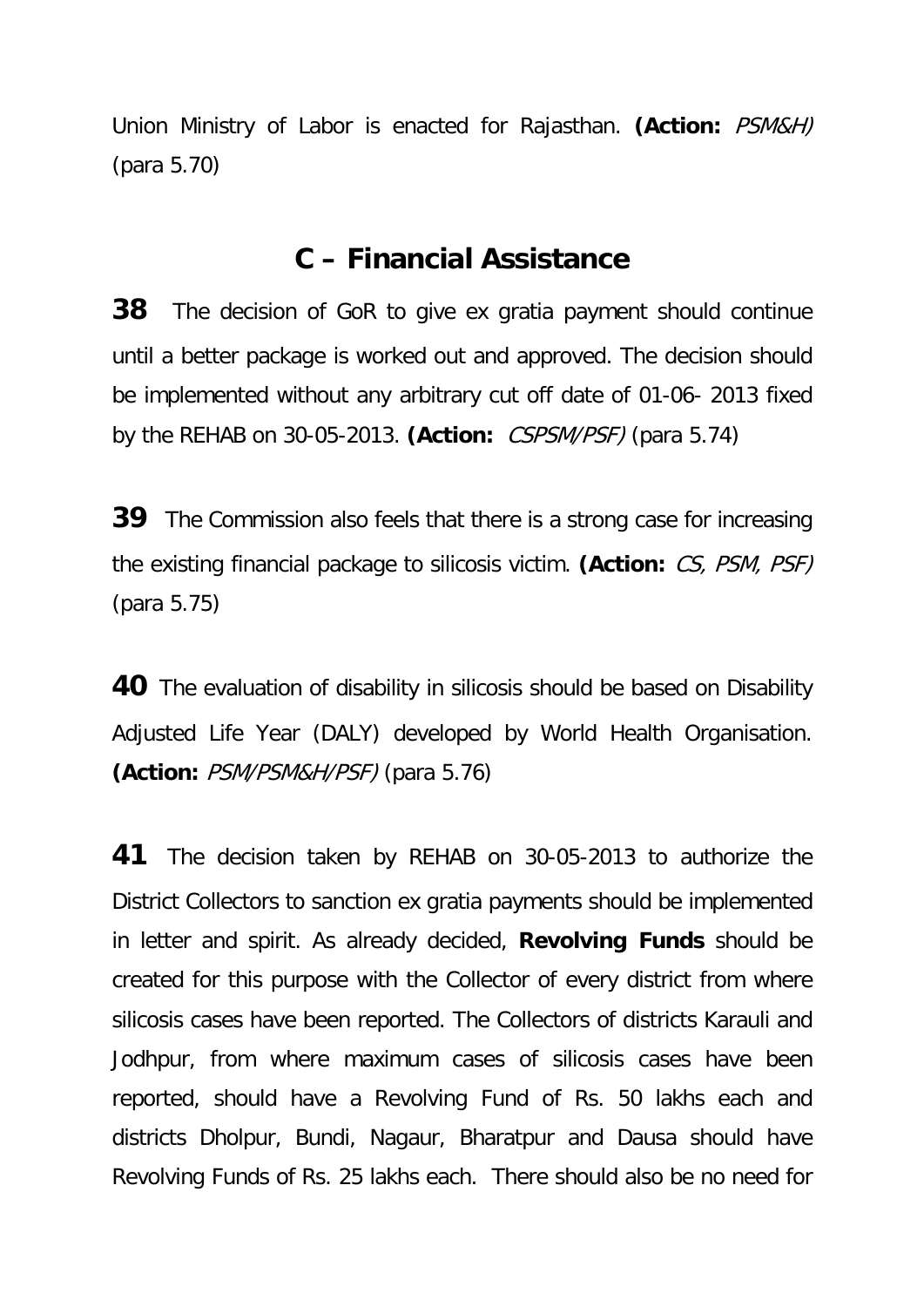the Collectors to route their proposals for ex gratia/additional funds through the DMG. **(Action:** PSM & PSF) (para 5.78)

**42** In view of the provisions regarding right to equality guaranteed under Article 14 of the Constitution, the decision for award of ex gratia payment to silicosis/asbestosis afflicted mineworkers may be extended to such patients engaged in other occupations also, if it is found that they are not in a position to get compensation from their employers under the Workmen Compensation Act or the Employees State Insurance Act. **(Action:** Chief Secretary, PSF) (para 5.80)

**43** Looking at the large number of silicosis cases being detected and the fact that the problem of silicosis and environmental degradation is caused by the negligence of the mine owners of minor minerals, the government may consider levying Environment & Health Cess from all those mining minor minerals as well instead of restricting it to six major minerals. **(Action:** PSM & PSF) (para 5.81)

**44** Instead of making ex gratia payments, GoR may consider putting in place a scheme for payment of a pension to the silicosis affected as well as the dependents of the deceased. The State Government may like to appoint a committee to look into this and formulate proposals. **The current system payment of ex gratia payment should be continued until an alternative and better system is implemented.** The victims of silicosis should be rehabilitated by offering an alternative job or a sustenance pension if they are unable to work. **(Action:** CS, PSM, PSH) (para 5.83)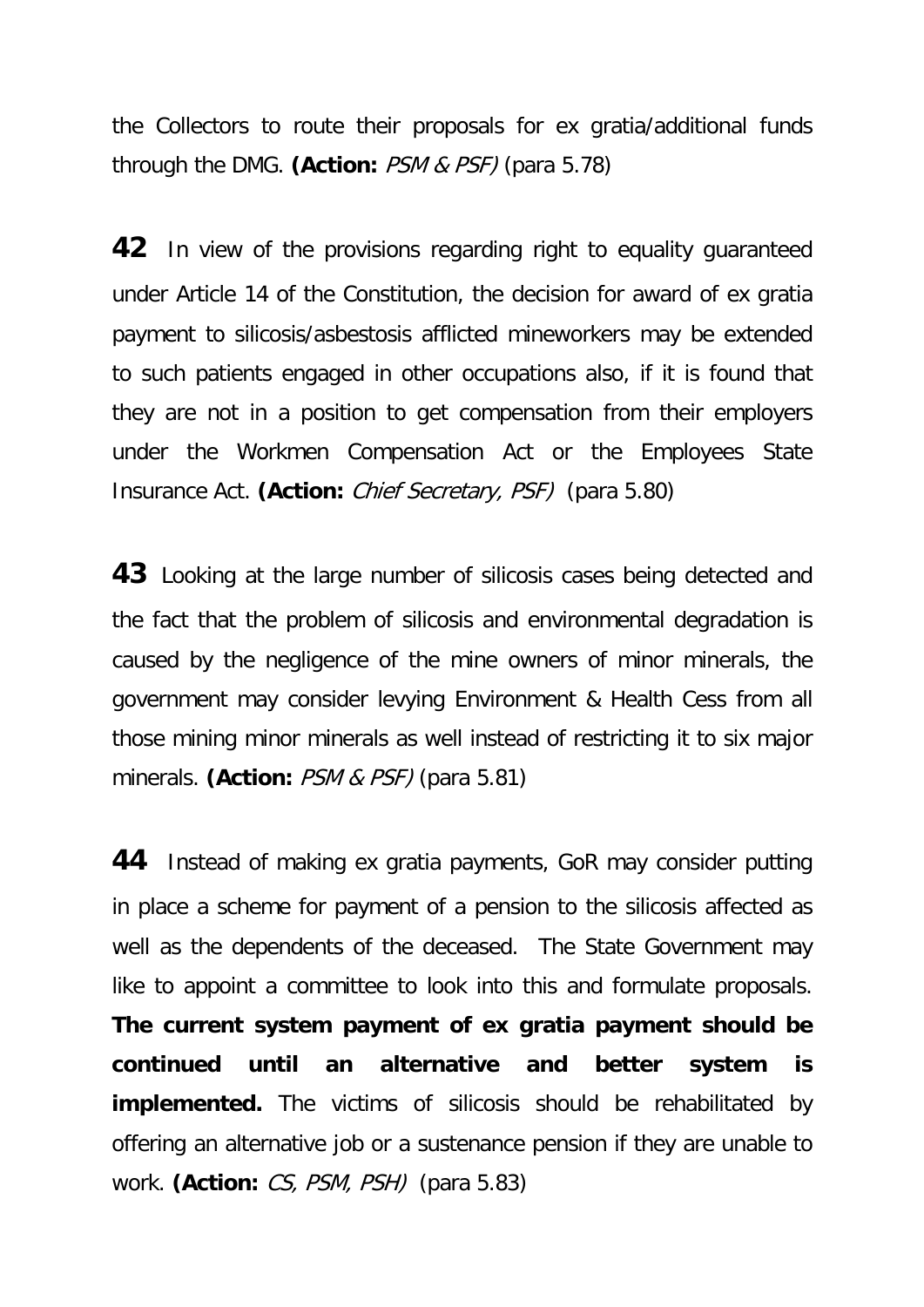### **D – Rehabilitation**

**45** REHAB in its meeting on 30-05-2013 had directed the Mines Department to submit an action plan for the utilization of the Environment & Health Cess for forming Self Help Groups of women for the welfare of mineworkers, enrolment of one illiterate/semi-literate member from each family of mineworkers for skill development training with the purpose of self-employment, and send the proposals to the Rajasthan Skill Development & Livelihood Corporation for their training in a time-bound manner so that they can be employed in various enterprises. The decision should be implemented quickly. GoR should strive for maximum involvement of good NGOs for optimum results and consult them before finalizing the rehabilitation scheme. **(Action:** Chief Secretary, PSM, PSF) (para 5.85)

**46** ARAVALI, an institution established by GoR, has already established a State Level Forum of various stakeholders from the stone industries, Community Based Organisations, national and international NGOs, development professionals, trade union representatives, workers, subject experts etc. Government may consider utilizing the services of the State Level Forum to reach out to the mine workers and undertake some innovative pilot projects in the various mining clusters for health, safety, rehabilitation etc. of mineworkers. **(Action:** CS, PSM, PSF) (para 5.86)

**47** A simple and effective way to take care of silicosis patients and their families will be to declare them as below poverty line (BPL)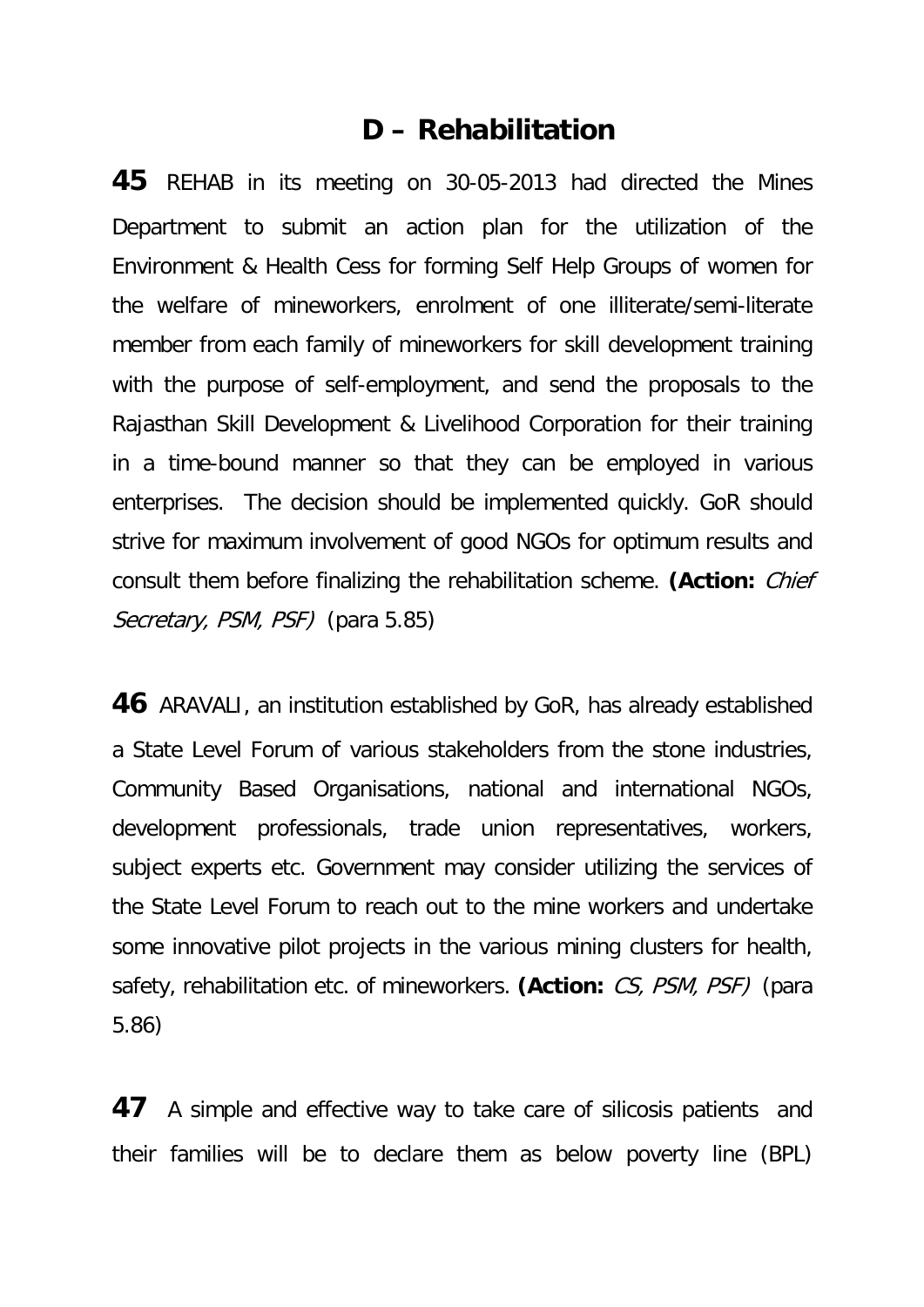families. NHRC has issued a directive to this effect to all State Governments. This would make them entitled to the benefits of several schemes meant for BPL card holders, without necessitating any changes in legislation. **(Action:** CS) (para 5.87)

**48** Since silicosis is a notified disease and considered as a 100% disability under the Workmen's Compensation Act, benefits and rehabilitation packages available to disabled persons in the state should be extended to all silicosis patients also. **(Action:** CS) (para 5.88)

**49** Every major mining area with cluster of mines should have mine workers vocational training center to train mineworker in Occupational Health and safety measures once every 5 years as stipulated by DGMS. The REHAB fund and the Environment Management Fund can be utilised to do these trainings. NGOs and other stakeholders can also be encouraged to set up satellite vocational training centres as provisioned for in the Mines Act 1952. **(Action:** DGMS and PSM) (para 5.89)

**50** The direction given in the Chief Secretary's meeting on 10-09-2013 to bring mineworkers also under the National Medical Insurance Scheme (RSBY) needs to be reconsidered, in consultation with the representatives of unions of mineworkers and NGOs working for their welfare, to see whether the proposal is cost effective and useful to the mineworkers in view of the free medicine scheme of GoR. **(Action:** PSM, PSF, Labour Commissioner) (para 5.90)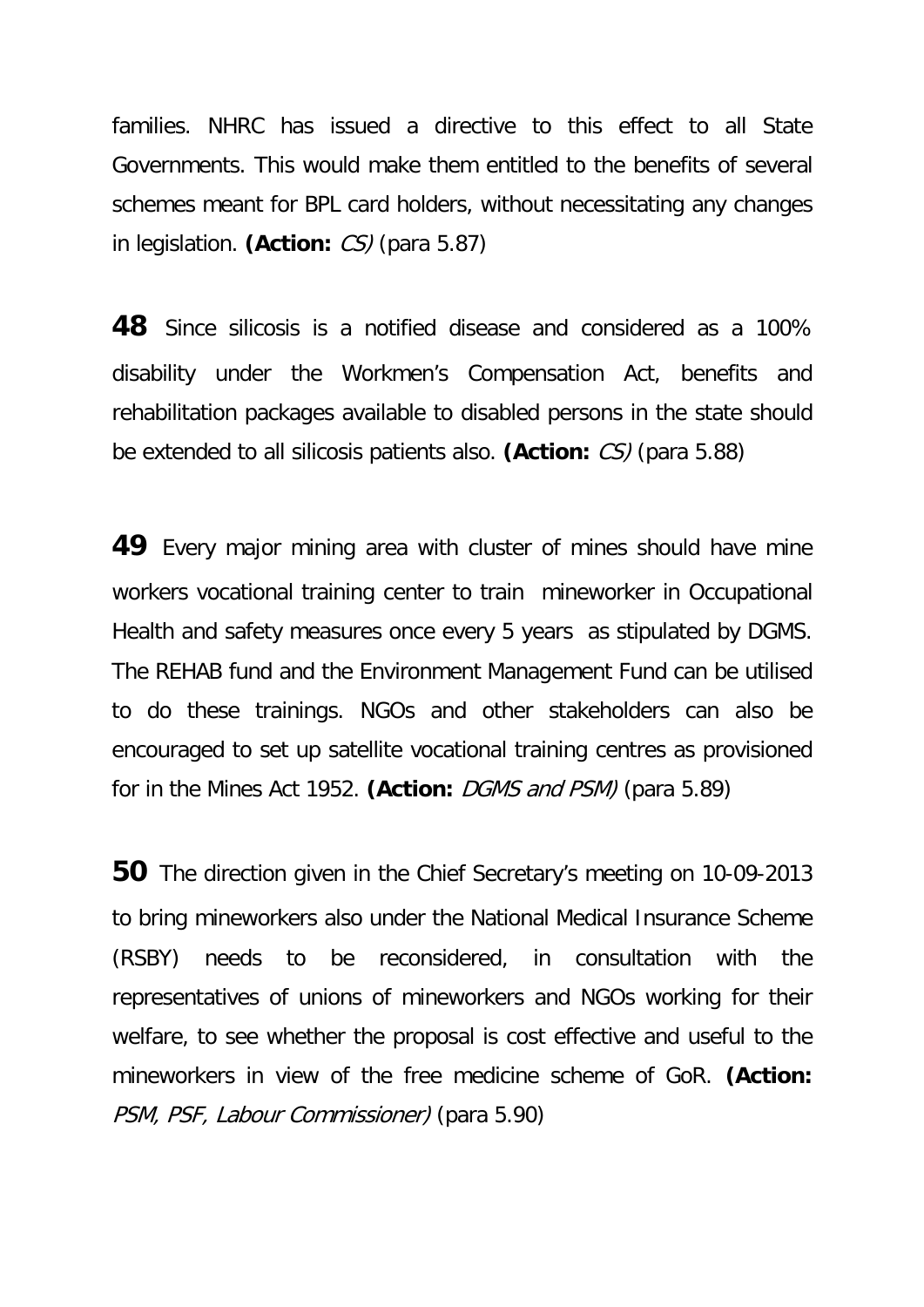**51** GoR has given a quota of 5% mineworkers in the allotment of mines. The Commission feels that there is a strong case for having a quota of at least 20% for silicosis victims in the allotment of mines. It would be better to form cooperative societies of such victims to make these allotments rather than allotting to individuals. **(Action:** PSM) (para 5.91)

### **E – Other Issues**

**52** A state-level **Monitoring Committee** should be constituted under the Chief Secretary. The Committee should consist of the Principal Secretaries and the heads of departments in charge of Mines, Medical & Health, Medical Education, Finance, Pollution Control, Labour and Industries Departments of the State Government, senior officers representing the Central Ministries of Mining, Health and Labour, nominees DGMS, DG FASLI, NIMH and NIOH, representatives of NGOs working for the welfare of mineworkers and workers of industries whose workers at the risk of contracting silicosis. (**Action:** CS) (para 5.93)

**53** It is also necessary to constitute similar District Level Committees under the Collector in all districts where the problem of silicosis and other occupational diseases are likely to be significant. **(Action:** CS) (para 5.94)

**54** In view of the widespread violation of the provisions and the failure of the existing enforcement authorities, there is need to have flying squads, in major mining districts, consisting of officers of Mining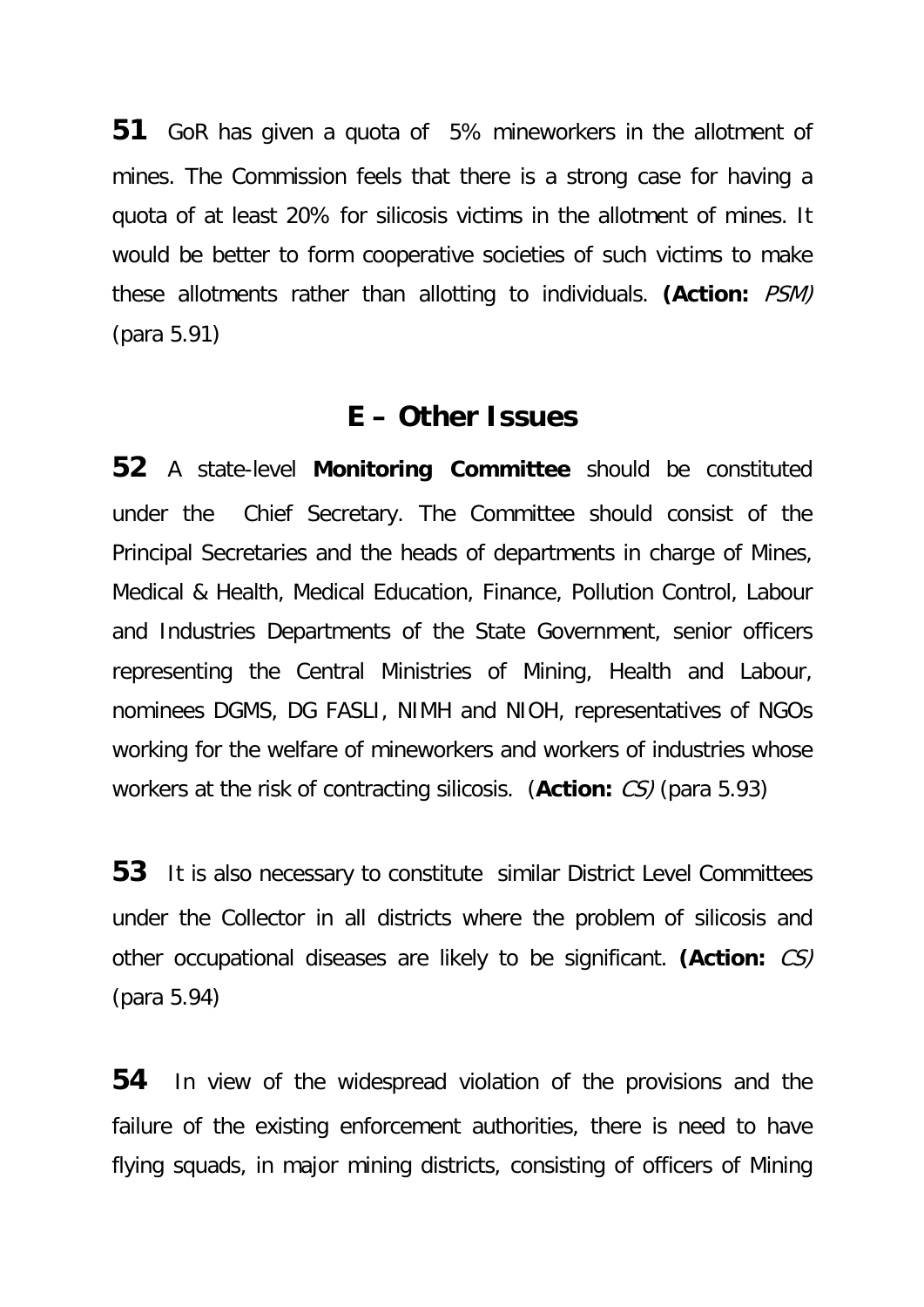and Pollution Control Departments. They should operate under the overall supervision and control of the District Collector. **(Action:** CS, PSM, Secretary, Pollution Control) (para 5.95)

**55** The health hazards faced by the mineworkers due to the callousness of the employers should also be brought specifically under the purview of the Central and State Labour Departments. There should be a requirement for obtaining NOC from the Labour Department also before a mine can be operated. The NOC should be issued only after the mine owner has registered his mine with the DGMS and made arrangements for wet drilling. There should be regular inspections by the Labour Department to see all aspects regarding the welfare of the mineworkers, including the compliance of provisions of the Mines Act for the safety, security and health of mineworkers and provisions regarding record of employment and attendance. **(Action:** Secretaries, Ministries of Mines & Labour) (para 5.98)

**56** It is necessary to assess the safety aspects of 'Sino Crack' powder, the use of which is becoming increasingly common in stand stone mines. Instructions for undertaking adequate safety precautions should be made mandatory. **(Action:** Secretary, Ministry of Labour & Employment, GoI, DGMS) (para 5.100)

**57** It is necessary to have a fresh look at the Mines Act, 1952 and the rules and regulations made under it keeping in view the problems pointed out in this report and bring about amendments to solve these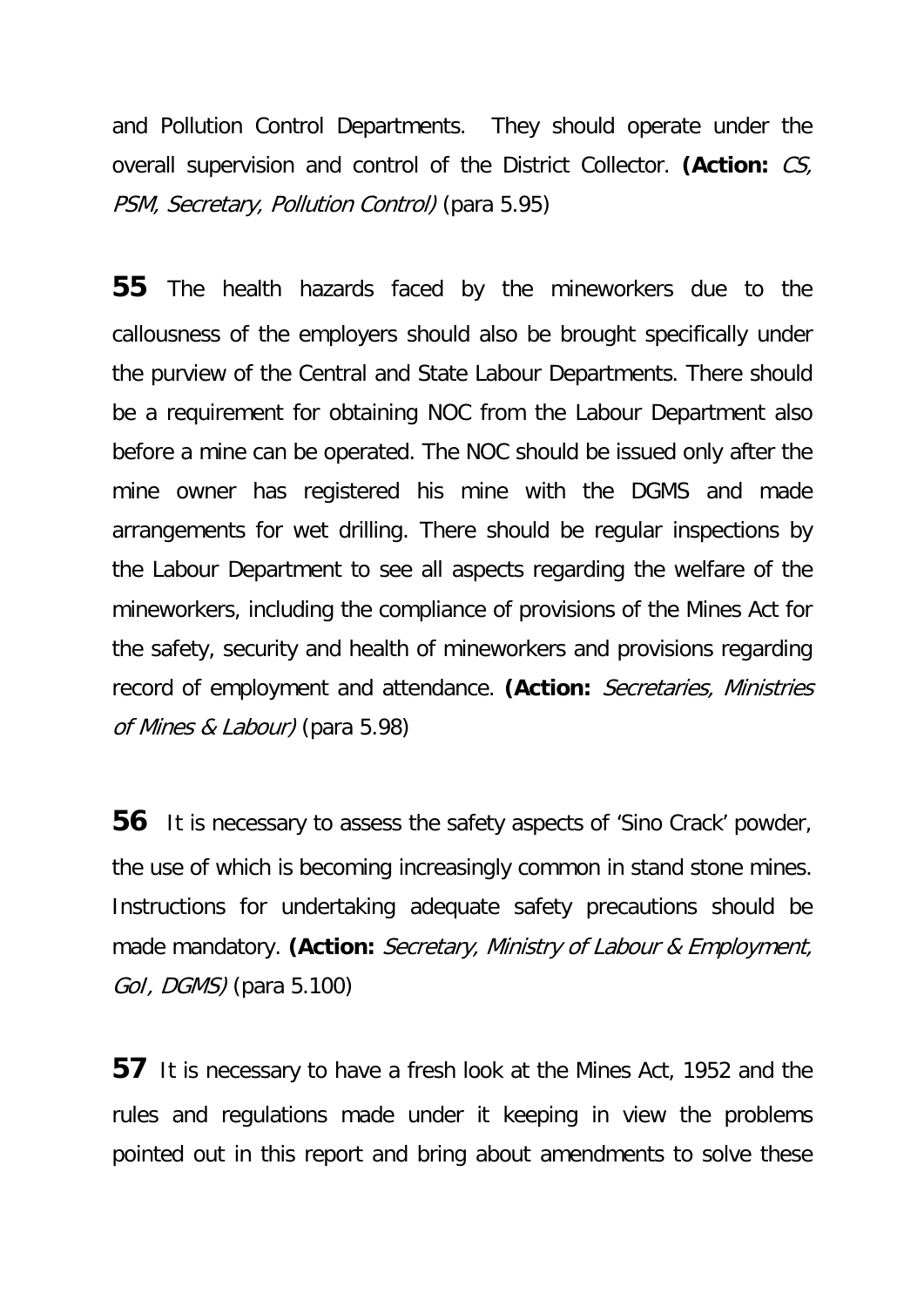problems and effectively deal with the violators so that the problem of the alarming incidence of occupational diseases can be contained. **(Action:** Secretaries, Ministries of Mining, Labour & Employment, GoI) (para 5.102)

**58** GoR may like to set up a statutory body invested with adequate powers to deal with the problems of mineworkers effectively. **(Action:**  CS) (para 5.103)

**59** GoR may consider nominating an expert on pneumoconiosis and a representative of an NGO working for the welfare of mineworkers to REHAB. **(Action:** PSM/PSF) (para 5.104)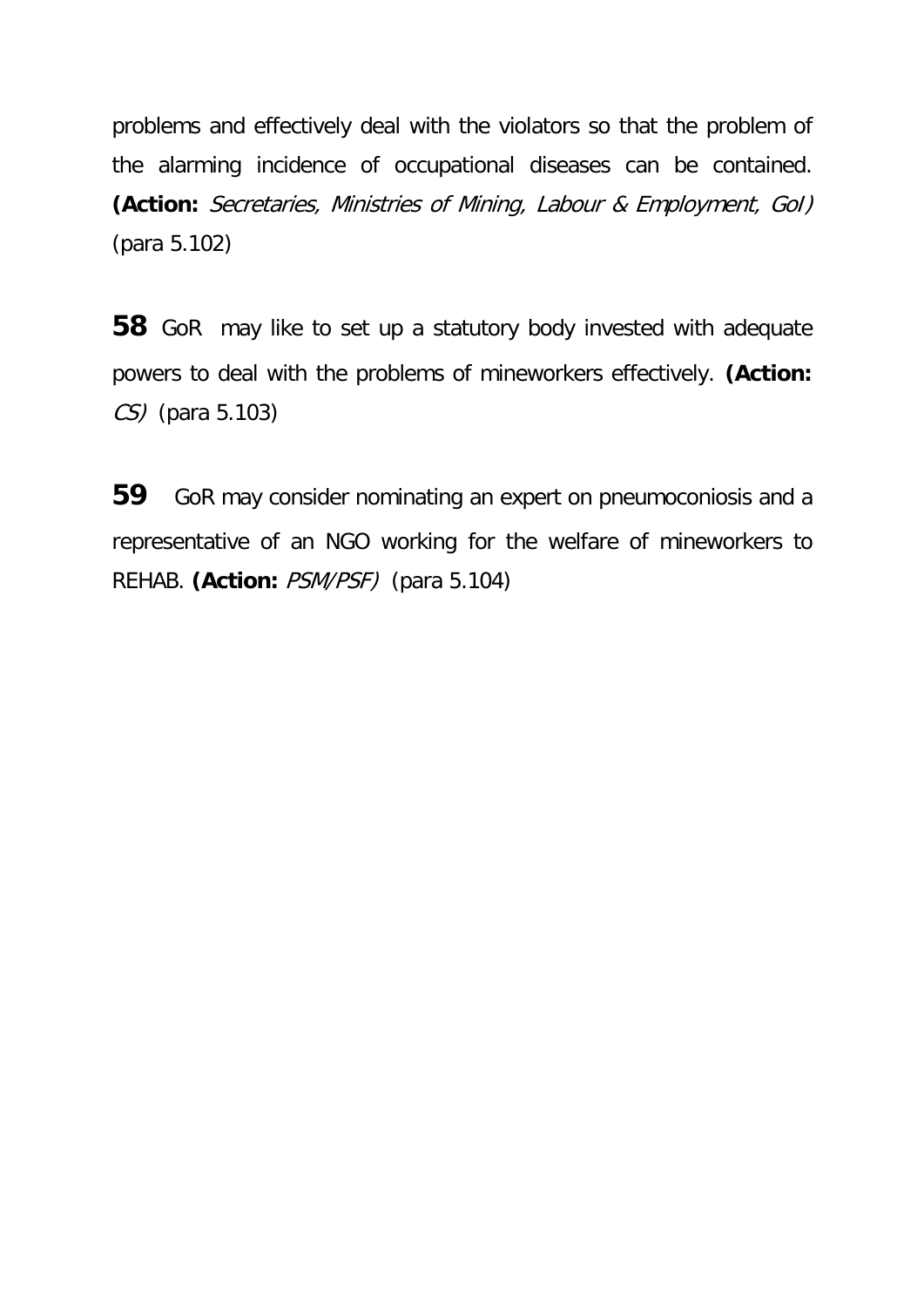# **Chapter 7**

### **Conclusion**

This Special Report has been necessitated due to the lack of preparedness in the various departments of the Central and State Governments to deal with the problem of silicosis which has become endemic in Rajasthan. Had the officers concerned shown sensitivity to the problems of the workers engaged in sandstone mining and other occupations that expose them to silica dust, a majority of workers could have been saved from contracting this incurable disease.

7.2 The Rajasthan State Human Rights Commission is deeply concerned about the widespread violation of legal provisions meant for the security, health and welfare of mineworkers. It is a matter of great concern that even a small measure like wet-drilling that can prevent the spread of silicosis to a considerable extent is not being done. Equally alarming is the lack of awareness, capability and preparedness of the state's Medical and Health Department about the problem of occupational diseases.

7.3 The Commission wants to place on record its appreciation for the sensitivity shown at the highest levels of Government of Rajasthan to the problem of mineworkers. Several of the decisions taken by the State Government are worthy of emulation by others. However, the officers who are responsible to implement these decisions and to enforce the legal provisions need to be more sensitive to these problems. Moreover,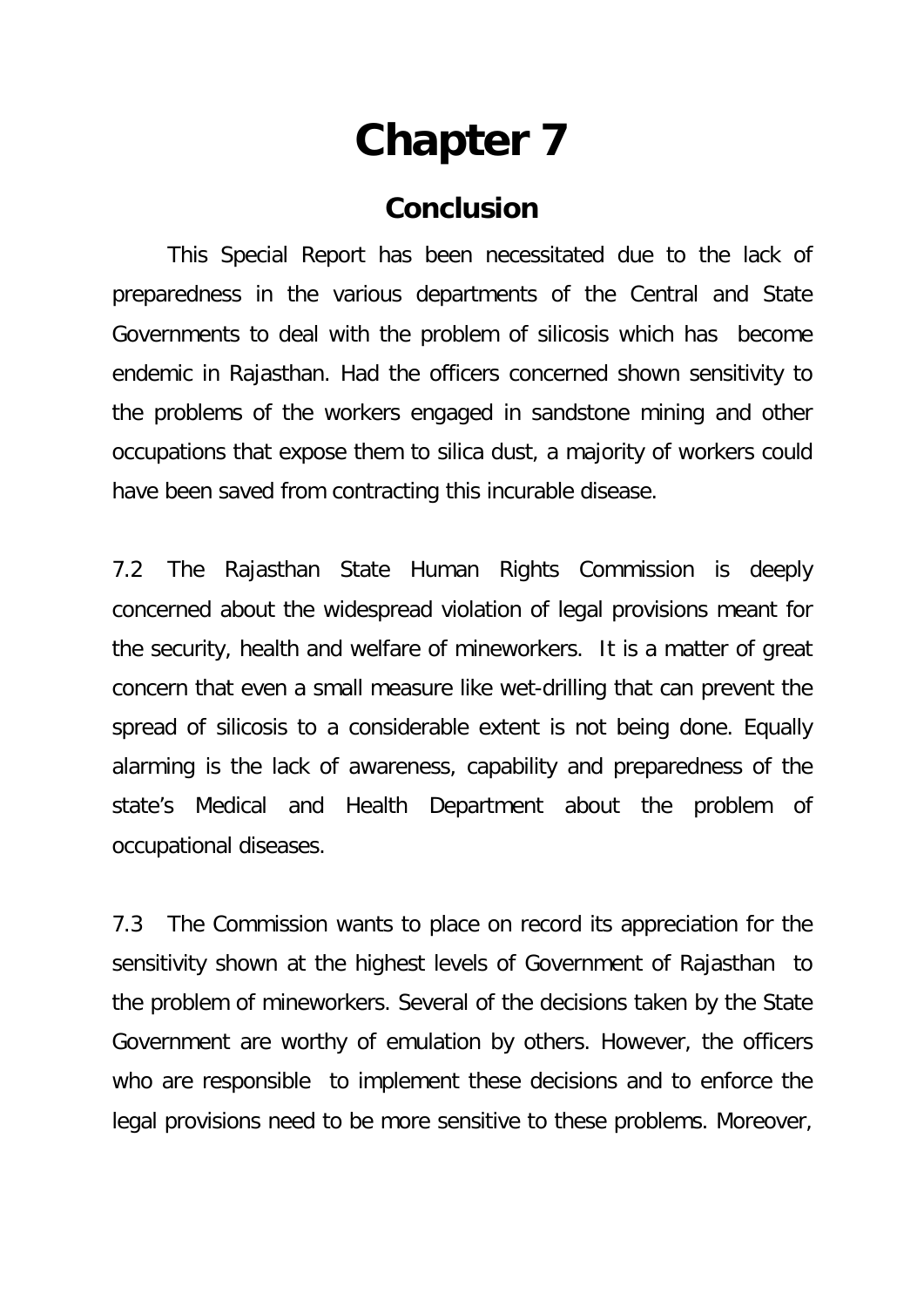there is need to take a holistic view of the entire gamut of problems and evolve feasible solutions rather than a band-aid approach.

7.4 It appears that so far no exhaustive report covering all aspects of the problem of silicosis has been placed before the State Government. It is hoped that this report will bridge this gap and throw light on the ground realities, highlight the problems and offer suggestions to the government authorities to formulate solutions to the problem of silicosis – to prevent its incidence, to speed up the detection in a systematic manner, to render necessary assistance to those who are suffering from it and to rehabilitate the families of those who have died of it. Action on the initiatives suggested in this report by the authorities concerned will go a long way in ameliorating the sufferings of large number of workers. The Commission seeks the cooperation of all authorities concerned to effectively address these issues that have serious implications for the life, health, social security and human rights of the mineworkers. The Commission will be available for any consultations required by the authorities concerned.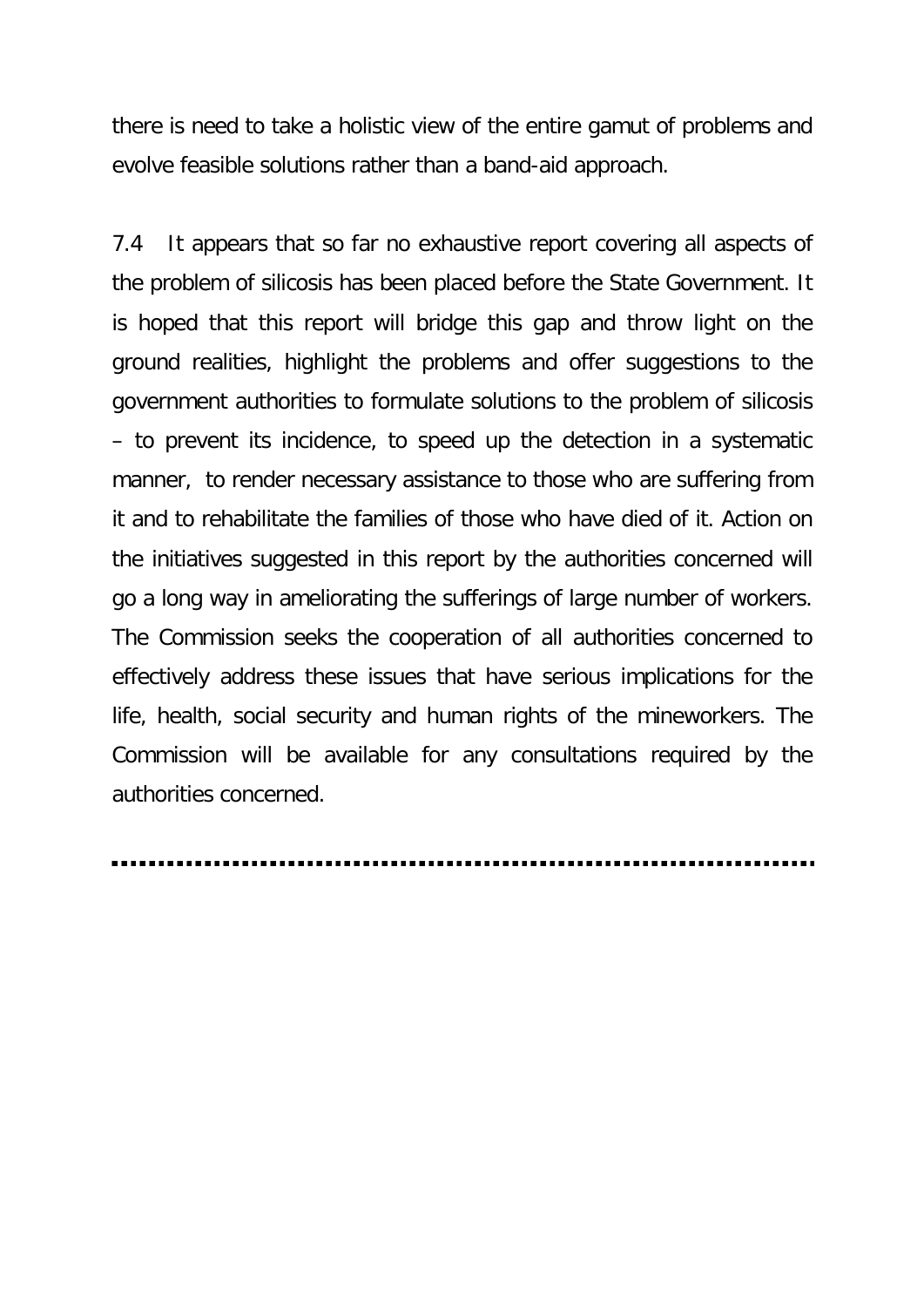### **List of Members of Advisory Group on Mineworkers' Problems Constituted by RHSRC :**

- 1. Shri M.M. Sharma, Former Director General, Mines Sefty, now residing at Flat No. 603, Emrald Akshita, A-38, Tilak Nagar, Jaipur - 302 004, Rajasthan, Mo.- 97999 91100, e-mail: manm999@hotmail.com,
- 2. Dr. P.K. Sishodiya, Former Director, National Institute of Miners' Health, Nagpur, now residing at C-23, Pocket II, Kendriya Vihar II, Sector-82, Noida-201 304 (U.P.) Mo.-09818984350, e-mail: pksishodiya@yahoo.com,
- 3. Shri Rana Sengupta, Managing Trustee and CEO of Mine Labour Protection Campaign (MLPC), 19/9B, Choupasni Housing Board, Jodhpur-342 008, Rajasthan, Phone: 0291-2703160, Fax: 0291- 2703956, Mo.-94141 33141, e-mail: mlpctrust@gmail.com,
- 4. Dr. Vikash Bhardwaj, Secretary, Daang Vikash Sansthan, Sabji Mandi, Padam Talab, Karauli- 322 241, Rajasthan, Phone: 07464- 220772, Mo.- 94143 40578, e-mail: dvs.karauli@gmail.com,
- 5. Shri Varun Sharma, Program Director, Association for Rural Advancement through Voluntary Action and Local Involvement (ARAVLI), Patel Bhavan, HCM RIPA (OTS), JLN Marg, Jaipur - 302017, Rajasthan, Telefax: 0141-2701941, 2710556, Mo.-94141 93151, e-mail: varun@aravali.org.in
- 6. Dr. S.N. Singh (I.A.S. Rtd.) Access Health Care Sansthan, A-318, Govind Marg, Vidhut Nagar, Prince Road, Ajmer Road, Jaipur-302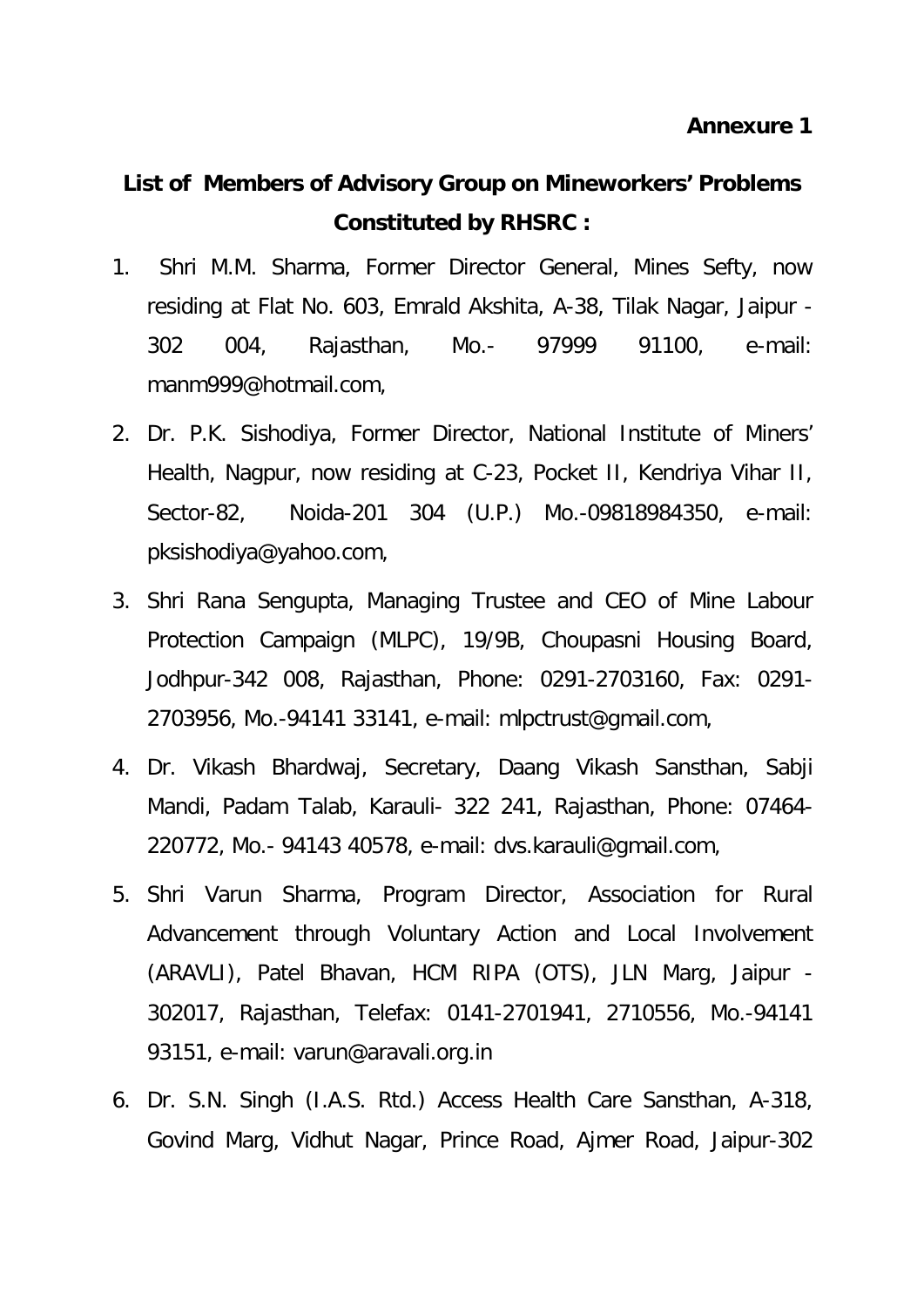021, Rajasthan, Phone: 0141-2359038, Mo.- 98290 65830, e-mail: singhsn2010@gmail.com

- 7. Shri Satyen Chaturvedi, Rajasthan Voluntary Health Association (RVHA), A-12B, Mahaveer Udhyan Marg, Bajaj Nagar, Jaipur, Rajasthan, Phone: 0141-2708006, Mo.- 94140 76449, e-mail: ecatjaipur@gmail.com
- 8. Smt. Shasi Tyagi, Secretary, Gramin Vikas Vigyan Samiti (GRAVIS), 3/437, 458, M.M. Colony, Pal Road, Jodhpur - 342 008, Rajasthan, Phone: 0291-2785116/2785317, Fax: 0291-2785116, Mo.- 9828379007, e-mail: email@gravis.org.in, shashityagi@icloud.com

#### **Special Invitees :**

- 1. Representative of Director General, Mine Safety, Dhanbad, Jharkhand-826 001
- 2. Representative of Mines Department, Govt. of Rajasthan, Govt. Secretariat, Jaipur
- 3. Representative of Finance Department, Govt. of Rajasthan, Govt. Secretariat, Jaipur
- 4. Representative of Medical and Health Department, Govt. of Rajasthan, Govt. Secretariat, Jaipur
- 5. Representative of Medical Education Department, Govt. of Rajasthan, Govt. Secretariat, Jaipur
- 6. Representative of Director, Medical and Health Services, C-Scheme, Rajasthan, Jaipur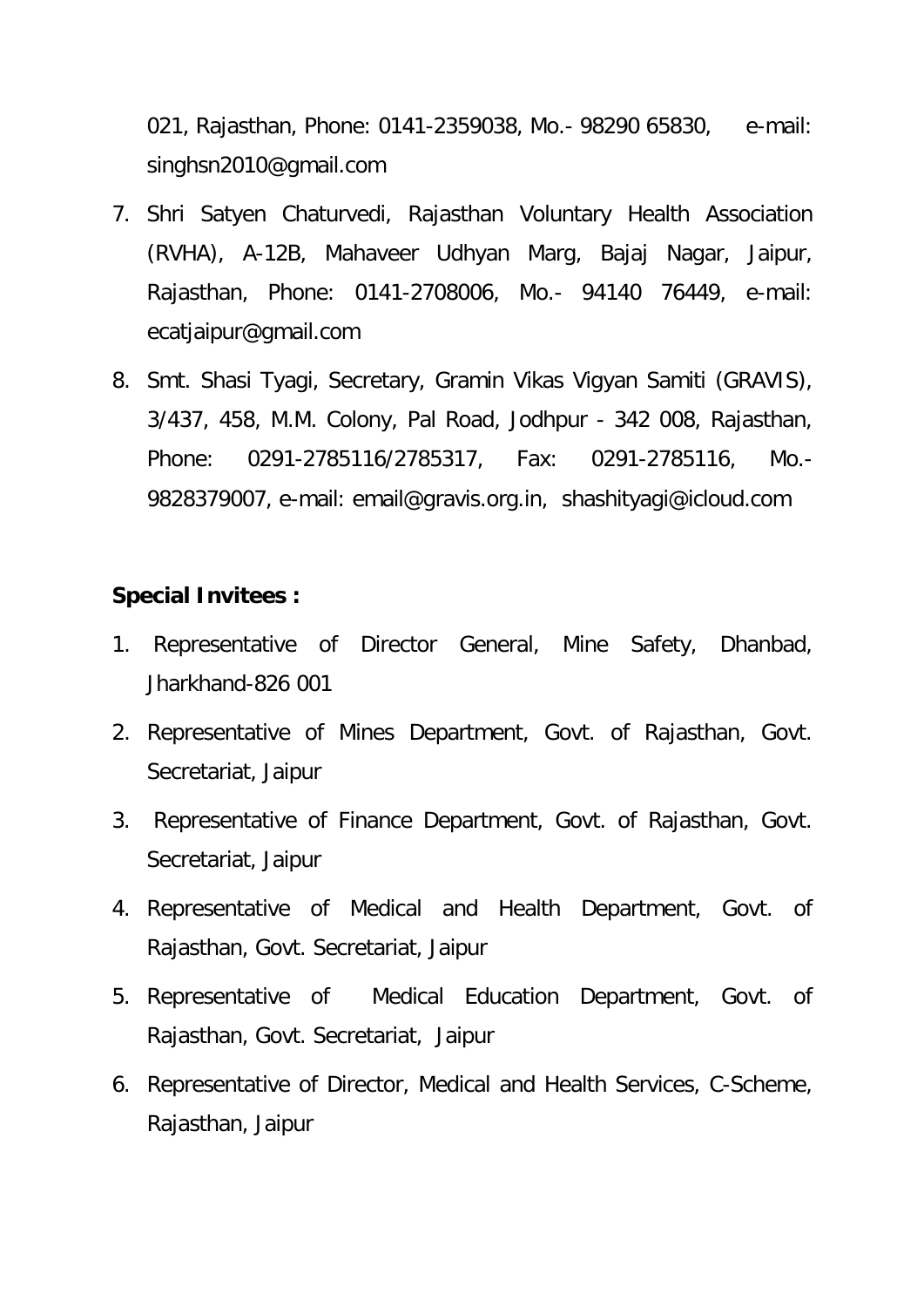- 7. Representative of Director, Mines and Geology, Govt. of Rajasthan, Udaipur
- 8. Representative of Rajasthan State Pollution Control Board, 4, Jhalana Institutional Area, Jhalana Doongri, Jaipur, Rajasthan-302 004
- 9. Representative of Labour Commissioner, Room No. 17, Shram Bhavan, Shanti Nagar Colony, Hasanpura Road, Jaipur, Rajasthan
- 10. Representative of Deputy Central Labour Commissioner, Kendriya Shram Sadan, Haribhau Upadhyay Nagar (Ext.), Pushkar Road, Ajmer, Rajasthan-305 004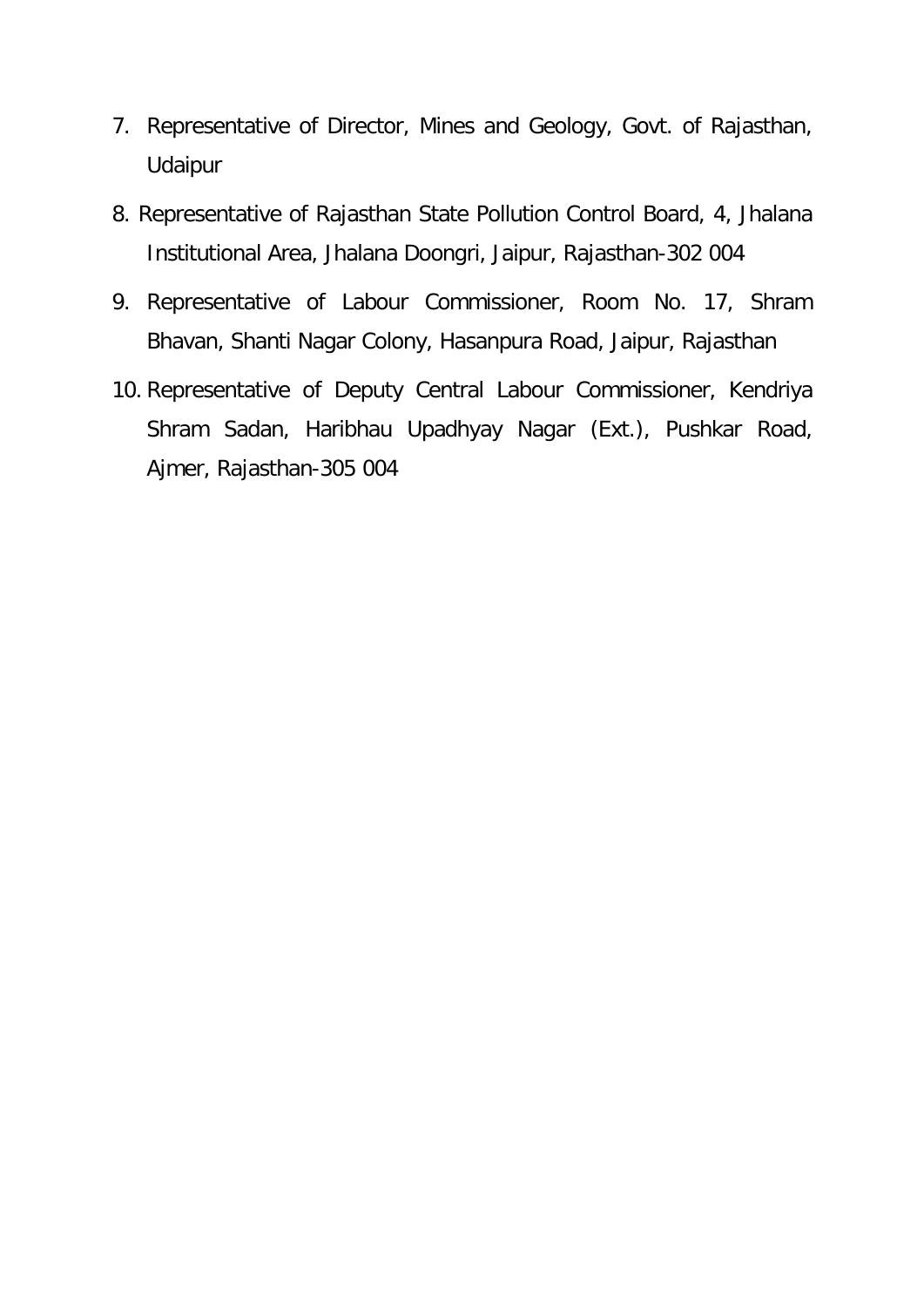### **Annexure 2**

# **Details of Ex-gratia Payments Made by Rajasthan Government to Victims of Silicosis/Asbestosis \***

| Year              | <b>District</b> | <b>Fund</b><br><b>Name</b> | Affected/<br><b>Deceased</b> | Help Rs.                | <b>Total Rs.</b> |
|-------------------|-----------------|----------------------------|------------------------------|-------------------------|------------------|
| 2010              | Jodhpur         | C.M's Relief<br>Fund       | 21 Dead                      | 3 Lakhs                 | 63 Lakhs         |
|                   | Jodhpur         | <b>REHAB</b>               | 7 Dead                       | $---do---$              | 21 Lakhs         |
| 2012-13           | Karauli         | $---d0---$                 | 5 Dead                       | $---do---$              | 15 Lakhs         |
|                   | Jodhpur         | <b>REHAB</b>               | 2 Dead                       | $---do---$              | 6 Lakhs          |
|                   | Jodhpur         | $---d0---$                 | 7 Affected/<br>6 Deceased    | 3 Lakhs for<br>deceased | 25 Lakhs         |
| 2013-14           |                 |                            |                              | 1 lakh for affected     |                  |
|                   | Karauli         | $---d0---$                 | 16/3                         | $---d0---$              | 25 Lakhs         |
|                   | Karauli         | $---d0---$                 | $128/-$                      | $---d0---$              | 128 Lakhs        |
|                   | Udaipur         | $---d0---$                 | $16/-$                       | $---d0---$              | 16 Lakhs         |
|                   | Jodhpur         | <b>REHAB</b>               |                              | $---do---$              | 70 Lakhs         |
| 2013-14           | Karauli         | $---d0---$                 |                              | $---d0---$              | 80 Lakhs         |
| Total - 449 Lakhs |                 |                            |                              |                         |                  |

# **\***Supplied by Mines Department, Govt. of Rajasthan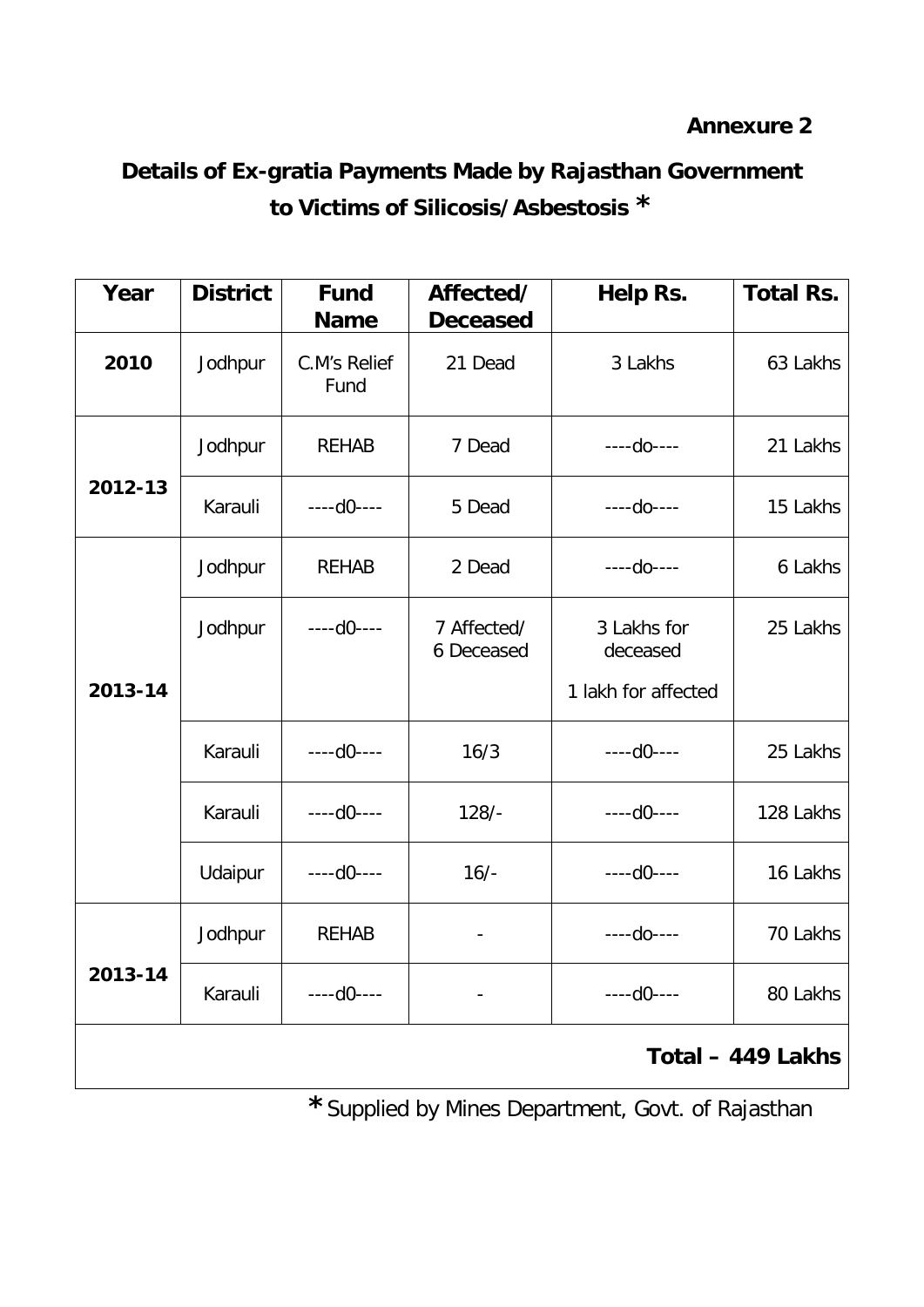# **List of Regional Directors under Director General, Mines Safety, having jurisdiction over Rajasthan \***

| SI. | <b>Address of Office</b>      | <b>Jurisdiction</b>         |
|-----|-------------------------------|-----------------------------|
| No. |                               |                             |
| 1   | Director of Mines Safety      | Districts Alwar,            |
|     | Gaziabad Region               | Bharatpur, Dholpur and      |
|     | Room No. 201-203, CGO         | Karauli                     |
|     | Complex                       |                             |
|     | Hapur Road, Gaziabad (U.P.)   |                             |
|     | Mail id: dir1.gzr@dgms.gov.in |                             |
|     | m.satyamurti@nic.in           |                             |
|     | Ph: 0120 2711597              |                             |
|     | Fax: 0120 2711597             |                             |
| 2   | Director of Mines Safety      | Districts Kota, Baran and   |
|     | <b>Gwalior Region</b>         | Jhalawar                    |
|     | House no. 23, Nehru Colony,   |                             |
|     | Thathipur                     |                             |
|     | Gwalior- 474 001 (M.P.)       |                             |
|     | Mail id: upsdirdgms@gmail.com |                             |
|     |                               |                             |
|     | Ph: 0751 2239656              |                             |
|     | Fax: 0751 2239656             |                             |
| 3   | Director of Mines Safety      | Districts Jalore, Sirohi,   |
|     | <b>Udaipur Region</b>         | Rajasmand, Udaipur,         |
|     | Jhamar Kotra Road, Sector-6   | Dungarpur, Chittorgarh,     |
|     | Hiran Magri, Udaipur (Raj.)   | Pratapgarh and Banswara     |
|     | Ph: 0294 2461925              |                             |
|     | Fax: 0294 2465513             |                             |
| 4   | Director of Mines Safety      | Districts Ajmer, Barmer,    |
|     | Ajmer Region                  | Bhilwara, Bikaner, Bundi,   |
|     | Anna Sagar Link Road,         | Churu, Dausa,               |
|     | Ajmer (Raj.) Pin- 305 001     | Hanumangarh, Jaipur,        |
|     | Ph: 0145 2425537              | Jaisalmer, Jhunjhunu,       |
|     | Fax: 0145 2425792             | Jodhpur, Nagour, Pali, Swai |
|     |                               | Madhopur, Sikar, Sri        |
|     |                               | Ganganagar and Tonk         |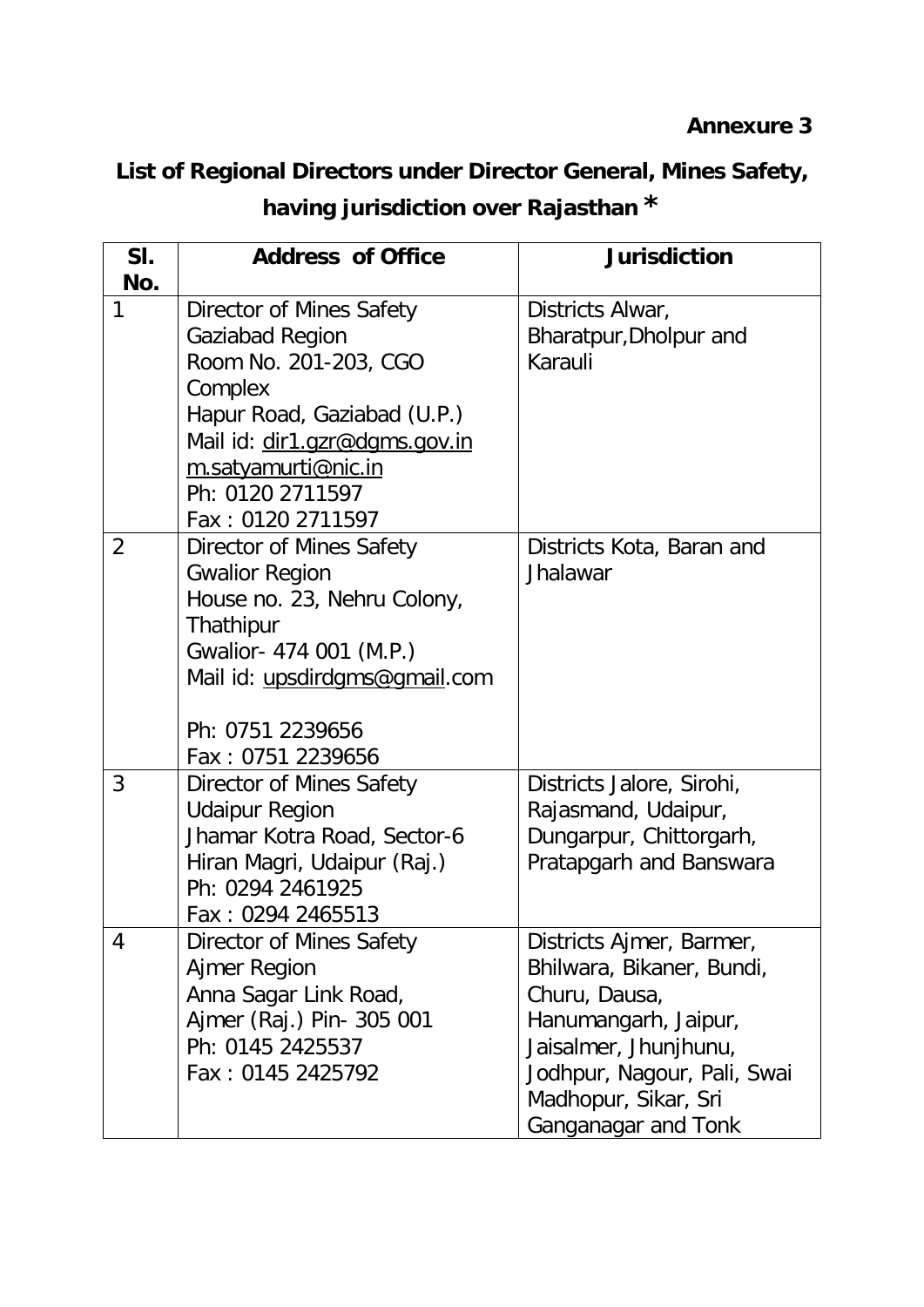### **Concept Note on 'Rajasthan State Institute of Occupational Health' \***

Rajasthan the largest state in the country is endowed with rich mineral deposits of all type including metals, lignite and oil. The state is also getting rapidly industrialised. Mining is the third largest source of income in the state and provides direct employment to more than 3 million persons. Stone mining, stone carving and other construction activities remain the main employment opportunities for masses. However, little attention has been given to the health hazards associated with these industries suffering of persons employed as most of the work is carried out in unorganised sector and small scale industries. Very little information is available on prevalence of occupational diseases among workers with the state government. Recent surveys conducted by National Institute of Miners' Health has revealed very high prevalence of silicosis among persons engaged in stone mining and more than 900 cases have already been detected. The studies have also shown that the workers affected by silicosis and other lung diseases spend large proportion of their income on medical treatment which pushes them to deeper poverty. This is mainly due to absence of quality research and diagnosis facility in the state.

2 The state authorities and medical fraternity is blissfully unaware of the working conditions and plight of workers and cases of occupational lung diseases are misdiagnosed as pulmonary tuberculosis. There are no training facilities for employers, employees and even medical doctors in occupational health.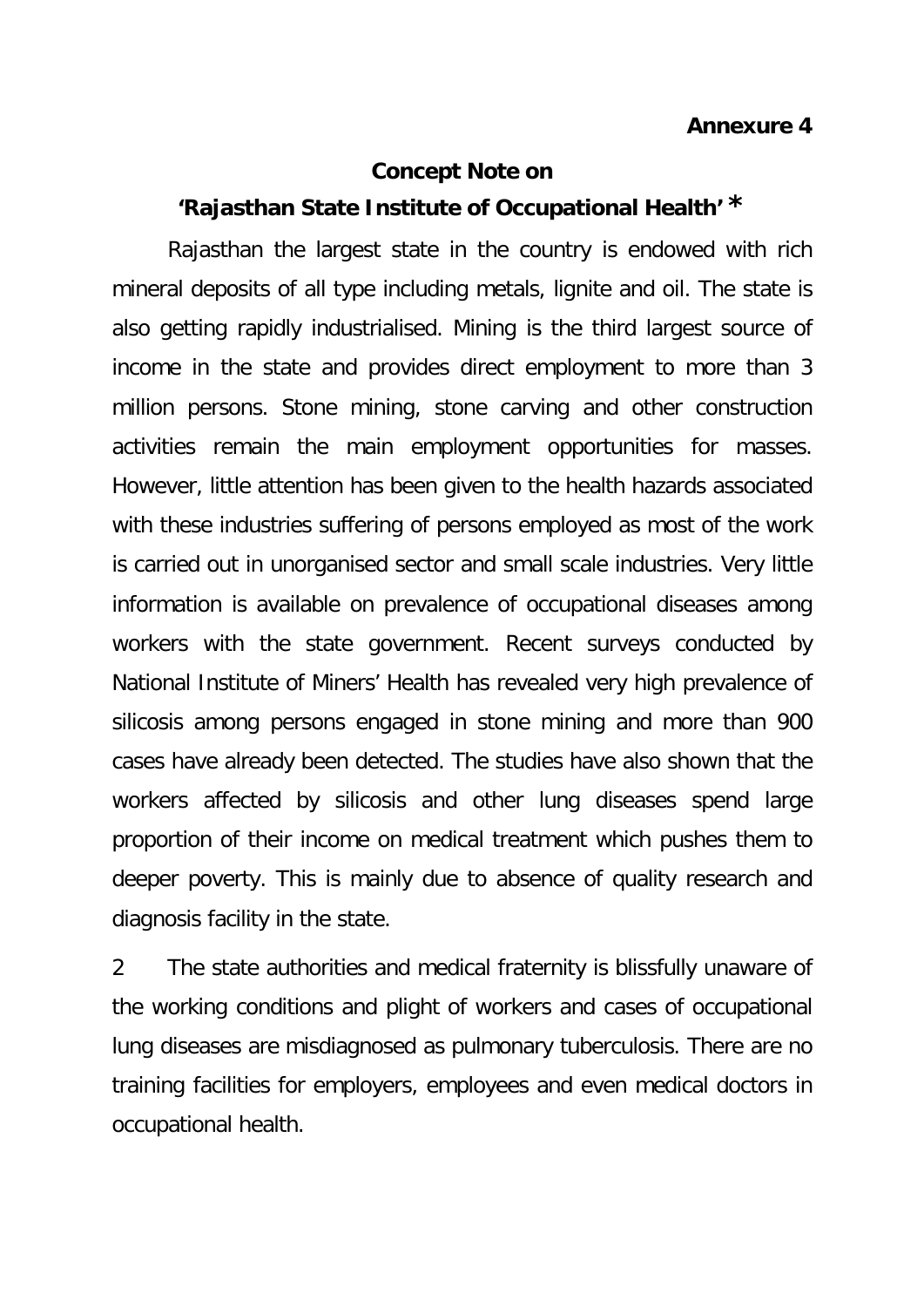3 Therefore there is need to establish an state of the art well equipped institution provide technical expertise and input to state government in planning strategies in detection and prevention of occupational diseases and protecting health of workers. The institute will conduct prevalence studies for occupational diseases, research on occupational health issues, provide training to the medical doctors, create awareness among employers, employees and general public, etc.

4 The main objectives of the institute shall include;

- **1. To be the nodal agency for state government in planning strategies in detection and prevention of occupational diseases**
- **2. To conduct applied research on occupational health issues of workers**
- **3. To assist enforcement agencies and industry in compliance with statues and international standards**
- **4. To provide quality technical support services in Evaluation, Monitoring and Control of workplace hazards**
- **5. To conduct training programmes for medical professional and others in occupational health**
- **6. To promote and conduct awareness programmes for prevention of occupational diseases.**
- **7. To provide quality door step services to mines and industries in health surveillance and workplace monitoring.**
- **8. To create a state level data base on health status of workers and prevalence of occupational diseases.**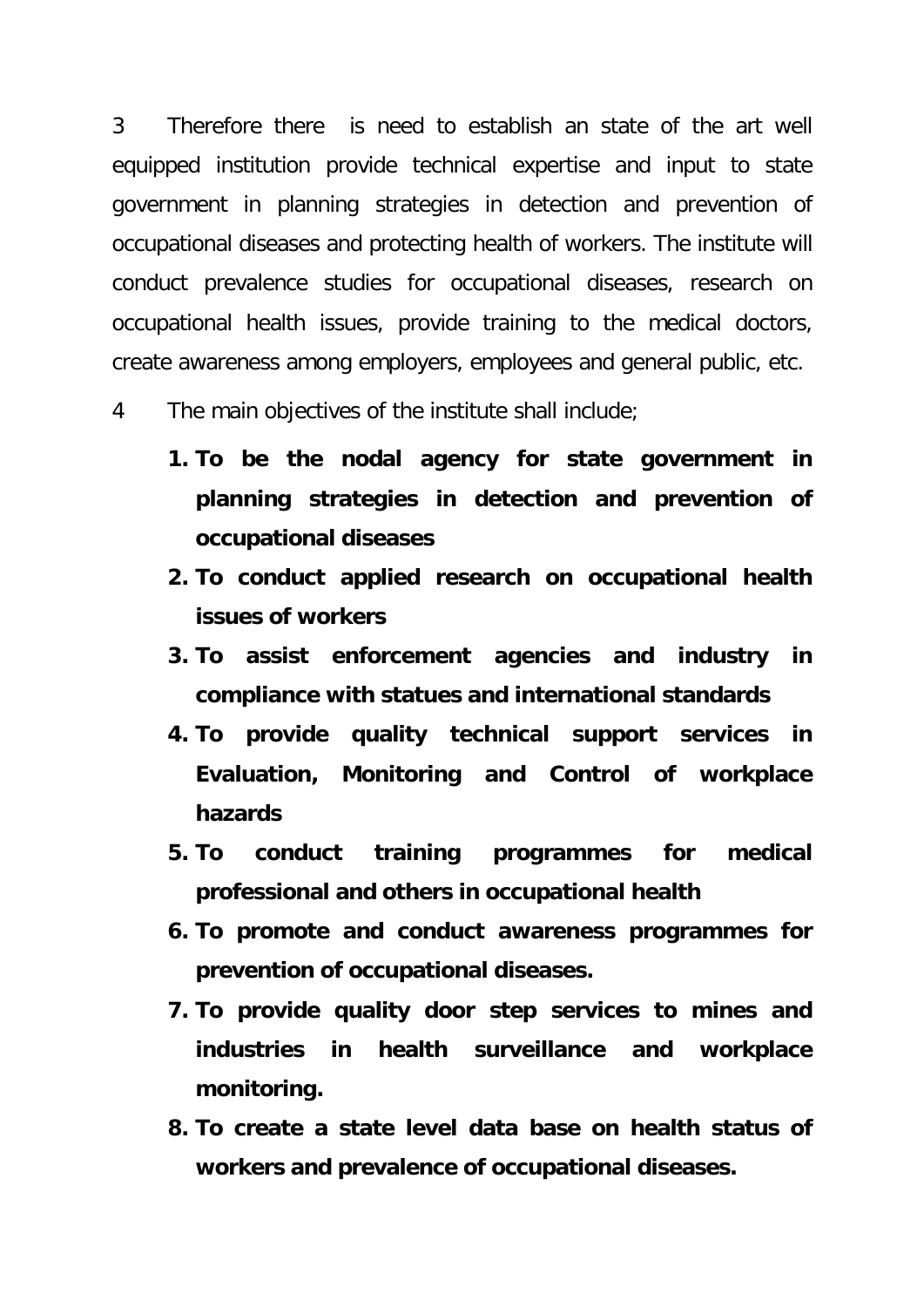# **9. To provide diagnostic, treatment and rehabilitation services to miners workers affected from occupational and environmental health problems.**

5 As the main focus of the state government has been in development of mining industry which employs large number of persons and studies conducted by various agencies have shown that a large number of mine workers in the state are suffering from occupational diseases, the institute should focus its area of activities in mining area and health problems of mine workers. The institute can be established on Public Private Partnership (PPP) basis.

6 This Institute should have state-of-art infrastructural facilities and expertise for conducting Airborne Respirable Dust, Heat Stress, Vibrations, Noise Monitoring & Mapping, Illumination, ergonomic, etc. surveys in underground and opencast mines and routine & specialized health surveillance of persons employed in mines as per provisions of Mines Act, 1952 and subordinate legislations and mandated for concurrent action research with local organisations on issues related to occupational health.

- 7 The institute should initially work towards;
	- **State level programme for prevention and control of Silicosis and other pneumoconiosis.**
	- **Identification of "Hot Spot" areas for silicosis and other pneumoconiosis**
	- **Health surveillances of persons employed in stone mines in unorganised**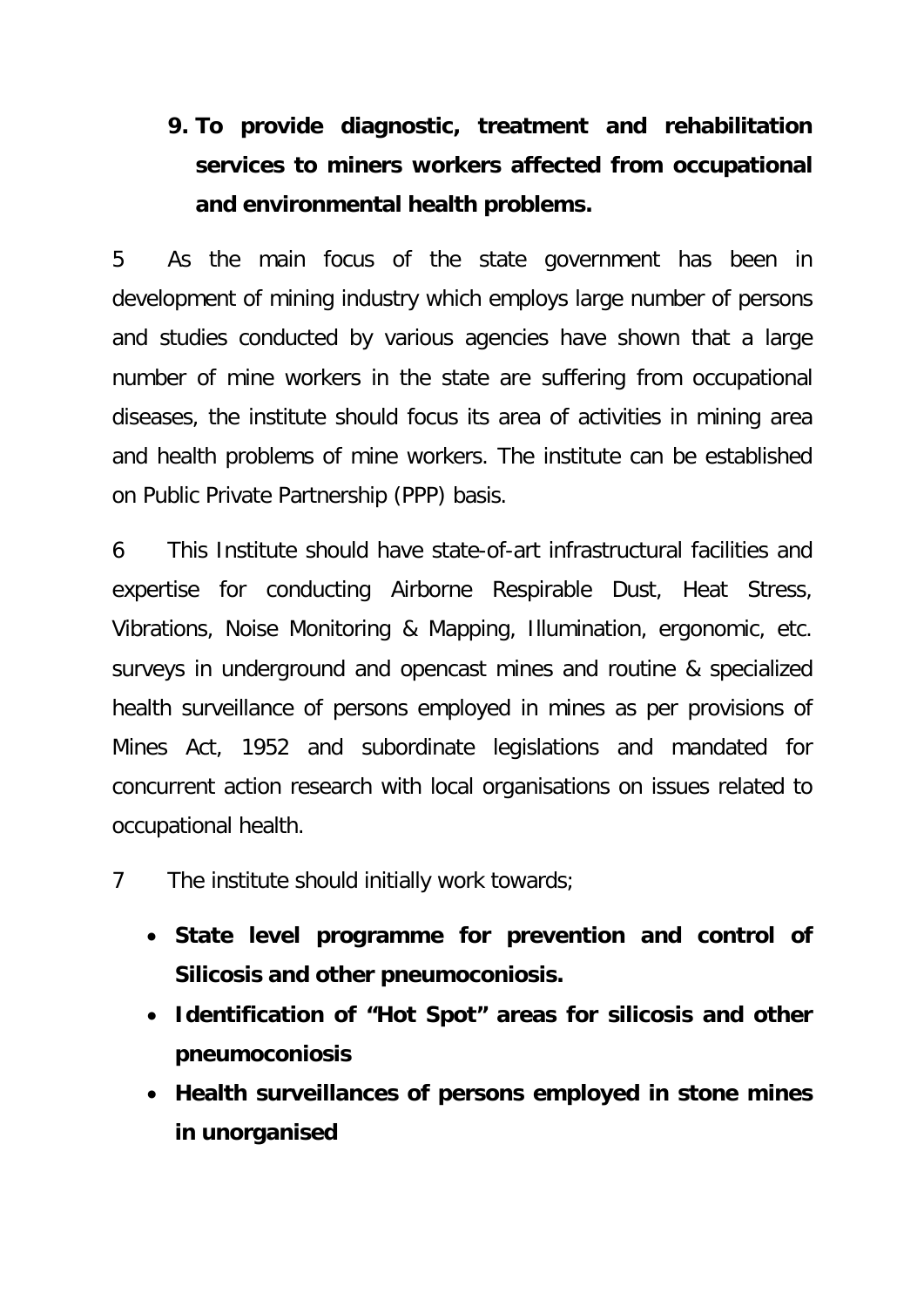- **Personal exposure assessment studies for noise, dust, vibration, heat stress, ventilation & humidity.**
- **Work environment evaluation for dust, noise, vibration, presence of toxicants, etc as required under MMR 1961/CMR 1957.**
- **Evaluation of Mining Machineries for vibration, noise, dust emission etc**
- **Detection of occupational diseases among workers.**
- **Evaluation of Mining Machineries for vibration, noise, dust emission etc.**
- **Health awareness and promotion programme on occupational health issues with active partnership with NGOs.**
- **Training programme for medical doctors in use of ILO Classification for detection of pneumoconiosis**
- **Conduct research for finding solutions and identifying gaps related to health of workers.**
	- **\*** Prepared by Dr. P.K. Sishodiya, Former Director, NIMH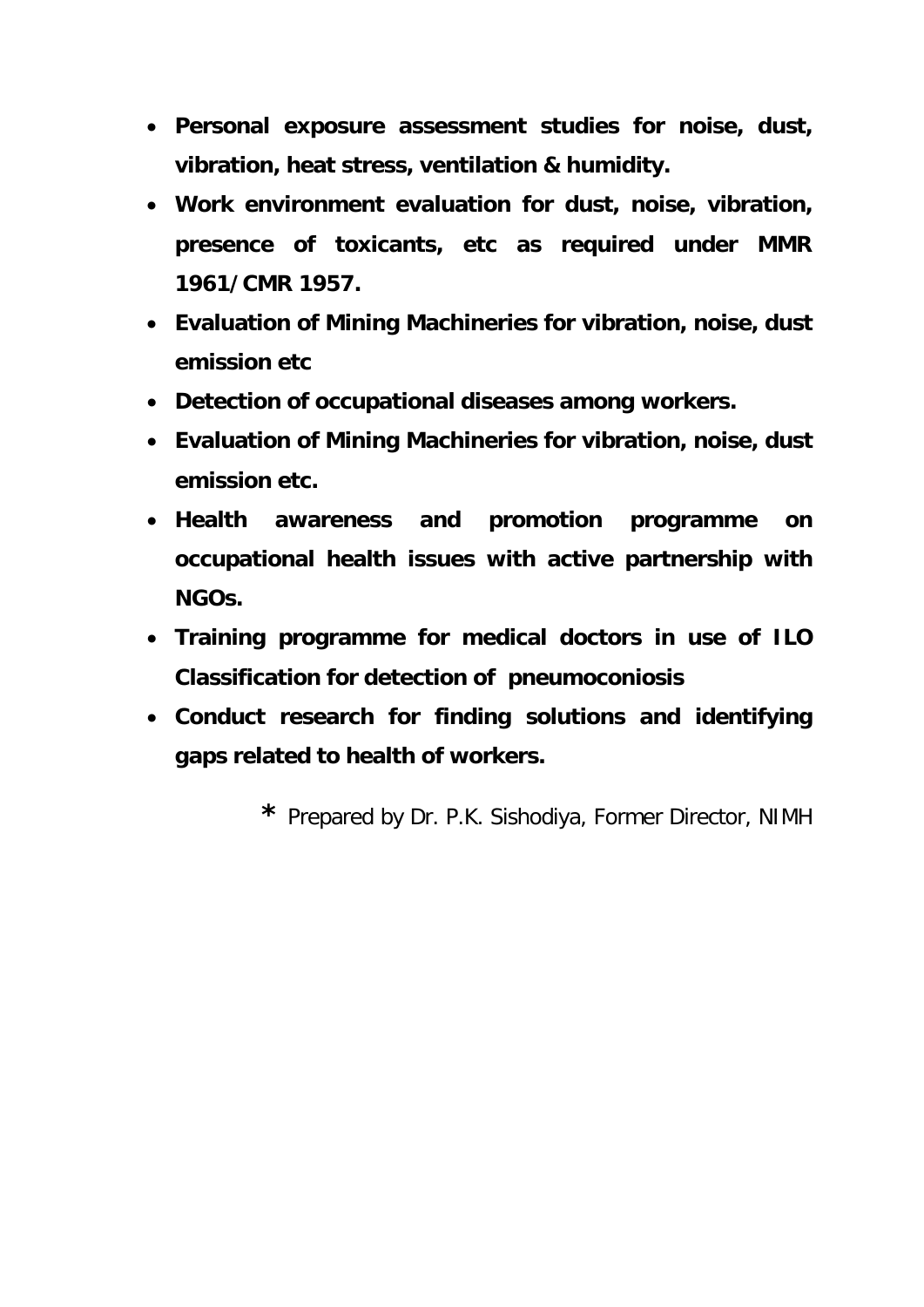# **WHO Calculation of Compensation for Silicosis Victims based on Disability Adjusted Life Year Lost \***

WHO adopted strategy of the burden of disease essentially looks into the new metric of the Disability Adjusted Life Year (DALY) lost due to the disease. The DALY is a summary measure of population health that combines in a single indicator years of life lost from premature death and years of life lived with disabilities. One DALY can be thought of as one lost year of 'healthy' life and the burden of disease as a measurement of the gap between current health status and an ideal situation where everyone lives into old age free of diseases and disability. DALMS for a disease or health condition are calculated as the sum of the years of life lost (YLL) due to premature mortality in the population and the years lost due to disability (YLD) for incident cases of the health condition.

2 With due consideration of different estimates, it might be possible to arrive at DALY value b associated to the silicosis. As a hypothetical example, a calculation to arrive at the DALY values for silicosis, some observations of NIOH studies are shown herewith. During the period from 1981 to 2004, 12 studies have been conducted at NIOH and different work processes such as slate pencil workers, agate workers, quarry workers, ceramic and pottery workers. The prevalence of silicosis has been reported in the range of 12 to 54% in different occupational groups. The average age of workers ranged from 27 to 43 with the duration of exposure varied from 5 to 19 years.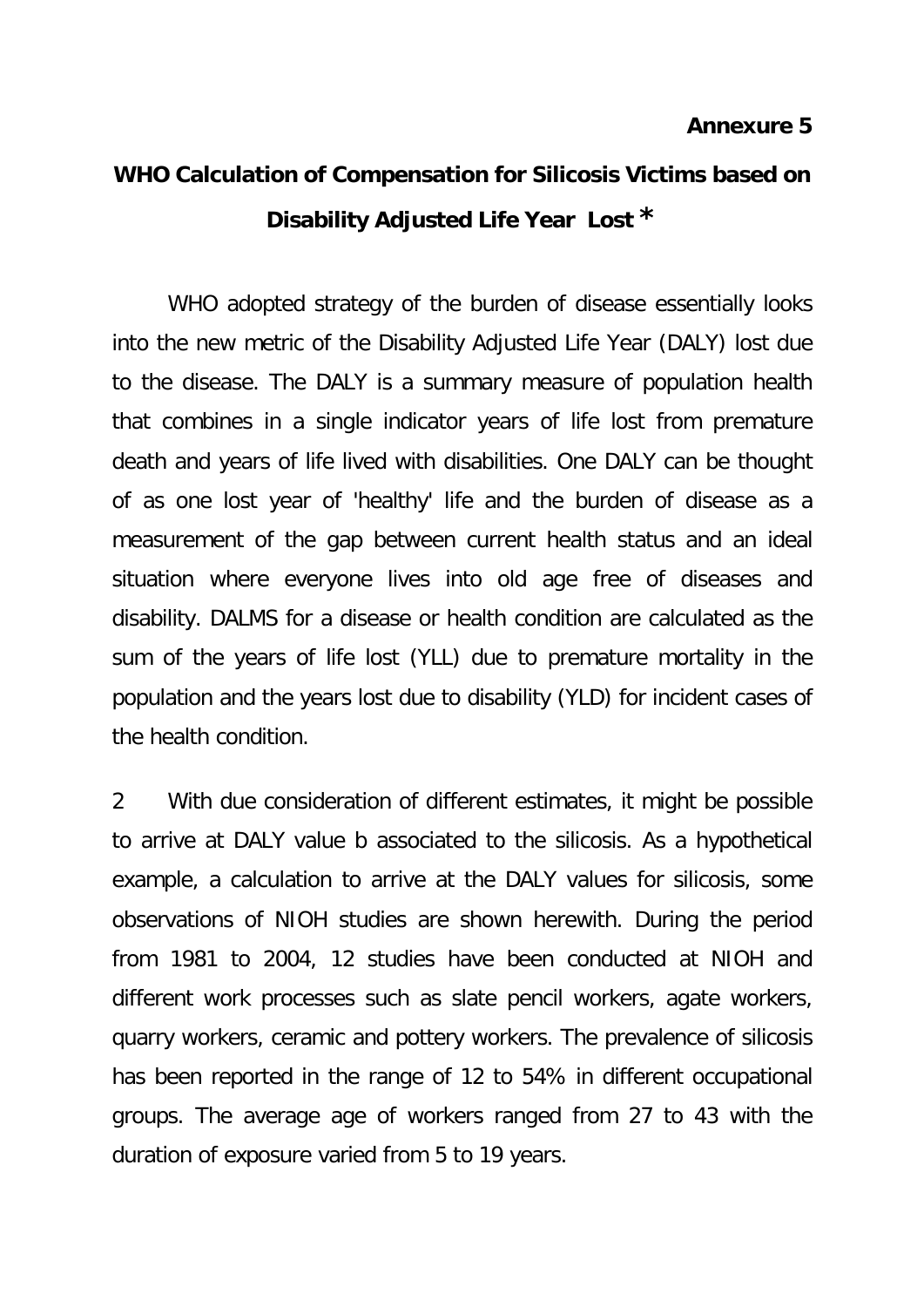3 It is a model calculation. Wherever possible the data for the local population should be used.

4 Let us consider that the total number of workers exposed to silica in India with potential risk to contract with silicosis is 30 lakhs and the onset of silicosis is at the age of 27 years and the duration of exposure when silicosis reported is 8 years. The survival time data regarding silicosis patients in India after diagnosis of the disease are not available. The literature reported mean survival time (Lou and Zhou, 1989) of silicosis patients after diagnosis is 12.2 years. With the detailed calculation method available for DALY one can arrive at average age of death of 40 yrs is 31.5 yrs and taking discount of 3% into consideration, the life expectancy at the age of 40 yrs becomes 21.82 yrs. Taking the prevalence of silicosis at 32% , the total workers that might have contracted silicosis 9.6 lakhs. Current data regarding mortality due to silicosis in india are not available. For the purpose of the calculation the mortality due to silicosis is taken as 2.3% (Nakagawa, et.al 1985). That means the mortality number is twenty two thousand. The summated YLL and YLD yielded the DALY value as 520262 yrs., and accordingly the total number of years lost per silicosis patient can be arrived at 23 years. With minimum income of a worker of Rs. 36,000/- per annum, the estimated amount of compensation to a silicosis patient might be arrived at Rs. 13 lakhs due to disability adjusted life year lost of 23 years.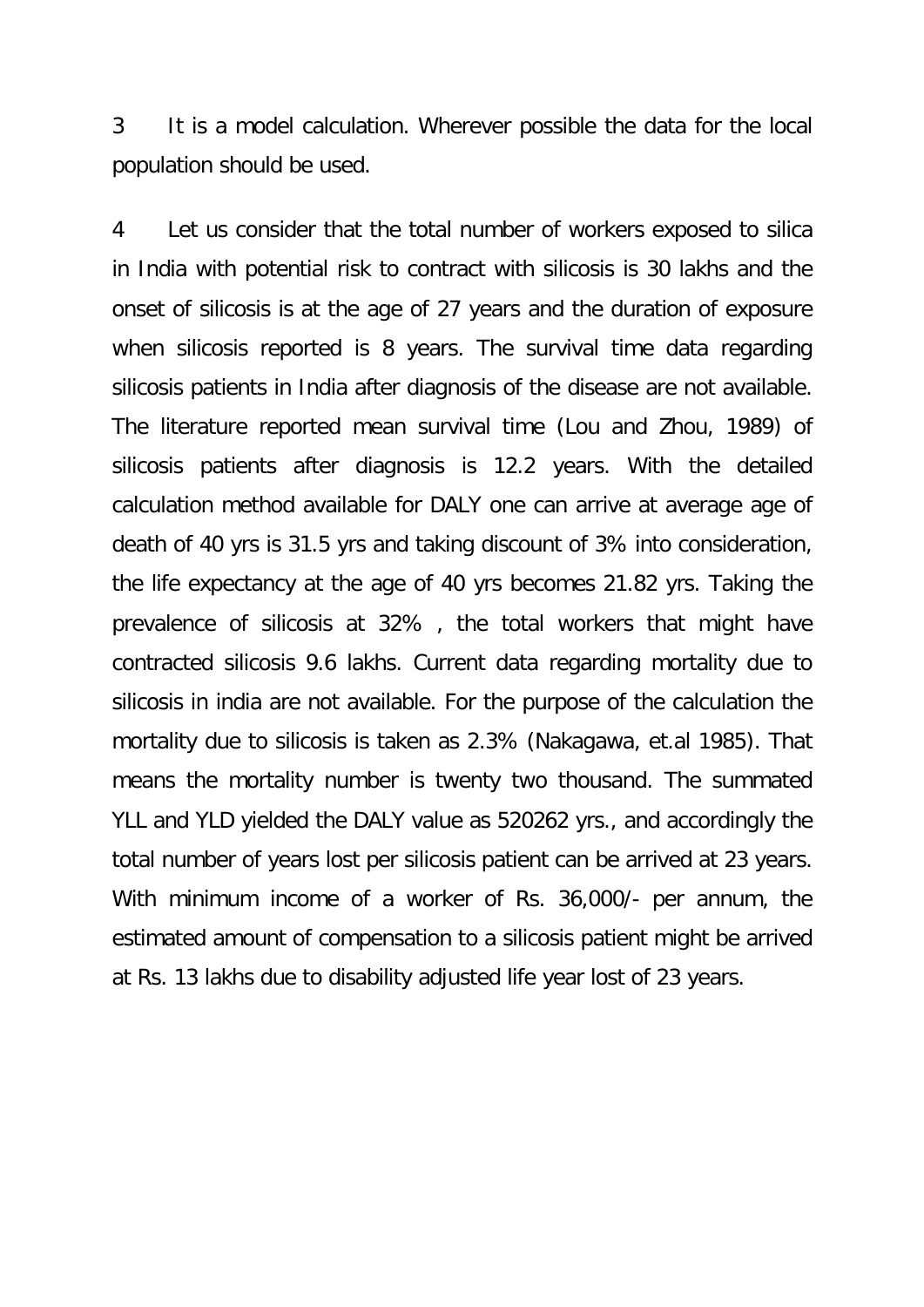### **Limitations**

5 This approach of estimation of compensation has certain limitations due to the non-availability of some basic estimates such as the total exposed population, prevalence estimate based on large scale study, survival time of silicosis patient after diagnosis disability weights, etc. In the above hypothetical calculation the disability weight for silicosis patients is taken as 0.006.

### **Abbreviation**

| <b>DALY</b> | :Disability Adjusted Life Year              |  |  |
|-------------|---------------------------------------------|--|--|
| ESI         | : Employee State Insurance                  |  |  |
| <b>NIOH</b> | :National Institute of Occupational Health  |  |  |
| <b>OHSC</b> | : Occupational Health and Safety Committees |  |  |
| YLD         | : Years Lost due to Disability              |  |  |
| YLL         | : Years of Life Lost                        |  |  |

**\***Extracted from special Report of NHRC at 23-08-2011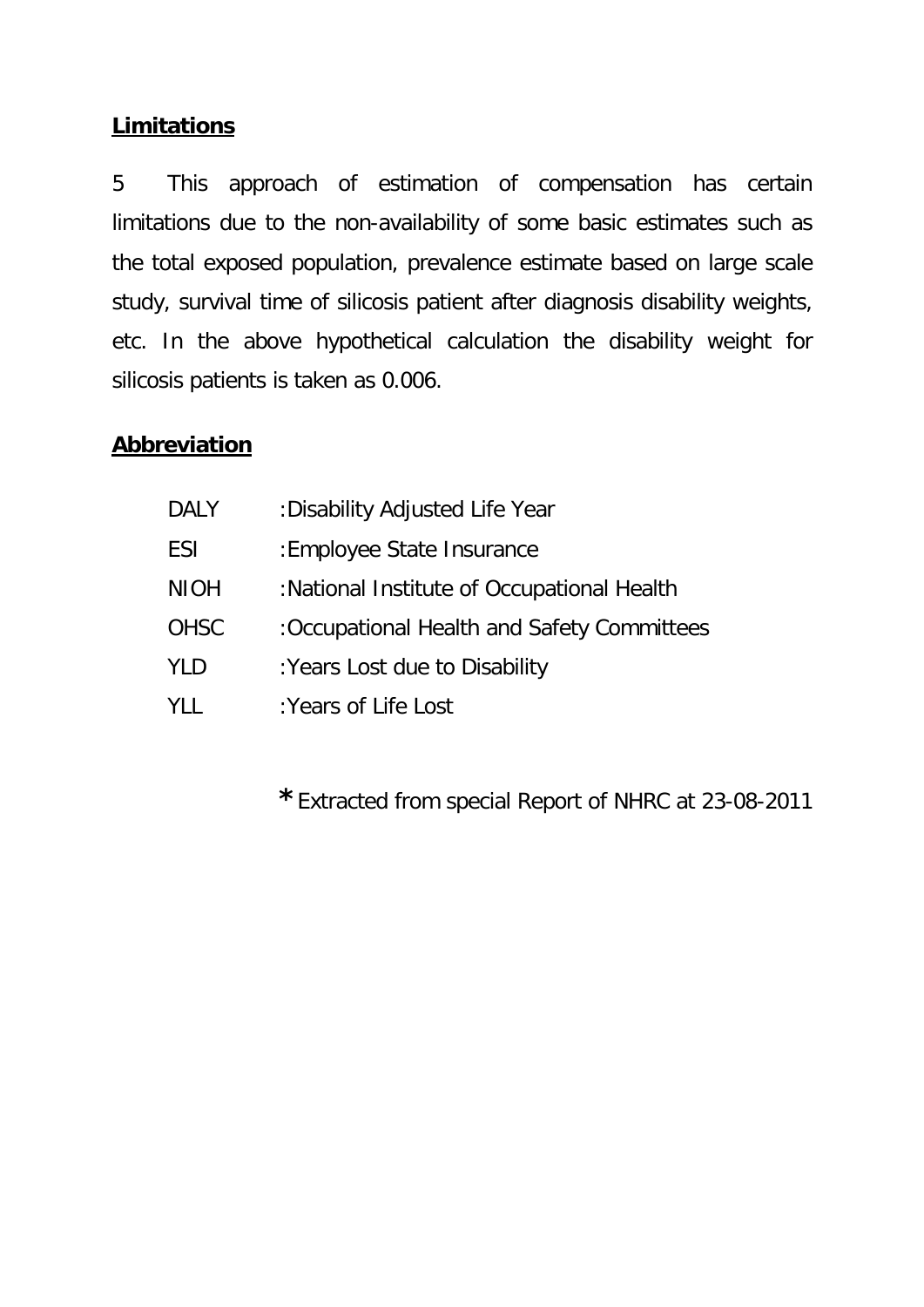## **A proposal for Guidelines for Disability Evaluation in Pneumoconiosis \***

#### **1.0 Introduction**

Pneumoconiosis is the most important occupational disease of workers in mining and other industries where airborne dust is a major health hazard. At present there is no universally accepted definition of pneumoconiosis. The problems of defining pneumoconiosis is further complicated due to legal interpretation of the term depending on the philosophy of compensation and social security system in various countries.

There are no recognised guidelines for Disability Evaluation and Compensation in pneumoconioses. Hence, it is all the more important that a group of experts should be constituted to formulate guidelines for disability evaluation based on scientific evidence and practices which can used by various medical boards not only in Rajasthan but all over the country.

### **2.0 Disability and Disability Evaluation**

Disability in defined as any restriction of lock of ability to perform an activity in the manner or within the range considered normal for a human-being. Disability reflects disturbances at the level of person, concerning customarily expected activity, performance and behavior.

The permanent disability/disablement is defined as loss or reduction of biological earning capacity due to virtually permanent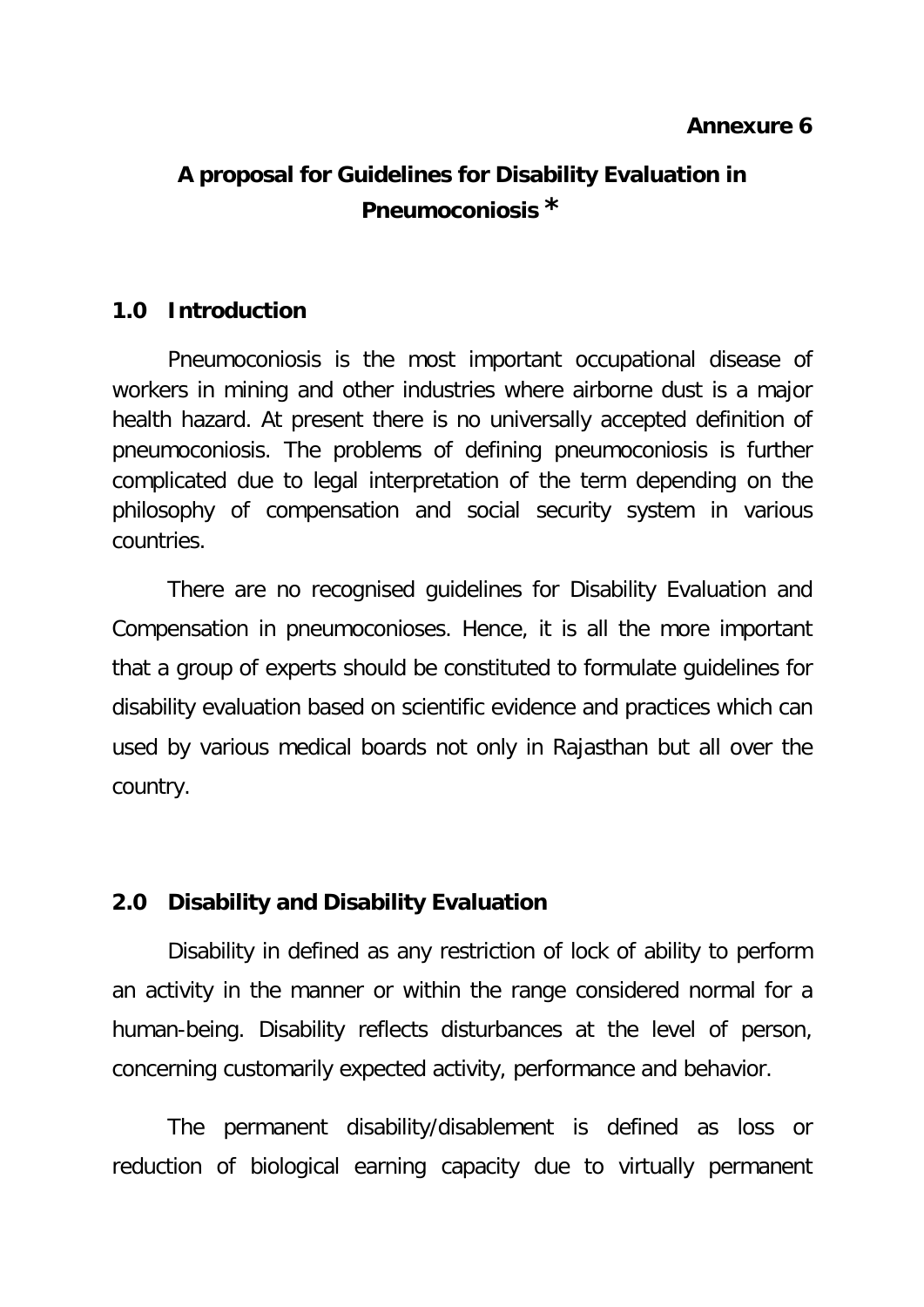consequences of a pathological event causally related to an occupational accident or disease.

Diseases -> Impairment -> Disability -> Disablement Pneumoconiosis -> Reduced Lung -> Breathlessness -> Inability to Functions work

The evaluation of disability due to occupational diseases, such as pneumoconiosis is far more difficult than disability due to injury. Because, quantification of disability entails not only diagnosis but also the severity of diseases. Hence, it is not possible to draw schedules for pneumoconiosis similar to injuries. The assessment of disability will depend on the information available and to certain extent subjective qualities of assessor.

### **3.0 Statutory Provision regarding disability evaluation & compensation**

Pneumoconiosis is a notified disease under section 89 of factories Act 1948 and Section 25 of Mines Act 1952 and as per No. 4 in Schedule II of Building and Other Construction Workers (Regulation of Employment and Conditions of Service) Act, 1996. It is also a compensable disease under Section 3 of Workman Compensation Act. 1923 and Section 52 (ii) of ESI Act, 1948

#### **3.1 Section 3 - Employer's Liability for compensation:**

(2) If a workman employed in any employment specified in Part A of Schedule III contracts any disease specified therein as an occupational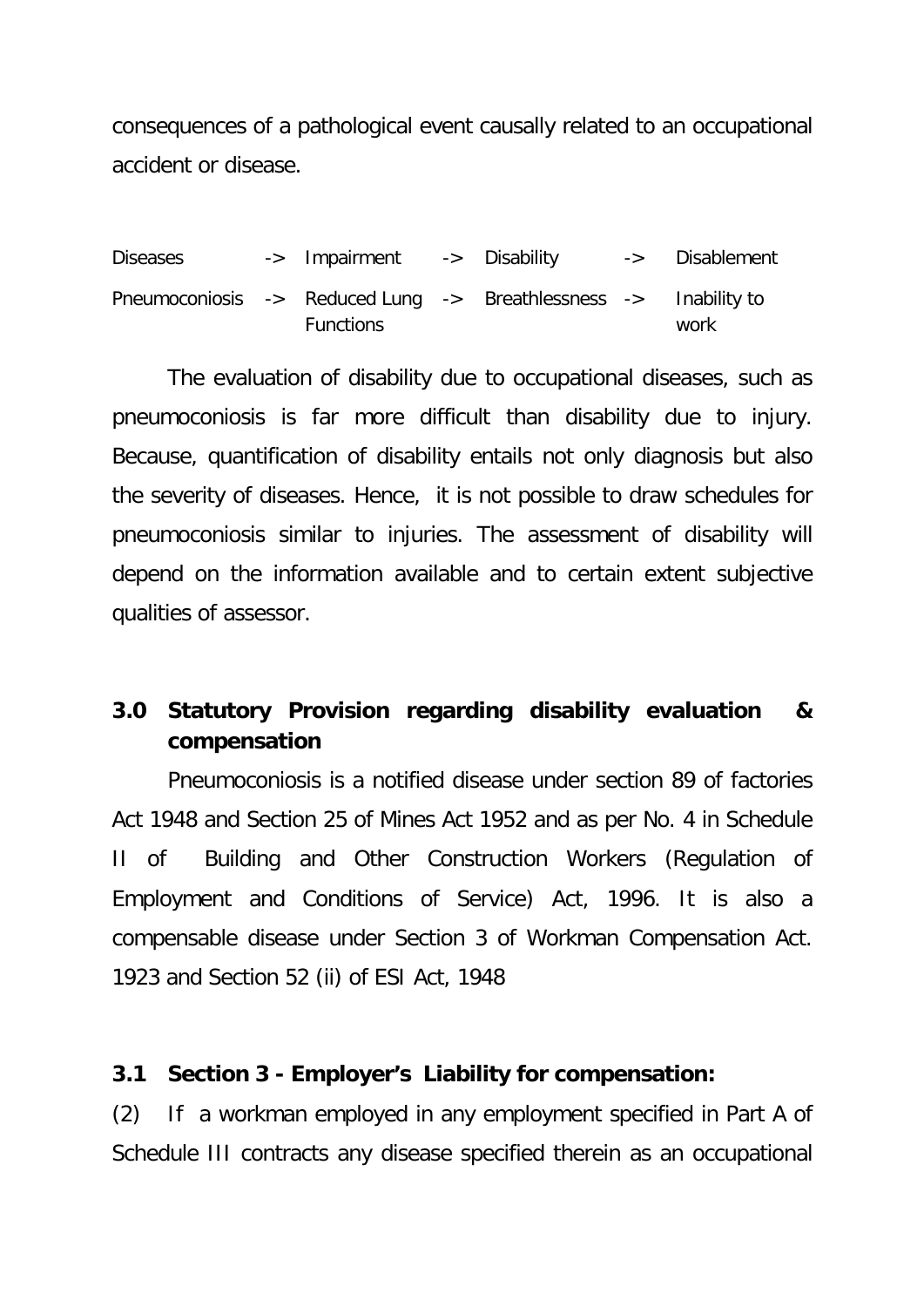disease peculiar to that employment, or if a workman whilst in the service of an employer in whose service he has been employed for a continuous period of not less than six months (which period shall not include a period of service under any other employer in the same kind of employment) in any employment specified in Part B of Schedule III, contracts any disease specified therein as an occupational disease peculiar to that employment, or if a workmen, whilst in the service of one or more employers in an employment specified in Part C of Schedule III for such continuous period as the Central Government may specify in respect of each such employment, contracts any disease specified therein as an occupational disease peculiar to that employment, the contracting of the disease shall be deemed to be an injury by accident within the meaning of this section and, unless the contrary is proved the accident shall be deemed to have arisen out of, and in the course of the employment :

#### [**Provided that if it is proved –**

- (a) That a workman whilst in the service of one or more employers, in any employment specified in Part C of Schedule III, has contracted a disease specified therein as an occupational disease peculiar to that employment during a continuous period which is less than the period specified under this sub-section for that employment, and
- (b) That the disease has arisen out of and in the course of the employment, the contracting of such disease shall be deemed to be an injury by accident within the meaning of this section : Provided further that if it is proved that a workman who having served under any employer in any employment specified in Part B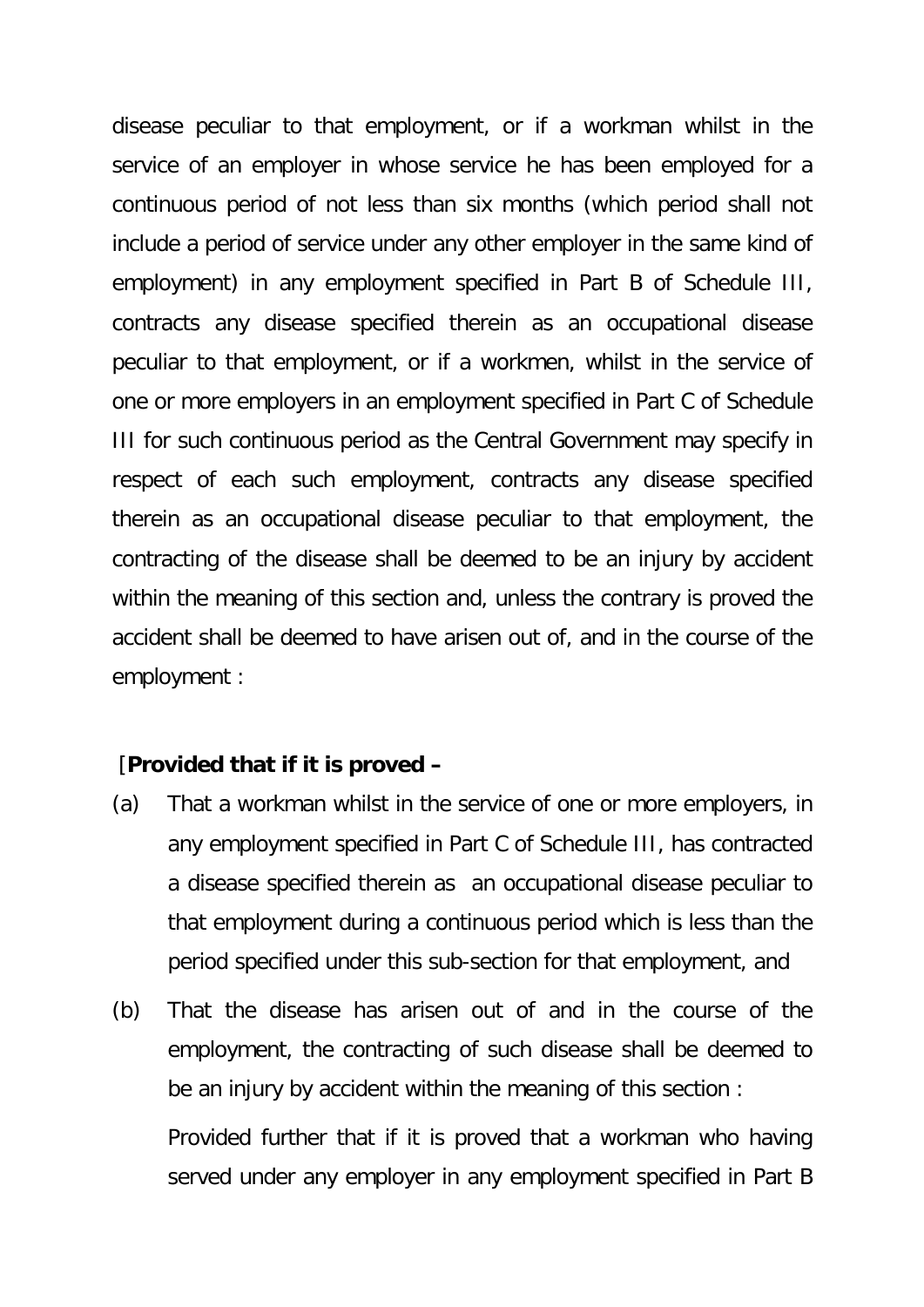of Schedule III or who having served under one or more employers in any employment specified in Part C of that Schedule, for a continuous period specified under this sub-section for that employment and he has after the cessation of such service contracted any disease specified in the said Part B or the said Part C of the Schedule, as the case may be, an occupational disease peculiar to the employment and that such disease arose out of the employment, the connecting of the disease shall be deemed to be an injury by accident, within the meaning of this section. ]

(2-A) If a workman employed in any employment specified in Part C of Schedule III contract any occupational disease peculiar to that employment the contracting where of is deemed to be an injury by accident within the meaning of this section, and such employment was under more than one employer all such employers shall be liable for the payment of the compensation in such proportion as the Commissioner may, in the circumstances, deem just.

#### **Schedule III, Part C**

1. Pneumoconioses caused by sclerogenic mineral dust (Silicosis, anthracosilicosis, asbestosis) and silicotuberculosis : provided that silicosis is an essential factor in causing the resultant incapacity or death.

All work involving exposure to the risk concerned.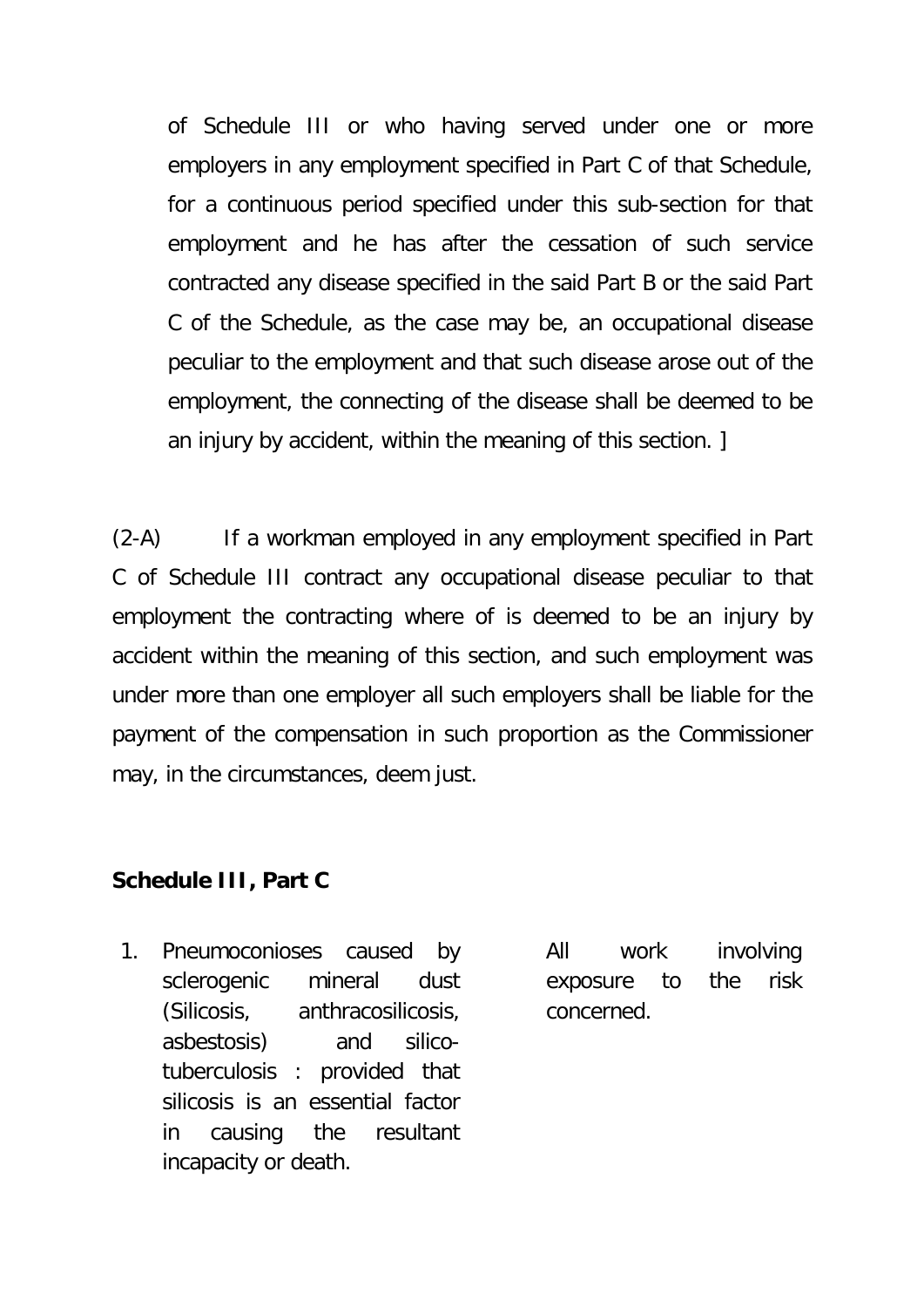#### **3.2 Draft Rules – Workmen's Compensation Rules, 1961.**

1. (e) " Pneumoconiosis" means silicosis or coalminers pneumoconiosis or asbestosis or bagassosis or any of those diseases accompanied by pulmonary tuberculosis;.

(5) Medical conditions under which pneumoconiosis may be considered to be an occupational disease -

(1) The diagnosis of pneumoconiosis shall be carried out with all the necessary technical guarantees. Proof of the degree of development of the pathological or anatomical changes in the respiratory and cardiac systems shall be furnished by the radiographic record and other laboratory records, which shall be accompanied by the report of a full clinical examination, including a report of the industrial history of the person concerned, the record of all occupations in which he has been employed, the nature of the harmful dusts to which he was exposed and the duration of such exposure.

(2) For entitlement to compensation, silicosis and coal miners' pneumoconiosis shall fulfill the following radiological and clinical conditions:

- (a) The radiological examination of the workmen must reveal –
	- (i) The appearance of generalised micronodular or nodular fibrosis covering a considerable part of both lung fields whether accompanied or not by signs of pulmonary tuberculosis: or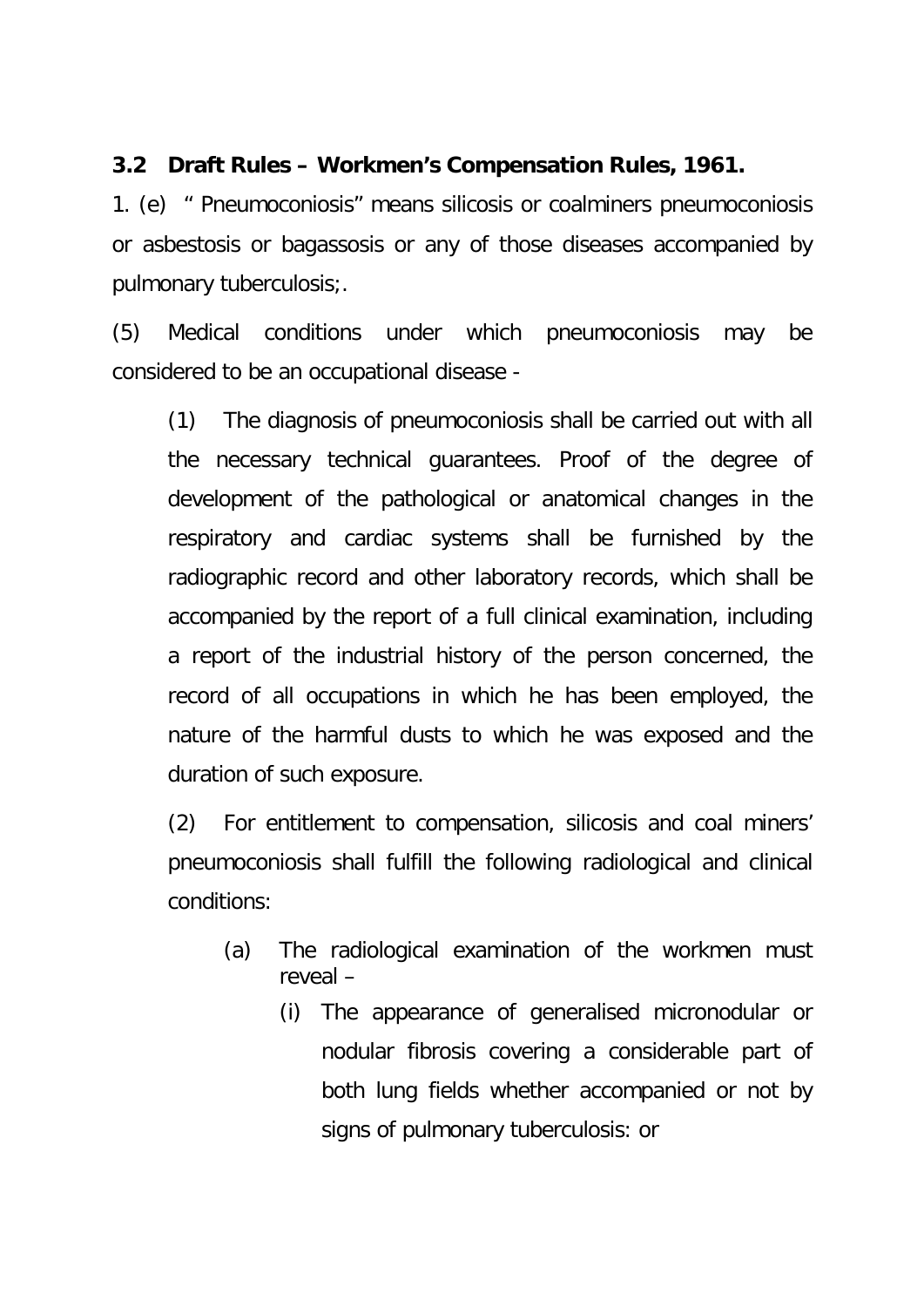- (ii) In addition to a marked accentuation of the pattern of both lungs, the appearance of one or several pseudotumoral fibrotic formations, whether accompanied or not by signs of pulmonary tuberculosis; or
- (iii) The appearance of both of these types of fibrotic lesions at once, whether accompanied or not by signs of pulmonary tuberculosis;
- (b) Serial radiological pictures taken over a period during periodical medical examinations shall, as far as possible, be considered in making definite diagnosis in cases where doubt exists;
- (c) Radiological interpretation shall be based on the standard International classification laid down by the International Labour Organisation (Geneva Classification).
- (d) The clinical examination of the workman concerned must reveal a decrease or deterioration of the respiratory function or cardiac function, or a deterioration of the state of general health, caused by the pathological processes specified above.

#### **4.0 Evaluation of disablement –**

(1) The evaluation of disablement shall be made by reference to the physical (anatomical, physiological, and functional) and mental capacity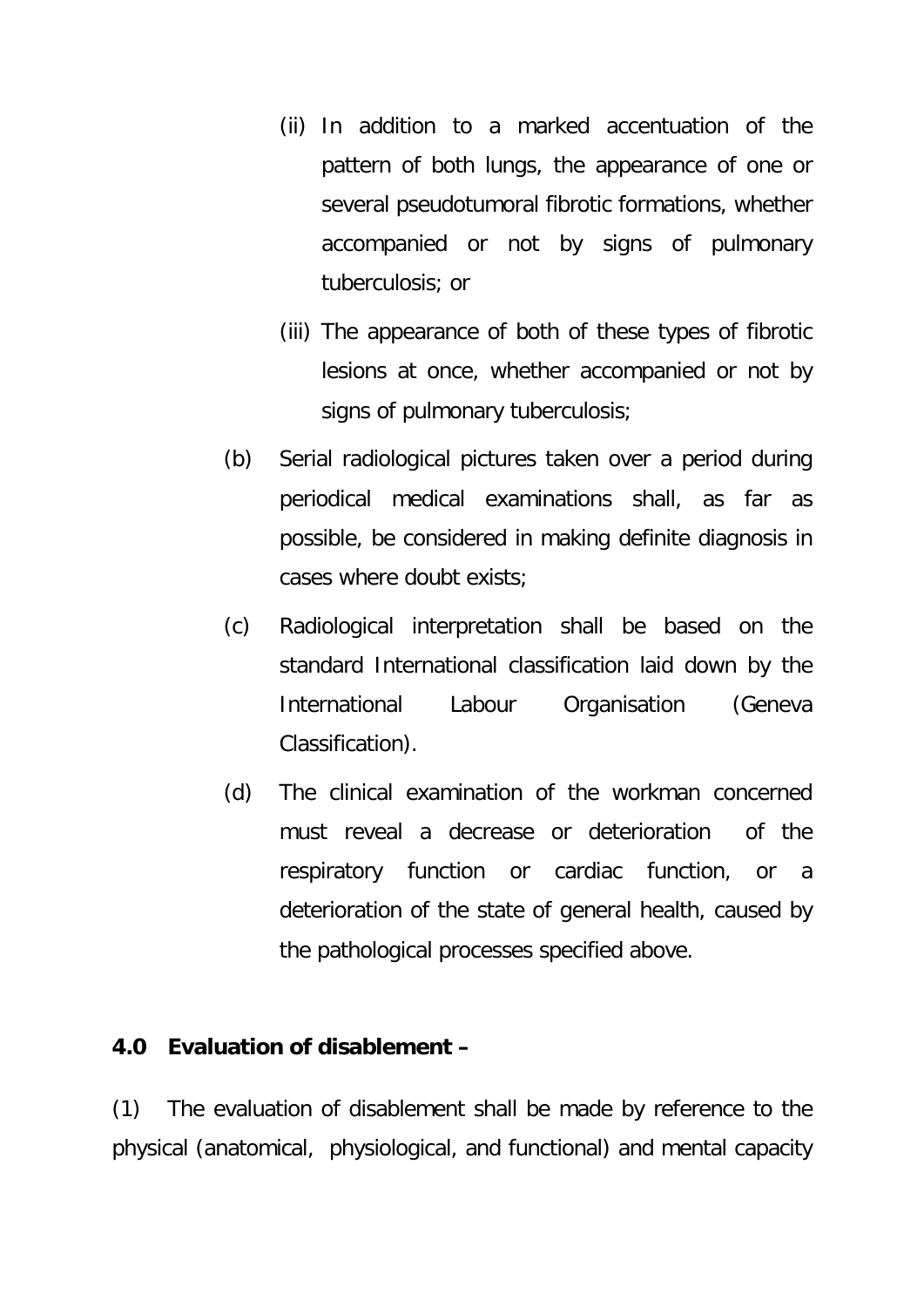for the exercise of the necessary functions of a normally occupied life which would be expected in a healthy person of the same age and sex. For such assessment, recognised cardio-respiratory function tests shall be used to assess the degree of cardio-respiratory function impairment.

(2) It shall be determined whether the disablement is temporary or permanent and also the percentage loss of function as it pertains to the loss of working capacity for receiving compensation.

(3) Assessment of disablement shall be proportionate to the loss of earning capacity, total disablement being taken to be 100% loss of earning capacity.

## **5.0 Diagnosis, Disability Evaluation and Compensation**

The present system of diagnosis and disability evaluation varies from organization to organization, as there are no definite guideline prescribed. From the information available in literature it does seems very difficult to lay down strict criteria for assessment of disability due to pneumoconiosis. It depends on the experience of the assessor and information available to him.

Present state of knowledge suggests that simple pneumoconiosis and category a type large shadow due to progressive Massive Fibrosis (PMF) cause little disability and there is very little reduction in life expectancy. Significant disability invariably starts when PMF progresses to category B. The disability in simple pneumoconiosis is mostly due to chronic bronchitis and emphysemas. Studies suggest that occurrence of chronic bronchitis and emphysema are related to degree of exposure to respirable dust. There is a significant decrease in lung functions both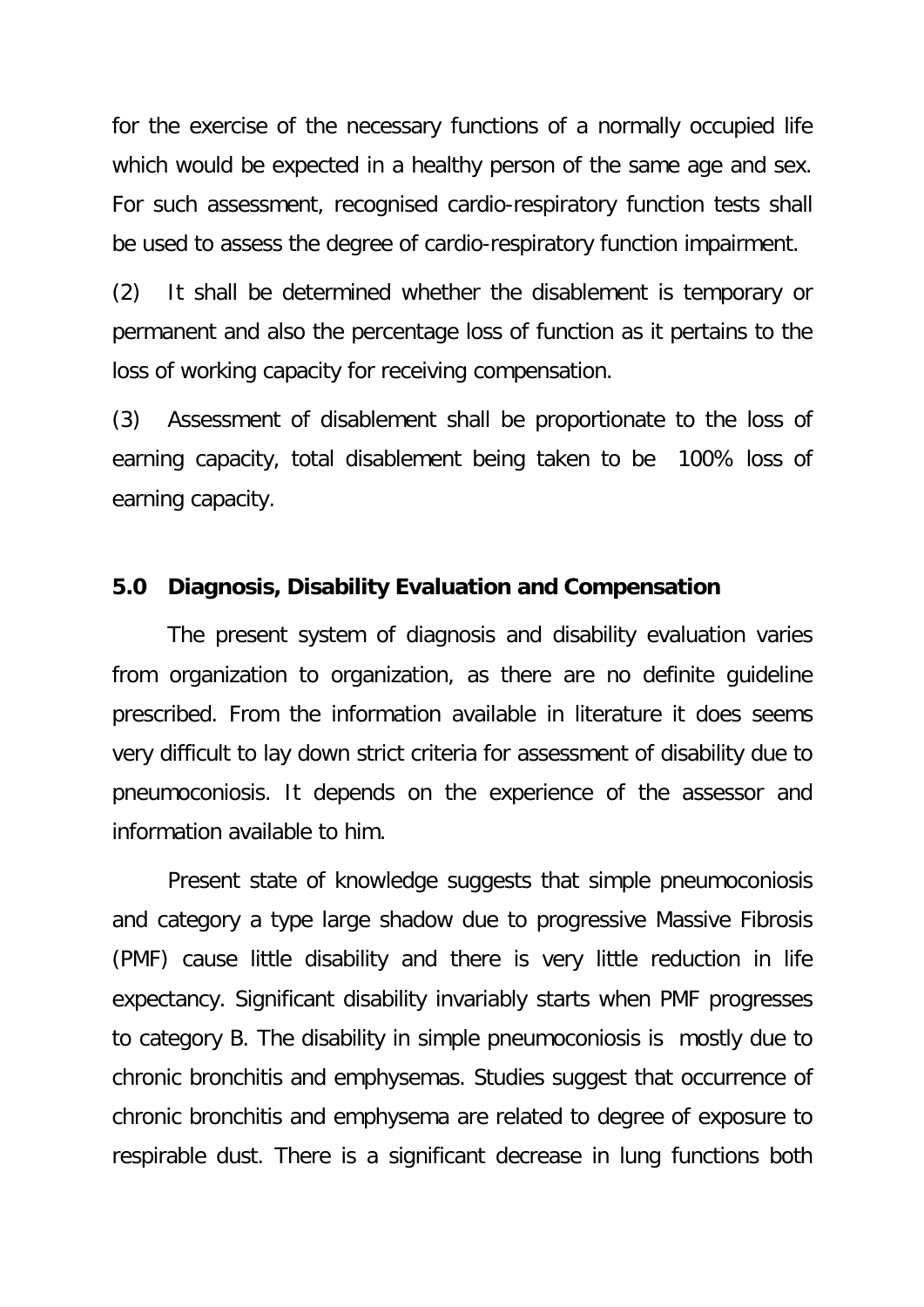FEV 1 and FVC which is related to dust exposure. Occurrence of centriacinar emphysema is also related to dust exposure in persons with simple pneumoconiosis and progressive massive fibrosis.

The probability of developing progressive massive fibrosis (PMF) is directly related to degree of dust exposure. It is estimated that a person with double the dust exposure is 3 times more likely to develop PMF. Over a period of five years, a person with category 3 pneumoconiosis is 12 times more likely to develop PMF than category 0 with same degree of dust exposure; one out of every 6 persons with category 3 pneumoconiosis is likely to develop PMF Over all higher is the category of simple pneumoconiosis more is the chance of developing PMF.

#### **6.0 Model System of Disability Evaluation and Compensation**

The present system of disability evaluation and compensation has may short comings in the light of scientific facts. There is much confusion and controversies not only in our country but in other countries as well. It is indeed extremely difficult to prescribe strict norms in the form of normograms, or tables for disability rating in pneumoconiosis. This is true for all occupational diseases. While evaluating reduced working capacity it is essential to determine both the extent of pathological manifestation and their repercussion on the person. Allowance should be made for preexisting factors that may affect the significance of the diagnosis. The persons current physical condition should also be taken into account depending on the type of job. All these factors require reliable method of investigations and considerable experience.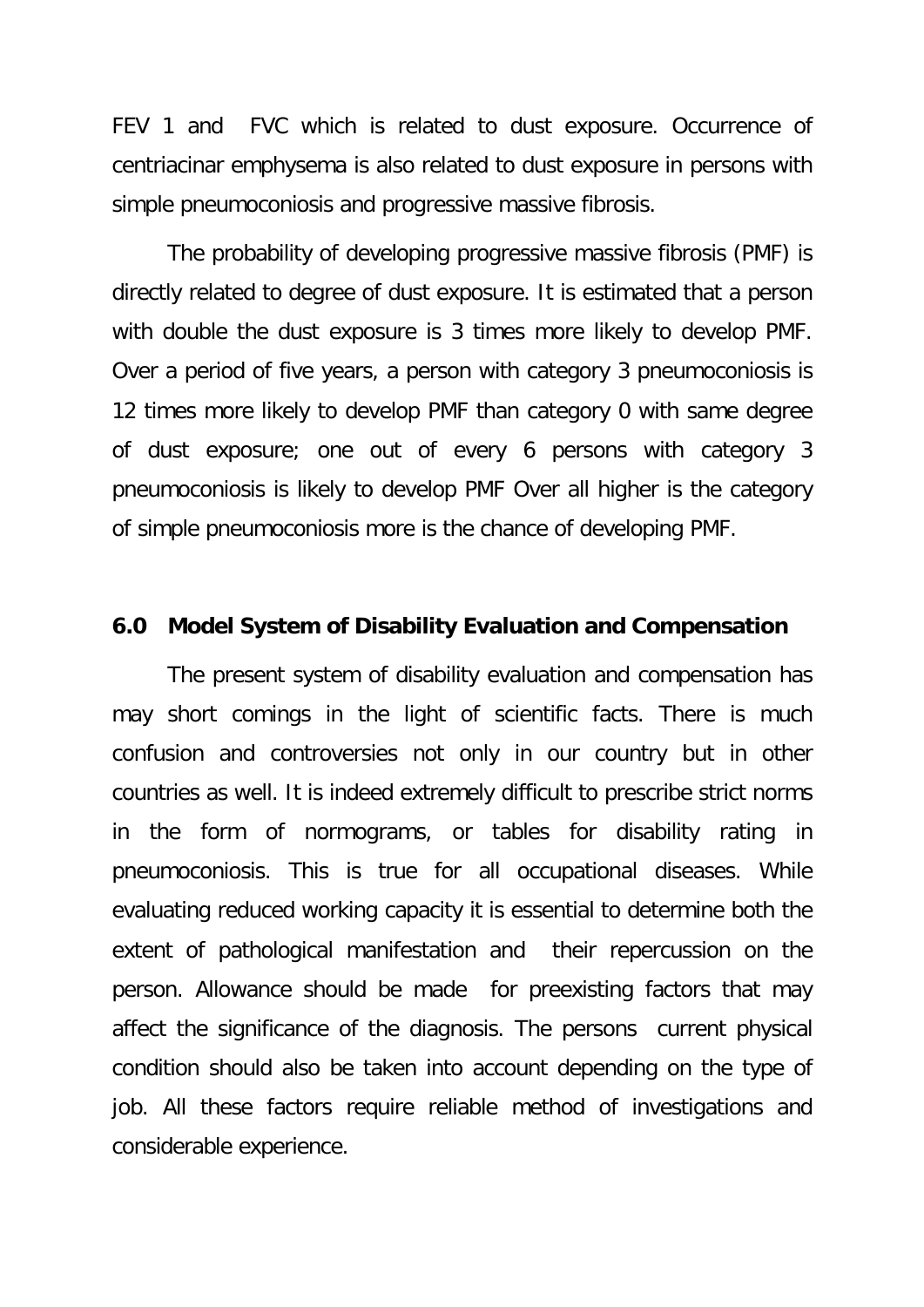Compensation of pneumoconiosis only for profusion greater than 2/2 is based more on tradition than scientific facts. The standard was primarily adopted to prevent progressive massive fibrosis due to Coal Workers Pneumoconiosis. It was believed at that time that PMF did not develop before category 2 simple pneumoconiosis. The pneumoconiosis could also be diagnosed much more reliably at category 2 and it was believed that simple pneumoconiosis did not cause any disability. Chronic bronchitis and emphysema are not related to pneumoconiosis and are due to smoking only. However, we now know that these assumptions are no more true. Scientific studies suggests

- i. Early pneumoconiosis can be reliably diagnosed at profusion 1/0 in trained hands.
- ii. Occurrence of pneumoconiosis is directly related to degree of exposure to dust.
- iii. Risk of developing PMF is directly related to degree of dust exposure.
- iv. PMF can develop at lower category of pneumoconiosis but higher the category of pneumoconiosis greater is the risk.
- v. Exposure to dust causes significant reduction in Lung Functions, e.g. FEV, FVC and FEV, /FVC ratio.
- vi. Exposure to dust causes chronic bronchitis and centriacinar emphysema in presence of pneumoconiosis.

### **Proposed Scheme for Disability Evaluation**

In view of the lack of uniformity and short comings of present system of disability evaluation and compensation, there is need to evolve a system based on anatomical and functional disabilities.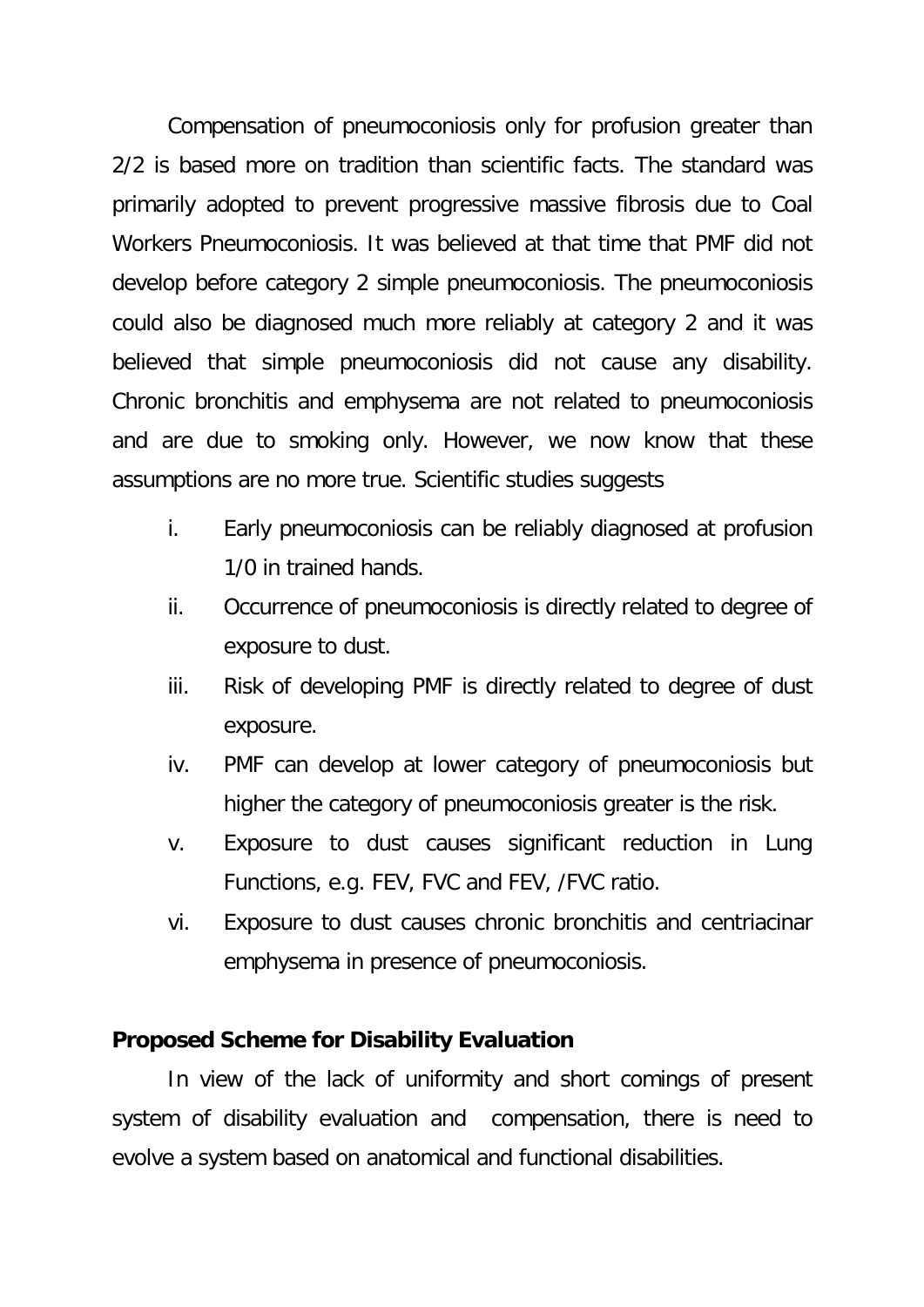The present system of disability evaluation and compensation has may short comings in the light of scientific facts. There is much confusion and controversies not only in our country but in other countries as well. It is indeed extremely difficult to prescribe strict norms in the form of normograms, or tables for disability rating in pneumoconiosis. This is true for all occupational diseases. While evaluating reduced working capacity it is essential to determine both the extent of pathological manifestation and their repercussion on the person. Allowance should be made for preexisting factors that may affect the significance of the diagnosis. The persons current physical condition should also be taken into account depending on the type of job. All these factors require reliable method of investigations and considerable experience.

Compensation of pneumoconiosis only for profusion greater than 2/2 is based more on tradition than scientific facts. The standard was primarily adopted to prevent progressive massive fibrosis due to Coal Workers Pneumoconiosis. It was believed at that time that PMF did not develop before category 2 simple pneumoconiosis. The pneumoconiosis could be diagnosed reliably at category 2 and it was believed that simple pneumoconiosis did not cause any disability. Chronic bronchitis and emphysema are not related to pneumoconiosis and are due to smoking only. However, we now know that these assumptions are no more true.

In the proposed system due weightage is given to the anatomical disability as manifested in radiological changes, functional disability as manifested in radiological changes, functional disability as manifested in reduction of lung functions and clinical disability. ILO (1980) International Classification of Radiographs of Pneumoconiosis, although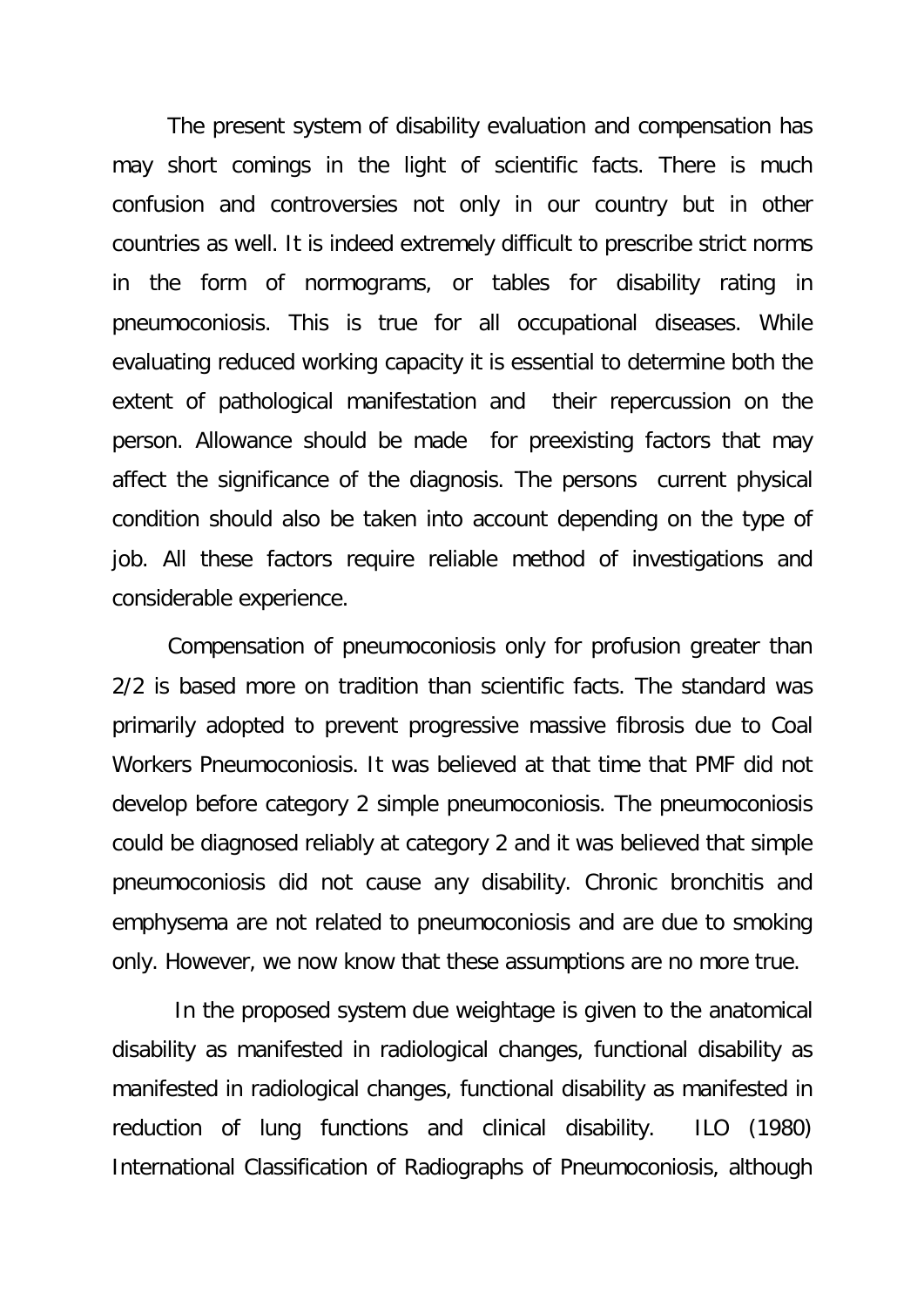originally not devised for use in disability evaluation and compensation, provides a relatively quantitative assessment of anatomical derangement as manifested in chest radiographs. (8) For the purpose of assessing anatomical disability, the radiograph may be classified into following categories depending on the profusion of small opacities irrespective of the type of opacities on 12 point ILO scale, and a following disability rating may be given;

| Category | <b>Profusion</b>                                                    | <b>Disability</b><br>rating |
|----------|---------------------------------------------------------------------|-----------------------------|
| Cat. 1   | 1/0, 1/1, 1/2                                                       | 10 %                        |
| Cat. 2   | 2/1.2/2.2/3                                                         | 20 %                        |
| Cat. 3   | 3/2, 3/3, 3/4                                                       | 30 %                        |
| Cat. 4a  | any category of pneumoconiosis With<br>A type large opacities.      | 40 %                        |
| Cat. 4b  | any category of pneumoconiosis With<br>B or C type large opacities. | 40-100 %                    |

The functional disability may be assessed primarily on the basis of abnormalities of spirometric lung functions such as FEV1 and FVC or both. However if required other lung functions such as Diffusion Capacity and Closing Volume may also be taken into account. Lung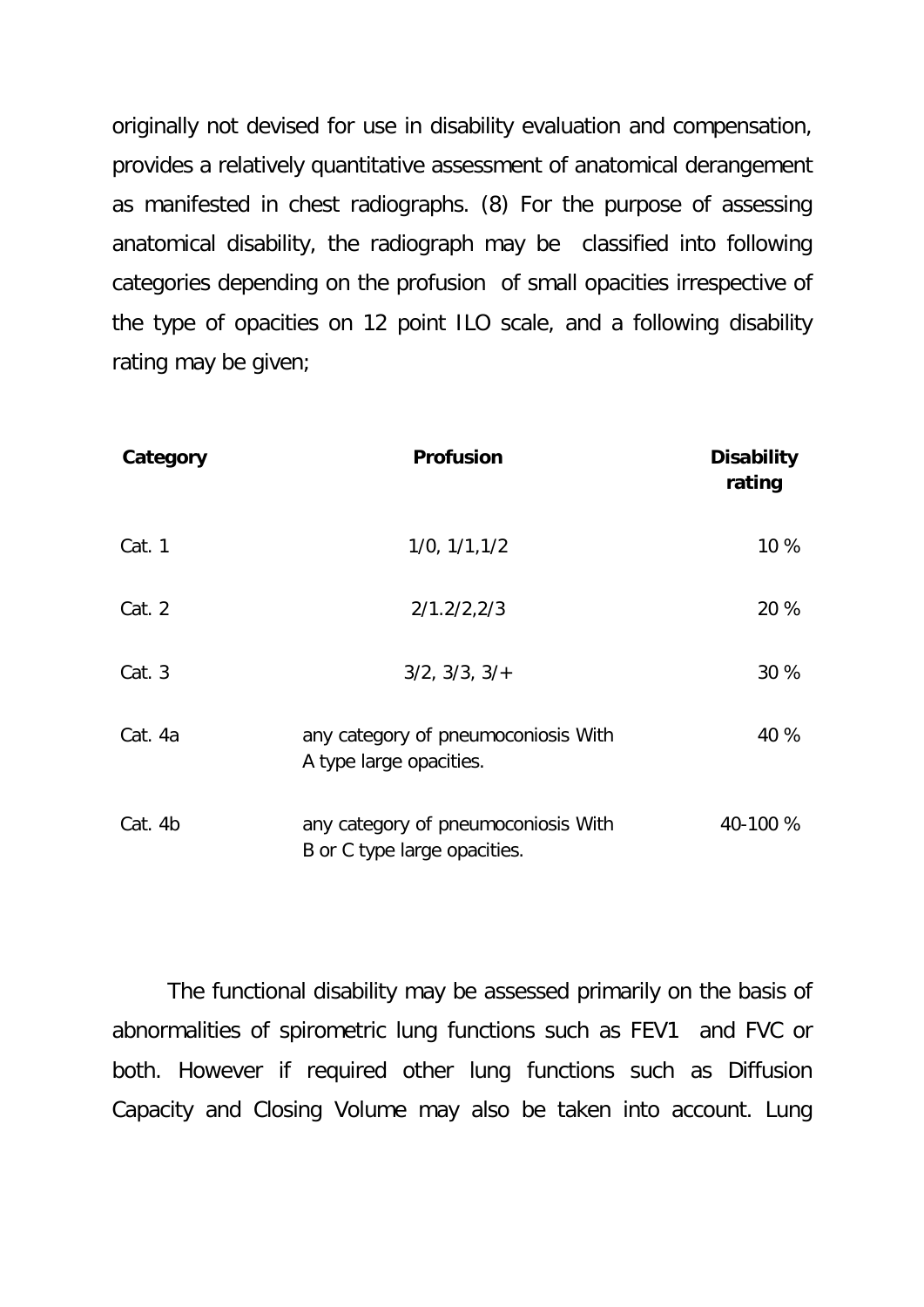function disability may be classified as restrictive, obstructive or mixed type. The disability rating may be given as follows:-

| FEV1     | <b>FVC</b> | <b>Disability</b><br>Rating | (% of Predicted<br>normal Value) |
|----------|------------|-----------------------------|----------------------------------|
| Mild     | 60-70 %    | 60-80 %                     | 10 %                             |
| Moderate | 40-60 %    | 40-60 %                     | 20-30 %                          |
| Severe   | 40 %       | 40 %                        | 40-60 %                          |

In case of mixed type of lung function defect meaning thereby reduction in both FEV1 and FVC, the maximum reduction of either of the functions should be taken as the parameter and a further 10 % may be added. An additional disability rating of 10-20 % may be given depending on the clinical disability. A further 10% disability rating may be given if there is fibrosis due to any cause involving area larger than right upper zone provided clinical disability rating has not been given.

The total disability should be calculated by addition of radiological, lung function abnormalities and clinical disability. The total disability should not exceed 100 % . Any person with disability rating of more than 60 % may not be employed in underground mine or in any surface operation where significant dust exposure is likely to occur.

It must be emphasised here that the above scheme for disability evaluation is only empirical and needs to be tested scientifically and may only be adopted as guidelines.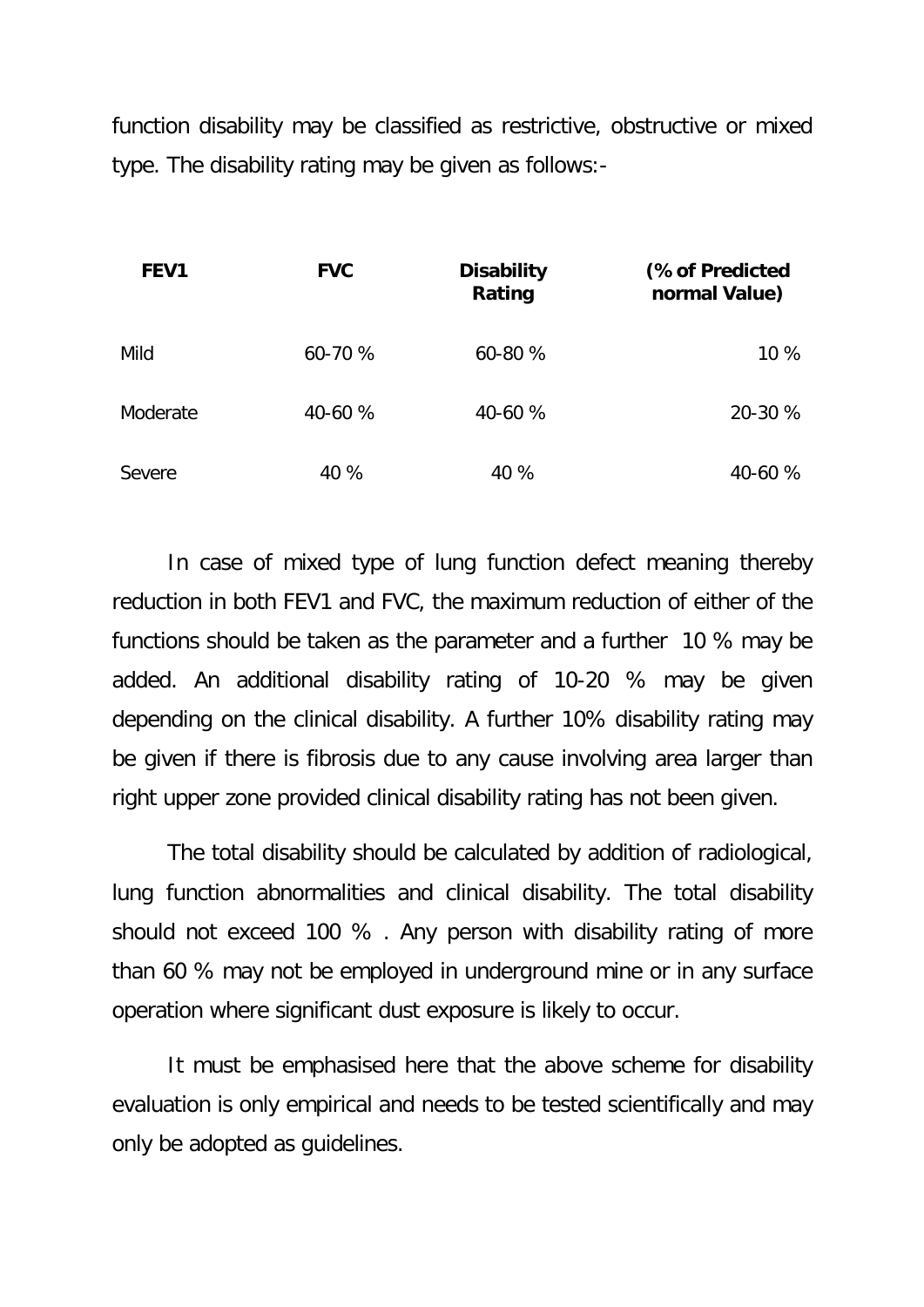### **8.0 End note**

The disability evaluation and compensation in pneumoconiosis is still a controversial and confusing issue the world over. This is not only because of the technical difficulties in evaluating disability but because of varying interpretation of the term pneumoconiosis and associated issues depending on the socioeconomic and legal practices prevalent in various countries. The disability evaluation should be based not only on radiological changes but should also take into account the lung function abnormalities, degree of clinical disability and disability due to any other disease. The proposed scheme provides disability rating system taking into consideration the radiological, lung function and clinical abnormalities.

**\*** Prepared by Dr. P.K. Sishodiya, Former Director, NIMH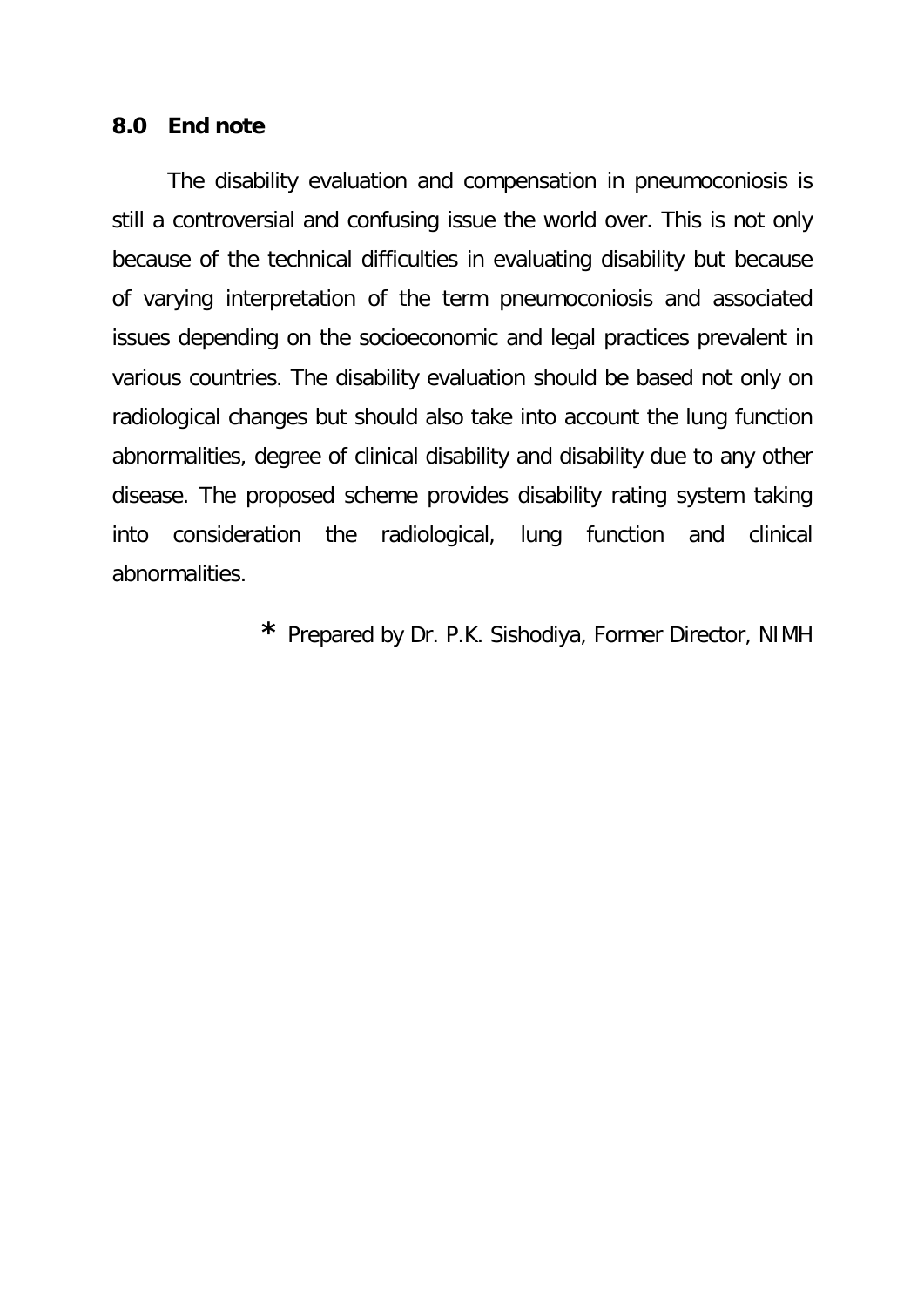# **Details of State Level Forum of Various Stakeholders of ARAVALI to Address the Issues of Mineworkers in Sandstone Sector \***

# **Objectives:S**

- Identifying the challenges and bottleneck involved in the supply chain for the overall development of the natural sand stone sector focusing on workers
- Setting up a *Common knowledge resource centre* at state level by collating various studies, research papers, case studies, good practices, new ideas & innovations, and other relevant data and documents
- Developing training and communication material to raise awareness and build capacity of variety of stakeholders to address various issues in the supply chain e.g. Health and Safety issues, Child education, Income generation activities etc.
- Establishing a dialogue between various stakeholders inviting various government agencies like; health, labour, human rights, mines, education etc. along with business community, NGOs and other reputed institutions
- Identifying the policy level gaps in planning and its implementation and advocating the same with government through collaborative efforts.

### **Progress so far**

• Forum has organized four multi-stakeholder forum meetings in Jaipur participated by different supply chain actors, exporters, NGOs, CBOs, development professionals, including importers from Europe. No government representation till date.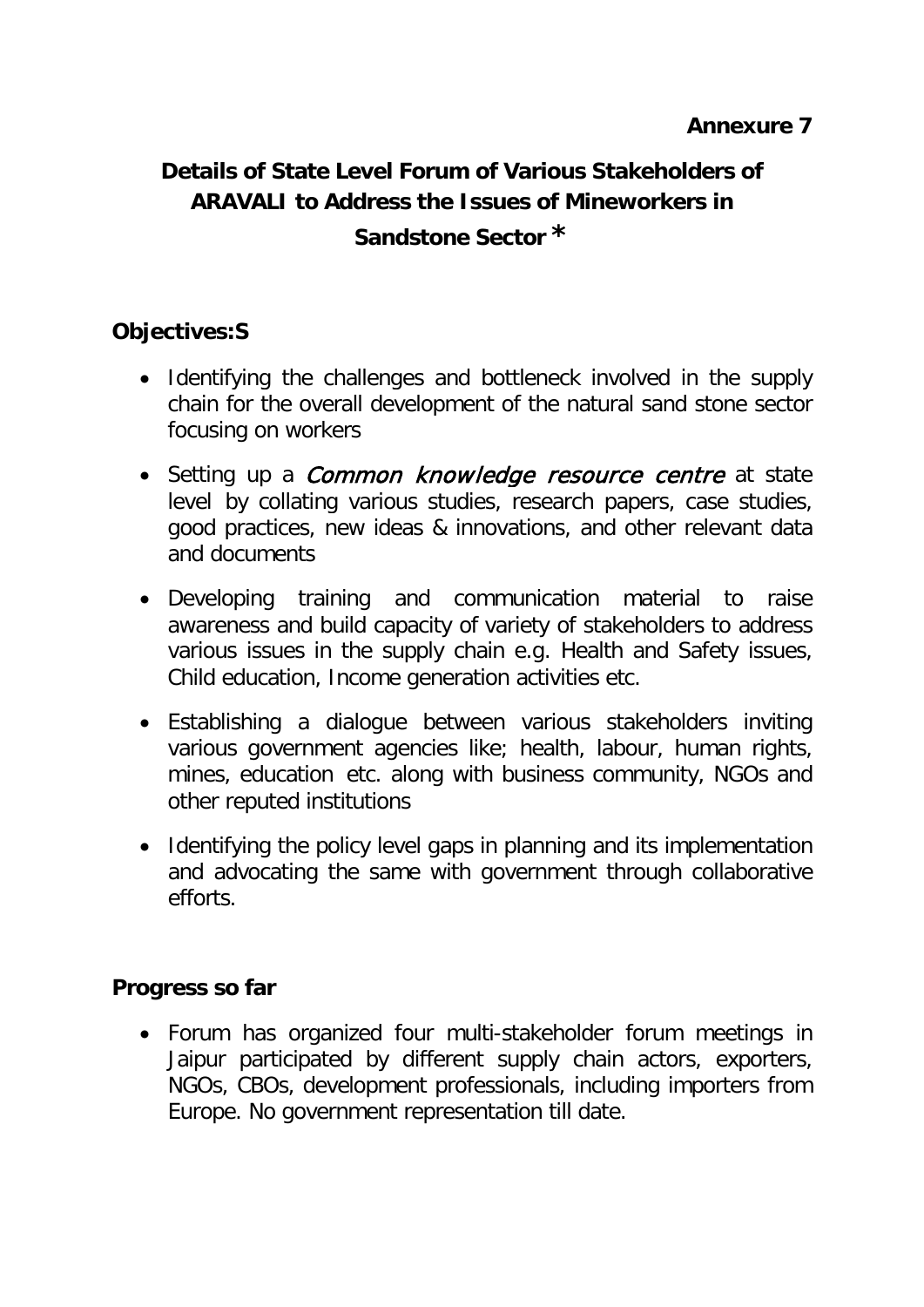- Forum has been successfully sensitizing different stakeholders on the occupational diseases and standard employment practices
- Forum has initiated their work on developing various awareness material for the workers and different supply chain actors on occupational hazards. The forum has found that such awareness material is not available with the government department and hence, taken the initiative to build the capacity of the concerned departments and for the benefit of the workers
- Forum is building capacity of the grass root level NGOs like DVS Karauli , Manjari Bundi, GSVS Bhilwara, Grameen Swadesh Parbatsar to facilitate their work and linkages with different agencies
- Forum has been successfully sensitizing various supply chain actors including exporters and importers to bring a change in their business practices to save workers. Forum has been reported about the commitments and changes incorporated by these actors
- Forum has been invited by different organizations to develop new partnerships to bring convergence to the on-going work for better results
- Forum is playing a vital role in communicating the issues of workers at the bottom of the supply chain to the higher authorities to influence the policy level decisions.

**\*** Supplied by ARAVLI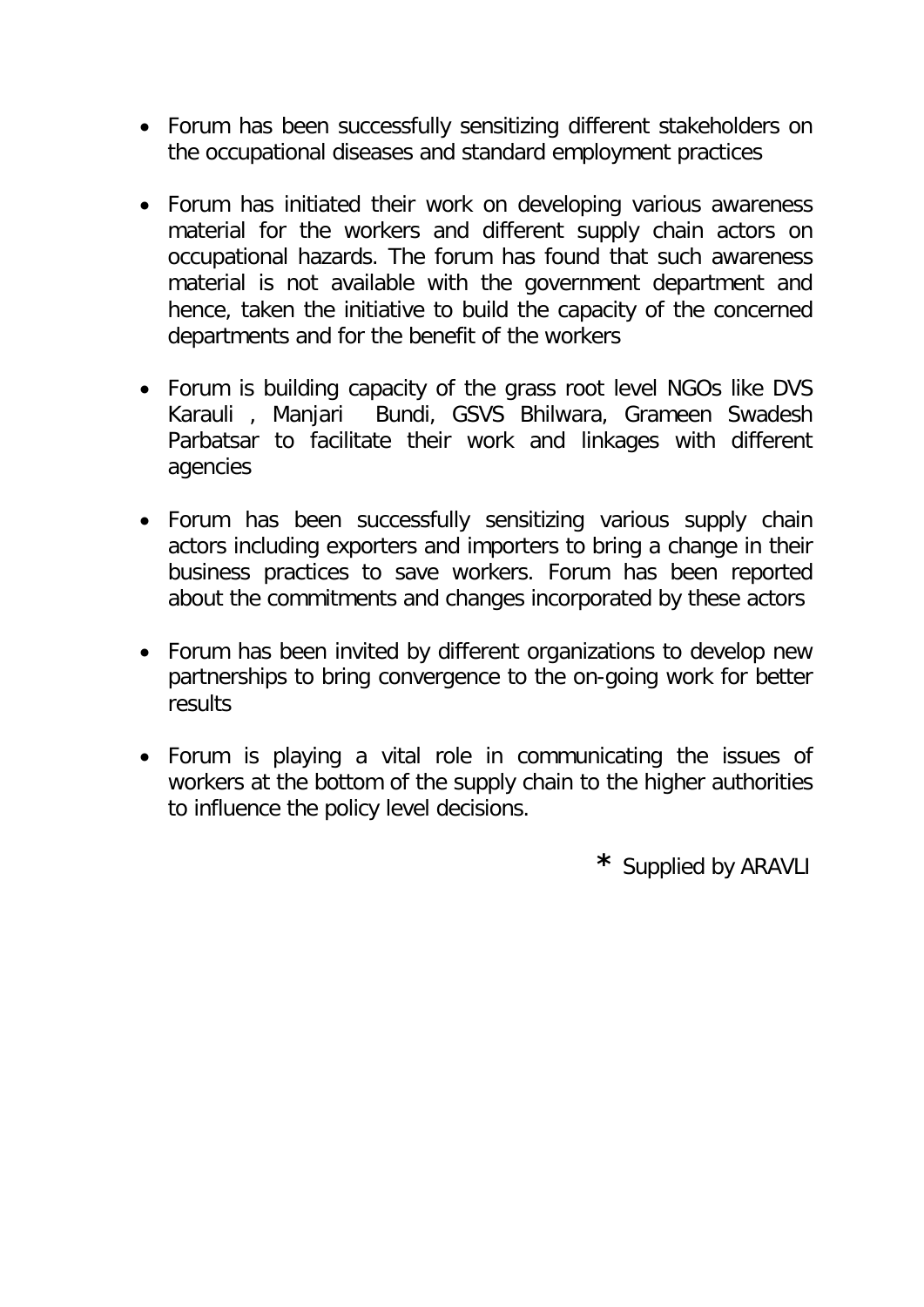# **Proposal of Mine Labour Protection Campaign Trust for Mine Workers' Welfare Board:**

Mining is a state subject whereas Mineworkers are a Union subject. Thus mineworkers are deprived all state welfare schemes and are not eligible for central schemes like ESIS. They remain unaccounted and outside the purview of State or Central social welfare benefits. There are no records maintained of the number of mineworkers working in the state. Mineworkers themselves can never prove their employment status and hence have no access to legal recourse. Thus there is a need for a Mine Workers Welfare Board (MWWB) akin to the construction workers welfare board {Building and Other Construction Workers (Regulation of Employment and Conditions of Service) Act, 1996 and the Building and Other Construction Workers' Welfare Cess Act, 1996}. Though there are welfare boards for mineworkers they are not all encompassing - they are restricted to major minerals and other specific minerals, and hence not available to minor mineral mineworkers, which is under the State Department of Mines and Geology.

### **OBJECTIVE:**

- To provide welfare measures to mine workers
- To provide identification to all mineworkers
- To provide ex gratia payment to mineworkers and their dependents
- To promote all government schemes to all mine workers.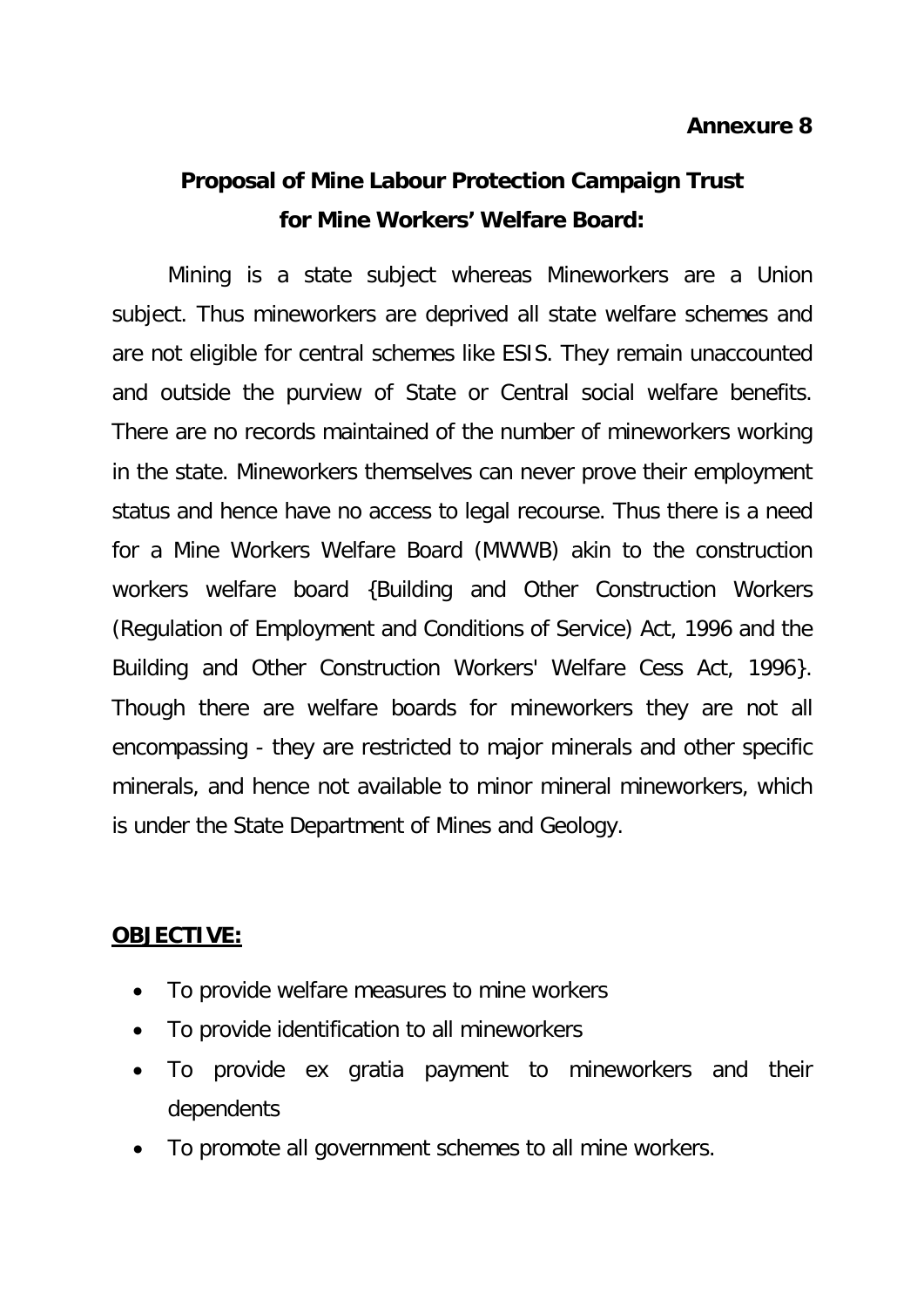# **FUND ALLOCATION:**

The Board will be funded from the existing Mining cess collected by the State.

# **DEFINITION OF MINE WORKERS:**

Any worker, above the age of 18 years and working in the mines or quarries, irrespective of the size of the mine or quarry; irrespective of the nature of work engaged in.

# **SCOPE of the BOARD:**

For mineworkers working in minor mineral mines in the State of Rajasthan

# **COMPOSITION OF BOARD:**

### **Permanent Members:**

- Joint Secretary, Ministry of Labour, New Delhi
- Principal Secretary, State Labour Department, State
- Principal Secretary, Department of Mines and Geology, State
- Principal Secretary, Health Department, State
- Director General, DGMS, Ministry of Labour
- Representative from a mining prone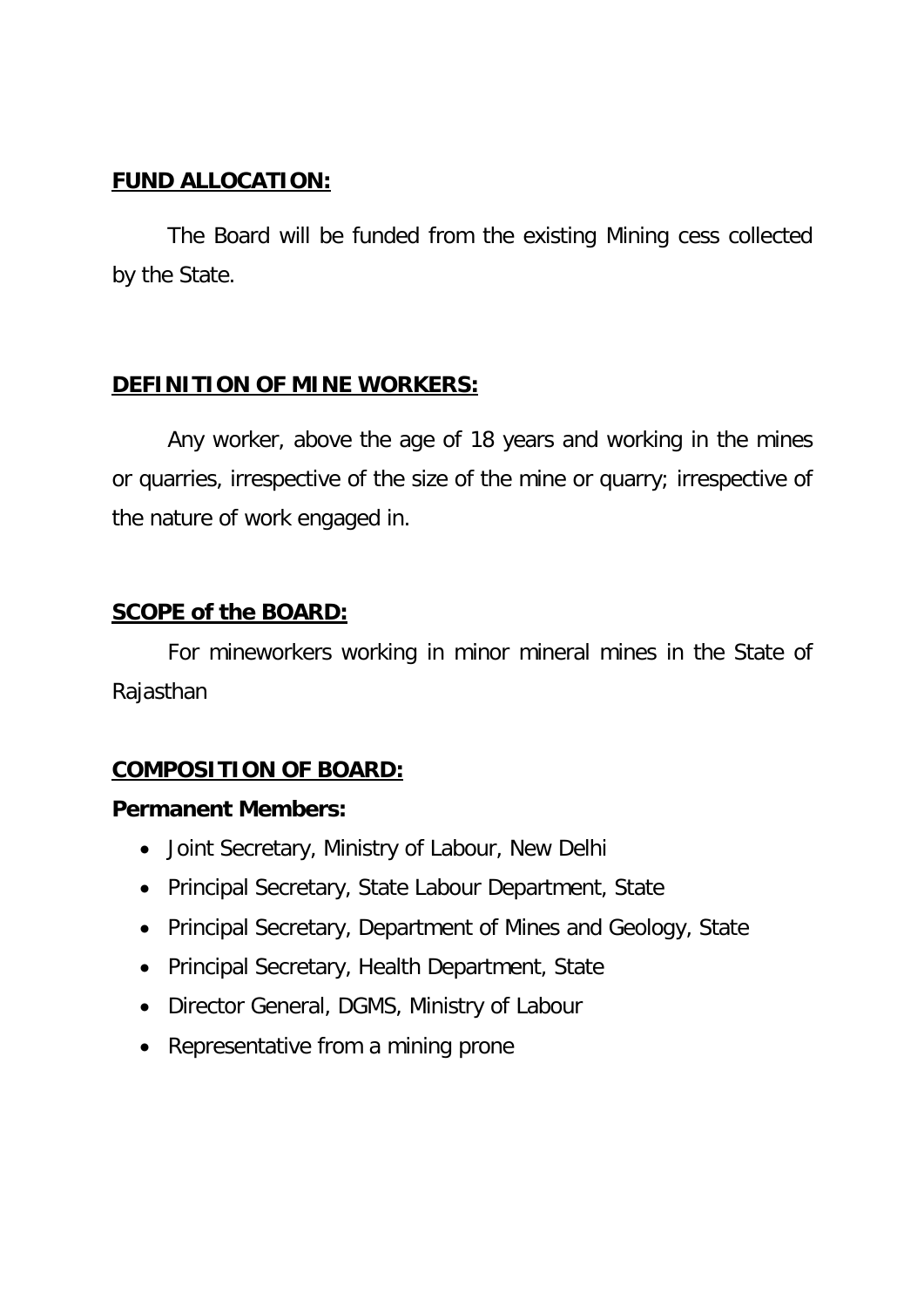# **Nominated Members (for a term of 3 years each):**

- One member from Trade Union of mine workers
- One member from Civil society working on mining issues
- One member from the Mine Owners Association
- One member from a renowned academic institution a professor working on labour issues and mining issues

# **REGISTRATION:**

**Registration of Workers** – will be done in the following ways – either in conjunction or individually depending on availability of records:

- 1. Form 1 submitted to DGMS by Mine owner and labour records submitted annually. Ministry of Labour will issue registration to each worker from this annual record submitted
- 2. All workers will avail a form from the local DMG office situated in their area and register their details, through self attestation.

# **Issuance of Identity Card**

- 1. A smart photo identity card along with a Unique Registration number will be issued by the Board to each mine worker
- 2. The information on each individual will be updated by the mine worker through sms sent from his/her registered mobile number to one mobile number maintained by the Board
- 3. All benefits given to the mineworker will be informed through sms to the registered mobile number
- 4. Database will be on a common server maintained by Ministry of Labour and accessed by the Board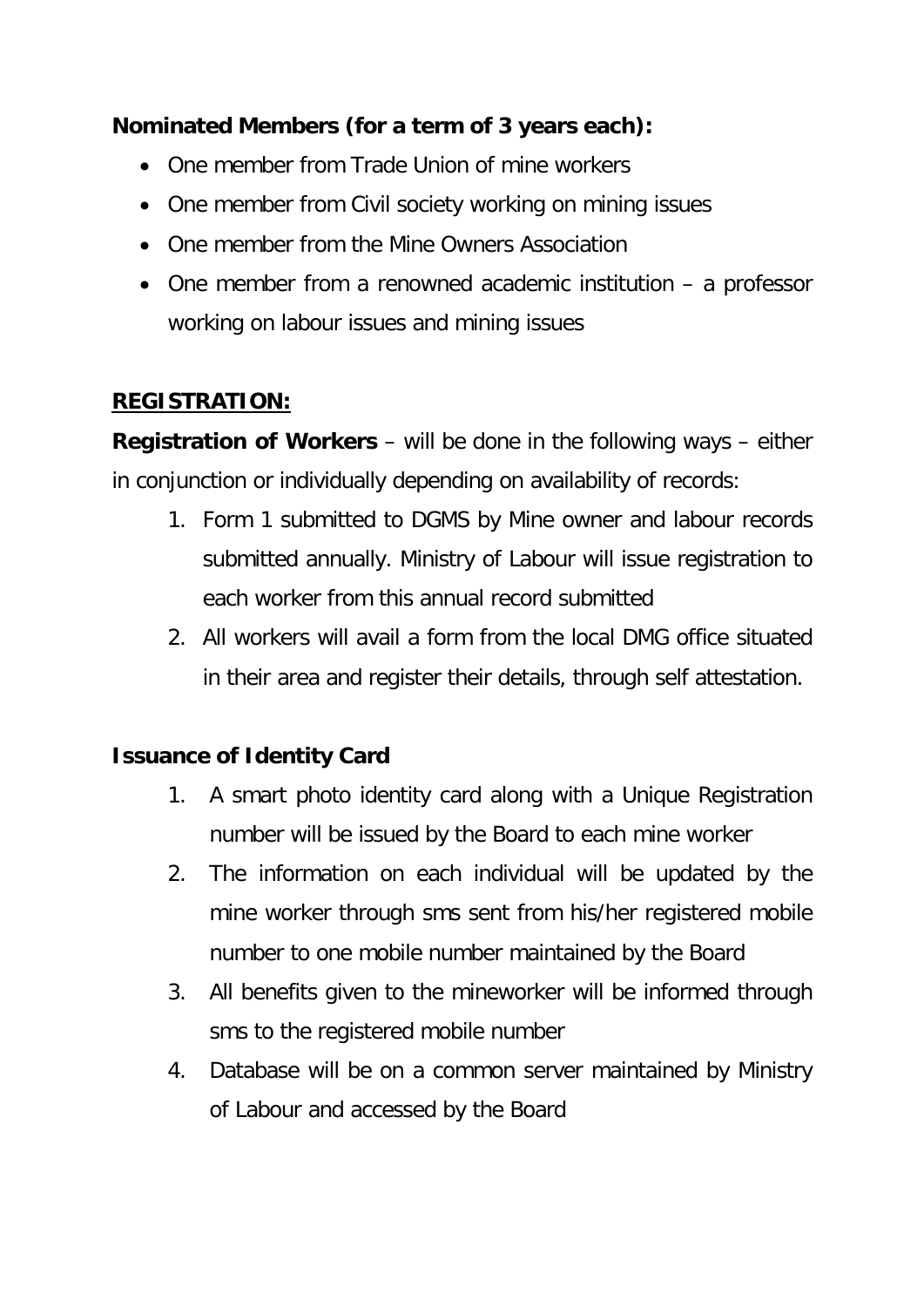# **Eligibility for Registration:**

- 1. Any mineworker who has attained the age of 18 years, irrespective of gender, class or caste, or geographic origin
- 2. Any mineworker who has been engaged in mining or quarrying related work for more than 3 months in any part of the country.

## **SCHEMES:**

Schemes provided by the Board will be under these 2 categories:

| <b>Preventive Measures</b>                                             | <b>Protective easures</b>                                |  |
|------------------------------------------------------------------------|----------------------------------------------------------|--|
| Registration of mine workers                                           | Life Insurance                                           |  |
| Issuing of identity cards                                              | Medical insurance for long term and<br>serious illnesses |  |
| Occupational Health Surveillance                                       | Old age pension                                          |  |
| $1_{\cdot}$<br>Mobile health units<br><b>Training of Doctors</b><br>2. |                                                          |  |
| <b>Vocational Training</b>                                             | Disability benefits in case of accidents                 |  |
|                                                                        | & occupational diseases                                  |  |
| Awareness Programmes                                                   | <b>Widow Pension</b>                                     |  |
|                                                                        | Maternity benefits                                       |  |
|                                                                        | Educational support for children                         |  |
|                                                                        | Housing loan                                             |  |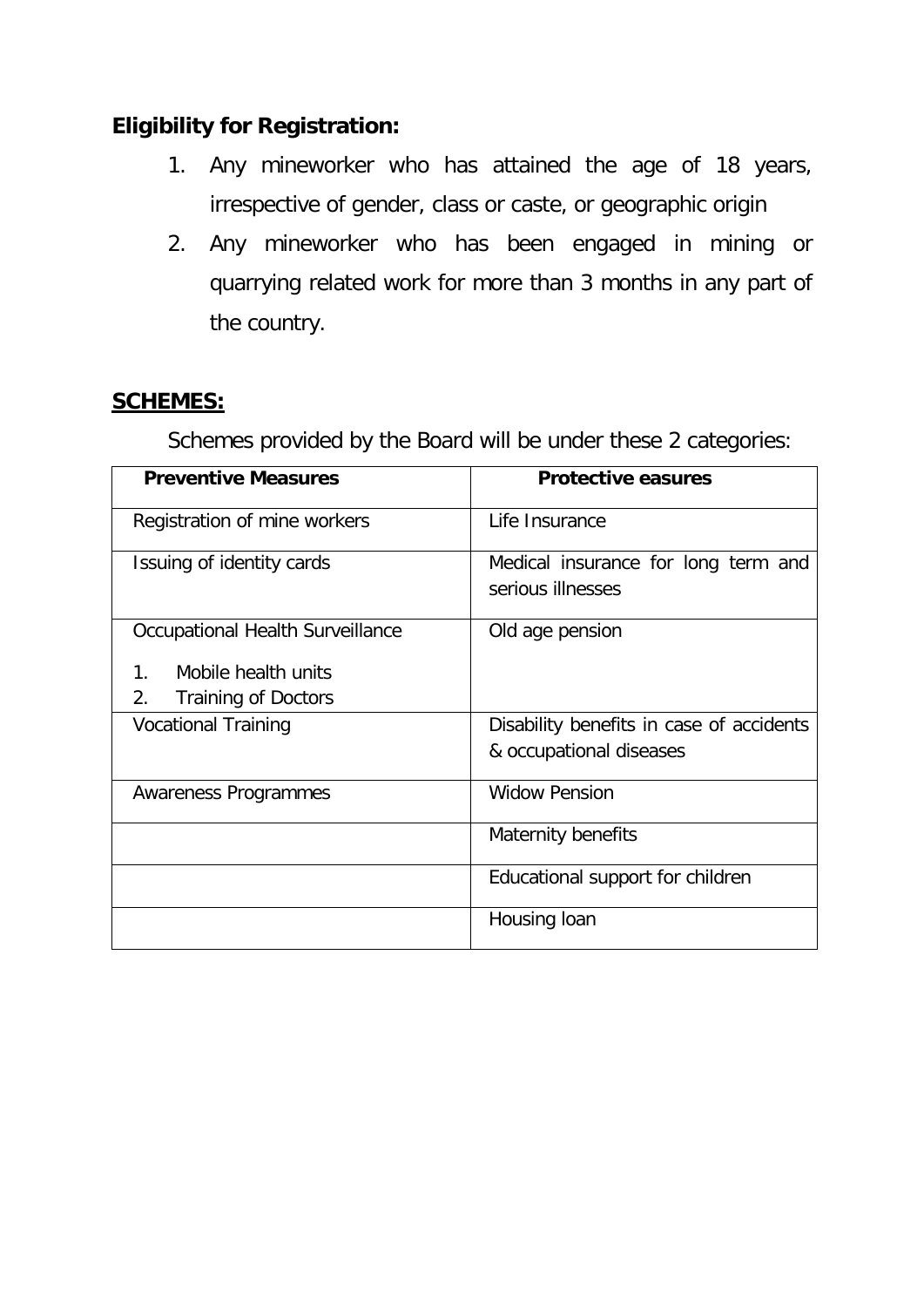### **PROTECTIVE MEASURES**

#### **Life Insurance schemes**

In this a beneficiary will be given life insurance of INR. 5,00,000 available to the next of kin of mineworker upon his death.

#### **Widow Pension Schemes**

The widow of a mineworker registered with the Board, will be eligible to apply for mining leases or quarry licenses as per the MMCR.

She will be eligible of the pension schemes as provided by the State government or any other scheme.

### **Old Age Pension**

Any mineworker above the age of 45 will be eligible to a pension of INR 1000 per month as long as he lives.

### **Disability Pension**

INR 300 per month payable to a beneficiary who is permanently disabled due to accident in mines or suffering from any occupational diseases.

#### **Medical insurance for long term and serious illnesses**

Mineworker suffering from any disease or disability will be provided free hospitalization in any hospital recognized by the government as and when needed.

Medical insurance of INR 50,000 including will also be provided to the registered worker and any 2 of his immediate family members.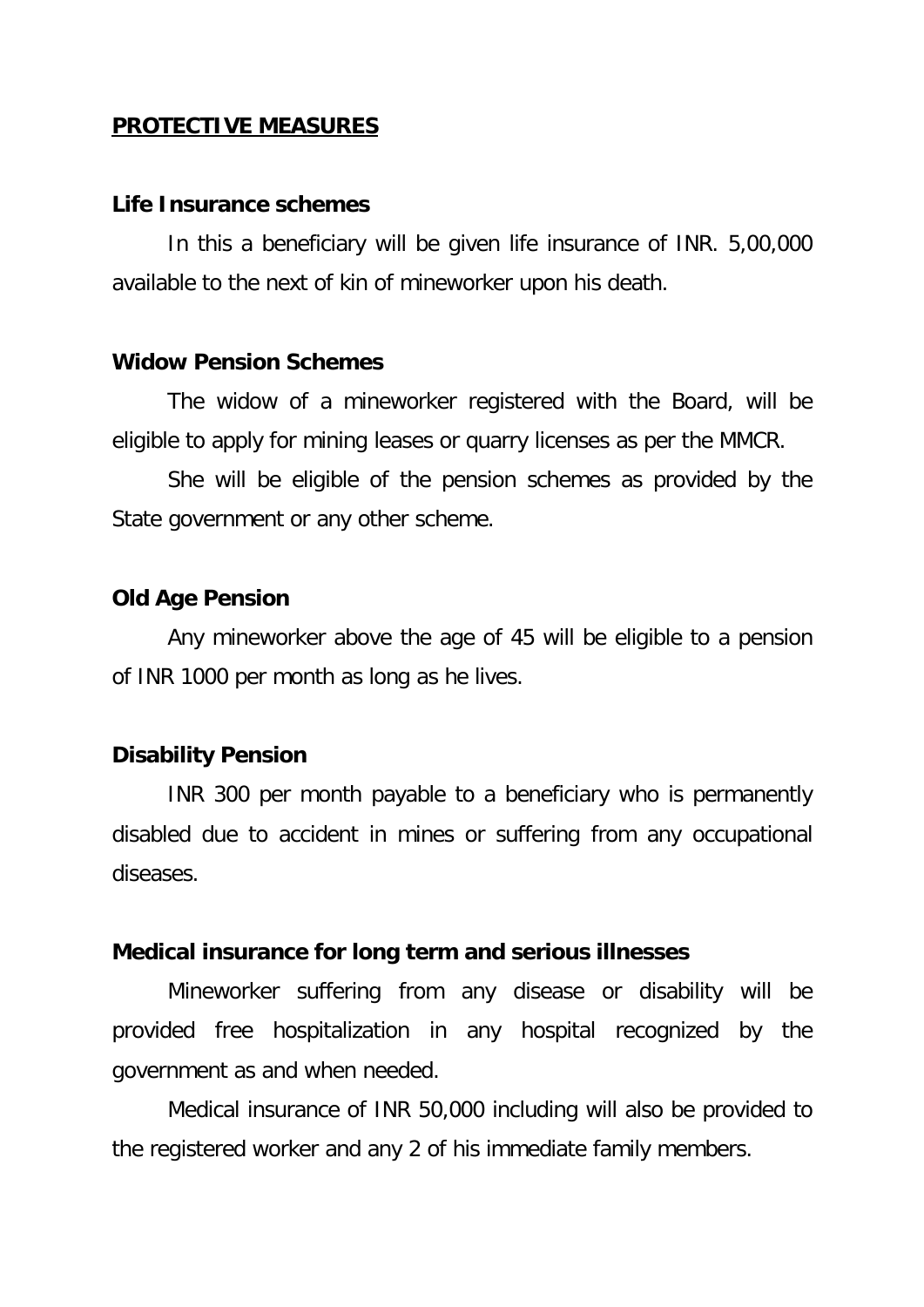### **Maternity benefits**

An amount of INR 8000 will be given for each child birth and restricted upto 2 children; provided the age of the woman mine worker at the time of pregnancy is minimum 21 years age.

**Education schemes for the Children** (maximum 2 children – either two daughters, or one son and one daughter)

In this the children will be give education assistance from Class X onwards till they complete graduation provided they get 65% or more marks in every exam.

### **Housing loan schemes**

In this scheme the mineworker will get up to INR. 5,00,000 loan at a nominal interest of 5% per annum.

### **PREVENTIVE MEASURES:**

#### **Registration of Mine workers by the Board**

The registration card provided by this Board will be considered as proof of employment acceptable in the court of law for any case related to labour rights violation/compensation/ or benefits on humanitarian grounds given by any government or private organization